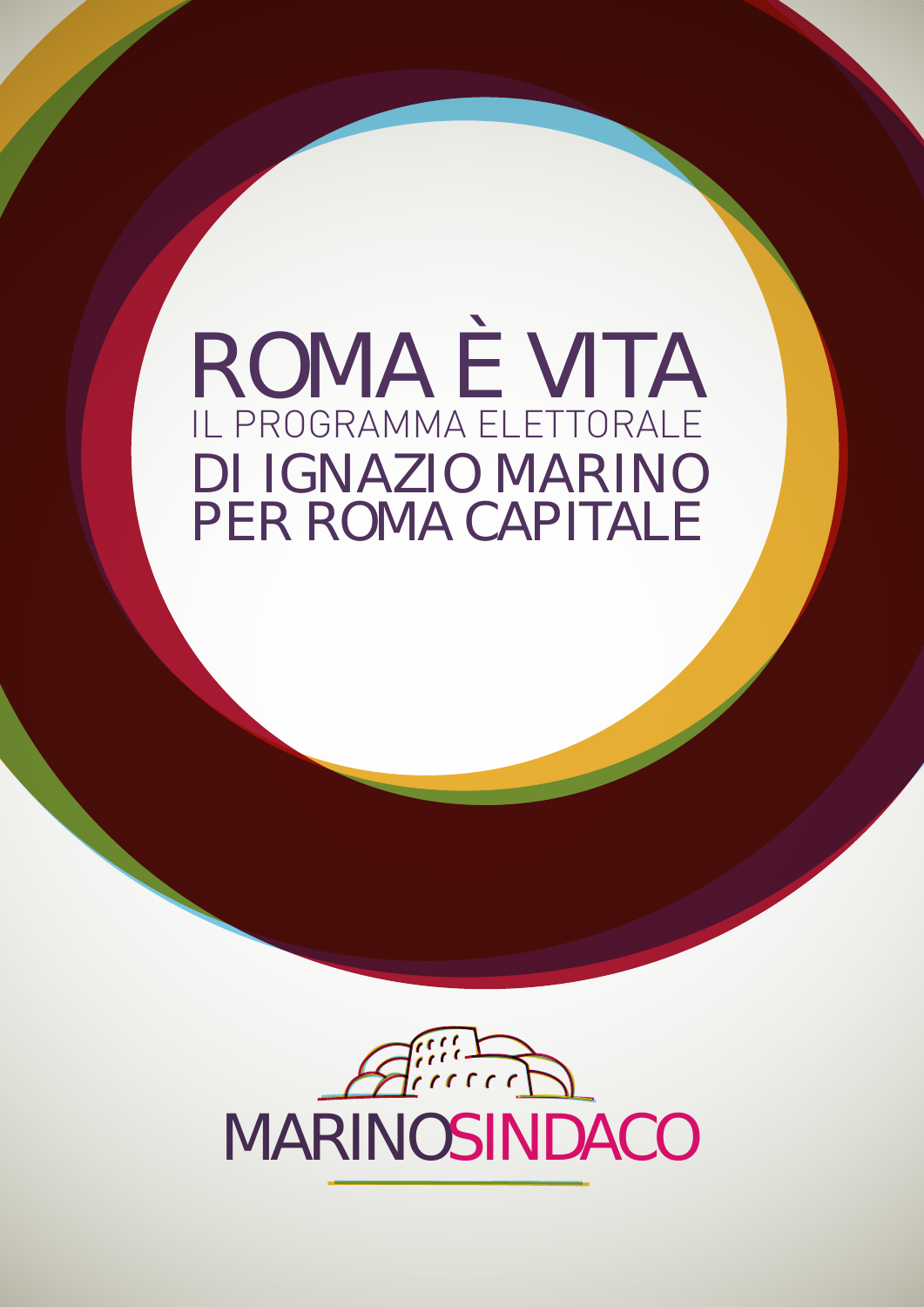## INDICE

| ROMA È VITA              |                                                                                                                                                                                     | 4        |
|--------------------------|-------------------------------------------------------------------------------------------------------------------------------------------------------------------------------------|----------|
| PRIMA DI TUTTO RIPARTIRE |                                                                                                                                                                                     | 5        |
| <b>LA VISIONE</b>        |                                                                                                                                                                                     | 5        |
| I.                       | UNA CITTÀ CHE FUNZIONA                                                                                                                                                              | 8        |
| 1.                       | UN NUOVO PATTO PER LA MOBILITÀ                                                                                                                                                      | 8        |
|                          | 1.1. INFRASTRUTTURE LEGGERE E SOSTENIBILITÀ: RIPRENDERE LA CURA DEL FERRO                                                                                                           | 9        |
|                          | 1.2. QUALITÀ ED EFFICIENZA DEL TRASPORTO PUBBLICO SU GOMMA                                                                                                                          | 10       |
|                          | 1.3. ATAC, CAMBIARE TUTTO AL SERVIZIO DEGLI UTENTI                                                                                                                                  | 11       |
|                          | 1.4. POLITICHE TARIFFARIE E POLITICHE COMMERCIALI                                                                                                                                   | 11       |
|                          | 1.5. ROMA PERNO DI UN SISTEMA INTEGRATO DEI TRASPORTI                                                                                                                               | 12       |
|                          | 1.6. MENO AUTO PRIVATE IN CIRCOLAZIONE. PIÙ SERVIZI PER LASCIARLE A CASA                                                                                                            | 12       |
|                          | 1.7. TAXI PROTAGONISTI DEL SISTEMA DELLA MOBILITÀ URBANA<br>1.8. STRISCE BLU. UNA NUOVA PIANIFICAZIONE DELLA SOSTA A PAGAMENTO                                                      | 13<br>13 |
|                          | 1.9. PISTE CICLABILI, CAR SHARING E HUB DELLA MOBILITÀ SOSTENIBILE                                                                                                                  | 14       |
|                          | 1.10. LA NUOVE SFIDE. L'AUTO ELETTRICA A ROMA                                                                                                                                       | 15       |
|                          | 1.11. LA TECNOLOGIA AL SERVIZIO DELLA MOBILITÀ. INFOMOBILITY. BIGLIETTO ELETTRONICO. WEB                                                                                            | 15       |
|                          | 1.12. STRADE SICURE, GARANTIRE LA MANUTENZIONE E LA SICUREZZA DELLE STRADE                                                                                                          | 16       |
|                          | 1.13. UN PIANO URBANO PER LA LOGISTICA MERCI                                                                                                                                        | 17       |
| 2 <sub>1</sub>           | 1.14. LA QUALITÀ DELL'ARIA<br>CAMBIAMO IL CICLO DEI RIFIUTI: RACCOLTA, RICICLO E RIUSO                                                                                              | 17<br>17 |
|                          | 2.1. MENO RIFIUTI PIÙ DIFFERENZIATA                                                                                                                                                 | 18       |
|                          | 2.2. RIFORMARE. PIÙ CONTROLLI E UNA GESTIONE PIÙ TRASPARENTE                                                                                                                        | 19       |
|                          | 2.3. UN PATTO ISTITUZIONALE                                                                                                                                                         | 19       |
| 3.                       | UN PATTO PER LA TRASPARENZA                                                                                                                                                         | 19       |
|                          | 3.1. PER UN'AMMINISTRAZIONE TRASPARENTE E CHIARA                                                                                                                                    | 20       |
|                          | 3.2. LA SFIDA DELL'INNOVAZIONE. RIPENSARE GLI STRUMENTI DI INTERVENTO                                                                                                               | 21       |
|                          | 3.3. ROMA CAPITALE, LA SFIDA PER LA CAPITALE D'ITALIA                                                                                                                               | 21       |
|                          | 3.4. L'EUROPA UNA RISORSA PER ROMA                                                                                                                                                  | 22       |
|                          | 3.5. RILANCIARE LE FUNZIONI DEI MUNICIPI. PIÙ VICINI ALLE ESIGENZE DEI QUARTIERI<br>3.6. CENTRI SERVIZI E PEC DEL CITTADINO, AVVICINARE L'AMMINISTRAZIONE ALLE ABITUDINI DEI ROMANI | 22<br>23 |
|                          | 3.7. SPORTELLO PER LE IMPRESE, AVVICINARE L'AMMINISTRAZIONE ALLE ESIGENZE DELLE IMPRESE                                                                                             | 24       |
|                          | 3.8. COSTRUIRE UN'AMMINISTRAZIONE INTELLIGENTE                                                                                                                                      | 24       |
|                          | 3.9. PARTECIPAZIONE PER IL BUON GOVERNO. L'AMMINISTRAZIONE SIAMO TUTTI NOI                                                                                                          | 25       |
|                          | 3.10. IL SITO ISTITUZIONALE DEL COMUNE AL SERVIZIO DEI CITTADINI E DELLE IMPRESE                                                                                                    | 25       |
|                          | 3.11. CARTA DELLA QUALITÀ DEI SERVIZI                                                                                                                                               | 25       |
|                          | 3.12. UNA MAGGIORE EQUITÀ FISCALE<br>3.13. EFFICIENZA E QUALITÀ DELLA SPESA. TAGLIARE GLI SPRECHI PER GARANTIRE I SERVIZI                                                           | 26       |
|                          | 3.14. RIDURRE L'IMU ALLE PERSONE PIÙ FRAGILI                                                                                                                                        | 26<br>27 |
|                          | 3.15. UNA NUOVA CLASSE DIRIGENTE. ONESTA, COMPETENTE E CAPACE                                                                                                                       | 27       |
|                          | 3.16. CAMBIARE, INNOVARE, RENDERE PIÙ TRASPARENTI STRATEGIE E BILANCI DELLE SOCIETÀ COMUNALI                                                                                        | 28       |
| ΙΙ.                      | UNA CITTÀ CHE CURA                                                                                                                                                                  | 29       |
| 1.                       | <b>CAMBIAMO LE POLITICHE SOCIALI</b>                                                                                                                                                | 29       |
|                          | 1.1. AL CENTRO LA PERSONA. INTEGRAZIONE DEI SERVIZI                                                                                                                                 | 30       |
|                          | 1.2. NUOVE RISPOSTE PER I DISABILI E GLI ANZIANI NON AUTOSUFFICIENTI                                                                                                                | 31       |
|                          | 1.3. AL CENTRO LE DONNE                                                                                                                                                             | 31       |
|                          | 1.4. PERCHÉ NESSUNO RESTI SOLO                                                                                                                                                      | 31       |
| $2_{-}$                  | 1.5. VALUTARE È PARTECIPARE. UNA BUONA ORGANIZZAZIONE DEI SERVIZI<br>ROMA CITTÀ DEL DIRITTO ALLA SALUTE                                                                             | 32<br>32 |
|                          | 2.1. IL RUOLO DEL SINDACO COME DIFENSORE CIVICO E GARANTE DEL DIRITTO ALLA SALUTE DEI CITTADINI                                                                                     | 33       |
|                          | 2.2. LA SALUTE IN TUTTE LE POLITICHE                                                                                                                                                | 33       |
|                          | 2.3. LA CONTINUITÀ ASSISTENZIALE                                                                                                                                                    | 33       |
|                          | 2.4. IL RUOLO DELLE PROFESSIONI SANITARIE                                                                                                                                           | 34       |

3. UNA CITTÀ DELLE FAMIGLIE, DELLE BAMBINE E DEI BAMBINI 34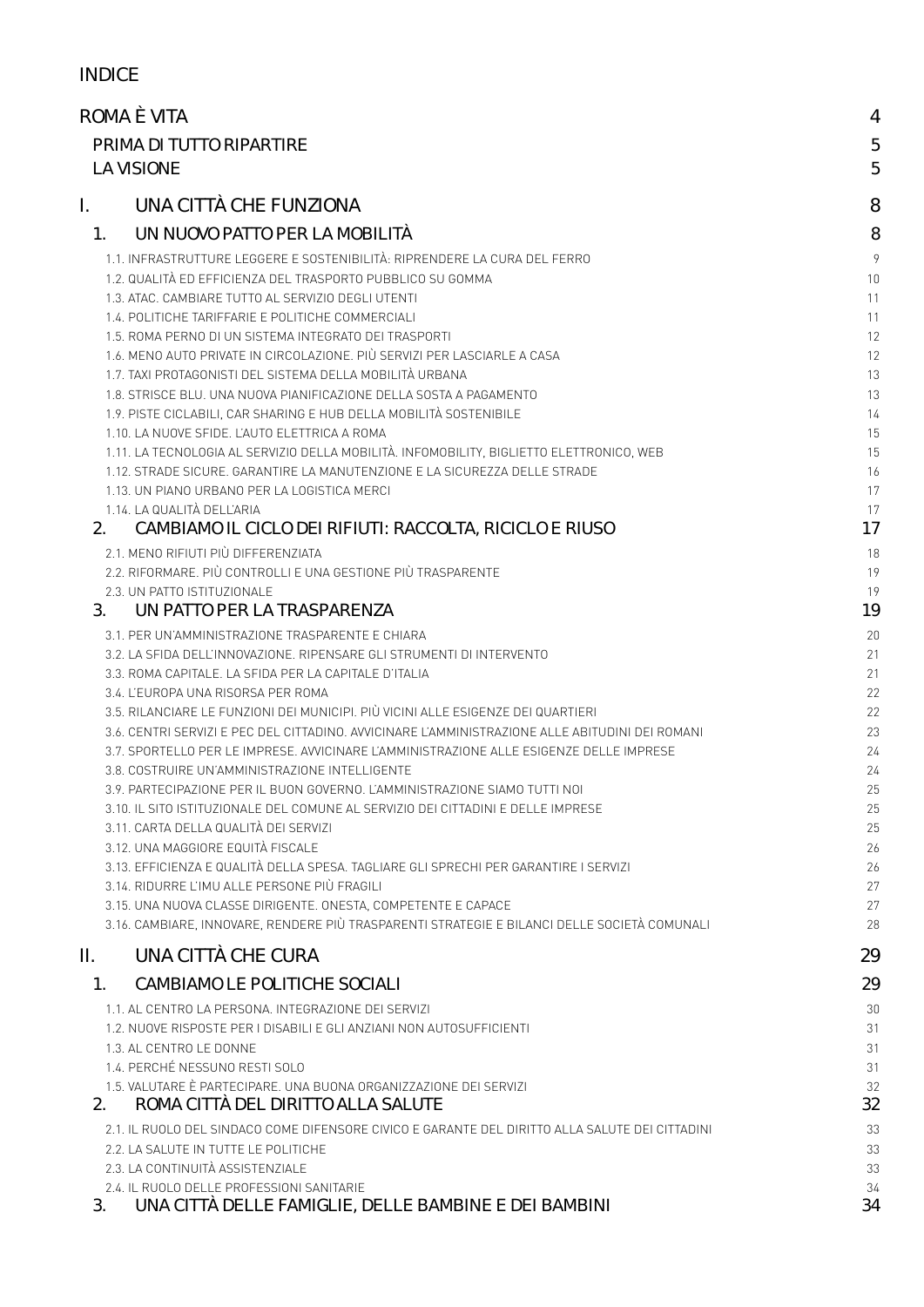| 3.1. LA CITTÀ DEI BAMBINI                                                                                | 34       |
|----------------------------------------------------------------------------------------------------------|----------|
| 3.2. UNA CITTÀ PER LE FAMIGLIE                                                                           | 35       |
| 3.3. GLI ADOLESCENTI<br>ROMA CITTÀ EDUCATIVA                                                             | 36       |
| 4.                                                                                                       | 36       |
| 4.1. ASILI NIDO E SCUOLA PER LA PRIMA INFANZIA                                                           | 37       |
| 4.2. L'EDILIZIA SCOLASTICA<br>4.3. LA SCUOLA A MISURA DI BAMBINO                                         | 38<br>38 |
| 4.4. LE MENSE SCOLASTICHE                                                                                | 39       |
| 4.5. UN PATTO TRA ROMA E LE SCUOLE                                                                       | 39       |
| 4.6. LOTTA ALLA DISPERSIONE SCOLASTICA                                                                   | 39       |
| 4.7. LA FORMAZIONE E L'ISTRUZIONE PROFESSIONALE                                                          | 40       |
| CAMBIAMO IL VOLTO DELLA CITTÀ. URBANISTICA, ABITARE, DECORO E SPAZI VERDI<br>5.                          | 40       |
| 5.1. TRASFORMARE LA CITTÀ ESISTENTE                                                                      | 41       |
| 5.2. LA STRATEGIA PER LA RIGENERAZIONE URBANA                                                            | 42       |
| 5.3. UNO SVILUPPO URBANO PIÙ CONCENTRATO                                                                 | 44       |
| 5.4. LA RESIDENZA NELLA CITTÀ STORICA                                                                    | 46       |
| 5.5. L'APPIA ANTICA E IL PROGETTO FORI                                                                   | 47       |
| 5.6. L'ABITARE E IL BISOGNO DI CASA                                                                      | 47       |
| 5.7. LA CITTÀ DEI QUARTIERI                                                                              | 49       |
| 5.8. IL DECORO URBANO. PER UNA CITTÀ ORDINATA E PIÙ BELLA<br>5.9. EDIFICI ENERGETICAMENTE PIÙ EFFICIENTI | 51<br>52 |
| 5.10. L'AGENDA URBANA EUROPEA E NAZIONALE                                                                | 53       |
| 5.11. GLI STRUMENTI DELL'URBANISTICA                                                                     | 53       |
| CAMBIAMO LE RISPOSTE AL BISOGNO DI SICUREZZA E LEGALITÀ<br>6.                                            | 56       |
| 6.1. PRESIDI DI SICUREZZA IN TUTTA LA CITTÀ                                                              | 57       |
| 6.2. ROMA PER LA LEGALITÀ, CAPITALE CONTRO LE MAFIE                                                      | 57       |
| 6.3. IL SOSTEGNO A CHI È VITTIMA DI USURA                                                                | 58       |
| AMBIENTE, ALIMENTAZIONE E ANIMALI<br>7.                                                                  | 58       |
| 7.1. VERDE, GRANDI PARCHI, ORTI METROPOLITANI. LA SFIDA DELLA SOSTENIBILITÀ                              | 58       |
| 7.2. VALORIZZAZIONE DEL TEVERE E DELL'ANIENE. I FIUMI DEI ROMANI                                         | 59       |
| 7.3. TUTELARE E VALORIZZARE IL VERDE URBANO                                                              | 59       |
| 7.4. RAFFORZARE LA PROTEZIONE CIVILE                                                                     | 60       |
| 7.5. CABINA DI REGIA PER LA PREVISIONE E LA GESTIONE DEGLI EVENTI CLIMATICI                              | 60       |
| 7.6. ROMA CITTÀ CHE AMA ANCHE GLI ANIMALI. UNA CONSULTA PER IL BENESSERE DEGLI ANIMALI                   | 60       |
| CAMBIAMO LA QUALITÀ DEL FARE SPORT IN CITTÀ<br>8.                                                        | 61       |
| 8.1. COME ORGANIZZARE LE POLITICHE PER LA VALORIZZAZIONE DELLE PRATICHE SPORTIVE                         | 61       |
| 8.2. LO SPORT E LO SVILUPPO URBANISTICO DELLA CITTÀ                                                      | 62       |
| 8.3. I LUOGHI DELLO SPORT<br>8.4. LO SPORT E LA SCUOLA                                                   | 62<br>63 |
| 8.5. SPORT E SPAZI VERDI                                                                                 | 63       |
| 8.6. SPORT E RISPARMIO ENERGETICO                                                                        | 63       |
| 8.7. UNA GRANDE CAMPAGNA PER PROMUOVERE IL CAMMINARE                                                     | 63       |
| 8.8. I GRANDI EVENTI SPORTIVI                                                                            | 64       |
| 8.9. LE RISORSE PER SOSTENERE LO SPORT                                                                   | 64       |
| ROMA CAPITALE DEI DIRITTI DI TUTTE E DI TUTTI<br>9.                                                      | 64       |
| 9.1. PIÙ OPPORTUNITÀ PER LE DONNE                                                                        | 64       |
| 9.2. I DIRITTI DELLE PERSONE LGBT                                                                        | 65       |
| 9.3. IL CERTIFICATO DI UNIONE PER I DIRITTI E I DOVERI DELLE COPPIE DI FATTO                             | 65       |
| 9.4. I DETENUTI E IL CARCERE                                                                             | 65       |
| TRAMANDARE LA MEMORIA: PATRIMONIO PER LE PROSSIME GENERAZIONI<br>10 <sub>1</sub>                         | 66       |
| 10.1. I VIAGGI DELLA MEMORIA                                                                             | 66       |
| 10.2. IL 25 APRILE IN CAMPIDOGLIO                                                                        | 66       |
| 10.3. L'ECO-MUSEO                                                                                        | 66       |
| 10.4. ROMA CAPITALE DELLA SOLIDARIETÀ E DELLA COOPERAZIONE<br>10.5. ROMA NEL MEDITERRANEO CHE CAMBIA     | 66<br>67 |
|                                                                                                          |          |
| UNA CITTÀ CHE ATTRAE<br>Ш.                                                                               | 67       |
| RIPARTIRE DAL COMMERCIO, DALL'ARTIGIANATO E DALLL'AGRICOLTURA<br>$\mathbf{1}$ .                          | 68       |
| 1.1. UN INTERVENTO SU PIÙ FRONTI                                                                         | 69       |
| 1.2. RISCOPRIRE I MERCATI RIONALI E VALORIZZARE IL COMMERCIO SU AREE PUBBLICHE                           | 70       |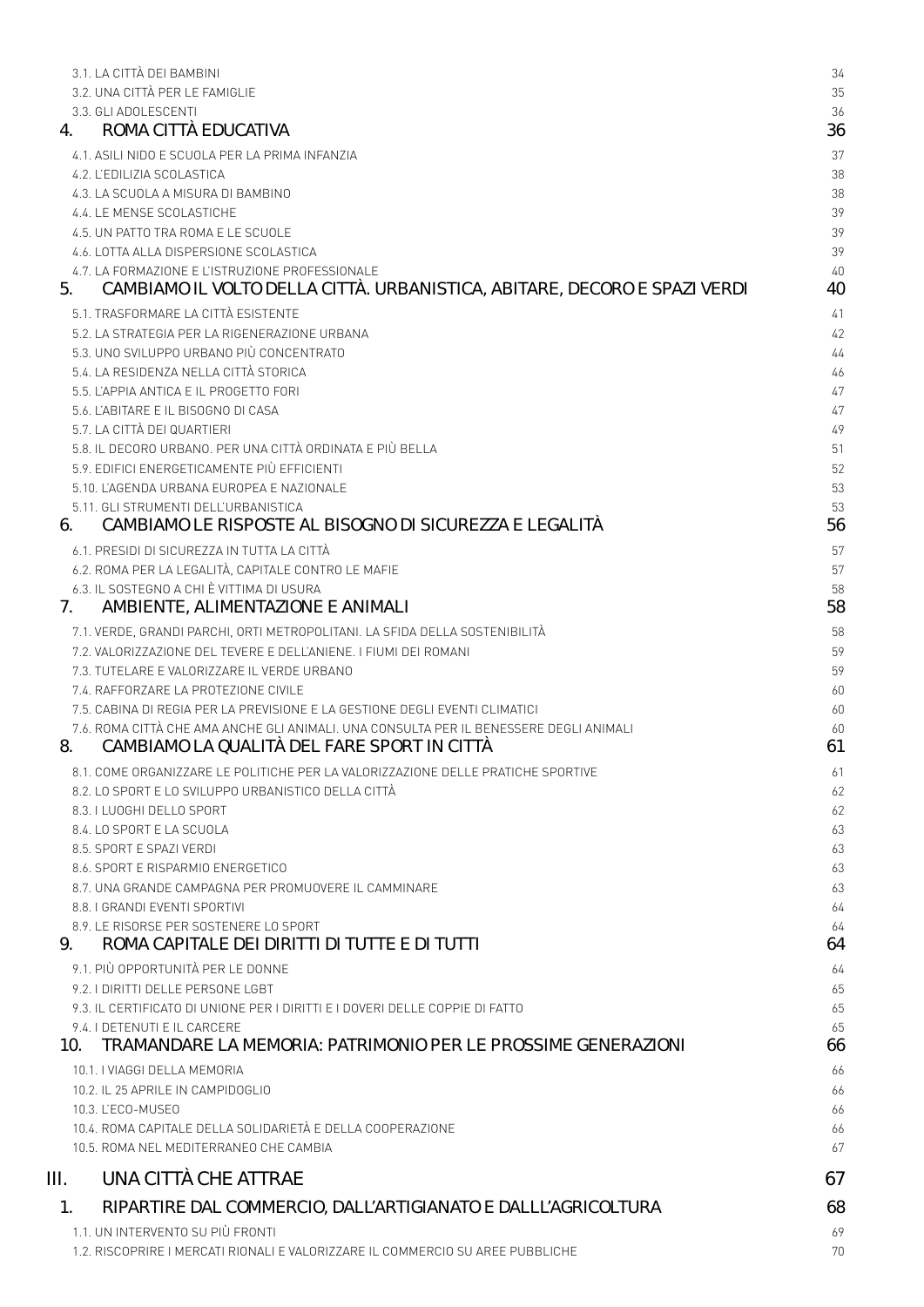| 1.3. OPPORTUNITÀ DI LOCALIZZAZIONE PER LE IMPRESE E QUALITÀ DEI SERVIZI PRODUTTIVI                   | 70       |
|------------------------------------------------------------------------------------------------------|----------|
| 1.4. MESTIERI, ARTIGIANATO, IMPRESA: LE AZIONI PER SOSTENERE IL SAPER FARE DEI ROMANI                | 72       |
| 1.5. ROMA IL PIÙ GRANDE COMUNE AGRICOLO D'EUROPA                                                     | 73       |
| 1.6. L'AGRICOLTURA: UN SETTORE MULTIFUNZIONALE                                                       | 73       |
| 1.7. ROMA CAPITALE MONDIALE DELLA BIODIVERSITÀ, DELL'AGRO-ALIMENTARE E DELLA SOLIDARIETÀ             | 74       |
| 1.8. UNA STRATEGIA ALIMENTARE PER ROMA                                                               | 74       |
| IL RUOLO DELLE PROFESSIONI NELLO SVILUPPO DELLA CITTÀ<br>2.                                          | 75       |
| 2.1. I LIBERI PROFESSIONISTI ORDINISTICI                                                             | 75       |
| 2.2. I PROFESSIONISTI NON ORDINISTICI. SPAZIO ALLE COMPETENZE                                        | 76       |
| <b>ROMA IN EUROPA</b><br>3.                                                                          | 76       |
| 3.1. L'UFFICIO ROMA EUROPA                                                                           | 76       |
| 3.2. DUE PRIORITÀ                                                                                    | 77       |
| UNA POLITICA DI RILANCIO DEI DISTRETTI INDUSTRIALI, CREATIVI E DELL'INNOVAZIONE<br>4.                | 77       |
|                                                                                                      |          |
| 4.1. IL PROGETTO ROMA INTELLIGENTE                                                                   | 77       |
| 4.2. DISTRETTI DELL'INNOVAZIONE, DELLO SVILUPPO E DELLA CONOSCENZA                                   | 78<br>79 |
| 4.3. VALORIZZARE IL POLO MANUFATTURIERO DELLA MODA                                                   | 79       |
| 4.4. LA DOMANDA PUBBLICA QUALIFICATA<br>4.5. ROMA, L'AMBIENTE IDEALE PER LE START UP                 | 79       |
| CAMBIAMO LE POLITICHE CULTURALI E TURISTICHE<br>5.                                                   | 80       |
|                                                                                                      |          |
| 5.1. CULTURA E SOCIALITÀ DIFFUSA PER UNA CITTÀ PIÙ VIVA E CONVIVIALE                                 | 81       |
| 5.2. SOSTENERE IL SETTORE DELLO SPETTACOLO: CULTURA PER TUTTI, IN TUTTA LA CITTÀ                     | 83       |
| 5.3. TUTELARE LE ECCELLENZE DELLA CITTÀ                                                              | 83       |
| 5.4. ROMA PATRIMONIO DELL'UMANITÀ                                                                    | 85       |
| 5.5. MUSEI CIVICI                                                                                    | 85       |
| 5.6. VILLE STORICHE                                                                                  | 86       |
| 5.7. LA CITTÀ STORICA                                                                                | 86       |
| DAL RILANCIO DEL TURISMO NUOVA OCCUPAZIONE E SVILUPPO PER TUTTA LA CITTÀ<br>6.                       | 87       |
| 6.1. TUTTE LE STRADE DEVONO PORTARE A ROMA, UNA CITTÀ RAGGIUNGIBILE E SOSTENIBILE                    | 88       |
| 6.2. ROMA4ALL                                                                                        | 88       |
| 6.3. LA CITTÀ FACILE E CONNESSA. PER UN'OFFERTA TURISTICA SMART                                      | 89       |
| 6.4. ROMA SOCIAL                                                                                     | 89       |
| 6.5. ROMA LABORATORIO PER NUOVE IMPRESE TURISTICHE                                                   | 89       |
| 6.6. LA CITTÀ DEI CENTO TURISMI. AUMENTARE E DIVERSIFICARE L'OFFERTA TURISTICA                       | 89       |
| 6.7. LA TUA ROMA DI QUALITÀ                                                                          | 90       |
| 6.8. ROMA GREEN                                                                                      | 90       |
| 6.9. CIAO ROMA: LO SANNO DIRE IN OGNI ANGOLO DEL MONDO                                               | 90       |
| 6.10. ROMA CAPITALE DI FIERE E CONGRESSI                                                             | 91       |
| 6.11, ROMA PER EXPO 2015                                                                             | 91       |
| 6.12. UN NUOVO TURISMO PER OSTIA                                                                     | 91       |
| CAMBIAMO IL PRESENTE DELLE GIOVANI GENERAZIONI<br>$7_{\odot}$                                        | 91       |
| 7.1. UN COMUNE AL SERVIZIO DI CHI CERCA LAVORO                                                       | 92       |
| 7.2. COWORKING. NON UNO SLOGAN, MA LO SVILUPPO DI PROFESSIONALITÀ E DI UN ALTRO MODO DI FARE IMPRESA | 92       |
| 7.3. SPAZIO A UNA GENERAZIONE. BANDI PER LA CONCESSIONE D'USO DI IMMOBILI DI PROPRIETÀ COMUNALE      | 93       |
| 7.4. UNA CASA DELLA MOBILITÀ GIOVANILE, DELL'INTERCULTURA E DEL WELFARE                              | 93       |
| 7.5. IL COMUNE CON CHI INNOVA. LO SMART PROCUREMENT                                                  | 93       |
| 7.6. UN FONDO PER AGEVOLARE L'AUTONOMIA ABITATIVA                                                    | 94       |
| 7.7. UNIVERSITÀ, ENTI DI RICERCA, STUDENTI, DOTTORANDI. UN UNIVERSO DI COMPETENZE DA VALORIZZARE     | 94       |
| 7.8. ROMA CAPITALE DELLE GIOVANI GENERAZIONI                                                         | 94       |
| 7.9. ERASMUS. NON SOLO STUDENTI                                                                      | 95       |
| 7.10. VIAGGIARE, NON EMIGRARE                                                                        | 95       |
| 7.11. UNA CITTÀ OSPITALE. OSTELLO DELLA GIOVENTÙ E RETI DI ACCOGLIENZA                               | 95       |
| 7.12. LA SCUOLA IN PIAZZA. LE SCUOLE COME LUOGHI DI SOCIALITÀ, CREATIVITÀ E COMUNITÀ                 | 95       |
| 7.13. MUOVERSI IN LIBERTÀ                                                                            | 95       |
| 7.14. UNA CARTA PER UNDER30 PER MUOVERSI IN CITTÀ                                                    | 96       |
| 7.15. PASSEGGIARE E PRENDERSI CURA DELLA CITTÀ. ANCHE IN RETE                                        | 96       |
| LA CITTÀ PLURALE CHE CRESCE E ACCOGLIE I NUOVI CITTADINI STRANIERI<br>8.                             | 96       |
| 8.1. PROMUOVERE I DIRITTI E LA PARTECIPAZIONE ALLA VITA DELLA COMUNITÀ                               | 96       |
| 8.2. LE IMPRESE DEI CITTADINI STRANIERI UNA RICCHEZZA PER LA CITTÀ                                   | 97       |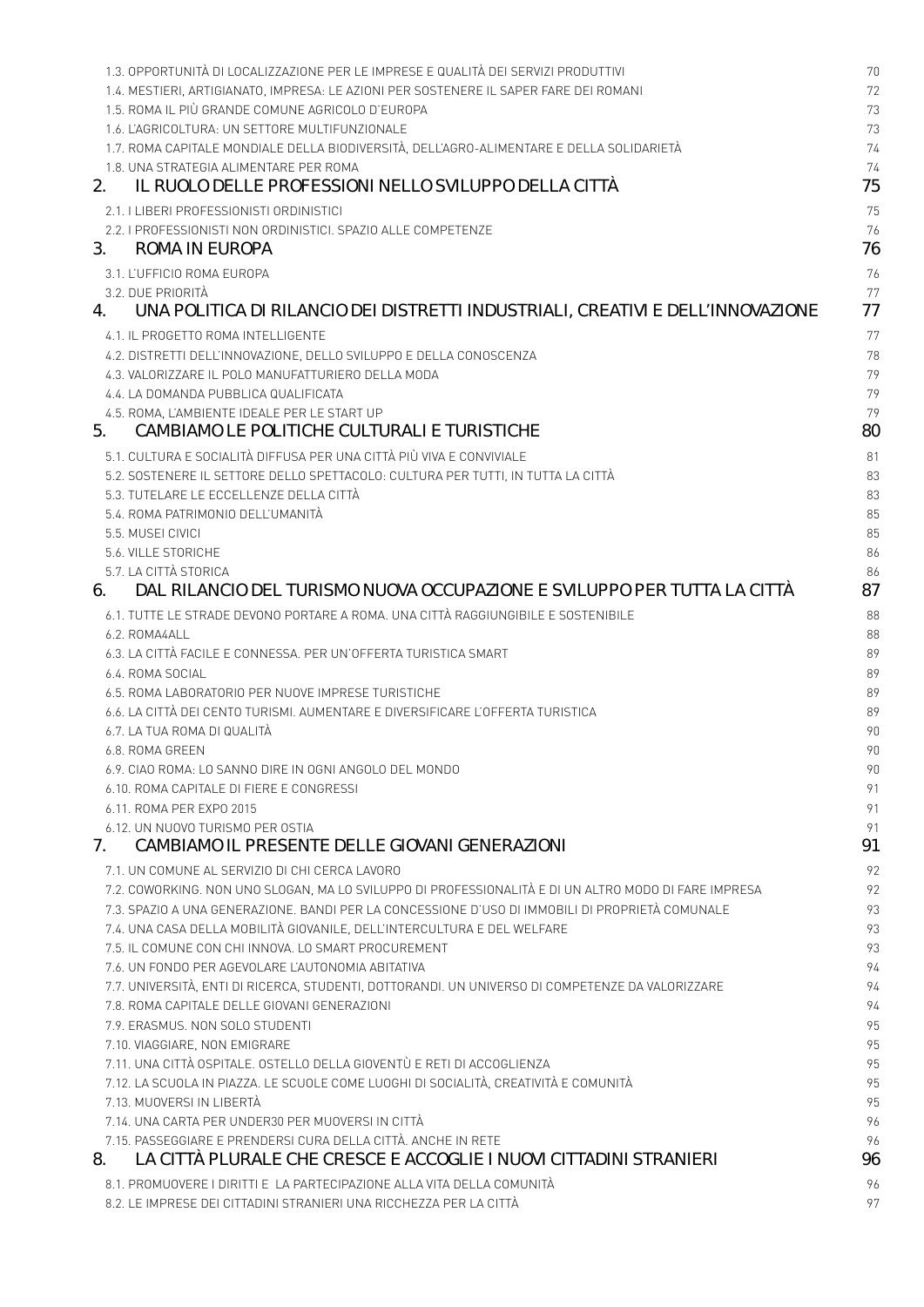

# ROMA È VITA

Roma è ferita, ha bisogno di cure. In questi cinque anni di governo Alemanno, la città più bella del mondo è stata costretta a pagare un prezzo molto alto, in un contesto di difficoltà economica e sociale, prima ancora che politica. Nella parentesi negativa della gestione delle destre, che ha coinciso con la più grave crisi nel territorio urbano degli ultimi decenni, si sono persi senso etico e di comunità, efficienza nell'organizzazione e nei servizi, capacità di innovazione e forza produttiva, uguaglianza e sostegno ai più deboli. Si sono frammentate le sicurezze, disfatti i rapporti sociali, dispersi i talenti. Si è offuscato lo straordinario patrimonio archeologico e ambientale. Si è cancellata la cultura.

Insicura, incapace di valorizzare le proprie risorse, la sua unicità, la Capitale sembra aver perso la bussola e una chiara direzione di crescita. Uno dei sintomi di questa condizione di disagio è visibile attraverso la radiografia del lavoro. In base ai dati forniti dall'Istat, il tasso di disoccupazione, che era del 5,8% nel 2007, ha toccato il 10% nel 2012, con un incremento quasi del tutto costante nell'arco del quinquennio. L'allargamento progressivo di questa condizione di difficoltà è evidenziato dal numero di imprese che hanno chiuso i battenti: 16.853 nel 2012, di cui oltre 3.300 artigiane (Camera di Commercio). Nei primi due mesi del 2013 le serrande si sono abbassate per oltre 14 aziende ogni giorno: un'emorragia di negozi, esercizi di ristorazione, piccole imprese che, secondo Confesercenti, ha già creato un buco di 60 milioni di euro nella nostra economia, e bruciato 3.000 posti di lavoro. L'equivalente di una grande fabbrica.

In questo contesto, Roma ha smesso di attrarre. È più difficile accedere al credito, si è più esposti ai fenomeni di criminalità organizzata come il racket e l'usura. Nella graduatoria delle migliori città europee nelle quali investire stilata dall'Economist, la nostra città è al 50esimo posto, tre posizioni sotto Milano, e in coda a tutte le principali città europee: Francoforte (11° posto), Amsterdam (17°), Copenhagen (23°), Vienna (25°), Dublino (27°) e Madrid (28°), solo per citarne alcune. Non stupisce

che la nostra città sia risultata nel 2012 al 31° posto per ricchezza, restando indietro rispetto al capoluogo lombardo e alle più importanti metropoli del mondo come Parigi, Berlino, Londra (UBS Survey 2012).

Ad essere aggredite dalla crisi sono soprattutto le fasce più deboli. La città invecchia costantemente con il 20,5% dei romani che ha superato i 65 anni (Istat), i giovani prendono le strade che portano lontano da Roma: il tasso di disoccupazione giovanile nel 2010 era del 30,5% (Fonte Sant'Egidio), quello fotografato dall'ufficio studi della Camera di Commercio di Roma nel 2011 era del 36,1%, una percentuale che oggi supera il 40%. Gli affitti costano sempre di più, aumentano del 160% (Fonte Sant'Egidio).

A colpire la città più bella del mondo è stata certamente la forza di impatto della crisi. Ma a tradire i suoi cittadini è stata la classe politica che ha governato la città negli ultimi anni. Mentre aumentava il numero di chi vive sotto la soglia di povertà - oggi il 4% della popolazione, circa 100mila romani (Rapporto Sant'Egidio sulla povertà Roma e Lazio, 2011) - un'intera classe dirigente si arricchiva attraverso l'occupazione sistematica delle "poltrone", le assunzioni a fini di consenso elettorale, il clientelismo. Gli scandali hanno preso il posto dell'azione amministrativa sui servizi essenziali e di un piano per ripartire. Gli interessi privati hanno sostituito la progettualità, il senso civico, una visione orientata al bene Comune. La cattiva politica si è messa al posto della buona politica.

Ma Roma è vita e ha saputo dimostrarlo. In questi cinque anni, consapevoli dell'incapacità di gestione amministrativa della maggioranza al governo, i romani si sono organizzati spontaneamente, dal basso, oppure attraverso l'esperienza delle tante realtà associative. Sono nate tantissime iniziative impegnate nella difesa del sociale e del territorio: reti di volontariato, comunità locali, comitati di quartiere, ma anche tante singole intelligenze e volontà che costituiscono oggi gli anticorpi di un organismo sociale che vuole guarire.

Il compito che assumiamo, candidandoci a guidare la città nei prossimi cinque anni, è quello di dare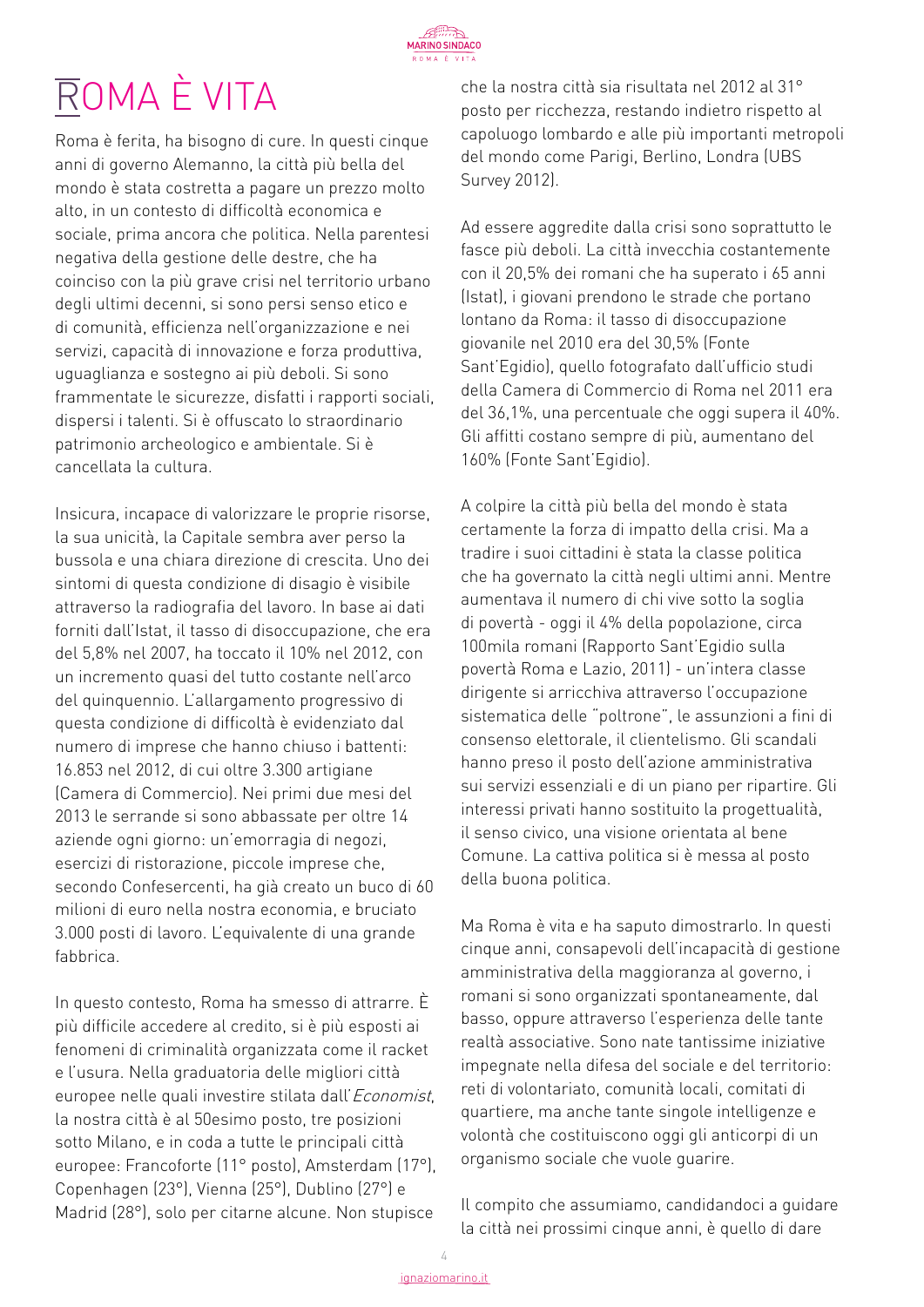

spazio, voce e valore a questa energia vitale che scorre in ogni quartiere. Un'energia che testimonia la volontà naturale di ripartire, di uscire dal buio, di avviare una rinascita sociale, economica e culturale. Per cambiare tutto.

#### PRIMA DI TUTTO RIPARTIRE

La nostra proposta nasce da una consapevolezza: il cambiamento passa attraverso uno sguardo a lungo termine, ma anche attraverso le azioni immediate e concrete. Roma merita di recuperare il ruolo che le spetta nel mondo. E i suoi cittadini meritano una soluzione immediata ai problemi concreti. Noi vogliamo che Roma cambi e siamo convinti che lo farà.

La prima sfida da affrontare sarà quella di orientare le energie di Roma per uscire dalla crisi. Il turismo è il nostro petrolio, per questo occorre valorizzare lo straordinario patrimonio culturale, artistico, archeologico e ambientale di Roma, per aumentare sensibilmente la qualità dei servizi turistici. Occorre investire su un progetto di riqualificazione urbana, a partire dalle aree pubbliche dismesse e abbandonate, per tornare a dare vita agli spazi urbani attraverso il recupero delle aree in degrado, l'avvio di un radicale processo di riqualificazione energetica degli edifici pubblici, il supporto, anche mediante incentivi, all'efficientamento energetico degli immobili privati. Occorre, infine, programmare un piano complessivo di rilancio dell'artigianato locale, dei distretti industriali - a partire dal polo tecnologico e farmaceutico - e del sistema agricolo romano. Non c'è dubbio che Roma abbia una specifica vocazione nell'economia dei servizi, ma non dobbiamo disperdere il patrimonio di competenze e conoscenze anche negli altri settori dell'economia.

Questi tre vettori di sviluppo economico devono, però, essere sostenuti da un coerente rapporto con le istituzioni nazionali (Governo e Parlamento), da un rinnovato accordo di governo tra Regione Lazio e Roma Capitale e da un reale coinvolgimento dei municipi, per rigenerare un autentico processo di cooperazione tra istituzioni e gestire in modo innovativo e trasparente i processi di governo connessi al riconoscimento di Roma Capitale. Valorizzando, finalmente, anche il ruolo dei

cittadini: la nostra Costituzione afferma che tutte le istituzioni e gli enti locali - tra questi ovviamente anche Roma Capitale - «favoriscono l'autonoma iniziativa dei cittadini, singoli e associati, per lo svolgimento di attività di interesse generale» (art.118 comma 4).

Occorre uscire dal provincialismo e diventare intelligenti, cogliendo le opportunità lanciate dai finanziamenti europei per lo sviluppo dei progetti di innovazione sulle smart cities. La sfida dell'Europa, per Roma, vuol dire risorse, ma anche una maggiore partecipazione ai processi decisionali comunitari per intervenire sulle scelte europee che ci riguardano.

Infine, è necessario investire sul circuito formativo, universitario e di ricerca. Roma è una delle città europee con la medesima concentrazione di Università pubbliche e private, di centri di ricerca di eccellenza, di istituti tecnici e professionali. Il "cervello" per il rilancio di Roma c'è già, vive tutti i giorni nelle aule universitarie, negli enti e nei laboratori di ricerca come il Cnr e l'Enea, nelle scuole della Capitale. Il Comune deve mettersi al servizio di questa rete della conoscenza, garantendo aiuti strumentali adeguati ed efficienti e lavorando in raccordo con tutte le istituzioni. Roma è un brand mondiale che dobbiamo utilizzare con intelligenza.

#### LA VISIONE

Roma cambierà, sfidando la crisi con la sua legittima ambizione di essere metropoli europea, espressione unica di una cultura millenaria aperta a tutte le contaminazioni e riscoprendo con fierezza quel modello di *urbis* inclusivo, accogliente e al contempo autentico e fortemente identitario, conosciuto in tutto il mondo. Cambierà producendo valore, ripartendo dai suoi talenti, attraendo turismo e investimenti sostenibili.

Roma cambierà costruendo un territorio metropolitano coeso e strutturato, arginando le tendenze spontanee alla "periferizzazione" e rafforzando il processo di metropolizzazione del territorio, attraverso un modello basato sull'individuazione di poli di funzioni urbane di eccellenza, sia all'interno del perimetro comunale, che nell'area metropolitana.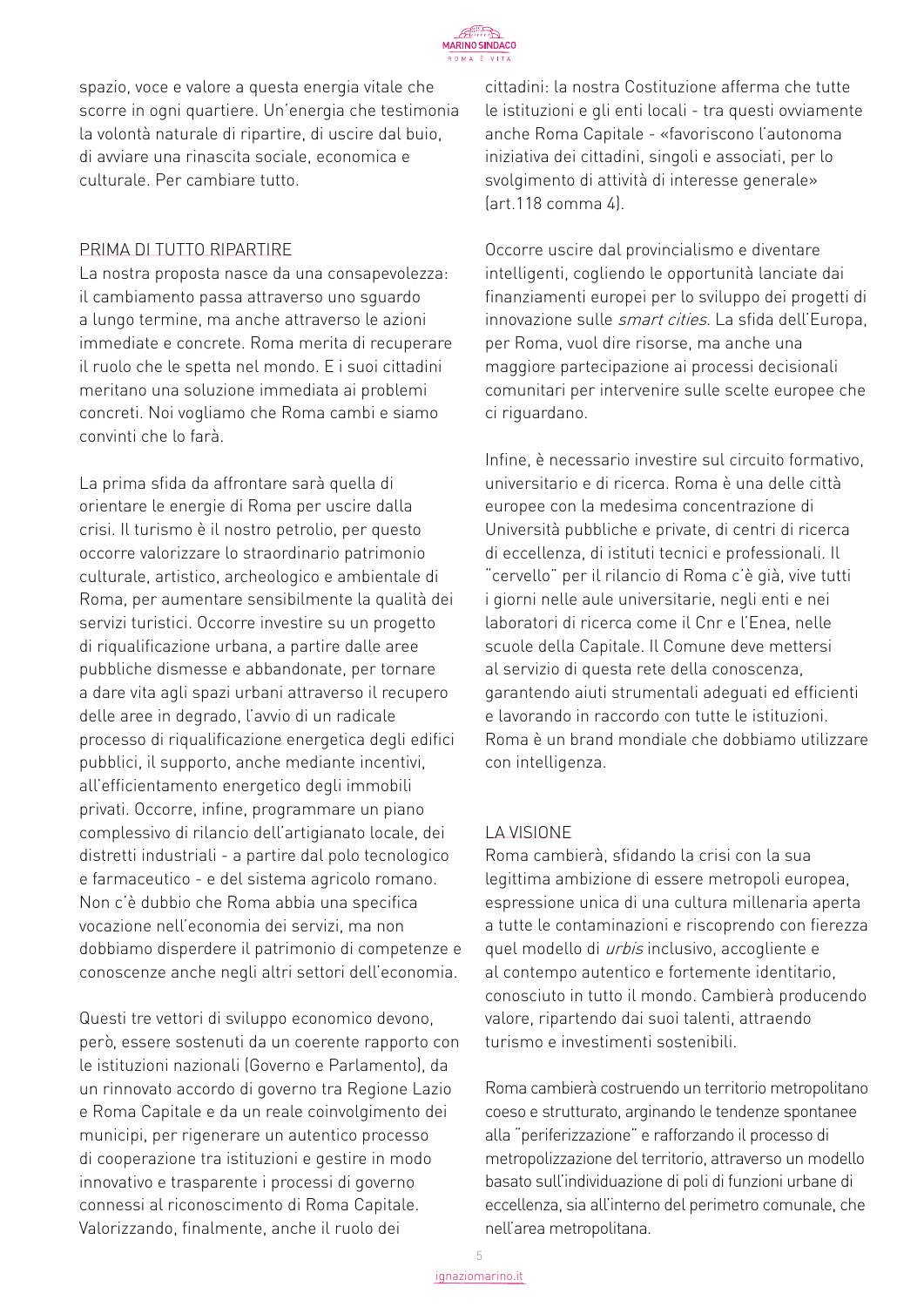

Roma cambierà, mettendo al centro le persone, le loro vite, le loro difficoltà, le loro speranze. Cambierà, smettendo di considerare i suoi cittadini come un numero e iniziando a restituire una vita di qualità a tutti gli abitanti della città. Cambierà sviluppando tutti i servizi intorno alle esigenze e ai bisogni quotidiani delle persone.

Roma cambierà, garantendo il buon funzionamento dei servizi pubblici, impegnandosi per la semplificazione e la diffusione dei servizi più vicini al cittadino, come ad esempio l'assistenza ai fragili, lavorando per individuare gli investimenti utili per la riqualificazione e l'innovazione della città: tram, infrastrutture leggere per il trasporto, sistemi di mobilità intelligente, scuole sicure, mercati e piazze curati e accessibili, quartieri più vivibili, uno spazio pubblico a misura di persona, famiglia e bambino. Cambierà, tornando a dare attenzione a quelle piccole cose - una strada pulita, un autobus che arriva puntuale, uno sportello rapido ed efficiente - che incidono profondamente sulla qualità della vita. Cambierà, garantendo priorità agli interventi "minimi", che hanno massima influenza sull'esperienza quotidiana dei cittadini.

Roma cambierà costruendo le condizioni per una qualità diffusa della città fisica e in particolare dello spazio pubblico: lo spazio di tutti, il luogo di elezione per ricostruire un rapporto tra amministrazione e cittadini. La qualità di una città discende soprattutto dalla qualità dei suoi spazi pubblici, ed è proprio da lì, dalla riconquista dello spazio al suo uso comune, dalla sua ricostruzione e cura che dovremo ricominciare, trasformando la città dei non-luoghi in città dei luoghi.

Roma cambierà pensando al benessere delle persone, facilitando l'accessibilità alla dimensione metropolitana e la mobilità sostenibile, superando lo squilibrio territoriale delle periferie, monitorando il benessere delle persone e la qualità della vita.

Roma cambierà, garantendo il diritto a una buona scuola, al cibo sano, all'acqua pubblica, alle manifestazioni culturali, alla libera pratica sportiva, all'arte, alla mobilità urbana, al passeggiare all'aria aperta, così come il diritto ad avere la sicurezza di un tetto per le oltre 29mila famiglie in

attesa di una casa di edilizia residenziale pubblica. Cambierà, restituendo importanza al paesaggio e alle bellezze naturalistiche. Cambierà, investendo sul wi-fi diffuso. Cambierà, identificando spazi e sedi pubbliche dove gli abitanti, tutti gli abitanti, possano sentire e vedere la vicinanza dell'ente pubblico.

Cambierà, rimuovendo gli ostacoli materiali e immateriali che gravano sulle persone disabili, affinché tutti, indistintamente, possano avere una vita dignitosa senza paura di discriminazioni e pregiudizi.

Roma cambierà, considerando i giovani una priorità. Le nuove generazioni non sono soltanto il futuro di questa città: sono il presente. Cambierà, rendendo possibili le loro aspirazioni di vita. Lo studio, la valorizzazione del talento, il lavoro, la casa, la famiglia.

Roma cambierà, proteggendo i diritti delle famiglie, sostenendone la nascita di nuove, ripensando tutti i servizi della città attorno alle famiglie. Cambierà, stando vicino, con scelte coraggiose, alle giovani coppie che vogliono costruirne una, alle famiglie che accudiscono i genitori anziani non autosufficienti, alle madri e ai padri di figli con disabilità.

Roma cambierà, tutelando e valorizzando l'ambiente e le risorse naturali. Roma, con Milano, Torino e Firenze presenta la situazione peggiore per la presenza di polveri sottili nell'aria. Nella classifica globale di qualità dell'ecosistema urbano, Roma ottiene il decimo posto, sotto Venezia, Bologna, Genova, Padova, Firenze, Verona, Milano, Torino e Trieste.

Roma cambierà, rivoluzionando l'approccio culturale alla gestione delle risorse naturali, agricole, energetiche, idriche, creando una nuova visione capace di valorizzare i beni comuni nella prospettiva della sostenibilità e dell'efficienza di gestione. A partire dalla tutela della natura pubblica dell'acqua dei romani.

Roma cambierà, investendo sulle sue imprese artigianali, sul commercio e sul tessuto vitale delle piccole e medie imprese. Cambierà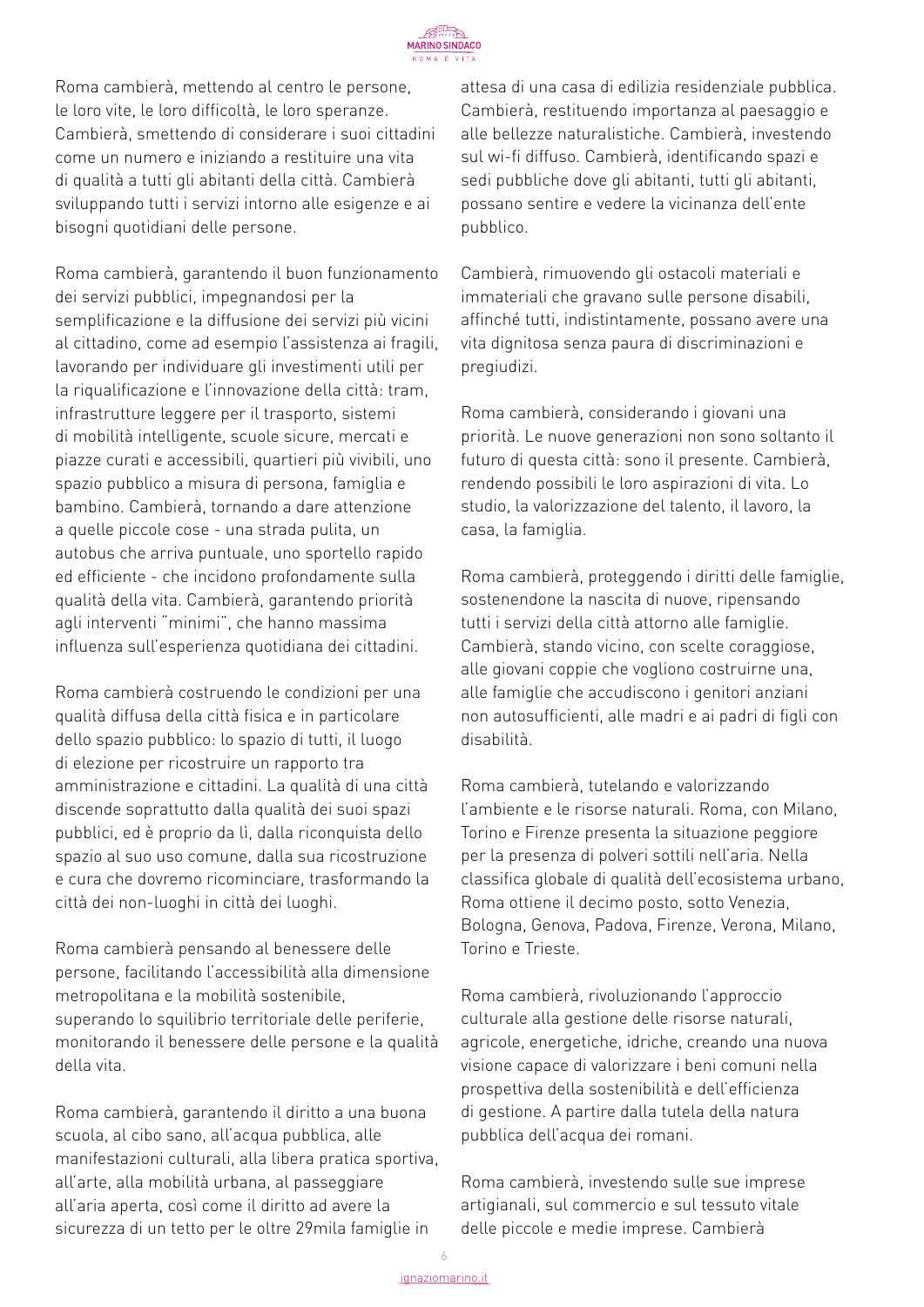

attraverso una strategia per il rilancio delle attività produttive, a cominciare dagli investimenti sulle nuove tecnologie e al contrasto senza quartiere all'abusivismo commerciale.

Roma cambierà, assumendo una cultura delle pari opportunità, orientando tutte le scelte dell'amministrazione alla parità di genere, investendo nello sviluppo delle capacità e delle responsabilità delle donne e degli uomini che lavorano. Cambierà, impostando politiche di welfare e di sostegno al work-life balance.

Roma cambierà, puntando sulla scienza e sulla ricerca e considerando entrambe come la base di partenza per le politiche pubbliche e per quelle di sviluppo economico. Cambierà, generando occasioni di lavoro, considerando l'essere la capitale del pubblico impiego una risorsa per produrre innovazione, per l'internazionalizzazione, per la costruzione di partnership e di legami con le università e i luoghi del sapere.

Roma cambierà, diventando una città aperta e accogliente, in cui si possano compiere scelte di vita, di amicizia, di amore, di coppia, senza la paura della discriminazione e senza che esistano vincoli in grado di incidere sull'autonomia delle persone. Cambierà, difendendo fino all'ultimo la libertà di scelta di ogni suo cittadino dagli intolleranti e dai violenti.

Roma cambierà, immaginando nuovamente una città pubblica e tornando a "costruirla", attraverso la cultura del riuso e della difesa dei beni di tutti. Cambierà, valorizzando il proprio patrimonio e mobilitando le risorse private verso il bene comune, assicurando la libera impresa e valutando i suoi esiti sociali e collettivi. Cambierà, considerando l'economia sociale un'opportunità per consolidare i legami e il desiderio di comunità.

Roma cambierà, tornando a dare la meritata dignità alla sua storia, alla sua cultura, al suo patrimonio storico e archeologico, ai suoi musei, alle sue opere d'arte. Valorizzando il suo patrimonio genetico di democrazia, ricordando il suo contributo all'antifascismo, le cui testimonianze scorrono nelle vene del suo tessuto urbano. Cambierà, facendo rivivere la sua aria di

libertà nella produzione artistica e culturale come anche nella sua cultura popolare, orgoglio dei suoi abitanti.

Roma cambierà, riacquistando l'autorevolezza del suo ruolo nazionale e internazionale di crocevia di fedi, di religioni, di rapporti diplomatici e di scambi dove lo sguardo verso il sud del mondo incontra il Mediterraneo e lo avvicina all'Europa unita. Le capitali europee, così come quelle del Mediterraneo, non sono competitors ma alleati di questa città. Cambierà, accogliendo con affetto nel loro percorso di fede i pellegrini che vengono nella capitale della cristianità. Cambierà, cogliendo le opportunità che la sua ambizione internazionale offre per accogliere i nuovi romani, che saranno nuovi italiani, e generare un'opportunità di crescita. Le regole e la certezza della legge sono le condizioni essenziali per considerare Roma una città accogliente.

Roma cambierà, ripartendo dai quartieri, abbattendo le distinzioni tra "zone ricche" e "zone povere". Cambierà, ricucendo il divario tra centro e periferie e rigenerando un tessuto sociale fatto di opportunità uguali per tutti.

Roma cambierà, sostituendo alle eruzioni di cemento nell'Agro romano la trasformazione del costruito, edificando la "terza città", terza rispetto all'espansione e alla conservazione, quella della rigenerazione. Cambierà grazie a un rinnovato accordo per l'edilizia di qualità che darà sostegno e respiro alle imprese edili. Cambierà, realizzando un nuovo incontro tra città e campagna in grado di restituire qualità della vita, opportunità, lavoro.

Roma cambierà, guardando verso il mare. Valorizzando il suo splendido litorale e i suoi approdi millenari e naturali, per avvicinarli alla città ed inserirli nei circuiti economici e del turismo sostenibile. Tutelando le sue spiagge, la sua macchia mediterranea, il suo ecosistema marino, le sue antiche vestigia, il suo patrimonio archeologico tutto da riscoprire. Roma cambierà, mettendo tutto questo a disposizione dei giovani.

Roma cambierà, diventando la Capitale della legalità e garantendo sempre la sicurezza di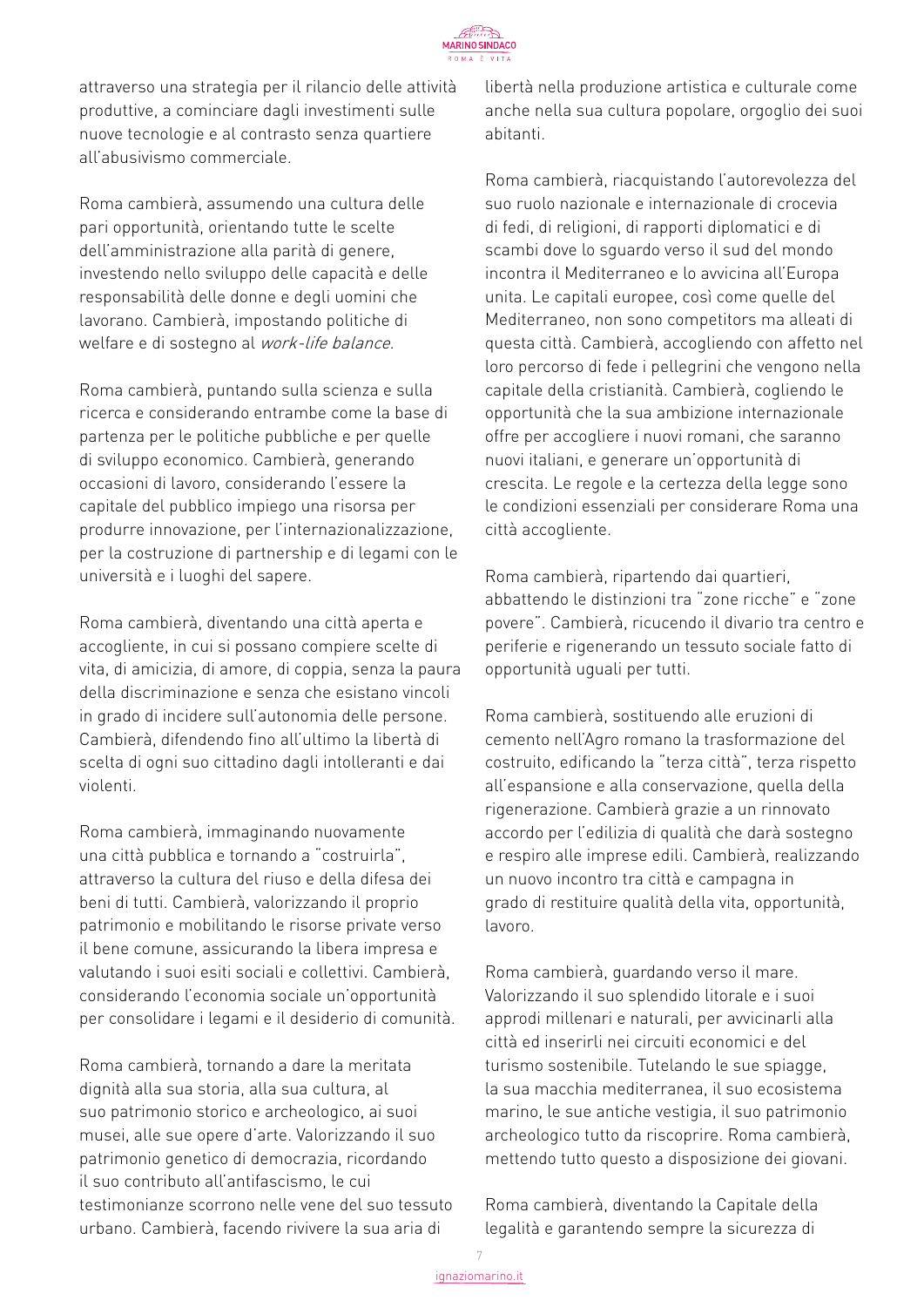

tutti i suoi abitanti. Cambierà, con un maggiore controllo dei suoi territori e con maggiori risorse a disposizione delle forze dell'ordine. Cambierà, abbattendo quei fattori che danno origine all'insicurezza - in primo luogo emarginazione e degrado - e facendo dell'integrazione una bandiera. Cambierà, costruendo giorno dopo giorno un muro invalicabile di buone pratiche e cultura della legalità in grado di arginare la diffusione delle mafie.

Roma cambierà, sconfiggendo la paura. Cambierà, tornando a essere vicina ai romani. A cominciare dai più fragili, da chi è più esposto agli effetti della crisi: i bambini, i poveri, gli anziani. Cambierà, preoccupandosi costantemente che nessuno resti indietro o si senta solo. Roma cambierà. Proponendo un'amministrazione finalmente trasparente. E diventando una città che funziona, una città che attrae, una città che accoglie.

Cambieremo tutto.

## I. UNA CITTÀ CHE FUNZIONA

Una città che funziona è un diritto dei cittadini ed è una risorsa per le imprese, che possono crescere e fare investimenti, e per il territorio che può conquistare quote di turismo, attirare risorse, sia umane che finanziarie. Ognuno deve avere consapevolezza del proprio ruolo.

Per vivere bene in una città è centrale che l'amministrazione garantisca standard elevati di qualità ed efficienza nell'erogazione dei servizi pubblici locali. Trasporti, raccolta e riciclo dei rifiuti, politiche per la famiglia a partire dai nidi, spazi verdi e luoghi per fare sport, iniziative culturali. L'insieme di questi servizi fa sì che una città sia un luogo in cui si vive bene. Dobbiamo ripartire da qui e della trasparenza dell'amministrazione.

## 1. UN NUOVO PATTO PER LA MOBILITà

La prima qualità che si misura in una grande metropoli riguarda l'efficienza ed efficacia del sistema di trasporto pubblico. I romani conoscono benissimo le tante, troppe inefficienze del sistema della mobilità di Roma: una pianificazione non coordinata tra i diversi ambiti della mobilità (metropolitana, bus, tram, trasporto regionale ferroviario), una scarsa cura manutentiva dei mezzi, una carente pianificazione delle risorse per l'ammodernamento del materiale rotabile e del parco mezzi, una scarsa propensione all'introduzione di nuove tecnologie nella gestione del sistema integrato del trasporto pubblico e privato, con un grave danno per la città in termini di inquinamento ambientale. Mentre il sindaco raccontava di portare la Formula Uno a Roma, i romani tutti i giorni erano costretti a muoversi nel traffico, con tempi incerti e con un sistema del trasporto pubblico totalmente abbandonato al proprio destino.

Noi vogliamo cambiare tutto, con delle linee d'azione che consentano di dare un servizio più efficiente ai cittadini di Roma, in grado di migliorare la qualità della vita di tutti i giorni.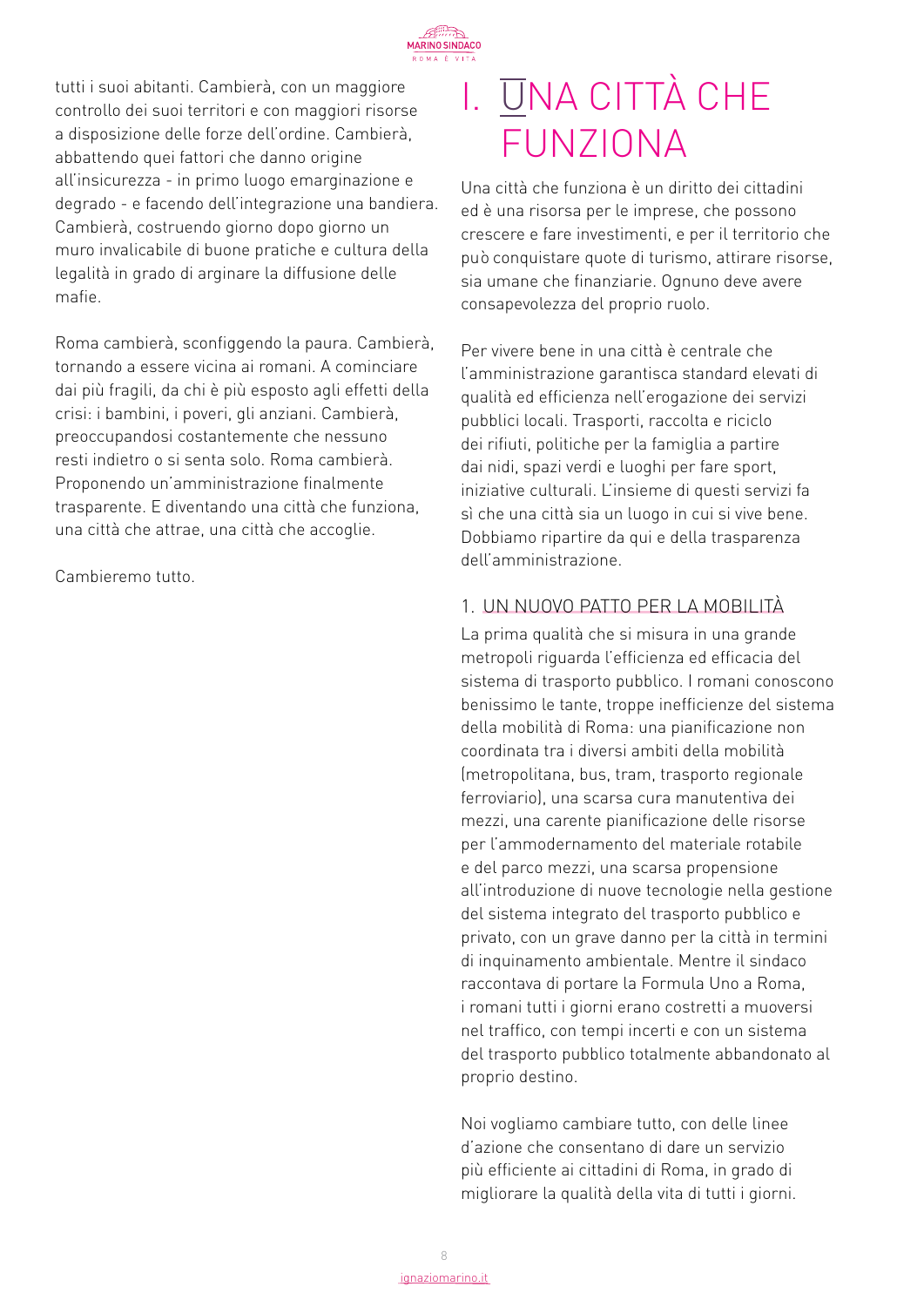

ll Piano generale del traffico ancora vigente individua correttamente quattro fasce urbane all'interno delle quali modulare diversamente le politiche necessarie. Questo sistema di regole va rilanciato e rafforzato sottolineando in particolare alcune questioni: ridurre sempre più dal centro il traffico veicolare privato dei non residenti, sia in attraversamento sia in destinazione, e limitarlo fortemente dentro l'anello ferroviario con una sosta tariffata efficace progressiva man mano che ci si avvicina al centro. Le grandi direttrici radiali urbane, il lungotevere e il centro storico saranno serviti da un forte potenziamento della rete dei tram, sull'esempio di quanto accade a Parigi e a Barcellona, senza inquinare, riducendo i costi unitari di gestione, migliorando il comfort dei passeggeri, limitando l'impatto visivo o acustico e riqualificando i quartieri, come già accaduto con il tram 8. Migliorare il servizio offerto dalle ferrovie regionali gestite da Trenitalia, con percorsi per i passanti sul modello della RER parigina, e le linee Roma-Lido e Roma-Nord, trasformate in vere metropolitane in termini di affidabilità del servizio, ammodernamento delle stazioni e frequenza delle corse.

Noi vogliamo cambiare tutto, con delle linee d'azione che consentano di dare un servizio più efficiente ai cittadini di Roma, in grado di migliorare la qualità della vita di tutti i giorni.

Ripensare il sistema della mobilità e dei trasporti significa, quindi, garantire il diritto alla mobilità e alla sostenibilità degli spostamenti e migliorare l'accessibilità metropolitana per cittadini e imprese. Serve mettere al centro dell'azione di governo le politiche di incentivazione all'impiego dei mezzi di trasporto collettivo, puntare su innovazione, efficienza, soluzioni basate sulle tecnologie dell'infomobilità per gestire i flussi e facilitare lo spostamento di merci e persone. Non solo realizzazione di grandi infrastrutture, ma occorre puntare sull'interconnessione modale, in particolare pedonale e ciclabile.

Nel quadro delle azioni indicate occorre agire contemporaneamente su alcune priorità: potenziare l'utilizzo della rete ferroviaria e delle metropolitane (favorendone l'uso integrato), avvicinare le fermate dei bus alle stazioni

ferroviarie, organizzando nodi di scambio efficaci e accoglienti, con servizi pensati, realizzati e gestiti in modo peculiare per ciascuno di essi, sincronizzare gli orari di bus e treni, rifunzionalizzare la viabilità esistente, in particolare favorendo la mobilità dolce.

Per conseguire dei risultati concreti, rispetto alle priorità indicate, occorre riaffermare un ruolo "forte" della politica di programmazione nei confronti dei soggetti gestori. In tale contesto è necessario stabilire un nuovo rapporto diretto con il gruppo FS, in particolare ora che gli interventi collegati al potenziamento delle infrastrutture del nodo ferroviario di Roma, progettati sul finire degli anni '90 sono in parte realizzati e di conseguenza risulta possibile programmare gli sviluppi successivi, mentre sono da portare a compimento gli impegni previsti nelle diverse intese che si sono susseguite a partire dal 2000.

## 1.1. INFRASTRUTTURE LEGGERE E SOSTENIBILITÀ: RIPRENDERE LA CURA DEL FERRO

In un contesto di forte riduzione delle risorse, proponiamo meno grandi opere e più interventi di minore entità per tornare a connettere i quartieri, portare il collegamento su ferro in zone della città ancora poco servite, favorire l'accesso ai nodi del trasporto pubblico e migliorare gli standard delle dotazioni esistenti.

- **◊**  Mettere in circolo tutti i tram. Roma dispone di circa 166 mezzi, ma il programma attuale di esercizio nei giorni di punta è strutturato su 90 mezzi. Bisogna mettere subito in circolazione almeno la metà dei mezzi fermi in deposito. In questo contesto, con molta concretezza, occorre eseguire la manutenzione straordinaria, ottimizzare l'uso delle infrastrutture esistenti, disegnare selettivi investimenti di potenziamento e di completamento della rete tranviaria.
- **◊**  Integrare il servizio di trasporto metropolitano su ferro. Insieme alla Regione Lazio e a Ferrovie dello Stato verrà realizzata una cabina di regia per integrare le reti, così da superare la frammentarietà di trasporti nel Lazio e includere in un unico piano le metropolitane A,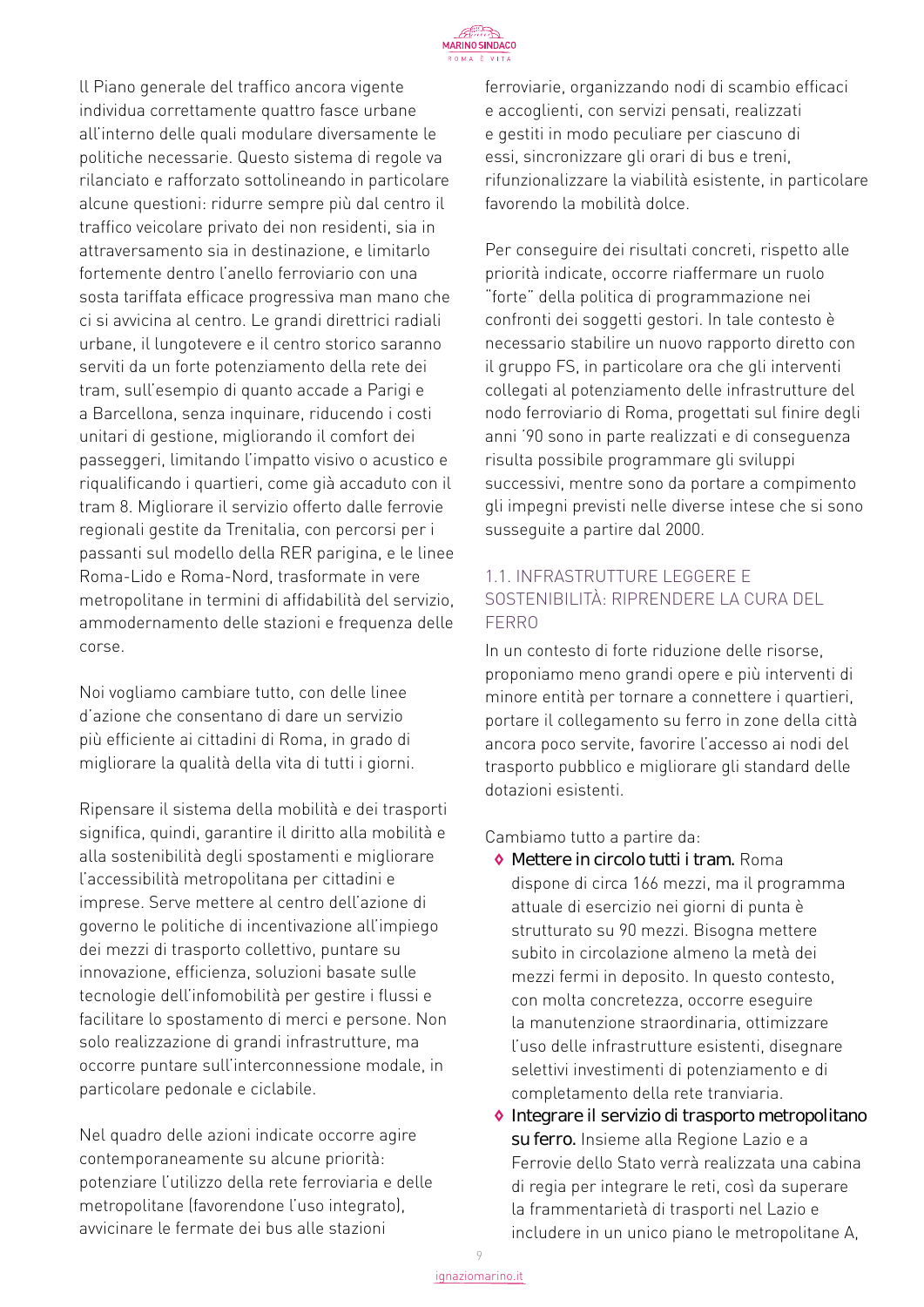

B, B1 e C, le tre ferrovie metropolitane, la rete dei tram e le 8 tratte del sistema ferroviario regionale, queste ultime di proprietà del Gruppo FS, che ogni giorno svolgono una importante funzione di accesso alla Capitale e alle sue reti.

- ◆ Introdurre due nuovi collegamenti. La linea Termini-Trastevere e la linea Risorgimento-Mancini. Un intervento da realizzare subito, a parità di materiale di rete e di rotabile.
- **◊** Realizzare un collegamento tra il nodo di scambio di Ponte Mammolo e la Prenestina e un prolungamento fino a Cinecittà. Nel lungo termine, mediante ulteriori investimenti per il potenziamento della rete, occorre pensare a un collegamento tale da mettere in raccordo le linee della metro A, B, C lungo la via Togliatti ed il prolungamento dell'8 fino a Termini.
- **◊**  Migliorare l'accessibilità alle stazioni delle linee della metropolitana. Con la realizzazione di percorsi interrati o aerei protetti che rendano più facile raggiungere la rete del ferro e con interventi di superficie per semplificare lo scambio metropolitana, tram, bus e sistema ferroviario.
- **◊** Realizzare un programma di manutenzione straordinaria per il miglioramento della regolarità e delle frequenza delle linee metropolitane.
- **◊**  Linea Roma Lido. Sostenere il completamento dei programmi avviati per la climatizzazione dei treni e l'abbattimento delle barriere architettoniche. Prevederne la trasformazione in servizio metropolitano mediante il trasferimento dell'infrastruttura a Roma Capitale con le relative risorse.
- **◊** Roma-Viterbo. Trasformare in servizio metropolitano il tratto urbano tra Flaminio e Montebello.
- **◊**  Linea C. Completare l'opera fino a piazza Venezia, sollecitando il Governo e la Regione Lazio a reperire le risorse necessarie.
- **◊**  Chiusura dell'anello ferroviario. Programmare insieme alle Ferrovie dello Stato la chiusura dell'anello ferroviario in un'ottica integrata di sistema dei trasporti pubblici locali.
- ◆ Hub della mobilità sostenibile. Le stazioni grandi e medie vanno trasformate in centri nevralgici della città, snodi delle reti di trasporto e luoghi con attività commerciali e

servizi polivalenti, anche dell'amministrazione comunale.

## 1.2. QUALITÀ ED EFFICIENZA DEL TRASPORTO PUBBLICO SU GOMMA

È necessario assicurare gestione e programmazione dei servizi in maniera più efficiente ed efficace, per rispondere alle reali esigenze dei cittadini.

- **◊** Revisione delle tratte degli autobus. Effettuare un'attenta analisi dei flussi, utilizzando i dati già in possesso dell'Agenzia della mobilità di Roma Capitale e mediante la consultazione degli utenti, allo scopo di rafforzare le connessioni tra questo servizio e i nodi di scambio, esistenti o da realizzare, e quindi ridurre sia i tempi di viaggio che i costi di gestione del servizio di superficie.
- **◊**  Più corsie preferenziali. A Roma solo il 5% delle strade percorse dal trasporto pubblico sono attrezzate con corsie preferenziali, oltre il 22% a Milano, quasi l'11% a Torino. Questa situazione riduce in modo significativo la velocità del trasporto pubblico, che nella capitale si è ormai abbassata a circa 14 km all'ora, favorendo il trasporto privato e peggiorando i costi di gestione del servizio. Realizzare un programma operativo di progressive implementazioni con l'obiettivo di raddoppiare il numero delle corsie. A presidio delle preferenziali andranno poste telecamere affinché sia garantita la fluidità effettiva del trasporto pubblico e, contestualmente, vengano liberate risorse umane dei gestori di trasporto pubblico locale da destinare ad altre funzioni, ad esempio all'attività di controllo sulla evasione e sulla elusione tariffaria.
- ◆ Bus Rapid Transit. Avviare anche a Roma il sistema di trasporto tecnologico che ha modificato positivamente e in brevissimo tempo la mobilità di tantissime città mondiali ed europee. Il BRT Romano dovrà partire dalle aree esterne alla città e arrivare in centro attraverso 4 arterie selezionate sulla base dei flussi di mobilità e sulle caratteristiche infrastrutturali delle aree scelte.
- **◊**  Viaggiare Sicuri. Dotare le paline degli autobus e i mezzi di trasporto su gomma di telecamere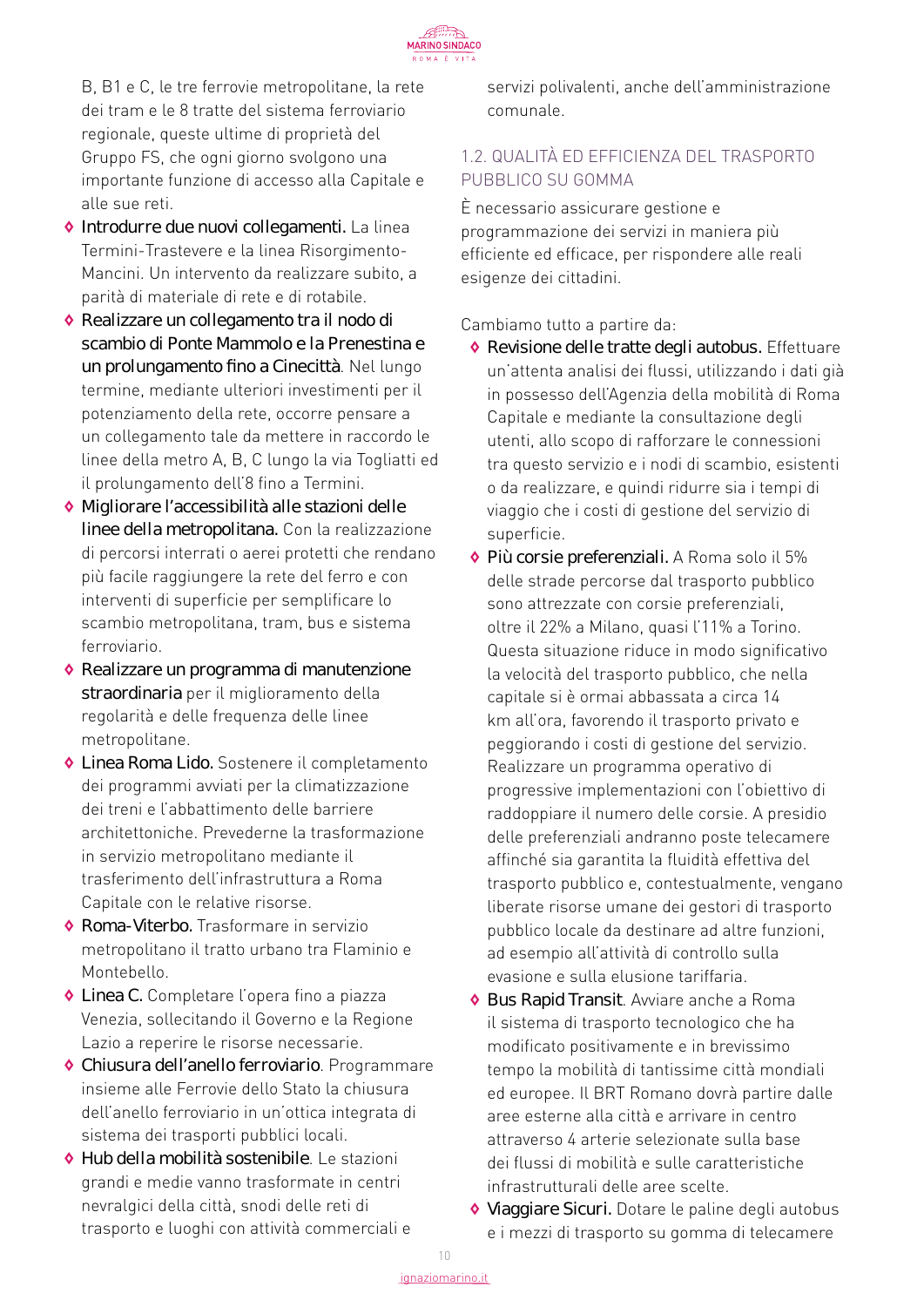

per garantire la sicurezza dei passeggeri. Avviare un programma di chiusura delle cabine guida dei mezzi di trasporto.

- **◊**  Garantire il diritto alla mobilità delle persone disabili. Realizzare un programma straordinario per rendere accessibili ai disabili i mezzi pubblici e le fermate del trasporto, attraverso la messa a norma delle stazioni e dei marciapiedi.
- **◊**  Garantire un'erogazione costante dei fondi previsti per il servizio di Roma TPL che è stata messa in difficoltà a causa dei mancati pagamenti da parte del Comune di Roma per il servizio già effettuato.
- ◆ Questo tipo di rapporto perverso tra pubblico e privato va riformato perché scarica sui lavoratori e sulle aziende le inefficienze dell'amministrazione pubblica. L'azienda dovrà garantire la quantità di servizio come previsto dal contratto di affidamento, e il rispetto dei diritti per tutti i lavoratori.

## 1.3. ATAC. CAMBIARE TUTTO AL SERVIZIO DEGLI UTENTI

In questi cinque anni Alemanno ha distrutto il sistema del trasporto pubblico. Ha cambiato troppi amministratori delegati dell'Atac e, fatto ancor più grave, gli amministratori da lui nominati hanno varato piani industriali che hanno previsto assunzioni poco chiare, inserendo nell'azienda un numero enorme di personale amministrativo, senza che ve ne fosse l'esigenza, a fronte di una carenza strutturale di personale da destinare alla guida dei mezzi e alla manutenzione degli stessi. Su Atac noi abbiamo le idee molto chiare.

#### Cambiamo tutto a partire da:

- **◊**  Fuori i partiti dalla gestione dell'azienda. Basta logiche di spartizione dei posti nel consiglio d'amministrazione. In una prima fase di necessaria ristrutturazione dell'azienda si dovrà valutare l'opportunità di nominare un amministratore unico scelto in una rosa di personalità di profilo nazionale dal curriculum "di ferro".
- **◊** Riportare l'Atac in una condizione di normalità. Bisogna riportare al centro della programmazione dell'azienda la sua funzione di servizio all'utenza, a partire dalla valorizzazione del personale che tutte le mattine guida i mezzi

o si occupa della loro manutenzione.

- **◊** Riequilibrare la dotazione di personale incrementando la quota dei servizi operativi. evitando la disastrosa gestione della parentopoli di Alemanno.
- **◊**  Premi in base esclusivamente ai risultati. Non è più possibile distribuire premi legati a obiettivi inesistenti.
- **◊** Reinternalizzazione delle Officine Grandi Riparazioni (OGR), destinando parte del personale tecnico alle officine di manutenzione metro ferro, migliorando in tal modo gli attuali livelli manutentivi programmati e correttivi del materiale rotabile. Il restante personale sarà utilizzato per l'attuazione dei programmi di grandi riparazioni.
- ◆ Maggiore sicurezza per il personale operativo. Occorre prevedere nelle stazioni più frequentate la presenza del doppio agente di stazione soprattutto durante gli orari serali a tutela tanto del personale quanto dell'utenza. A tal proposito si potrebbe attingere da risorse di personale interno, al momento utilizzato in postazioni non indispensabili per l'azienda e i cittadini. Occorre organizzare inoltre un sistema di chiamata ed intervento più efficienti in caso di emergenza e aggressione. Rendere i box di stazione dei luoghi sicuri anche a livello strutturale.

## 1.4. POLITICHE TARIFFARIE E POLITICHE COMMERCIALI

Il costo del servizio di trasporto pubblico è da sempre al centro di un dibattito legato alla quota di autofinanziamento che la legge delega alle aziende di trasporto pubblico locale. Il 35% del costo del servizio deve, infatti, essere reperito dall'azienda stessa attraverso la vendita dei titoli di viaggio. Gli anni del governo Alemanno si sono caratterizzati per una forte impennata dell'evasione e dell'elusione tariffaria, mentre si registrava l'aumento di tutti i titoli di viaggio e la restrizioni degli sconti per le categorie più deboli, anziani e disabili, come pure per gli studenti.

#### Cambiamo tutto a partire da:

**◊** Una politica tariffaria specifica per i cittadini romani più deboli e garantire una riduzione del costo degli abbonamenti soprattutto per gli studenti (reintrodurre l'abbonamento mensile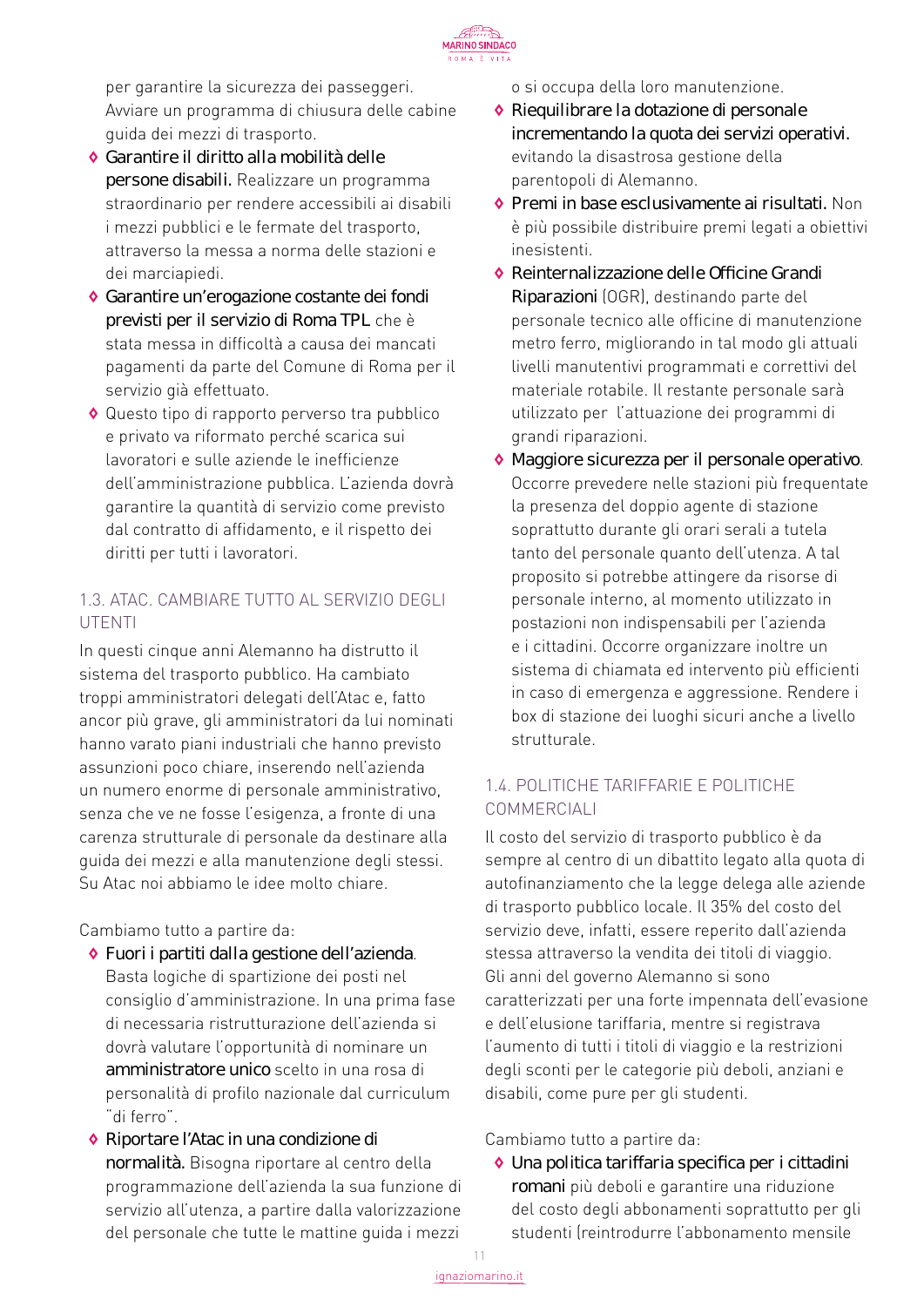

agevolato attraverso l'utilizzo della Metrebus Card).

- **◊**  Favorire l'uso di tessere e abbonamenti rispetto al singolo biglietto mediante premialità. Ad esempio, si studieranno forme di agevolazione per le famiglie durante i giorni festivi.
- **◊**  Oggi a Roma ci sono pochi verificatori (controllori). Non è possibile contenere il fenomeno dell'evasione con queste risorse. Bisogna aumentare il numero dei verificatori.

## 1.5. ROMA PERNO DI UN SISTEMA INTEGRATO DEI **TRASPORTI**

Roma è al centro di un sistema di interconnessioni delle reti della mobilità e della logistica.

Cambiamo tutto a partire da:

- **◊**  Aeroporti di Ciampino e Fiumicino, porto di Civitavecchia, nuova Fiera di Roma. Avviare insieme alla Regione Lazio, attraverso un specifico accordo, un riordino dei trasporti, ragionando in termini di città metropolitana per migliorare i collegamenti con queste infrastrutture strategiche che ricadono fuori dai confini della città ma sono fondamentali per la sua crescita.
- ◆ Risorse. Affrontare questo tema tenendo conto dei tagli ai trasferimenti nazionali e dei ritardi nei trasferimenti da parte della Regione Lazio al Comune che si sono accumulati in questi anni e imputabili all'incapacità di governo della coppia Polverini-Alemanno. Chiedere impegni precisi al governo, affinché riconosca sin da subito più risorse per Roma visto il peso di rappresentanza istituzionale che grava sulla città, tanto più alla luce del terzo decreto attuativo su Roma Capitale.
- **◊**  Agenzia unica per la programmazione e la pianificazione per il Trasporto. Da realizzare insieme alla Regione Lazio, con l'obiettivo prioritario di integrare le reti e il controllo della qualità del servizio offerto ai cittadini, a partire dall'analisi della domanda realizzata anche con il coinvolgimento delle associazioni dei consumatori e con la consultazione continua dei comitati e gruppi di pendolari.

## **◊**

- **◊**
- **◊**

## 1.6. MENO AUTO PRIVATE IN CIRCOLAZIONE. PIÙ SERVIZI PER LASCIARLE A CASA

A Roma il caos del traffico deve essere battuto. Negli ultimi 35 anni il tasso di motorizzazione è cresciuto da 0,2 a 0,9 veicoli pro-capite, con una esplosione del numero delle automobili circolanti. A Roma, ogni mille cittadini, ci sono 978 veicoli, contro i 540 a Milano, i 415 a Parigi e i 398 a Londra. I viaggi effettuati con più di un mezzo, sono circa 500 mila, e di questi quasi un terzo derivano dalla combinazione pubblico-privato. I 2,7 milioni di romani effettuano nei giorni feriali 7,1 milioni di spostamenti, però un romano fa poco più di 2,4 spostamenti al giorno: nelle metropoli più dinamiche sono almeno 4. In altri termini, i romani subiscono "una restrizione di mobilità", dovuta alle condizioni precarie di circolazione. A ciò si aggiunga che nel 2012 Roma si è guadagnata il poco invidiato "cigno nero" di Legambiente per lo smog. Nel 2011 sono raddoppiati gli sforamenti per PM10 e nella prima parte del 2012 le polveri sottili. Dobbiamo creare le condizioni affinché sia più conveniente l'utilizzo del trasporto pubblico.

- **◊**  Centrale del traffico dell'Agenzia della Mobilità di Roma. Tornare a valorizzarne il ruolo e le competenze professionali di chi vi lavora, ponendolo al centro della pianificazione quale strumento avanzato di regolazione e controllo della mobilità pubblica e privata nella città.
- **◊**  Il ruolo del Corpo della Polizia di Roma Capitale. Ruolo centrale nella vigilanza e nel controllo della mobilità e partecipazione alla pianificazione della mobilità cittadina, tutelando il loro ruolo anche in considerazione della natura usurante del lavoro di controllo e gestione del traffico sulle strade.
- **◊**  Pianificazione dei parcheggi di scambio. Più posti auto intorno ai nodi di scambio della rete di trasporto pubblico locale. Esplicativo a tal riguardo è il caso della stazione Anagnina: questo nodo dispone di un parcheggio di circa duemila posti. Da Anagnina, per arrivare con la metropolitana A alla stazione Termini occorre mezz'ora; invece, dalla stazione di Ciampino che è più lontana occorre con il treno la metà di questo tempo, ma la stazione di Ciampino non ha parcheggio di scambio. Ecco, quindi, l'esigenza di realizzare nodi di scambio più ampi,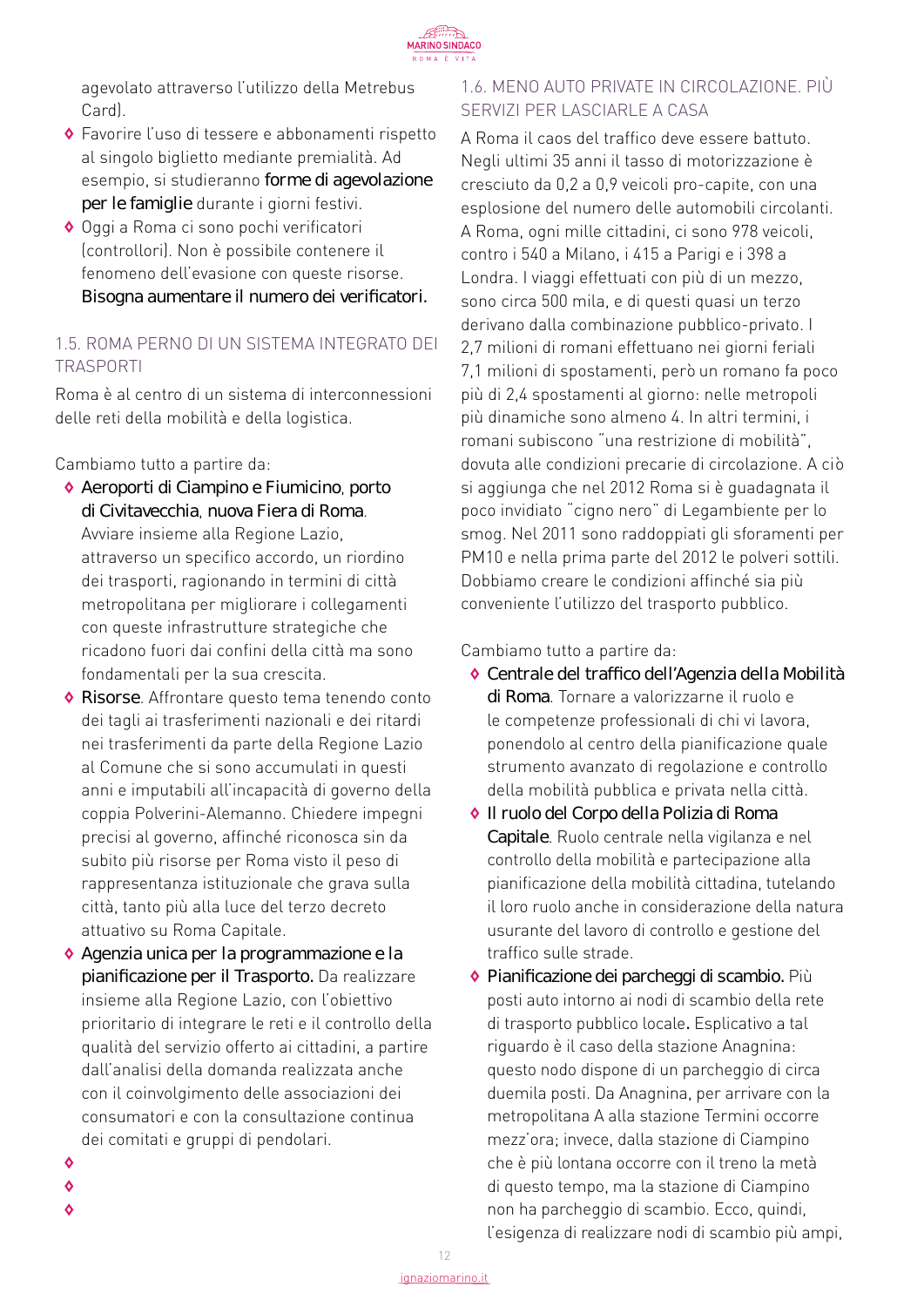

più esterni e diffusi attraverso il nuovo ruolo attribuito alla città metropolitana e specifici accordi con i comuni di competenza.

- **◊**  Parcheggi medio-piccoli. Dovranno essere realizzati dentro la città in prossimità delle fermate principali per raccogliere utenti che abitano a una distanza massima di 4 km. Si dovrà poter accedere anche con la bicicletta.
- **◊**  Orari più stringenti per la ZTL. Solo a seguito di un percorso condiviso con le associazioni dei commercianti e con gli abitanti dei quartieri interessati si valuterà la possibilità di avviare la sperimentazione, in linea con le migliori pratiche adottate già dal Comune di Milano, della congestion charge con orari di accesso flessibili e a tariffa variabile con l'obiettivo di diminuire il numero di automobili private che accedono alla ZTL.
- **◊**  Investire in un sistema di semafori intelligenti. Si tratta di una concreta applicazione anche a Roma di innovazioni tecnologiche che consentono di rendere più fluido il traffico cittadino sulla base di una puntuale analisi dei flussi della mobilità.
- **◊**  Potenziare il servizio di rimozione dei veicoli privati. Oggi sono pochi i carri attrezzi a disposizione della città. Servono più mezzi e più personale.
- **◊** Bus turistici. Regolarizzare e limitare la presenza di bus turistici nel centro storico e nelle aree monumentali pregiate, ad esempio ridefinendo insieme agli operatori turistici itinerari e aree di sosta.

## 1.7. TAXI PROTAGONISTI DEL SISTEMA DELLA MOBILITÀ URBANA

- **◊**  Eliminare l'abusivismo. Il servizio di trasporto pubblico non di linea esercitato dai taxi deve divenire protagonista della progettazione della nuova mobilità urbana. Per questo occorre valorizzare tutte le sedi di ascolto e condivisione delle scelte politiche dell'amministrazione capitolina anche con le associazioni di rappresentanza degli operatori taxi. La prima sfida da affrontare insieme agli operatori sarà il pieno ripristino della legalità, al fine di eliminare l'abusivismo e l'uso difforme di autorizzazioni e licenze.
- **◊**  Migliorare la distribuzione territoriale del servizio taxi. In totale condivisione con gli operatori del settore e le principali

associazioni di rappresentanza, va migliorata la distribuzione e la presenza del servizio taxi in città per rispondere alle esigenze degli utenti.

## 1.8. STRISCE BLU. UNA NUOVA PIANIFICAZIONE DELLA SOSTA A PAGAMENTO

I romani, a causa della cattiva organizzazione della mobilità cittadina, sono costretti a trascorrere troppo tempo in automobile, dietro lunghe file oppure alla disperata ricerca di un posto di parcheggio.

- **◊** Diversificazione delle tariffe. Un progetto da realizzare dopo le necessarie verifiche che riguardi una maggiore diversificazione per renderle meno care man mano che ci si allontana dal centro storico. Non ha alcun senso pagare la stessa cifra per parcheggiare, ad esempio, in via Veneto o a Colli Albani.
- **◊** Realizzare parcheggi sostitutivi della sosta su strada. Bisogna aprire una fase nuova di realizzazione dei parcheggi, prevedendo nella progettazione servizi e spazi funzionali per favorire la mobilità sostenibile, come: colonnine di ricarica elettrica, parcheggi per il car sharing, luoghi di custodia delle biciclette, sistemi intelligenti per informare sullo stato di occupazione dei parcheggi.
- **◊**  Creare aree diverse per la sosta di lunga durata (affitto mensile, annuale, pluriannuale) e la sosta breve (sosta oraria, giornaliera).
- **◊**  Evitare la vendita dei posti. Per i posti destinati alla sosta di lunga durata prevedere un affitto per i residenti o per i titolari di attività economiche presenti nell'area.
- **◊**  Parcheggi vicino agli ospedali. Prestare particolare attenzione alla mobilità e al sistema dei parcheggi auto intorno agli ospedali per facilitarne la fruizione da parte dei pazienti e dei familiari.
- **◊**  Piano urbano parcheggi. Avviare insieme ai cittadini e ai comitati un nuovo Piano urbano parcheggi per ripensare i criteri di localizzazione, di gestione nonché degli effetti di riqualificazione che devono rispondere alle esigenze effettive della collettività e dell'accessibilità garantita al trasporto pubblico.
- **◊**  Lotta dura contro gli abusivi. È necessario fermare coloro che "taglieggiano" gli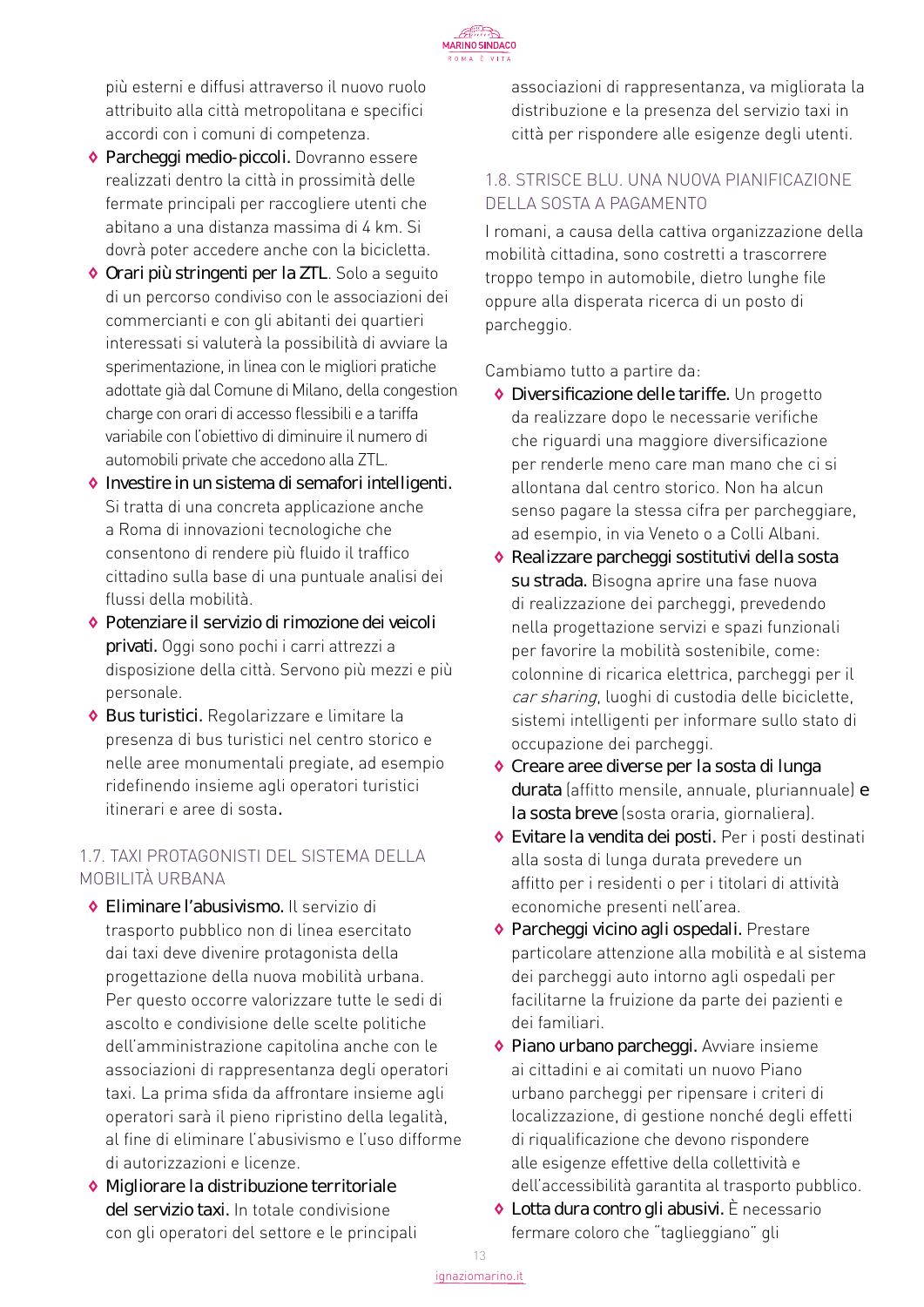

automobilisti romani, chiedendo in maniera illecita soldi per il parcheggio.

## 1.9. PISTE CICLABILI, CAR SHARING E HUB DELLA MOBILITÀ SOSTENIBILE

La sfida della mobilità sostenibile sarà il vero banco di prova per dimostrare che anche Roma può equipararsi alle altre grandi capitali europee. Ogni giorno i romani vivono una città fortemente congestionata, che fa registrare alti tassi di inquinamento ambientale, dove gli aspetti negativi del traffico generano elevati costi economici per la collettività. Investiremo in tutte le forme di mobilità alternativa attraverso l'azione combinata di un'ampia serie di piccoli e medi interventi di mobilità sostenibile, che in altre importanti città europee hanno dimostrato di essere efficaci e che probabilmente si adattano, meglio delle "grandi opere", alle caratteristiche storico-urbanistiche di Roma. A Roma la bicicletta è utilizzata solo per lo 0,4% degli spostamenti. A Berlino la percentuale è del 10%, ad Amsterdam del 20%, a Milano del 5%. L'uso della bicicletta deve tramutarsi in una reale integrazione al sistema di trasporto pubblico e non essere confinata solo al "tempo libero". Anche perché, in una zona ad alto traffico veicolare come Roma la bicicletta risulta essere di gran lunga più veloce della macchina fino ad un raggio compreso tra i 3 ed i 5 km. Occorre considerare, che il 62% dei trasporti urbani è sotto i 5 km, quindi la bicicletta conviene.

Cambiamo tutto a partire da:

- **◊** Referente della mobilità in ogni municipio. Una figura altamente specializzata e competente che, sotto il coordinamento del dipartimento per la mobilità, svolga compiti di consultazione, analisi, gestione e monitoraggio del traffico a livello municipale. Ogni referente della mobilità municipale dovrà attivamente partecipare alla realizzazione del piano per la mobilità sostenibile della città.
- **◊**  Piano quadro della ciclabilità. Ripartire dal piano redatto dal Comune in collaborazione con le associazioni dei ciclisti, approvato nel 2010, ma mai realmente messo in atto e che, invece, va reso operativo. Il piano va migliorato agendo su tre punti. Prima di tutto va previsto un maggiore coinvolgimento delle grandi aziende private e dei grandi soggetti pubblici

(ospedali, università ecc.), che possono essere interessati a promuovere la ciclabilità a favore dei loro clienti/utenti e dei loro dipendenti. In secondo luogo, bisogna investire sul rispetto delle regole mirate a garantire la sicurezza stradale dei ciclisti. Infine, va pianificata e integrata una rete di officine di manutenzione per le bici, oggi praticamente inesistente in città. Per generare economie di scopo, contenere i costi e semplificare i procedimenti è, inoltre, necessario integrare la realizzazione del "Piano della ciclabilità" con gli interventi di manutenzione straordinaria delle strade.

- **◊**  Pianificare le reti ciclabili. Realizzare una rete ciclabile che si estenda a raggiera, per almeno 3 km, dalle principali fermate della metro o del treno, potenziando gli spazi di sosta oggi scarsamente presenti nelle stazioni.
- **◊**  Messa a gara del servizio di *bike sharing* su vasta scala. Seguire l'esempio di Parigi con 24.000 bici, di Londra con 9.200 bici, così come di Barcellona, Lione, Valencia, Siviglia, Milano e Bruxelles, ciascuna con oltre 2.000 bici, per aumentare qualità e distribuzione del servizio di *bike sharing* su vasta scala. Il bando di gara dovrà specificare i punti in cui dovranno essere posizionate le aree di prelievo/ deposito dei mezzi, in modo da garantire che queste non vengano localizzate solo nei punti di maggior pregio della città, ma distribuite anche nelle aree meno centrali, a partire da quelle a maggior intensità abitativa, e a ridosso delle Mura Aureliane.
- **◊**  Il servizio "treno più bici". L'utilizzo della bici deve diventare più semplice, ad esempio favorendo il trasbordo sui treni e favorendo la realizzazione di spazi condominali per il parcheggio delle bici.
- **◊**  "Zone 30". Per favorire la circolazione lenta a piedi e in bicicletta, su alcune strade, si possa introdurre il limite massimo di velocità di 30 km/h. Questo abbassamento della velocità massima avrà ripercussioni minime sugli effettivi tempi di percorrenza e garantirà, invece, maggiore sicurezza stradale, meno rumore e una migliore qualità dell'aria.
- **◊**  *Car sharing*. Potenziare il servizio per mettere Roma in linea con le migliori esperienze europee: a Londra il car sharing denominato "London Car Clubs" conta oltre 1.100 veicoli per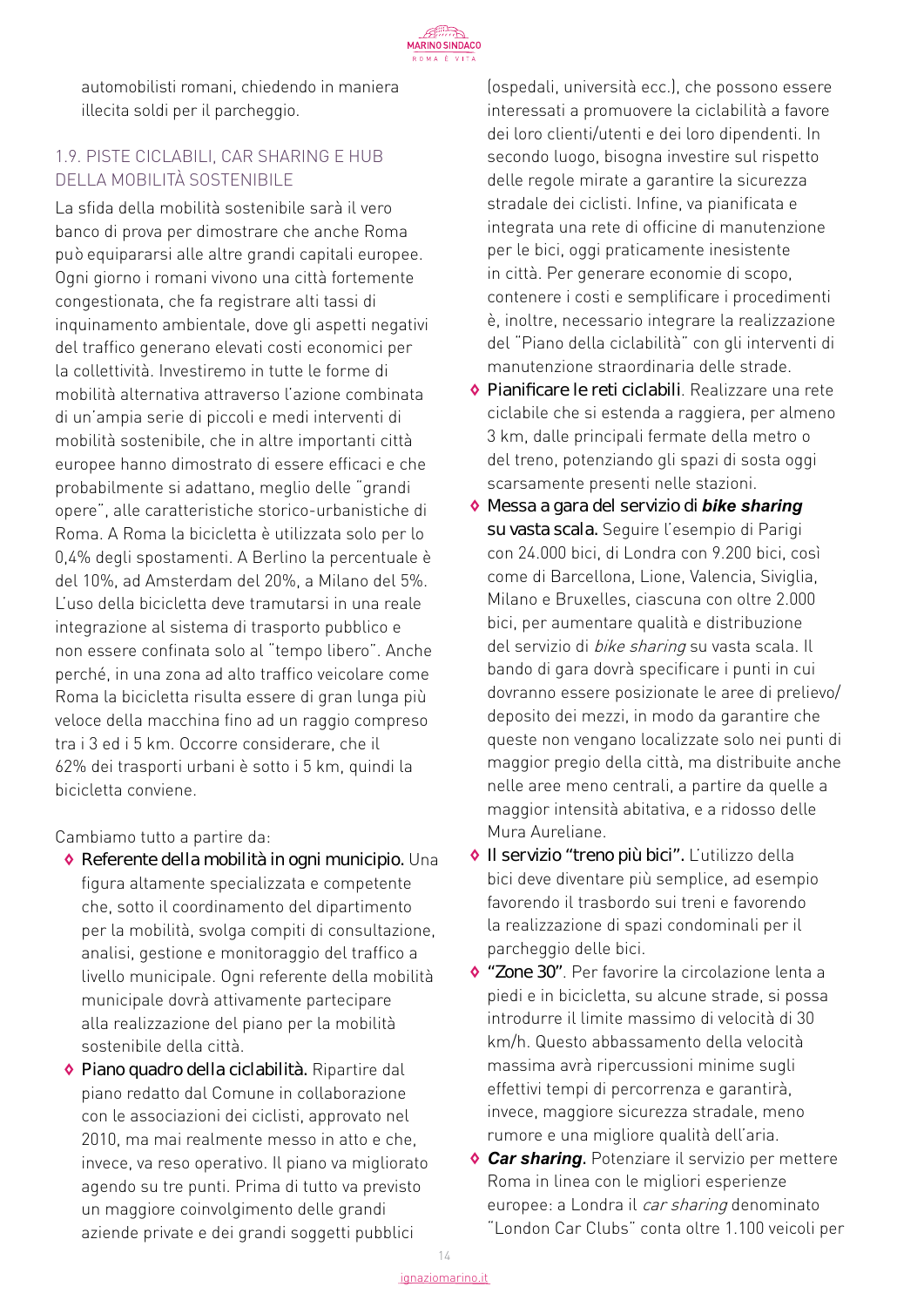

più di 60.000 utenti, a Parigi si stanno istallando 6.600 punti di ricarica per 3.000 auto elettriche. Questo servizio può rappresentare un vantaggio economico concreto per tutti quei romani che percorrono mediamente meno di 10.000 km all'anno in automobile. Il costo medio annuo di un'auto, compreso il suo ammortamento, è di circa 4.500 euro, che in media incide tra il 12% e il 25% sul reddito netto familiare. Il servizio può essere, quindi, un sostegno al reddito per decine di migliaia di famiglie oltre che contribuire al miglioramento ambientale: ogni auto in condivisione sostituisce in media 8-14 veicoli privati. Gli spazi a bordo strada da dedicare alle macchine di car sharing in sosta potranno essere quelli lasciati liberi dai cassonetti dei rifiuti, man mano che si diffonderà la raccolta differenziata "porta a porta", in modo da non ridurre gli incassi che il Comune ottiene dalla sosta tariffata.

- **◊**  Più punti di *car e bike sharing*. Prevedere punti dedicati, posizionati in prossimità delle grandi aziende pubbliche e private, da concordare con i mobility manager aziendali. Concordare punti aggiuntivi di car sharing o bike sharing con i grandi condomini che ne faranno richiesta e ne avranno l'uso esclusivo.
- ◆ Hub della mobilità sostenibile. Trasformare alcune stazioni della metropolitana e della ferrovia in un hub della mobilità sostenibile con punti car sharing, bike sharing, parcheggi sorvegliati per le biciclette, un sistema di piste ciclabili, punti di raccolta per taxi collettivi, colonnine di ricarica per auto elettriche e bici a pedalata assistita. Inizialmente Termini, poi Tiburtina e Ostiense, successivamente anche Trastevere e San Pietro.
- **◊**  Tessera unica. Car sharing e bike sharing accessibili con una stessa tessera, utilizzabile anche come abbonamento Atac.
- **◊**  Patto per la mobilità sostenibile. Roma Capitale dovrà farsi promotrice di una forte moral suasion nei confronti delle decine di grandi aziende (Eni, Enel, FS, Telecom, Acea, Poste Italiane ecc.) e dei centri commerciali, ospedali, ministeri, università ecc. che assommano decine di migliaia di dipendenti, affinché nominino e rendano davvero operativo il mobility manager (come vuole la legge) e incentivino il telelavoro, il car pooling, l'utilizzo

della bici e dei mezzi pubblici.

#### 1.10. LA NUOVE SFIDE. L'AUTO ELETTRICA A ROMA

Nei prossimi tre anni è previsto l'arrivo di una ampia gamma di veicoli elettrici e ibridi *plug-in* – si stima che nel 2020 tali mezzi costituiranno circa il 5% del parco auto circolante a Roma – prodotti dalle principali case automobilistiche, a cui vanno aggiunte le bici a pedalata assistita e gli scooter elettrici.

Cambiamo tutto a partire da:

- **◊** Una rete di ricarica diffusa. Creare centrali di ricarica dei mezzi elettrici presso edifici opportunamente dotati di sistemi di cogenerazione per la produzione di calore ed energia elettrica, attraverso i sistemi fotovoltaici. L'obiettivo è quello di utilizzare l'energia autoprodotta e non utilizzata per ricaricare i mezzi e ridurre, così, l'impatto sulla rete locale di distribuzione e i relativi investimenti. È questo il primo passo per arrivare a progettare nuovi quartieri dove l'utilizzo di automobili a "emissioni zero" sia fortemente incentivato.
- **◊**  Acquisto di veicoli elettrici effettuati dalla stessa amministrazione.
- **◊** Ultimo miglio. Anche il settore della mobilità delle merci dovrà essere interessato dalla "rivoluzione elettrica"per permetterne il trasporto nell'ultimo miglio su veicoli elettrici.

## 1.11. LA TECNOLOGIA AL SERVIZIO DELLA MOBILITÀ. INFOMOBILITY, BIGLIETTO ELETTRONICO, WEB

Le nuove tecnologie della comunicazione per il trasporto pubblico e la mobilità alternativa possono rendere più semplice la vita delle persone che si spostano con i mezzi pubblici. Le nuove tecnologie per l'infomobilità dovranno rappresentare un importante banco di prova e di verifica per la revisione complessiva degli orari e dei percorsi coperti dai mezzi delle Ferrovie dello Stato, Atac, ferrovie concesse (Roma-Lido, Roma-Viterbo, Roma-Pantano) e Cotral, spesso non coordinati e non pianificati per favorire la migliore intermodalità dei cittadini.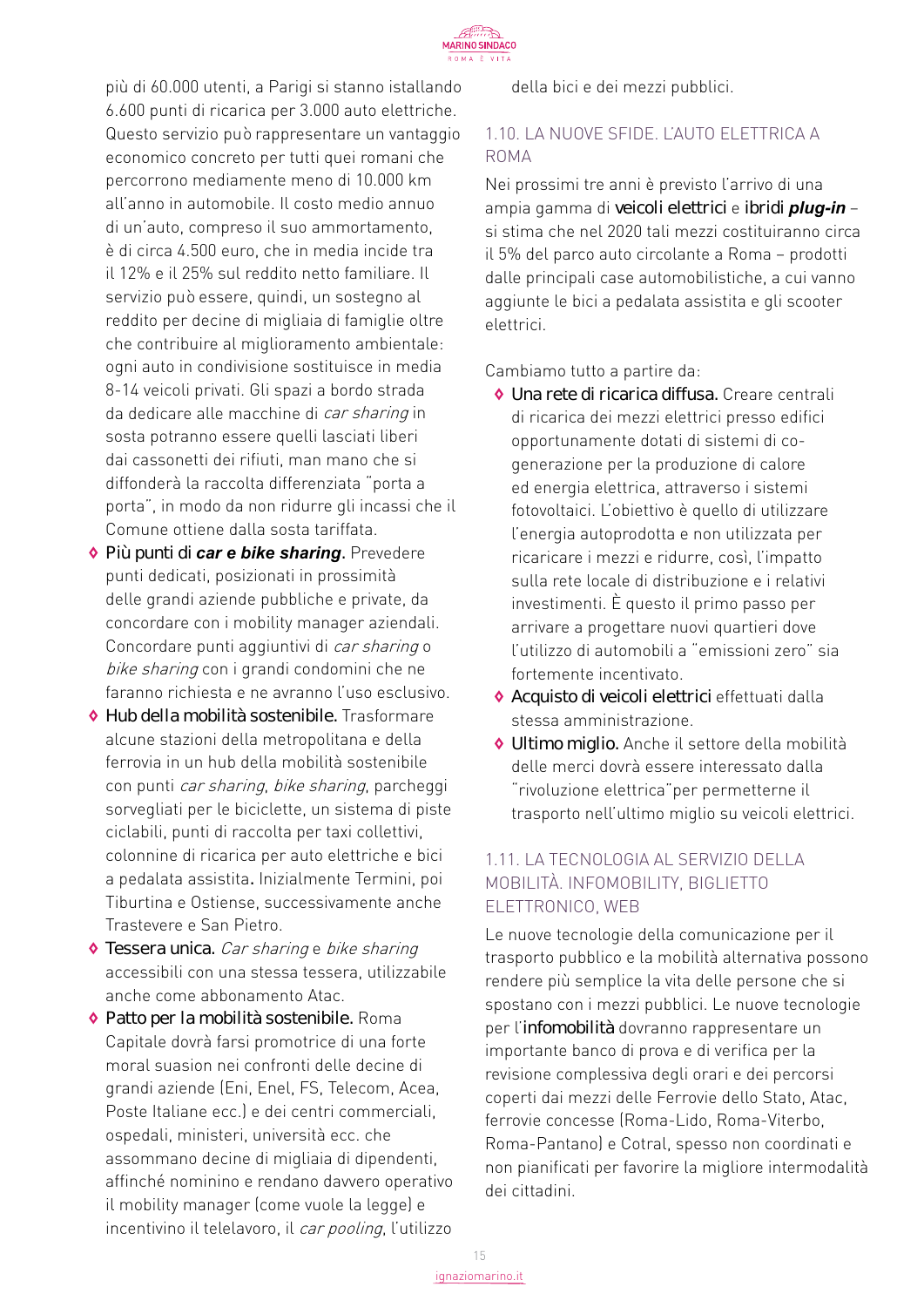

Cambiamo tutto a partire da:

- **◊**  Meno biglietti di carta e obliteratrici. Prevedere modalità più semplici ed evolute per acquistare i biglietti del trasporto pubblico locale e per pagare le tariffe della sosta attraverso gli *smartphone* e i sistemi di obliterazione di ultima generazione.
- **◊**  Sito dedicato alla mobilità sostenibile. Servono informazioni puntuali sulla rete delle auto e delle bici in sharing - su queste ultime occorre installare piccoli GPS per scoraggiare eventuali furti - e sulla loro disponibilità, che potrà essere rilevata in tempo reale attraverso l'introduzione di sensori di parcheggio. Roma, con i suoi poli tecnologici, le sue università e le sue imprese innovative può farsi promotrice di un filone di ricerca applicata a questi nuovi sistemi di infomobilità urbana.

## 1.12. STRADE SICURE. GARANTIRE LA MANUTENZIONE E LA SICUREZZA DELLE STRADE

Uno dei segni più evidenti della cattiva gestione della giunta Alemanno è quotidianamente visibile sulle strade della nostra città che sono piene di buche. Sul fronte della sicurezza stradale c'è da fare un lavoro importante, da concepire insieme alla polizia locale di Roma Capitale e con le associazioni delle vittime della strada. Nel 2011 i morti per incidenti stradali a Roma sono stati 165, di cui il 65% ha coinvolto persone anziane. Il tasso di mortalità sulle strade - morti per milione di abitanti - è 74, a Barcellona 27, a Londra 29 e a Parigi 16: a Roma si muore sulle strade quasi 5 volte in più che a Parigi. È prioritario tornare ad assicurare una adeguata manutenzione delle strade.

Cambiamo tutto a partire da:

- **◊**  La riduzione drastica dell'insicurezza dei pedoni (in particolare anziani, disabili e genitori con bambini), definendo uno standard comune in tutta la città di sistemazione degli incroci e di protezione dei percorsi (sul modello adottato nell'ex III Municipio), per allargare gli spazi pedonali, impedire la sosta selvaggia e rimuovere bancarelle e cartelloni abusivi.
- ◆ Basta con gli affidamenti diretti. Bisogna creare la centrale unica degli appalti e riportare ordine e trasparenza negli interventi di manutenzione delle strade. La centrale unica

avrà l'impostazione qualificata e la gestione operativa di tutte le commesse, al servizio dell'amministrazione centrale e dei municipi.

- ◆ Stop alla gestione per emergenze. Bisogna passare da un modello di affidamento basato sulla manutenzione più o meno emergenziale, a un modello fondato sulla gestione, unificando i lavori di natura straordinaria con quelli di natura ordinaria. La ditta vincitrice deve diventare la responsabile del buono stato della strada per quattro o cinque anni e avere tutto l'interesse a realizzare interventi a regola d'arte con le migliori tecniche e i migliori materiali per non tornarci sopra. Prevedere anche forti penalità e blocco dei pagamenti per chi non rispetta il contratto.
- **◊**  Suddividere la città in macro lotti. Allo stesso tempo bisognerà aggiungerne uno per la grande viabilità, più facilmente controllabili dall'amministrazione. Va posta fine alla parcellizzazione degli affidamenti ma, al contempo, bisogna evitare l'appalto unico trattandosi di una modalità non appropriata alla complessità della rete viaria.
- ◆ Controllo sugli interventi. Le nuove tecnologie rappresentano una grande opportunità per favorire il controllo diretto dei cittadini: bisogna iniziare dal mettere su internet i tempi di realizzazione degli interventi a maggiore impatto sulla città, con verifiche periodiche sull'avanzamento dei lavori.
- ◆ Sampietrini. Vanno lasciati solo dove è possibile, senza nulla togliere alle politiche di riqualificazione e decoro della città.
- ◆ Rotatorie. Realizzarle dove necessario, come strumento per disincentivare l'alta velocità, come avviene in tutta Europa.
- **◊**  Sperimentare nuovi materiali per il manto stradale. Sperimentare l'uso del bitume modificato con polverino di gomma di pneumatico riciclata, coma sta avvenendo in altre città italiane. Si tratta di una tecnica innovativa che permette di rendere più duraturi gli interventi e abbattere i costi di manutenzione, garantire maggiore aderenza e sicurezza delle strade, ridurre il "rumore di marcia" e potenziare la catena del riciclo e riuso dei materiali.
- **◊**  Coordinamento degli scavi per il posizionamento delle reti. Il buono stato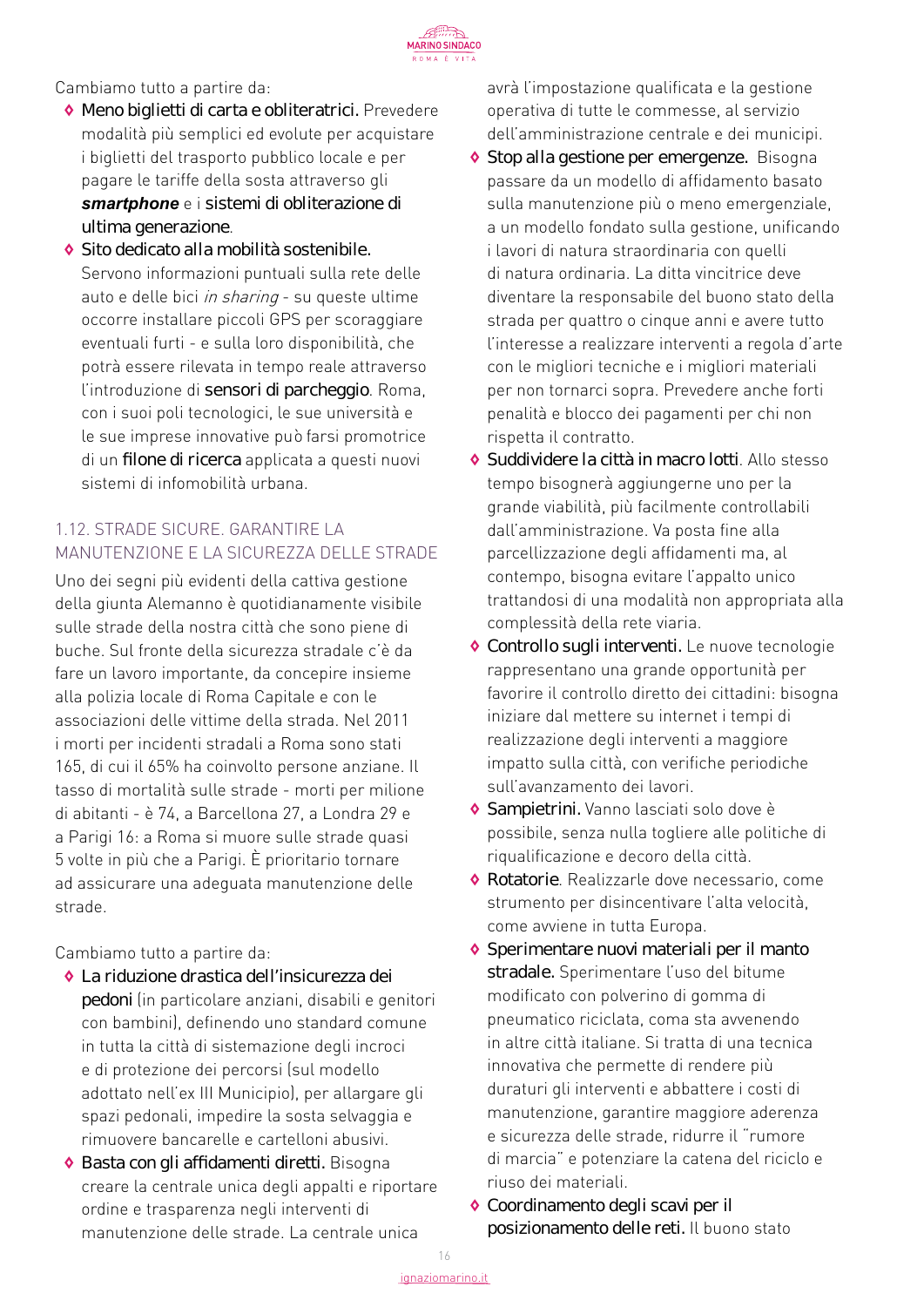

delle strade della città dipende anche da una efficace e unitaria politica degli scavi che deve basarsi su una programmazione dei lavori per specifici "lotti". Vincolare il complesso dei gestori di servizi pubblici a interventi congiunti, riducendo così i disagi per i cittadini e puntando ad aumentare la qualità del ripristino del manto stradale.

## 1.13. UN PIANO URBANO PER LA LOGISTICA MERCI

Roma ha bisogno di un piano della logistica da concepire e realizzare insieme agli operatori del settore. È stato fatto poco nell'ultimo quinquennio per indirizzare le politiche del trasporto urbano delle merci verso un modello di sostenibilità ambientale.

Cambiamo tutto a partire da:

- **◊**  Rivedere il piano scarico-carico merci. È necessario regolare, senza adottare iniziative improvvisate, in modo più razionale e sostenibile il forte impatto che il trasporto delle merci ha soprattutto sul centro storico della città in termini di congestione, di inquinamento e di corse perse per il trasporto pubblico, a causa della sosta d'intralcio.
- **◊**  Organizzare una rete di *transit point* con spazi di sosta e piattaforme per l'uso di mezzi elettrici*.* Occorre una rete di transit point dislocata in punti strategici della città, indispensabili per organizzare in modo economicamente gestibile ed efficiente la "rottura di carico", per il successivo inoltro delle merci verso il centro storico con mezzi ecologici che ottimizzino il riempimento. Si possono usare siti dismessi o con disponibilità di spazi, come ad esempio quelli delle rimesse dei gestori del trasporto pubblico a Roma.
- **◊**  Favorire i veicoli a basso impatto inquinante. Verificare la possibilità di introdurre un sistema premiante, teso a scoraggiare l'uso dei veicoli più inquinanti e a incoraggiare i veicoli a più basso impatto (gpl, metano ed elettrici) affinché si possa contribuire all'abbattimento delle polveri sottili.

## 1.14. LA QUALITÀ DELL'ARIA

Il 2013 è stato indicato dalla Commissione Europea come l'Anno europeo dell'Aria, con il lancio

dell'iniziativa Cleaner air for all. In particolare il problema delle polveri sottili PM è sottovalutato e trascurato, soprattutto in considerazione dei danni alla salute. in altre città si stanno sviluppando movimenti di cittadini che è importante coinvolgere in questa fase.

È necessario costruire una rete di controllo e di monitoraggio della qualità dell'aria che sia adeguata ed efficiente: le centraline possono diventare i fulcri con i quali monitorare le diverse aree che compongono i municipi. In questo senso deve essere rafforzato il rapporto di cooperazione con ARPA Lazio e con la Regione, al fine di pianificare la rete di monitoraggio e adattare gli strumenti di pianificazione della mobilità. Il monitoraggio e gli interventi per ridurre l'impatto legato all'inquinamento dell'aria dovranno essere rivolti, in modo particolare, alle aree esterne al centro storico dove è maggiore la densità abitativa e, di conseguenza, l'esposizione al rischio per la salute dei cittadini.

## 2. CAMBIAMO IL CICLO DEI RIFIUTI: RACCOLTA, RICICLO E RIUSO

La gestione dei rifiuti insieme al trasporto pubblico, costituisce l'altro servizio su cui intervenire in maniera innovativa e decisa. In questi ultimi cinque anni la tariffa rifiuti è aumentata a livelli insostenibili per le famiglie e le imprese romane, seconda solo a quella di Napoli, senza che siano stati raggiunti risultati anche solo sufficienti sul fronte della pulizia della città e dei quantitativi di raccolta differenziata e di materiale recuperato e riciclato. La raccolta differenziata è una "rivoluzione culturale" ancora tutta da svolgere a Roma, mentre in altre parti d'Italia è ormai una rivoluzione avvenuta con successo. Milano nel 2003 aveva già superato la soglia del 35%, Salerno negli ultimi due anni ha raggiunto il 65% e ottimi risultati sono stati raggiunti anche da molti comuni della provincia di Roma come Ciampino. Va adottata, pertanto, una strategia d'azione mirata a creare altre abitudini, altri meccanismi comportamentali, altri automatismi che rendano la raccolta differenziata una azione ordinaria e quotidiana nella vita dei cittadini romani. L'obiettivo deve essere raggiungere il 50% di raccolta differenziata entro il 2014 e il 65% entro il 2016, superando il grave ritardo causato dall'amministrazione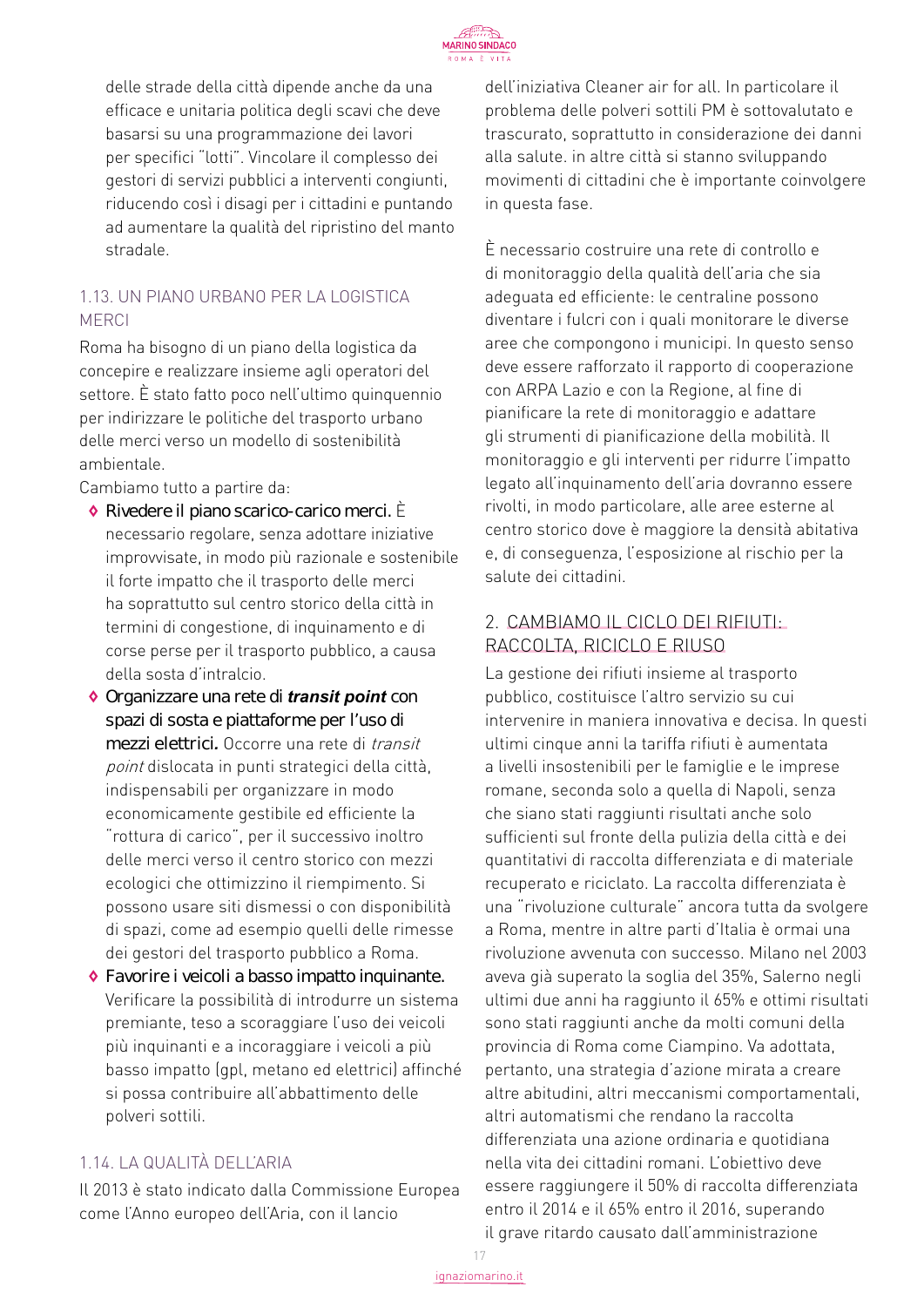

Alemanno e superare la dipendenza di Roma dal sistema delle discariche.

A ciò bisogna aggiungere il precario stato di salute dell'azienda Ama, che è una realtà industriale incompiuta perché ha contemporaneamente i numeri di grande impresa e la fragilità derivata dall'assenza di un progetto strategico. Oggi è fortemente esposta nei confronti delle banche e ancora priva di un'impiantistica adeguata per chiudere il ciclo integrato dei rifiuti.

Bisogna cambiare tutto, innovare nei processi e nell'organizzazione.

## 2.1. MENO RIFIUTI PIù DIFFERENZIATA

- ◆ Ridurre la produzione di rifiuti. Serve una politica per la riduzione dei rifiuti, in particolare per gli imballaggi, che deve essere sviluppata attraverso un programma di azioni concrete, coinvolgendo la grande distribuzione e il Consorzio nazionale imballaggi (CONAI). Su questo punto, è opportuno promuovere alcune pratiche:
	- **•**  detersivi alla spina: per la diffusione dei detersivi alla spina;
	- **•**  bevande sfuse negli uffici: si potrebbero costruire degli Accordi di Programma con enti pubblici ed aziende private per sostituire i dispenser di bevande imballate con dispenser di bevande sfuse;
	- **•**  pannolini lavabili: si tratterebbe di iniziare a coinvolgere almeno 5.000 famiglie in un progetto di sostituzione dei pannolini usa e getta (1 tonnellata l'anno) con pannolini lavabili.
- ◆ Raccolta differenziata porta a porta. Estendere il porta a porta in tutti i quartieri, calibrando il servizio rispetto al tessuto urbano, alla densità della popolazione e alla produzione di rifiuti. Dove la raccolta porta a porta è resa difficile dalla particolare configurazione del tessuto urbano, occorre individuare efficaci sistemi di prossimità. Verificare, a tal riguardo, la possibilità di realizzare il progetto sviluppato dal Consorzio nazionale imballaggi che prevede sia la separazione della frazione organica mediante uno specifico contenitore anche nelle aree dove permane la raccolta stradale, sia la raccolta separata del vetro, con la trasformazione dell'attuale frazione multimateriale da "pesante" a "leggera".
- **◊** Raccolta differenziata non domestica. Estendere la differenziata in maniera capillare anche agli uffici, ai negozi e ai ristoranti.
- **◊**  Nuovi quartieri ecologici. Progettare i nuovi quartieri con spazi e servizi destinati alla raccolta differenziata.
- **◊** Riciclo e riuso. Investire nelle attività di recupero dei rifiuti per aumentare i ricavi da riutilizzo e riciclo. A tal riguardo occorre definire una rete di accordi stabili con i consorzi di filiera, sostenere la realizzazione di nuove piattaforme di trattamento del multimateriale e connetterle in maniera efficace alla rete delle isole ecologiche e definire la realizzazione di altri impianti per la trasformazione della frazione umida in compost di qualità. Il riciclo di rifiuti tecnologici, come gli smartphone, può costituire una fonte di sviluppo economico aziendale.
- **◊** Rifiuti speciali. Recuperare e riutilizzare anche i rifiuti speciali: dai rifiuti da costruzione e demolizione, ai rifiuti da apparecchiature elettriche ed elettroniche, fino alla gestione delle immense quantità di terre e rocce da scavo derivanti da piccole e grandi opere pubbliche e private, anche risanando siti compromessi e sfruttati. Particolare attenzione dovrà essere data al recupero e al riciclo dei rifiuti ingombranti e di quelli derivanti dallo spazzamento delle strade.
- **◊**  Creare Centri riuso prodotti a lunga vita (mobili, elettrodomestici ecc.). Si tratterebbe di allestire almeno 50 aree per il riuso dei prodotti a Lunga Vita, che hanno una forte capacità di riutilizzare prodotti altrimenti destinati a diventare rifiuti.
- **◊**  Introdurre GPP nei capitolati pubblici. Si tratterebbe di inserire dei criteri ambientali nei capitolati pubblici che portino alla riduzione della produzione dei rifiuti, con particolare attenzione alle specifiche tecniche relative alle opere di edilizia (che possono riutilizzare materiali di scarto).
- **◊**  Chiudere il ciclo dei rifiuti. Vanno utilizzati tutti gli impianti esistenti per chiudere il ciclo di gestione dei rifiuti in modo sostenibile, a basso impatto ambientale.
- **◊**  Mai più Malagrotta. Non dovranno esserci mai più megadiscariche, ma solo impianti piccoli di servizio per smaltire gli scarti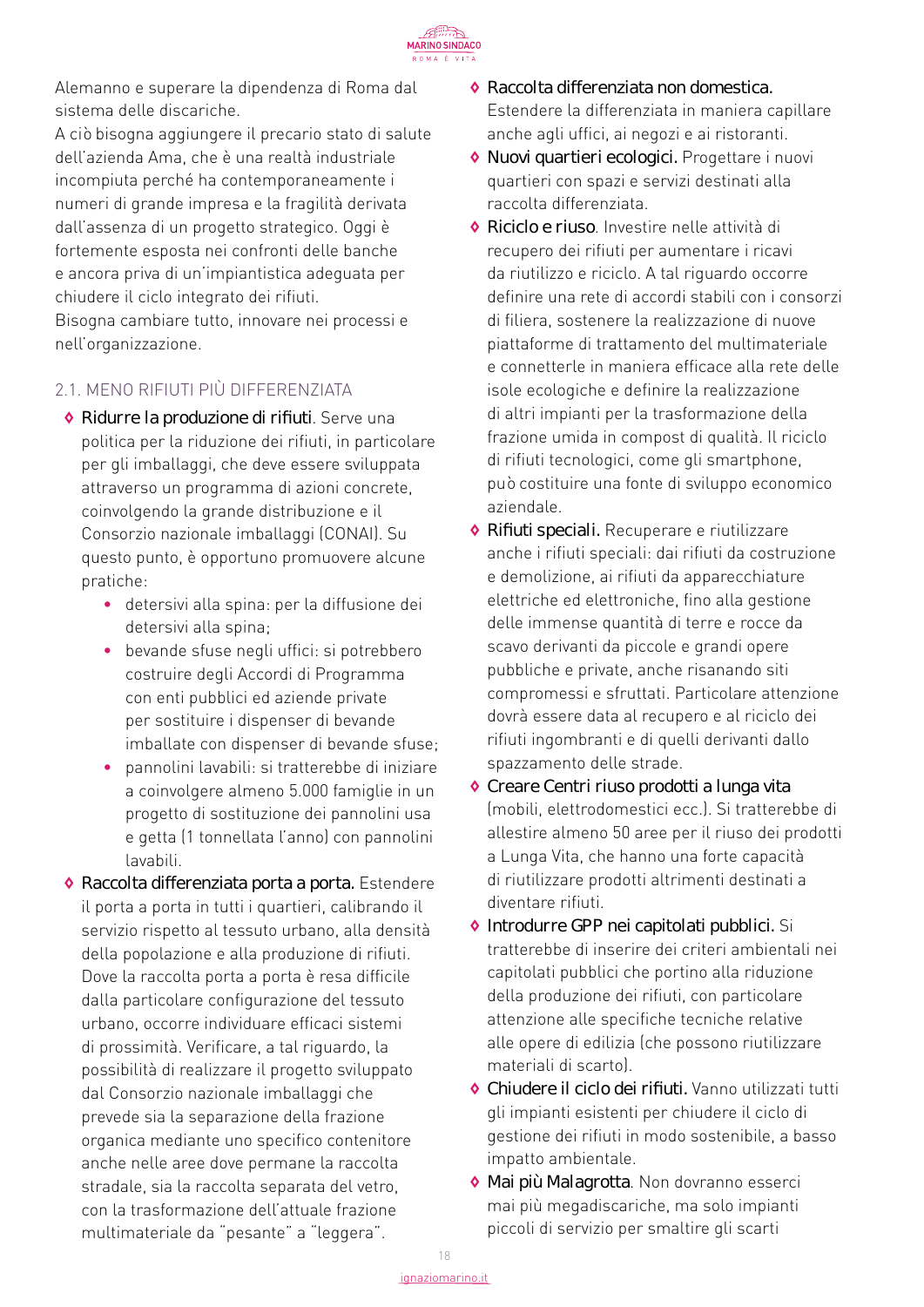

inerti della raccolta differenziata e derivanti dal trattamento. Occorre avviare subito la riqualificazione ambientale di tutta la Valle Galeria.

- **◊**  Controllo dell'efficienza della gestione corrente dell'Ama, che è una realtà industriale incompiuta perché ha contemporaneamente i numeri di grande impresa e la fragilità derivata dall'assenza di un progetto strategico. Opera, ma non per particolari meriti, nel più grande territorio d'Europa ma, invece di sfruttare i propri numeri per qualificare la propria presenza ne subisce tutto il peso e le difficoltà. È necessario lavorare per la costruzione di un ruolo complessivo di Ama e di intervenire sull'organizzazione di Ama per renderla un'azienda sana ed efficiente, individuando le migliori competenze.
- **◊**  Puntare sulla partecipazione. Per rafforzare la partecipazione alla raccolta differenziata ed aumentare la consapevolezza è necessario coinvolgere direttamente anche l'associazionismo e il terzo settore. Lo strumento più efficace è quello di:
	- **•**  incentivare le associazioni al fine di sensibilizzare i propri associati alla raccolta differenziata dei materiali e attuare tale sistema di Raccolta Differenziata nelle proprie sedi e nella propria attività ordinaria. In questo modo le associazioni si trasformerebbero in vettori diretti dell'iniziativa territoriale per la gestione sostenibile dei rifiuti;
	- **•**  prevedere degli accordi tra amministrazione centrale ed associazioni per coinvolgere gli associati nella sensibilizzazione dei cittadini.
- **◊** Dare vita a Laboratori zero rifiuti in tutta la città. Costituire l'ossatura di un'organizzazione in grado di articolare in tutta la città la comunicazione, avviando la modifica dei comportamenti collegati alla produzione di rifiuti e prefigurando una struttura decentrata in grado anche di garantire il controllo di regole condivise relative alla Raccolta Differenziata. Tale struttura potrebbe essere utilizzata, in prospettiva, sia per individuare le zone della città dove implementare le modalità, di volta in volta più adatte, di Raccolta Differenziata, sia per definire possibili incentivi collettivi,

collegati ai risultati, da erogare in favore della cittadinanza.

## 2.2. RIFORMARE. PIÙ CONTROLLI E UNA GESTIONE PIÙ TRASPARENTE

- ◆ Premi legati a obiettivi concreti. Vincolare al raggiungimento di precisi obiettivi di raccolta differenziata gli incentivi e i premi attribuiti al personale Ama, a partire dai dirigenti.
- **◊** Riorganizzare il servizio di raccolta differenziata. Adottare un sistema decentrato di controllo analitico dei costi e dell'efficienza del servizio attraverso l'istituzione di Unità operative locali, con un loro bilancio economico-finanziario e gestionale, investendo anche su un nuovo ruolo dei municipi.
- **◊** Una maggiore specializzazione. Distinguere le attività di spazzamento e pulizia da quelle relative alla raccolta differenziata. Elaborare un nuovo contratto di servizio rispetto all'attuale fermo al 2004 e prorogato di anno in anno.

## 2.3. UN PATTO ISTITUZIONALE

La prossima amministrazione comunale lavorerà in raccordo quotidiano con l'amministrazione regionale per avviare finalmente anche nella città di Roma una vera e propria rivoluzione nella gestione dei rifiuti, che non devono più essere considerati un problema ma una risorsa. Con la nuova giunta regionale del Lazio, Roma Capitale potrà evitare drammi come quello di Napoli grazie all'avvio dell'apertura dei siti di Colfelice e di Viterbo per accogliere i rifiuti di Roma e alla definizione dell'accordo quadro con due Regioni limitrofe, Toscana e Abruzzo.

## 3. UN PATTO PER LA TRASPARENZA

Dopo i cinque anni di Alemanno l'amministrazione comunale deve cambiare direzione di marcia. Dobbiamo ripartire dalla prima "risorsa" che abbiamo a disposizione: i lavoratori e le lavoratrici dell'amministrazione comunale e delle società che, nonostante la cattiva gestione della politica della destra, hanno lavorato con generosità affinché la macchina amministrativa non collassasse. La destra ha guidato in questi anni una campagna di continua denigrazione e delegittimazione dei lavoratori pubblici: ricordiamo bene gli insulti gratuiti di Brunetta, le offensive generalizzazioni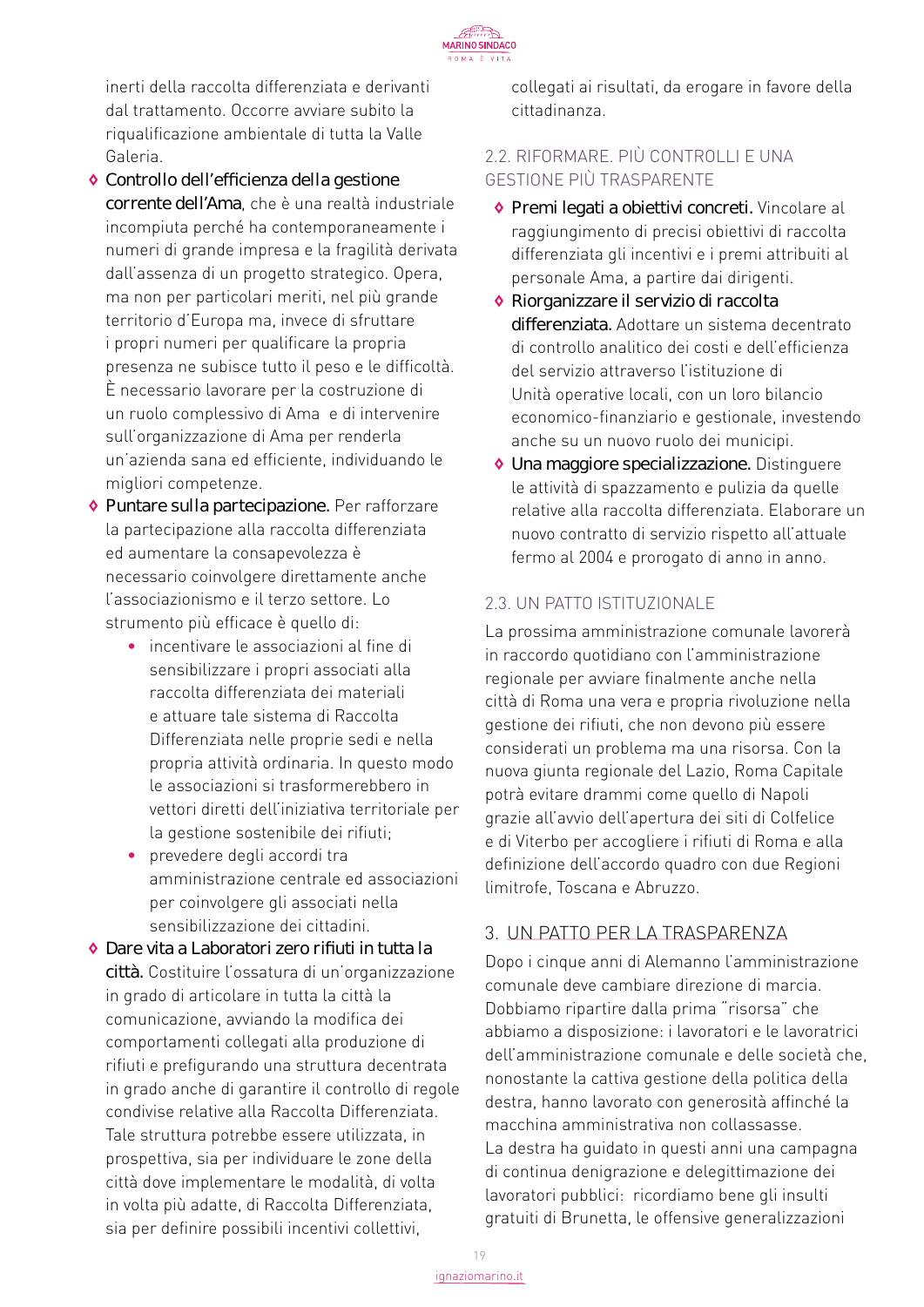

contro "fannulloni e assenteisti". Intanto la crisi colpiva duro: retribuzioni bloccate, assunzioni e carriere congelate, la contrattazione collettiva rinviata a tempi migliori.

A Roma, più che altrove, le magre retribuzioni di decine di migliaia di dipendenti pubblici sono diventate l'ammortizzatore sociale di una società in difficoltà: per i figli precari o senza lavoro, per i familiari licenziati da imprese grandi e piccole, per gli artigiani o commercianti costretti a chiudere. Il Comune di Roma – la più grande amministrazione pubblica territoriale – ha il dovere e la possibilità di mettersi alla testa di un percorso inverso, per restituire dignità e valore al lavoro pubblico. Non si tratta di tornare indietro a un vecchio tran tran burocratico – l'organizzazione del lavoro ha bisogno di profonde riforme – ma di scommettere sul coinvolgimento attivo dei dirigenti, dei dipendenti, delle stesse organizzazioni sindacali, perché insieme ai cittadini, alle imprese, alle associazioni di categoria, si possa costruire un'amministrazione pubblica davvero più moderna, efficace, al servizio della collettività.

In Italia non ci sono troppi dipendenti pubblici – tutte le statistiche, in Europa o in ambito Ocse, lo confermano – ma spesso sono mal distribuiti e male organizzati. Per questo dobbiamo prendere sul serio la sfida della "mobilità guidata": a Roma c'è una enorme concentrazione di lavoratori pubblici – statali, regionali, locali – che possono essere riqualificati e riprofessionalizzati. Torniamo a investire sulla formazione, insieme alla Regione guidata da Zingaretti, insieme alle altre amministrazioni della Capitale. Non servono risorse aggiuntive. Basta utilizzare bene ciò che spesso viene sprecato, per non perdere la risorsa più importante: le donne e gli uomini che ogni giorno sono al lavoro per i propri concittadini. Il contributo dei dipendenti dell'amministrazione è determinante per cambiare la città, per renderla più vivibile, solidale e trasparente nella gestione. Dobbiamo ripartire tutti insieme, amministrazione e cittadini, rinnovando un patto di fiducia interrotto nel quinquennio appena trascorso.

#### 3.1. PER UN'AMMINISTRAZIONE TRASPARENTE E CHIARA

del sindaco e chiedere di vedere il bilancio con l'assistenza di un esperto in grado di illustrarlo con parole semplici e chiare.

Sappiamo di dover fare attenzione. Dopo "partentopoli", dopo i favori e le raccomandazioni, i cittadini non si fidano più. Ritorna il vecchio clichè: "sono tutti uguali". Per questo noi non ci accontentiamo di proporre una nuova classe dirigente, onesta e laboriosa, ma vogliamo regole ferree, procedure chiare e controllabili da chiunque, perché davvero Roma volti pagina. Sta a noi, alla nuova amministrazione, dare attuazione rigorosa, completa e tempestiva alle nuove norme per la prevenzione della corruzione: alle leggi sulla trasparenza e sui conflitti di interesse nell'amministrazione, al nuovo codice di comportamento dei dipendenti del Comune e delle aziende pubbliche, alla rotazione e alla formazione specifica dei dirigenti e dei funzionari impegnati nelle attività "a maggiore rischio di corruzione". Costruiremo un nuovo piano di prevenzione della corruzione insieme ai cittadini, alle associazioni di categoria, ai rappresentanti degli utenti dei servizi pubblici, a imprenditori e sindacati, perché solo insieme si possono individuare le risposte efficaci, mettere a fuoco le difficoltà, realizzare un nuovo patto tra città e amministrazione pubblica. Si può semplificare l'amministrazione usando la comunicazione, intesa come semplice trasmissione di informazioni e di dati, con le quali i cittadini possono orientarsi nella realtà quotidiana e grazie alla quale cittadini e amministrazione si parlano, ascoltano, mettono in comune idee, proposte.

La partecipazione viaggia di pari passo con un altro concetto fondamentale: la "trasparenza". La trasparenza intesa come "accessibilità totale" trova naturale attuazione, nell'era digitale, attraverso la pubblicazione sui siti web istituzionali delle amministrazioni pubbliche delle informazioni concernenti ogni aspetto dell'organizzazione e delle performance.

Il Comune e le società, aziende, istituzioni e fondazioni che ad esso fanno capo devono diventare una casa di vetro.

Cambiamo tutto a partire da:

**◊** Un patto sulla trasparenza per i cittadini romani e gli amministratori. La trasparenza è, infatti, una tutela anche per l'operato di questi

Le persone devono poter entrare nell'ufficio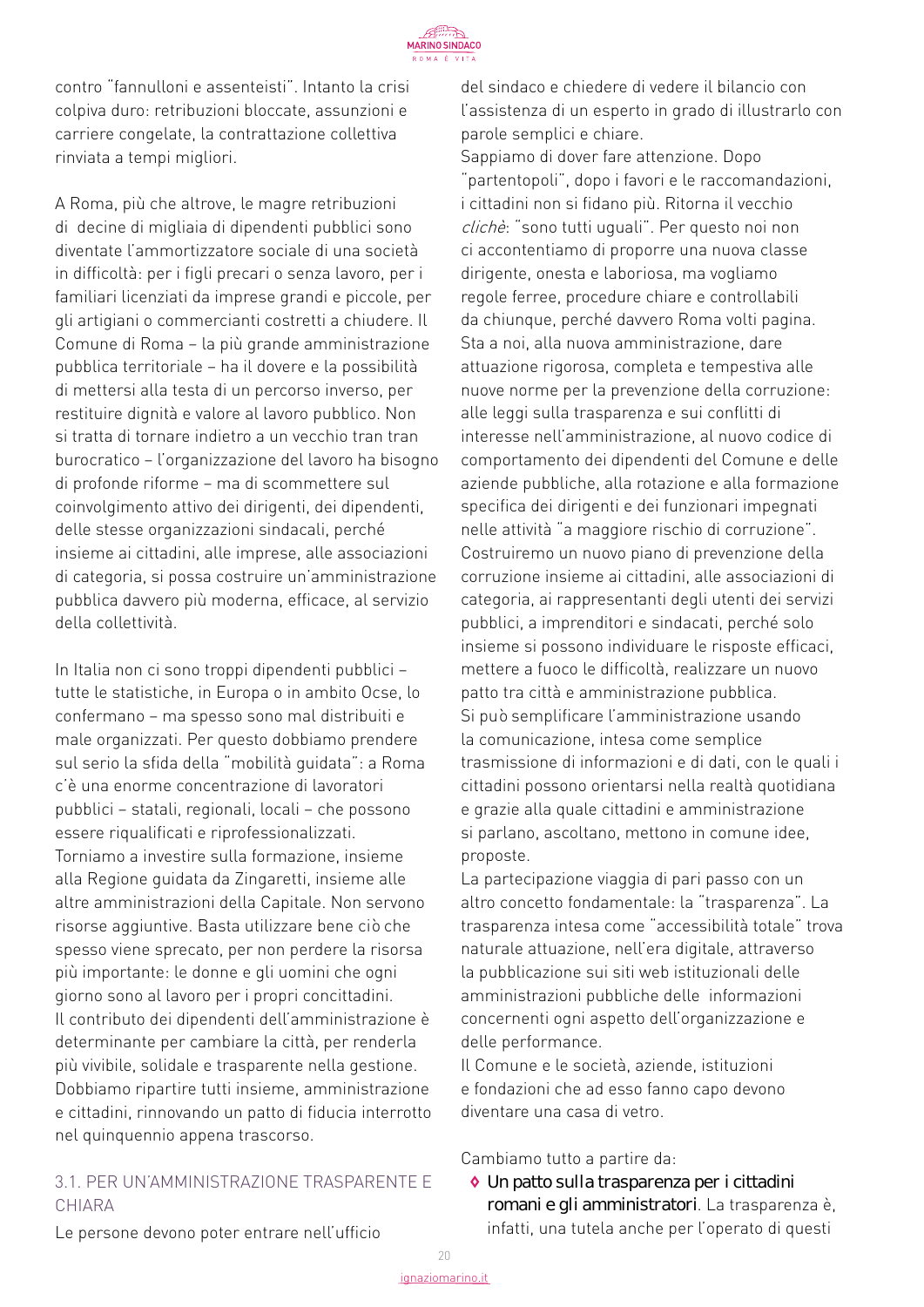

ultimi, perché rende più facilmente identificabili i tentativi di infiltrazione e i comportamenti illegittimi.

- **◊**  Tracciabilità e consultabilità di tutti gli atti. Vanno messi on line gli atti dell'amministrazione e delle sue aziende per stimolare la partecipazione diretta e il controllo dei cittadini.
- **◊** Bilancio del Comune e delle aziende partecipate comprensibile a tutti i cittadini.
- **◊**  Avviso Pubblico e Carta di Pisa. Roma Capitale deve aderire all'associazione di enti locali e Regioni per la formazione civile contro le mafie e deve adottare la "Carta di Pisa", il codice che indica gli obblighi generali di diligenza, lealtà, onestà, trasparenza, correttezza e imparzialità degli amministratori locali.
- **◊**  Giornate della trasparenza nei municipi. Come previsto dalla L. 150/2009, Roma Capitale si impegna a promuovere incontri con i cittadini e tutte le realtà associative territoriali, al fine di metterli in condizione di poter partecipare attivamente al governo locale.

## 3.2. LA SFIDA DELL'INNOVAZIONE. RIPENSARE GLI STRUMENTI DI INTERVENTO

L'accesso ai servizi deve essere il perno sul quale far ruotare la macchina capitolina, questo approccio è di per sé innovativo perché il lavoro pubblico in questi ultimi anni è stato svuotato del suo significato.

Cambiamo tutto a partire da:

- **◊**  Aggiornare e innovare i propri strumenti di intervento. Le nuove tecnologie della comunicazione devono semplificare l'accesso ai servizi. Al contempo, innovare significa anche garantire luoghi salubri per gli utenti e per chi vi lavora.
- **◊**  Semplificare. Favorire il confronto e la partecipazione diretta dei cittadini.
- **◊** Rilanciare il ruolo dell'Agenzia per il controllo e la qualità dei servizi pubblici locali. Alla luce delle nuove prerogative di Roma Capitale e delle norme in materia di partecipazione dei cittadini/utenti, rafforzando i suoi poteri per svolgere in modo terzo e indipendente il ruolo di verifica e monitoraggio della qualità sia dei servizi pubblici locali (indifferentemente

dalla forma gestionale adottata), sia di quelli strumentali, nonché di supporto propositivo e tecnico-conoscitivo nei confronti dell'Assemblea Capitolina, della Giunta, del sindaco e anche dei consigli municipali. L'Agenzia deve poter svolgere il suo ruolo con la sicurezza di un affidamento economico pluriennale anche attraverso un apposito stanziamento nei Contratti di servizio, potendo così acquisire più stabilmente le migliori professionalità.

- **◊** Ripensare l'organizzazione del lavoro. Snellire i tempi di risposta e le comunicazioni tra i diversi dipartimenti.
- **◊**  Investire nella qualità della progettazione e della spesa e sulla stabilità del lavoro. Verificare costantemente la qualità dei servizi in modo da prendere decisioni fattibili e realizzabili in tempi certi.
- **◊**  Investire sui software open source.
- **◊** Disponibilità e chiarezza. I programmi dell'amministrazione devono essere chiari e aiutare le persone e le imprese a orientarsi e assumere le loro iniziative. Roma deve poter contare su un quadro di regole certo e trasparente, discusso e condiviso con gli attori della città.
- **◊**  Investire sulle competenze interne. Ridare dignità alle competenze e alle capacità dei lavoratori dell'amministrazione comunale e tornare a investire sulla formazione del personale e dei dirigenti.
- **◊** Ridurre le consulenze esterne a casi eccezionali e motivati. In troppi casi sono state causa di sperpero di denaro pubblico.
- **◊** Realizzare un vero piano di razionalizzazione delle sedi. Con particolare riferimento ai fitti passivi che sono diventati un costo sempre più gravoso e incontrollato che pesa sulle casse comunali.

## 3.3. ROMA CAPITALE. LA SFIDA PER LA CAPITALE D'ITALIA

Tutti gli obiettivi della nuova amministrazione capitolina devono essere inquadrati nella rivoluzione istituzionale che investirà la nostra città in funzione del terzo e ultimo decreto attuativo della riforma di Roma Capitale.

E finalmente è a portata di mano l'istituzione della Città metropolitana di Roma Capitale: servono pochi tasselli per completare il percorso già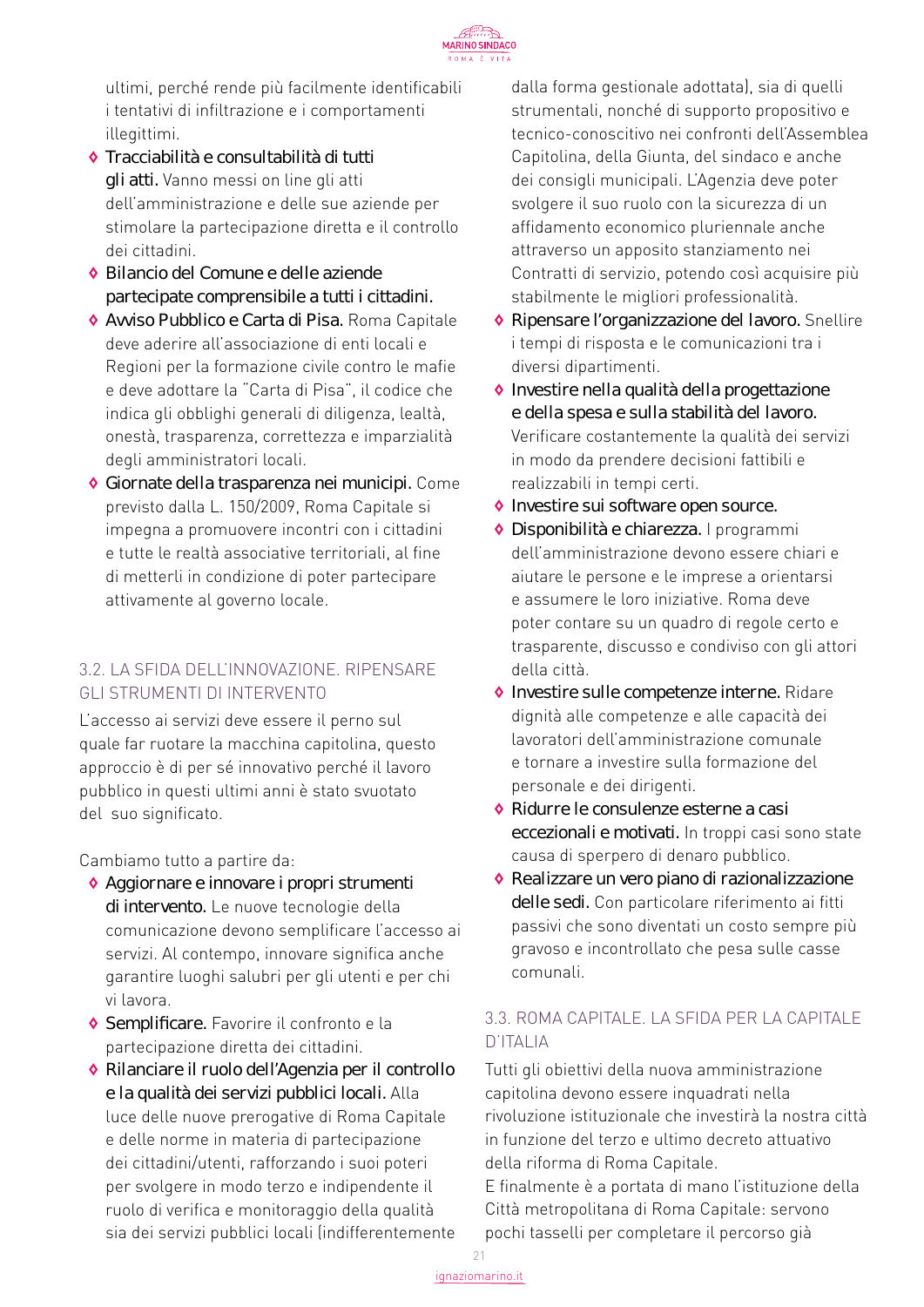

definito dalla *spending review* nel luglio scorso; siamo già impegnati con l'ANCI – l'associazione dei Comuni italiani – per non perdere questa occasione. Roma deve fare subito la propria parte, superando la retorica dell'autosufficienza che ha caratterizzato la destra. Roma ha bisogno di una proiezione metropolitana e tutta la comunità metropolitana ha bisogno di Roma. Cominceremo con passi concreti: uffici comuni costituti "in convenzione" con la Provincia (ora commissariata) e con gli altri Comuni interessati, per affrontare insieme le sfide comuni. Perché la Capitale siamo tutti noi: Fiumicino e Ciampino con i loro aeroporti, Civitavecchia con il suo porto, i Castelli romani con il loro patrimonio ambientale, agroalimentare e storico-artistico, Pomezia con la sua zona industriale. E tutti insieme abbiamo bisogno di una dimensione metropolitana, che garantisca una distribuzione equilibrata della residenzialità, dei servizi e delle opportunità di studio e lavoro, semplifichi gli spostamenti di studenti e lavoratori pendolari, sia all'altezza della competizione tra i grandi sistemi metropolitani europei e mediterranei. Proprio in questi mesi Parigi sta costruendo il nuovo assetto istituzionale metropolitano: Roma e Parigi sono legate da uno storico gemellaggio; possiamo lavorare insieme per offrire risposte altrettanto efficaci ai nostri territori.

Queste riforme, molto attese, porteranno la nostra città ad avere più poteri e una maggiore autonomia in molti ambiti, come: nella definizione del patto di stabilità, nella valorizzazione dei beni storici, artistici, ambientali e fluviali, nello sviluppo economico e sociale, nella programmazione e promozione delle politiche per il turismo, nello sviluppo urbano e nella pianificazione territoriale, nell'edilizia pubblica e privata, nell'organizzazione e funzionamento dei servizi urbani e di collegamento con i comuni limitrofi con particolare riferimento al trasporto pubblico e alla mobilità, nella protezione civile. Inoltre, la riforma prevede ulteriori funzioni per Roma Capitale delegate dalla Regione Lazio, mediante la legge regionale attesa a completamento della riforma. Una straordinaria occasione per Roma che, con un lavoro di forte coordinamento con la nuova amministrazione regionale guidata da Nicola Zingaretti, la prossima amministrazione ha la possibilità di portare a

pieno compimento nell'interesse di tutti i cittadini romani.

## 3.4. L'EUROPA UNA RISORSA PER ROMA

L'Europa diviene sempre più importante per le amministrazioni locali, non solo per i finanziamenti comunitari che sono disponibili per le politiche urbane locali ma soprattutto per le procedure amministrative locali che possono essere trasformate ed innovate copiando le migliori pratiche esistenti oggi nel nostro continente. L'accesso ai fondi europei, oggi ancora troppo poco utilizzati, deve diventare occasioni di nuove forme di governance, di gestione degli appalti pubblici e di sperimentazione di nuovi programmi operativi. La precondizione per rilanciare sviluppo e benessere nella nostra città deve consistere in una puntuale interazione con la programmazione europea. L'Europa diviene sempre più importante per le amministrazioni locali.

#### Cambiamo tutto a partire da:

- **◊**  La programmazione dei fondi strutturali per il periodo 2014-2020. Attualmente in discussione, vedrà nelle aree metropolitane uno dei suoi ambiti di maggior rilevanza, con lo sviluppo urbano sostenibile, le smart cities e l'efficienza energetica quali priorità del nuovo assetto. Imparando delle best practice e dalla comparazione con quel che accade in altre realtà urbane può rappresentare una grande opportunità per favorire un processo di modernizzazione amministrativa e di efficientamento dei servizi pubblici.
- **◊**  Per gli anni 2013 e 2014 i cofinanziamenti dei fondi strutturali europei potranno essere sottratti dal complesso delle spese finali rilevanti ai fini del patto di stabilità interno. Vuol dire che si possono superare quei vincoli che tanto condizionano la spesa ordinaria delle amministrazioni. In quest'ottica, il rapporto di Roma Capitale con l'Europa deve divenire parte integrante della funzione di governo dell'ente, partendo dall'organizzazione di uno specifico Ufficio Roma Europa, a cui attribuire anche la cura delle relazioni internazionali.

#### 3.5. RILANCIARE LE FUNZIONI DEI MUNICIPI. PIÙ VICINI ALLE ESIGENZE DEI QUARTIERI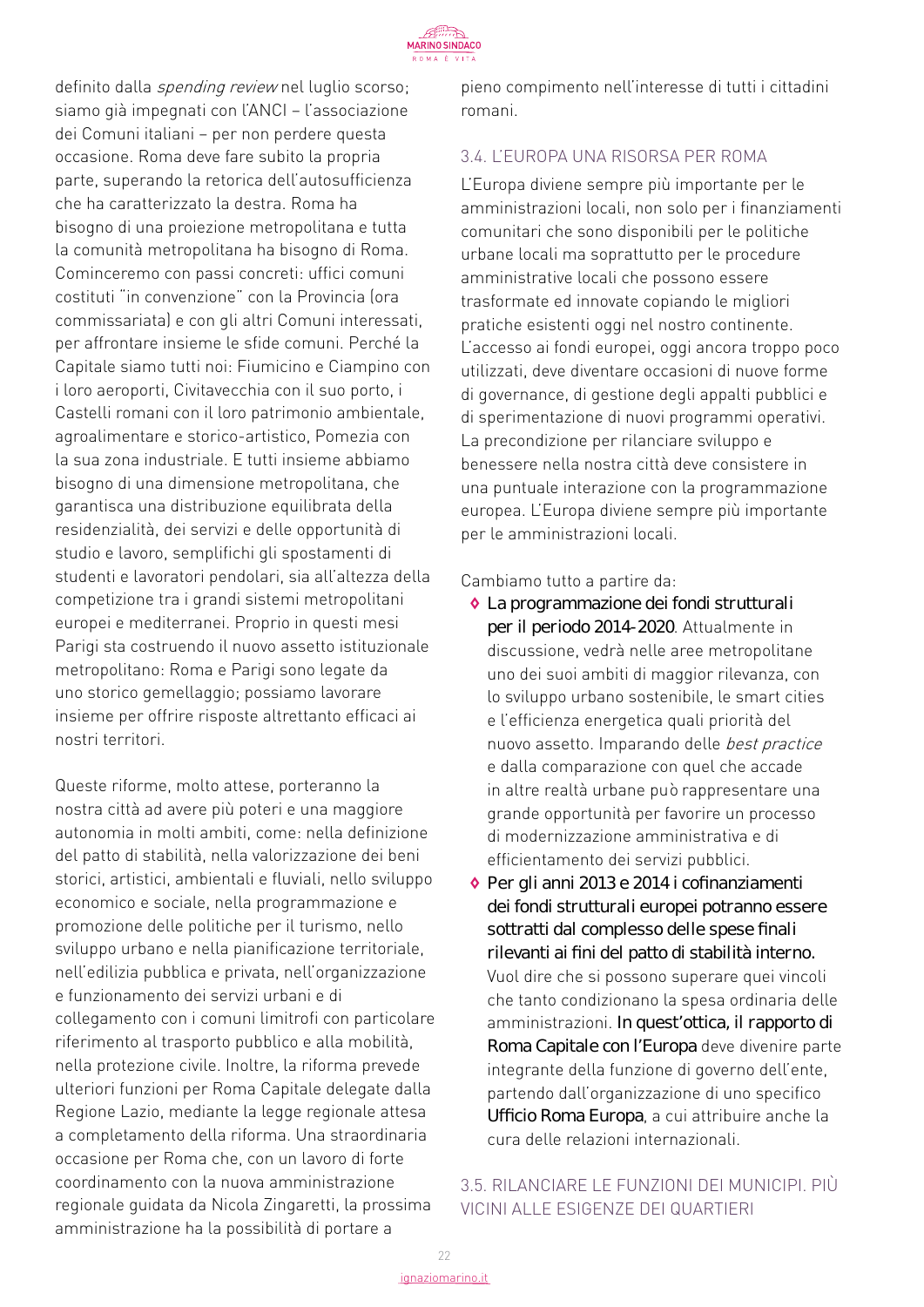

La città si è trasformata in metropoli, la creazione della città metropolitana ci impone di ripensare gli assetti istituzionali tra i diversi livelli di governo del territorio, ma le sue strutture di governo sono ancora proiettate in un'epoca passata. La significativa riduzione dei fondi destinati ai municipi in questi ultimi anni indica che un modello possibile, quello del decentramento di poteri e risorse, si è interrotto. Per questo occorre agire con velocità.

Cambiamo tutto a partire da:

- **◊** Una nuova ripartizione delle competenze e delle risorse, anche professionali, tra gli uffici centrali e i municipi, in stretta connessione con la costituzione della nuova città metropolitana e della riduzione dei municipi a quindici.
- **◊**  Più competenze ai municipi. Ad esempio, in merito alle attività culturali, allo sport e al tempo libero, ai servizi sociali, alle aree verdi e alle alberature stradali, alle attività scolastiche e parascolastiche, al traffico e alla segnaletica stradale mediante il mobility manager municipale, alla definizione delle politiche per la raccolta differenziata fino ai laboratori urbani partecipati per la gestione del territorio.
- **◊** Rafforzare il decentramento verso i municipi.
- **◊** Riassegnare alcune competenze al Campidoglio. Alcune funzioni che oggi investono i municipi possono essere portate in capo al Campidoglio per assicurare uniformità di interpretazione e prassi alla normativa di settore, nonché favorire l'affermazione di una effettiva capacità di coordinamento da parte dell'amministrazione. Le funzioni in questione potrebbero essere quelle relative ai servizi demografici, i tributi e le entrate extratributarie, l'edilizia privata, le autorizzazioni connesse ai servizi di pubblica utilità, con particolare riferimento alle autorizzazioni scavi.

## 3.6. CENTRI SERVIZI E PEC DEL CITTADINO. AVVICINARE L'AMMINISTRAZIONE ALLE ABITUDINI DEI ROMANI

I processi di semplificazione amministrativa iniziati negli anni '90 e proseguiti fino a oggi hanno certamente cambiato il volto della pubblica amministrazione. È però evidente a tutti i cittadini che restano difficoltà e continuano ad esserci resistenze per una piena e diffusa applicazione dei

processi di semplificazione. Occorre utilizzare tutti gli strumenti offerti dalla legislazione nazionale per velocizzare il rapporto dei cittadini e delle imprese con l'amministrazione.

- **◊** Un processo di uniformità dei procedimenti amministrativi per l'edilizia e per il commercio erogati in maniera difforme nei diversi uffici municipali arrivando quindi alla identificazione di moduli e procedure unificate per tutta l'amministrazione.
- **◊**  Garantire la conoscenza in tempo reale dello stato d'avanzamento del procedimento avviato dall'utente mediante la visualizzazione on line.
- **◊**  Centri Servizi Amministrativi. Occorre promuovere un'amministrazione diffusa laddove le persone passano e vivono, come nei municipi, in alcuni dei principali nodi della rete del ferro, all'interno dei grandi mercati strutturati della città. In questi luoghi i cittadini potranno presentare un'autocertificazione, rinnovare la propria carta d'identità, richiedere un certificato, mentre le imprese potranno avviare un'istruttoria edilizia, ottenere un'autorizzazione, richiedere una licenza commerciale. Il tutto nel modo più semplice e senza perdite di tempo.
- **◊**  Accesso alla banca dati di Roma Capitale. Occorre valutare la possibilità di introdurre, a seguito di una specifica convenzione, l'accesso diretto alle banche dati comunali per le banche, assicurazioni e notai che avranno così la possibilità di leggere telematicamente i dati del cliente e far risparmiare alle persone e alla stessa amministrazione tempi e costi.
- **◊**  Favorire e facilitare i pagamenti on line o tramite "totem" per il pagamento con bancomat o carta di credito delle reversali (servizi rilasciati dai municipi) anche nei municipi.
- **◊** Una PEC del cittadino per tutti i romani. Dotare i cittadini e le imprese di una casella di posta elettronica certificata alla quale possono ricevere in tempo reale tutte le comunicazioni inviate dall'amministrazione, comprese le notifiche.
- **◊**  Migliorare il Call Center del Comune di Roma 060606. È necessario migliorare il servizio telefonico ed estenderlo anche ai servizi pubblici erogati dalle società partecipate,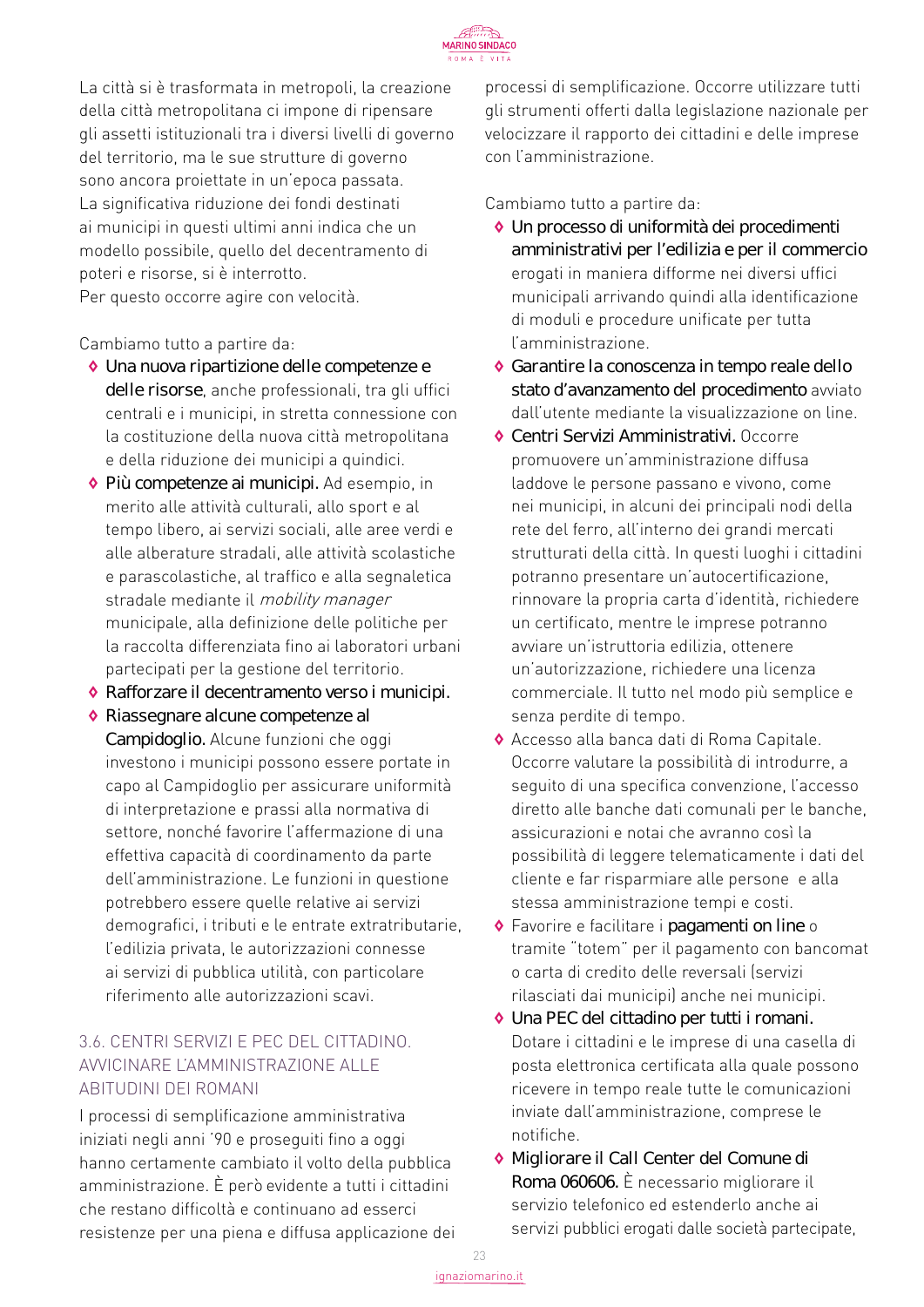

per semplificare le modalità di accesso alle informazioni, presentare reclami e ridurre i tempi di risposta. Nell'immediato va riconfermato il servizio, laddove la Giunta uscente non ha ancora rinnovato la gara di affidamento.

## 3.7. SPORTELLO PER LE IMPRESE. AVVICINARE L'AMMINISTRAZIONE ALLE ESIGENZE DELLE IMPRESE

Oggi, chi intende intraprendere un'attività o ampliarne una esistente è spesso scoraggiato dalle procedure troppo lunghe, costose e complesse. Tutto ciò è maggiormente sentito dalle piccole e medie imprese, a causa soprattutto delle poche risorse di cui dispongono. Investire nella semplificazione e nello snellimento delle procedure di autorizzazione vuol dire ampliare e irrobustire, in una fase peraltro di grande difficoltà economica, le opportunità di crescita del sistema produttivo locale e ridurre le barriere allo start-up delle imprese.

Per fare ciò è necessario superare la scarsa capacità di comunicazione interna tra gli uffici che fa perdere l'efficienza dei processi organizzativi e delle prassi di lavoro, la scarsa capacità di integrazione dei vari sportelli unici (SUAP, SUE, URP ecc.) e dei loro front-office, creando un più solido raccordo con gli enti terzi (Regione, Provincia, Asl, Arpa ecc.) e utilizzando in modo corretto gli altri strumenti di semplificazione (conferenza di servizi, autocertificazioni ecc.).

Cambiamo tutto a partire da:

- **◊** Uno sportello polifunzionale integrato SPI di Roma Capitale presente in ogni Centro Servizio. Gli SPI devono integrare le funzioni. individuando responsabilità uniche, assicurare una maggiore accessibilità alle informazioni e una semplificazione e razionalizzazione degli atti amministrativi, eliminare l'intermediazione del cittadino e dell'impresa nelle varie fasi di un procedimento che coinvolge più enti. Gli SPI sono posti sotto la responsabilità di un ufficio centrale che deve assicurare una regia unitaria dei lavori per standardizzare e rendere certi i tempi, le metodologie e le procedure, a partire dalla modulistica. All'ufficio centrale vanno anche riservate le pratiche più complesse.
- **◊** Dematerializzare le procedure. Occorre diminuire i supporti cartacei, antieconomici per l'amministrazione e incrementare la gestione

documentale informatizzata.

- **◊**  Archivio informatico. Realizzare un archivio informatico di tutti i documenti amministrativi per tipo di procedimento che contenga anche la modulistica standardizzata.
- **◊**  Predisporre singoli fascicoli d'impresa.
- **◊** Rendere consultabili on line gli atti amministrativi.
- **◊**  Agevolare l'internazionalizzazione delle imprese e attrarre investitori esteri mediante l'istituzione di un ufficio comunale a tale obiettivo preposto.
- **◊**  Osservatorio locale sulle semplificazioni. Creare un osservatorio che riunisca i vertici di Roma Capitale e il settore delle imprese, degli esercizi commerciali e degli artigiani per raccogliere suggerimenti e proposte di lavoro, comunicare e spiegare le semplificazioni adottate, valutare gli effetti delle semplificazioni introdotte, aggiornare i regolamenti di funzionamento e di decoro della città, prevedere l'adozione di codici unici regolamentari di settore.

## 3.8. COSTRUIRE UN'AMMINISTRAZIONE INTELLIGENTE

C'è bisogno di una forte iniezione di tecnologia e innovazione, un "salto di qualità" negli strumenti di raccolta, elaborazione e monitoraggio dei fenomeni urbani.

Per questo è necessario realizzare un sistema avanzato e dinamico di cartografia digitale per raccogliere e analizzare dati in tempo reale, riportandoli visivamente su una mappa della città in modo tale da evidenziare e identificare i cambiamenti in atto. Uno strumento in grado di "prevedere" l'evoluzione dei fenomeni territoriali, economici e sociali, caratterizzato da una forte interazione con gli stessi cittadini. Uno strumento capace, ad esempio, di acquisire, gestire e organizzare il flusso dati dell'anagrafe permettendo così di analizzare gli spostamenti residenziali, i trasferimenti, i nuovi insediamenti, il che sarebbe di impagabile supporto per le politiche urbanistiche e per quelle delle entrate, della sicurezza e del controllo del territorio. Analogamente si potrebbero inserire i dati provenienti dalla sala operativa sociale e dagli altri uffici del servizio sociale per realizzare un'anagrafe delle fragilità, considerata a livello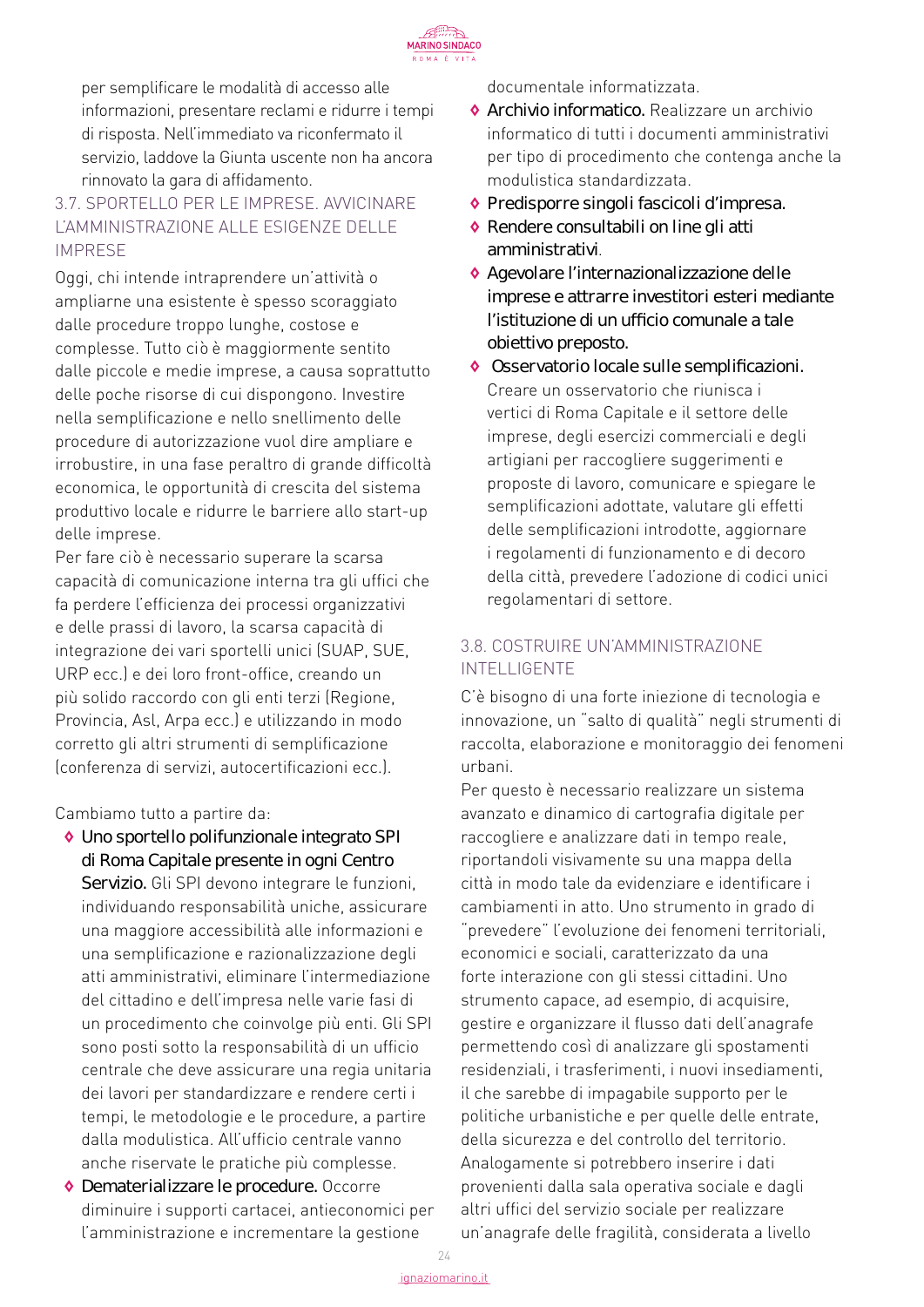

europeo una condizione indispensabile per qualunque grande città, e per elaborare azioni di politica sociale in grado di "anticipare" i fenomeni di disagio. O quelli relativi al sistema del trasporto pubblico locale per vedere in tempo reale dove crescono i residenti e pianificare nuove linee di trasporto. La cartografia intelligente potrebbe essere sfruttata per mappare il verde e i parchi, gli spazi pubblici vuoti, i cassonetti della raccolta differenziata. E deve essere alimentata da un flusso continuo di informazioni che ha bisogno del contributo anche di altri enti e soggetti con i quali definire uno specifico protocollo d'intesa. L'innovazione nella gestione del flussi informativi della città è una delle voci su cui ricadono la gran parte dei finanziamenti comunitari destinati alle aree urbane. Bisogna cogliere tale opportunità coinvolgendo le università romane, soprattutto per creare nuovi posti di lavoro e nuove imprese.

## 3.9. PARTECIPAZIONE PER IL BUON GOVERNO. L'AMMINISTRAZIONE SIAMO TUTTI NOI

Vogliamo ridurre la distanza tra ente locale e cittadini, stimolando le forme di partecipazione diretta dei cittadini e predisponendo una serie di strumenti che concretamente, in un'ottica Open Gov, consentano di costruire un nuovo rapporto tra amministrazione e cittadini.

Cambiamo tutto a partire da:

- **◊**  La cartografia intelligente. Anche i cittadini devono contribuire ad ampliarla con la possibilità di inserire, in modo semplice e immediato, informazioni in merito, ad esempio, alla presenza di buche o di affissioni abusive, alla necessità di interventi di pulizia o per il decoro urbano, alle emergenze sociali.
- **◊**  OpenBilancio. I dati del bilancio devono essere pienamente fruibili attraverso una specifica applicazione.
- **◊**  Le assemblee della partecipazione. Le assemblee devono rappresentare reali momenti di coinvolgimento della cittadinanza, di coordinamento delle trasformazioni in corso sul territorio e di sviluppo della concertazione tra Comune, municipi, cittadini, progettisti e imprenditori.
- **◊**  I comitati di cittadini. Rendere più efficace la valutazione e il controllo dei cittadini sulla qualità dei servizi erogati dal Comune e dalle

aziende pubbliche e partecipate.

**◊** Referendum di indirizzo svolti in rete e aperti a tutti i romani. Prevedere forme di consultazione popolare sulle decisioni più importanti e Audit civici dei servizi e del modus operandi delle aziende partecipate dal Comune per promuovere la valutazione della qualità delle prestazioni e di altri aspetti della performance delle stesse aziende.

## 3.10. IL SITO ISTITUZIONALE DEL COMUNE AL SERVIZIO DEI CITTADINI E DELLE IMPRESE

Il sito istituzionale del Comune deve trasformarsi in portale d'accesso ai servizi ed essere personalizzabile in base al profilo dell'utente che ci naviga: una giovane famiglia, un anziano, un'impresa. Il fine è quello si rendere visibile on line lo stato di avanzamento dei procedimenti amministrativi riguardanti il singolo utente. Realizzeremo dei kit informativi di trasparenza che serviranno alle persone e alle imprese per decidere a quale servizio rivolgersi per trovare la risposta più adeguata alle proprie necessità. 3.11. CARTA DELLA QUALITÀ DEI SERVIZI

Gli enti pubblici e i gestori di pubblici servizi devono emanare una propria Carta della qualità dei servizi (art. 461, Legge Finanziaria 2008 e L. 27/2012). Si parla di qualità perché questa carta non deve più essere intesa come mera guida dei servizi, bensì come patto tra amministratori e amministrati, nel quale siano descritti, non solo tutti i servizi erogati dai municipi, ma anche gli standard di qualità e le procedure relative al reclamo e al ristoro del cittadino, in caso di mancato rispetto di questi standard.

A cominciare dal 2013 e per i prossimi anni Roma Capitale deve impegnarsi a:

- ◆ Standardizzare le procedure relative ai medesimi servizi offerti alla cittadinanza;
- **◊**  Monitorare costantemente tale standardizzazione e favorire una maggiore partecipazione dei cittadini alla vita democratica, anche attraverso il ruolo attivo delle Associazioni dei Consumatori, così come previsto dalla L. Finanziaria 2008 e appositi Audit civici;
- **◊**  Puntare sulla qualità dei servizi offerti;
- **◊**  Aggiornare costantemente gli standard di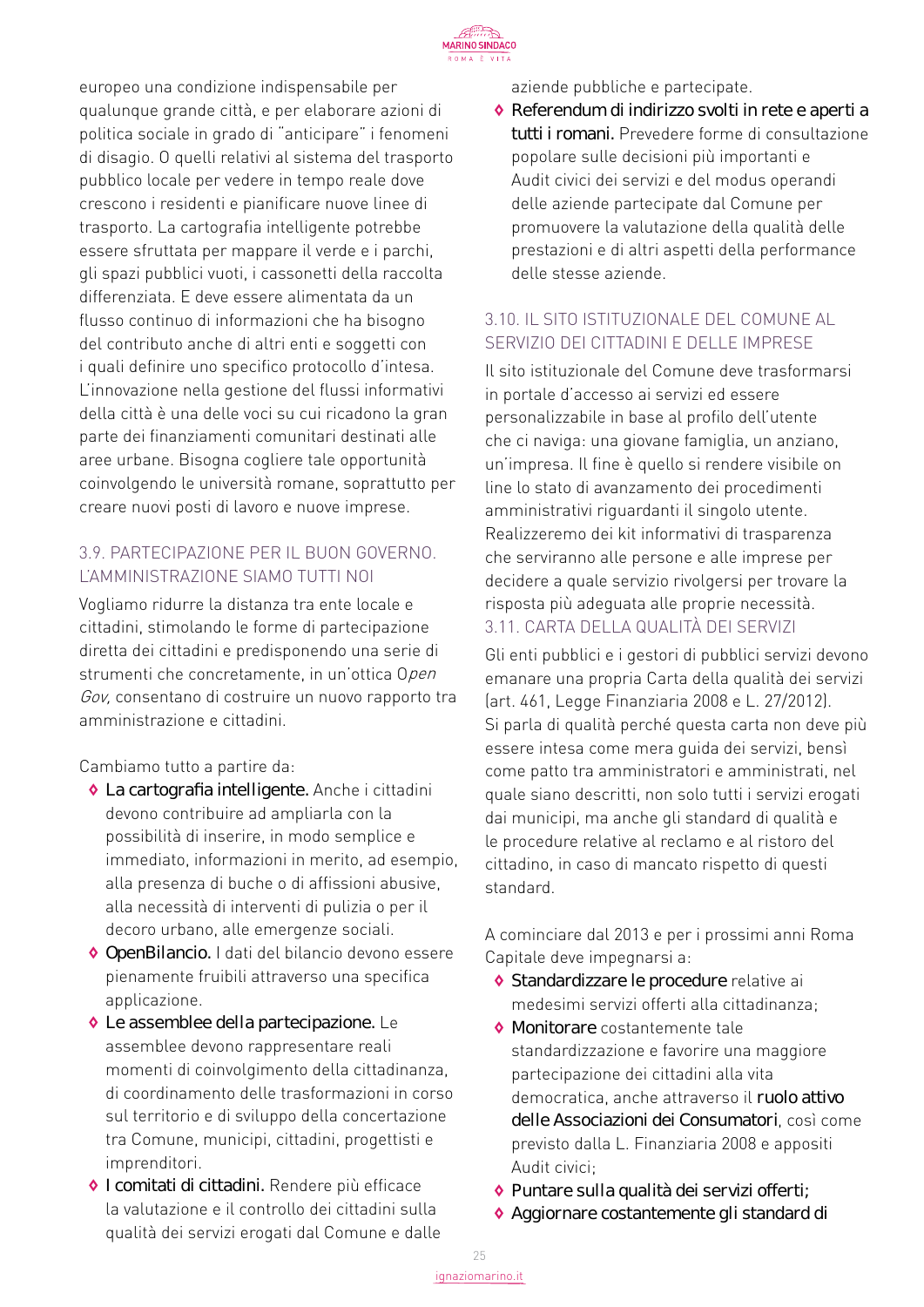

qualità dei servizi offerti;

**◊**  Aggiornare costantemente le carte della qualità dei servizi, in modo tale che il cittadino abbia sempre a portata di mano la situazione reale e attuale dell'offerta del proprio municipio.

Puntare al miglioramento della qualità della vita individuale dei cittadini, significa, da un lato, offrire loro la possibilità di conciliare orari di lavoro, tempi per la famiglia e per il tempo libero, dall'altro, migliorare la città promuovendo un'adeguata accessibilità sia al patrimonio pubblico di beni e servizi, sia a pratiche di vita sociale più soddisfacenti.

Poiché l'accesso ai servizi offerti dai municipi può essere una esperienza stressante, tale da costringere ad andirivieni tra uffici, perdite di tempo, impasse, è necessario promuovere un'apertura degli sportelli municipali quanto più omogenea possibile (il dato attuale registrato è esattamente l'opposto), con il preciso obiettivo di tutelare interessi e vita di chi ha necessità di farvi ricorso.

La realizzazione di un simile "progetto", incentrato sulle specificità di ogni territorio, passa attraverso uno studio di fattibilità che, con il coinvolgimento delle Associazioni dei consumatori, degli addetti al servizio e l'ausilio di un monitoraggio di customer satisfaction snello e continuo, sappia individuare le criticità e proporne l'abbattimento.

Per snellire i tempi burocratici, nella vita quotidiana anche delle fasce di cittadinanza più deboli, si propone l'apertura di sportelli municipali di sostegno al superamento del digital divide. A tale proposito si potrebbe creare una vera sinergia tra le Banche del Tempo e l'ente locale, che permetta alle prime di sviluppare il proprio ruolo sociale e di sostegno.

Altro ruolo importantissimo di comunicazione, ma anche sociale e di sostegno, viene svolto dal Contact Center multicanale ChiamaRoma 060606, che ha semplificato la vita di molte persone, mettendo a disposizione informazioni aggionate,

complete e attendibili. Come previsto dalla L. 150/2009, Roma Capitale si impegna a promuovere "Giornate della trasparenza" nei municipi con i cittadini e tutte le realtà associative territoriali, al fine di metterli in condizione di poter partecipare attivamente al governo locale.

In quest'ottica è fondamentale gestire, sviluppare e aggiornare il portale dell'amministrazione di Roma Capitale www.comune.roma.it

Una città più solidale, più civica, più consapevole, più ascoltata e più partecipativa, si costruisce anche attraverso la comunicazione puntuale degli atti di gestione.

Gli strumenti sopra menzionati aiutano sicuramente questo percorso.

## 3.12. UNA MAGGIORE EQUITÀ FISCALE

È necessario intraprendere una politica di maggiore equità nell'applicazione dei carichi fiscali alle famiglie romane per rendere più progressivo e giusto il prezzo pagato dai cittadini per accedere ai servizi. Cambiamo tutto a partire da:

- **◊**  Valorizzare appieno lo strumento dell'ISEE. In linea con le nuove disposizioni di legge, introdurre fattori di flessibilità per tenere adeguatamente conto delle diverse situazioni familiari e di eventuali difficoltà economiche contingenti.
- **◊**  Contrastare "falsi poveri".
- ◆ Attuare la nuova legge sul catasto. Non appena varata a livello centrale, va effettuata per superare le attuali divergenze tra valori reali e valori fiscali degli immobili e garantire una maggiore equità del prelievo.
- **◊**  Investire nelle attività di recupero dell'evasione. Il rafforzamento delle attività di recupero dell'evasione locale e di partecipazione all'accertamento dei tributi erariali, finora svolte in modo artigianale, vanno potenziate coinvolgendo anche i municipi con l'obiettivo di ridurre il carico fiscale.

#### 3.13. EFFICIENZA E QUALITÀ DELLA SPESA. TAGLIARE GLI SPRECHI PER GARANTIRE I SERVIZI

La crisi economica e gli sprechi di Alemanno hanno fortemente ridotto la disponibilità finanziaria e l'effettiva capacità di spesa dell'amministrazione. A questo si aggiunga un carico fiscale che tra addizionali Irpef e IMU è divenuto ormai sempre più insostenibile o, come nel caso del commissariamento, opportunità sprecate a causa degli accresciuti costi sostenuti per il rinnovo dei contratti di servizio che non hanno prodotto benefici per i cittadini ma, come pubblicamente emerso, solo clientele. In questo quadro di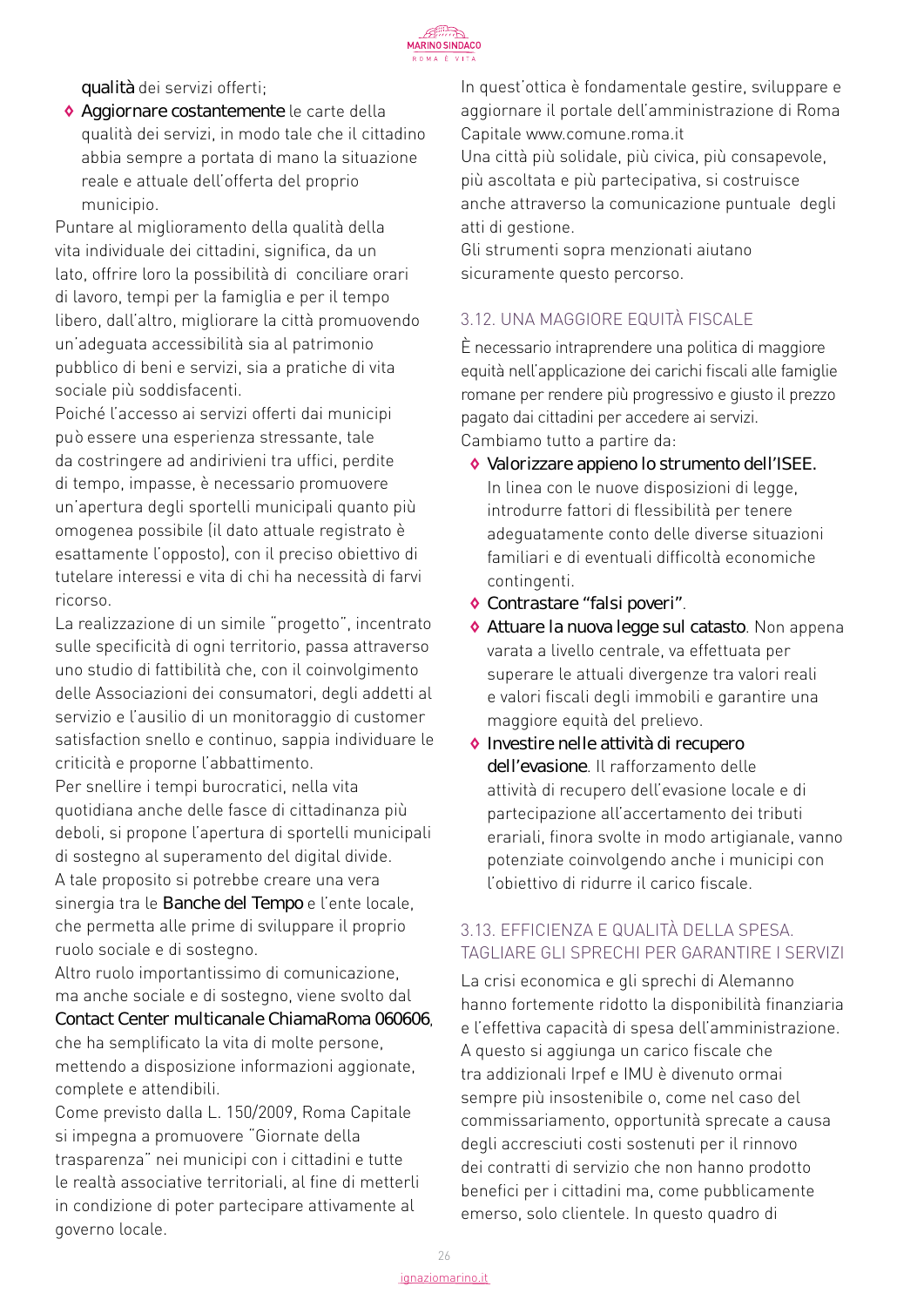

difficoltà, il bilancio del Comune dovrà trovare i propri equilibri.

Cambiamo tutto a partire da:

- **◊** Una vera fase di revisione della spesa. Basta con la prassi dei tagli lineari. Occorre coniugare efficienza e risparmio, puntando sulla qualità della spesa pubblica per migliorare, grazie all'innovazione, la qualità dei servizi: il progetto dei centri servizi è un esempio di questo modo di operare.
- **◊**  Consolidamento della centrale unica degli acquisti e ampliamento delle sue competenze per gli acquisti comuni delle società partecipate. Una forte struttura tecnica, cui affidare la gestione degli appalti di lavori, servizi e forniture come accade a Milano e a Napoli, dove si può andare in deroga solo per gli acquisti economali e quelli di somma urgenza. La centrale unica deve anche favorire gli acquisti verdi (*green procurement*).
- **◊**  La definizione di nuove regole per i contratti di servizio con le aziende. Superare definitivamente, nella fissazione dei corrispettivi, il principio del "piè di lista" e adottare, al contrario, metodologie di costo standard che consentano valutazioni di congruità, economicità ed efficienza.
- **◊**  Istituire un ufficio interno all'amministrazione, posto sotto la direzione generale o il segretariato generale, con funzioni trasversali di supervisione, controllo e rendicontanzione su piani industriali, contratti di servizio, obiettivi degli amministratori, livelli qualitativi dei servizi.
- **◊**  Applicare il decreto Roma Capitale e usare a pieno i finanziamenti europei.
- **◊**  La riduzione delle consulenze e dei costi improduttivi.
- **◊** Un concreto piano di dismissione di immobili pubblici, laddove non siano possibili interventi di rigenerazione urbana.
- **◊**  Garantire la definizione di un piano certo e trasparente per i pagamenti ai fornitori dell'amministrazione.

## 3.14. RIDURRE L'IMU ALLE PERSONE PIÙ FRAGILI

In Italia l'IMU risulta particolarmente odiosa, anche perché si aggiunge a una pressione fiscale molto elevata sui contribuenti onesti che si trovano

a pagare le tasse anche per gli evasori. Rivedere l'IMU a partire dalla riforma del catasto. Si può fare tempestivamente cominciando ad applicare i valori stimati dall'Osservatorio sui valori immobiliari. Oggi l'IMU è, invece, calcolata su valori catastali molto sperequati perché non aggiornati sulla base dei valori che gli immobili hanno sul mercato. In una città come Roma, la riforma comporterebbe la riduzione della base imponibile per molte abitazioni, soprattutto nei quartieri di periferia. Oggi il Comune di Roma ha l'aliquota a livello massimo per le seconde case e per gli immobili non residenziali ed è una delle più alte d'Italia per le prime case. Il Comune si deve impegnare nella lotta all'evasione e con i proventi si potrà iniziare a ridurre l'aliquota IMU. Nell'immediato è necessario rimodulare l'aliquota per migliorare la situazione delle persone più fragili, tenendo conto dell'effettivo reddito e dell'effettiva ricchezza, a cominciare da giovani coppie, nuclei familiari in situazioni di difficoltà, anziani. Invece, a livello nazionale, è da auspicare una riduzione generalizzata sulla prima casa. Ogni riduzione dell'IMU, infine, non può prescindere da interventi in favore di chi, a partire dalle giovani coppie, vive in affitto.

## 3.15. UNA NUOVA CLASSE DIRIGENTE. ONESTA, COMPETENTE E CAPACE

La giunta del sindaco deve essere composta da persone oneste, competenti e capaci. Gli assessori devono essere scelti sulla base della valutazione del curriculum, chiudendo le porte a ogni tentativo di spartizione partitocratica. Al governo della città bisogna portare solo le migliori competenze.

- **◊**  Obbiettivi pubblici e verificabili on line. Occorre far conoscere gli obiettivi assegnati a ciascun capo ufficio in un determinato anno e informare su quali sono i risultati raggiunti.
- **◊**  Curricula e retribuzioni on line. Qualsiasi spesa, anche la più piccola, riconducibile al sindaco, alla giunta e al consiglio di Roma Capitale deve essere messa on line, rendicontata e specificata.
- **◊**  Almeno metà giunta composta da donne. La questione della rappresentanza di genere è centrale. Le donne devono essere coinvolte nel governo della città, ad ogni livello, politico e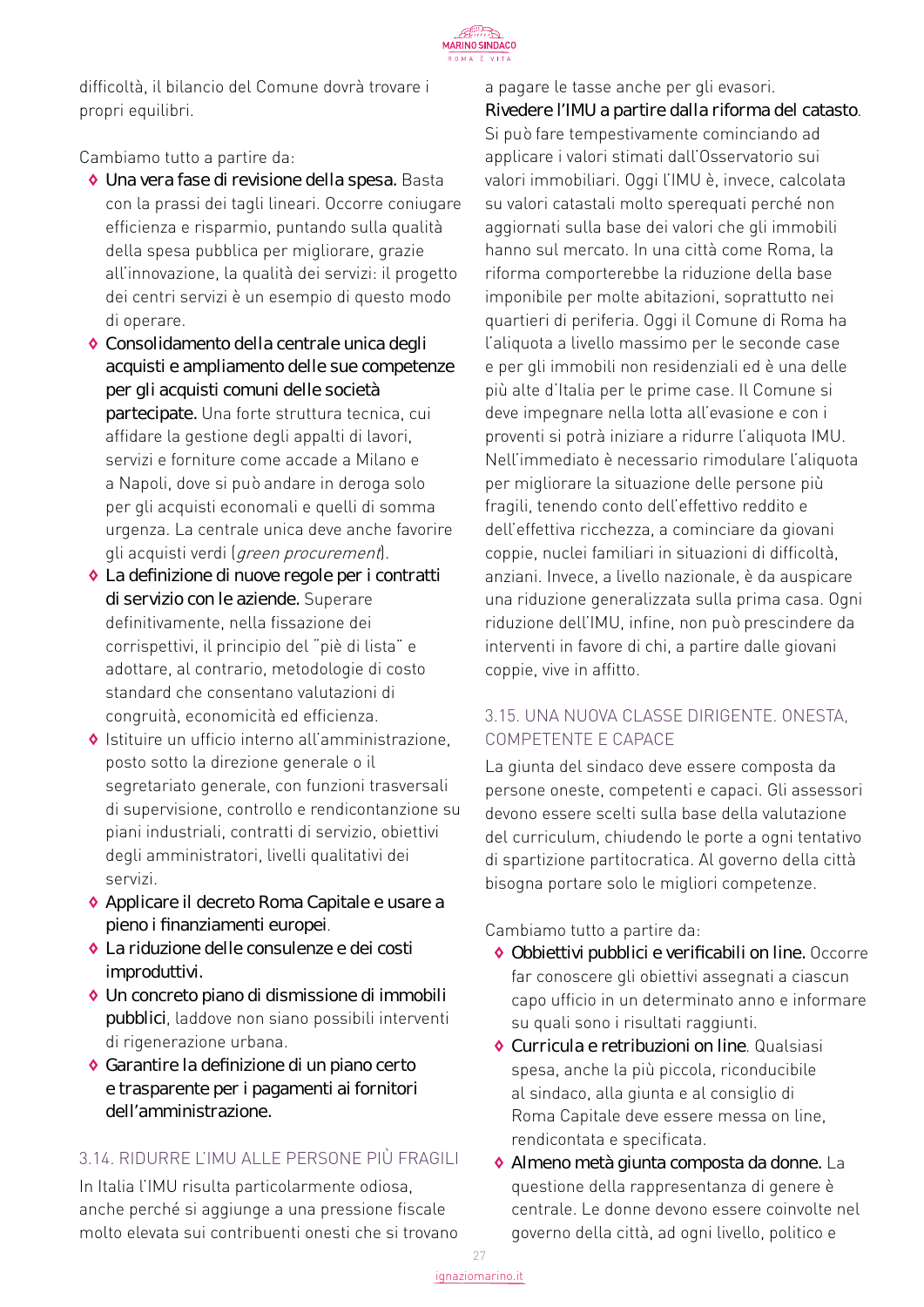

amministrativo, nella macchina comunale così come nelle aziende.

- **◊** Under 40. Valorizzare nella composizione della giunta la presenza di giovani under 40 da scegliere nel mondo del lavoro, delle professioni, dell'università e dell'impegno sociale, civico e politico.
- **◊** Disciplinare nuove modalità di pubblicità e trasparenza sullo stato patrimoniale di chi è titolare di cariche elettive e di governo, a cominciare dal sindaco e dai componenti della giunta.
- **◊**  La giornata dell'ascolto. Fissare un appuntamento settimanale con il sindaco per parlare con i cittadini che non si svolga solo presso il Campidoglio, ma anche in ogni sede municipale. La medesima disponibilità sarà imposta anche agli assessori della giunta. Ogni cittadino deve sapere che in un certo giorno della settimana potrà parlare con il sindaco o con gli assessori della giunta. Via i filtri classici della vecchia politica, sarà sufficiente inviare una mail o fare una telefonata per poter incontrare il sindaco.

## 3.16. CAMBIARE, INNOVARE, RENDERE PIÙ TRASPARENTI STRATEGIE E BILANCI DELLE SOCIETÀ COMUNALI

Riorganizzare le società del "Gruppo Roma Capitale" non è solo indispensabile per conseguire i risparmi previsti dalla legge 135/2012, la cosiddetta spending review, ma è fondamentale per far sì che esse contribuiscano, in modo più efficace ed economico, a realizzare gli obiettivi di miglioramento dei servizi pubblici ai cittadini. I criteri e i metodi della riorganizzazione devono essere stabiliti con una deliberazione di indirizzi della nuova giunta capitolina, a partire dalle competenze degli enti locali sancite dagli articoli 117 e 118 della Costituzione e dai poteri attribuiti al governo della città sia dai decreti attuativi della legge su Roma Capitale, sia da quella istitutiva delle aree metropolitane. Oltre che dare maggiore efficienza ed economicità alle società, anche con vertici aziendali più competenti, snelli e meno dispendiosi, la riorganizzazione dovrà superare alcune sovrapposizioni e frammentazioni di competenze esistenti, razionalizzare lo svolgimento delle attività innovative, derivanti dalle maggiori attribuzioni messe in capo al Comune dalle nuove

leggi, valorizzare le capacità professionali interne, salvaguardando gli attuali livelli occupazionali. La razionalizzazione del sistema delle aziende sarà attuato, fatte salve le attività di supporto inerenti e connesse con la programmazione dei servizi pubblici e la pianificazione dello sviluppo territoriale ed economico urbano, definendo preventivamente e in modo trasparente gli obiettivi dell'interesse pubblico da conseguire e del maggior vantaggio sociale, economico e funzionale per i cittadini e per il Comune. Il piano di riorganizzazione sarà formulato con la più ampia partecipazione istituzionale, delle aziende, delle organizzazioni sindacali e dei cittadini e attuato secondo tempi stabiliti e modalità trasparenti, anche in relazione con gli indispensabili accordi da raggiungere con il governo nazionale e la Regione Lazio.

- **◊** Ridurre il numero dei componenti dei consigli di amministrazione e dei collegi sindacali. Uno o al massimo tre componenti per ogni consiglio di amministrazione e sindaco unico dove consentito dalla legge.
- **◊**  Nominare dirigenti dell'amministrazione a costo zero in seno ai consigli di amministrazione aziendali.
- **◊** Ridurre i compensi dei manager e dei dirigenti aziendali. La parte variabile delle retribuzioni deve essere ancorata a specifici obiettivi di miglioramento della qualità dei servizi offerti alla città e di efficienza, obiettivi che devono essere pubblicati su internet e fissati dall'amministrazione, non dagli stessi consigli d'amministrazione come invece avviene oggi. Occorre eliminare i benefit o i vantaggi di altra natura.
- **◊**  Scegliere gli amministratori solo sul merito.
- **◊**  Scegliere l'amministratore delegato in base alle competenze specifiche del settore della società che è chiamato a governare.
- **◊** Rafforzare poteri, responsabilità e attività degli organi di controllo. A cominciare da collegio sindacale e revisore dei conti delle società partecipate, al fine di garantire la legalità e aumentare la vigilanza sul rispetto dei principi di buona amministrazione.
- **◊**  Pubblicare sul sito dell'azienda e del Comune i curricula e le retribuzioni degli amministratori e dei dirigenti.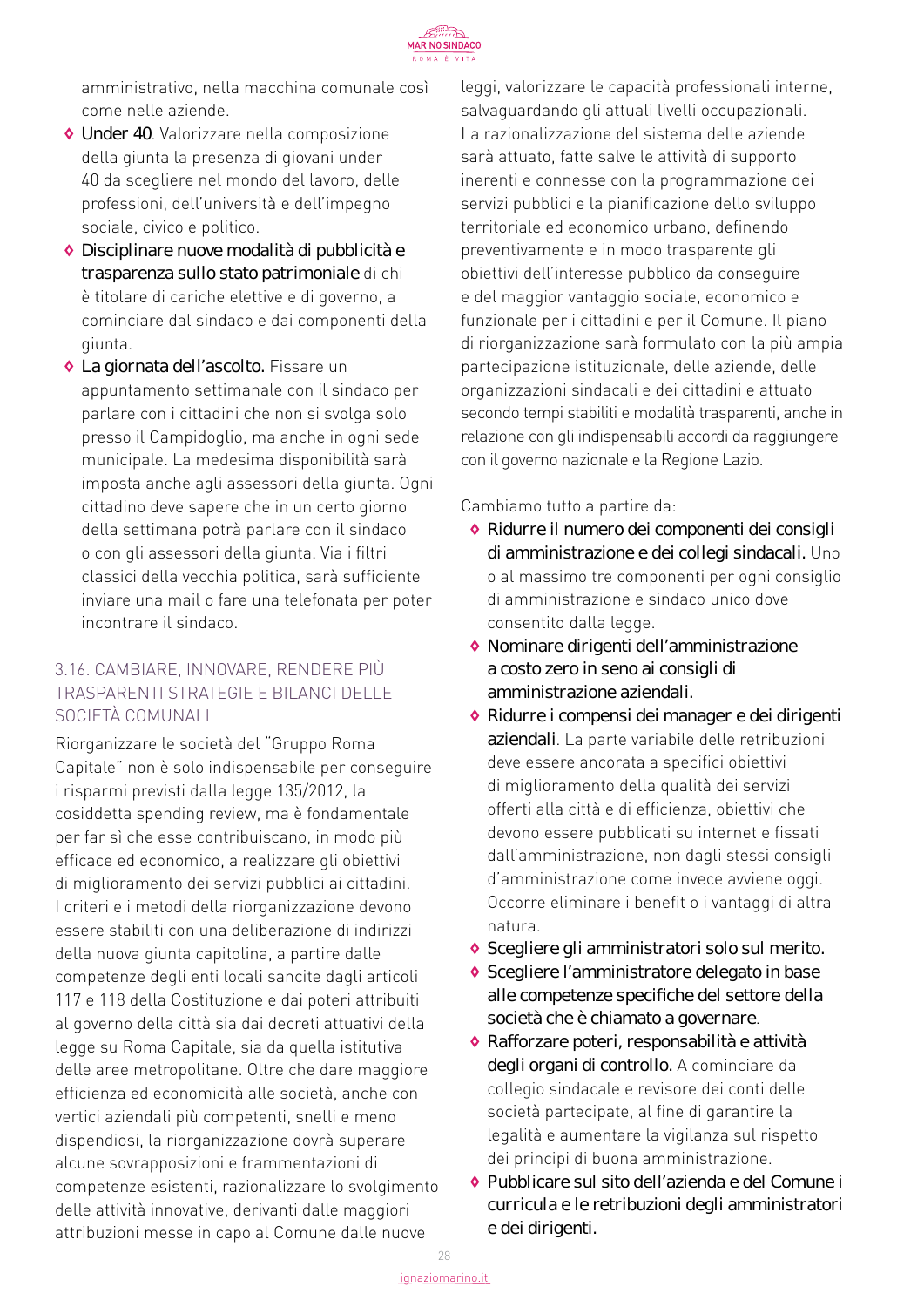

- **◊** Dare subito applicazione alle nuove norme volte a garantire la differenza di genere nei consigli di amministrazione e nei collegi sindacali delle società.
- **◊**  Mettere on line i bilanci delle società e report periodici dei principali risultati di bilancio e di qualità dei servizi.
- **◊**  Mettere on line i verbali dei consigli di amministrazione, salvo nel caso in cui siano trattati dati sensibili.
- **◊** Razionalizzare le aziende del "Gruppo". Ridurre i costi, integrare e semplificare, accentrare le funzioni di staff, assicurare una regia unitaria e coerente delle società proprietarie di grandi infrastrutture urbane nelle quali Roma Capitale è azionista insieme alla Camera di commercio di Roma e alla Regione Lazio.
- **◊**  Mantenere la maggioranza delle azioni di Acea S.p.a. Si tratta di una scelta politica molto chiara, di coerenza rispetto all'esito del referendum e di totale diversità rispetto ai progetti di svendita perseguiti da Gianni Alemanno. L'acqua dei romani non si tocca.
- **◊**  Eliminare le assunzioni a chiamata o in forma diretta nelle aziende del "Gruppo". Garantire procedure pubbliche per le assunzioni con l'emanazione di un nuovo codice assunzioni.
- **◊**  Eliminare sprechi, opacità e corruzione dalle aziende del "Gruppo". Emanare linee guida di indirizzo sugli acquisti, un vero e proprio regolamento degli appalti di Roma Capitale e delle sue partecipate.
- **◊**  Obbligare chiunque voglia contrattare con Roma Capitale e le aziende del gruppo a dichiarare chi è il beneficiario effettivo. Verificare l'assenza di conflitti di interesse.
- **◊**  Pubblicare su internet tutti i dati relativi ai consulenti e ai fornitori delle aziende comunali.

## II. UNA CITTÀ CHE CURA

Una città governata da persone responsabili deve prendersi cura dei più fragili, dei più esposti alle insicurezze economiche e alle fratture del tessuto sociale. Una città che pensa ai suoi cittadini deve costituire un punto di riferimento per le famiglie. Ma deve anche prendersi cura di sé, ripensandosi attraverso radicali processi e progetti di riqualificazione urbana. Deve prendersi cura dell'ambiente, delle riserve naturali e degli animali. Deve garantire i diritti di tutte e tutti. Una città che cura i propri valori e la propria identità, valorizza la sua memoria e si ridisegna ogni giorno con il contributo di tutte le culture e le diversità che la abitano.

## 1. CAMBIAMO LE POLITICHE SOCIALI

Tutti i cittadini, di qualsiasi età, ceto, provenienza e condizione personale hanno diritto a trovare sul territorio informazioni, orientamento e, soprattutto, strutture e servizi che rispondano ai loro bisogni, che gli permettano di avere una buona qualità della vita e di godere dei diritti di cittadinanza. Sta al welfare locale mettere in campo azioni efficaci, servizi utili e di qualità perché ciò si realizzi. La crisi economica e il mutamento del tessuto sociale della nostra città ci pongono davanti a nuove realtà, nuovi bisogni, nuove fragilità. Il sindaco Alemanno non ha preso in considerazione questi cambiamenti e questi nuovi bisogni. Anzi, ha tagliato le risorse per le politiche sociali. Noi vogliamo assumere un impegno chiaro con la città: mai più tagli ai servizi sociali e dove possibile incrementare le risorse disponibili.

Dobbiamo individuare nuove risposte ed elaborare un nuovo modello di welfare locale. È necessario cambiare radicalmente il sistema della protezione sociale della nostra città, segnando una netta discontinuità con il passato. Dobbiamo cambiare insieme ai cittadini, alle organizzazioni del volontariato, dell'associazionismo laico e cattolico, della cooperazione sociale e dei sindacati. Cambiare insieme significa rendere protagonisti anche gli operatori del sociale, sia del pubblico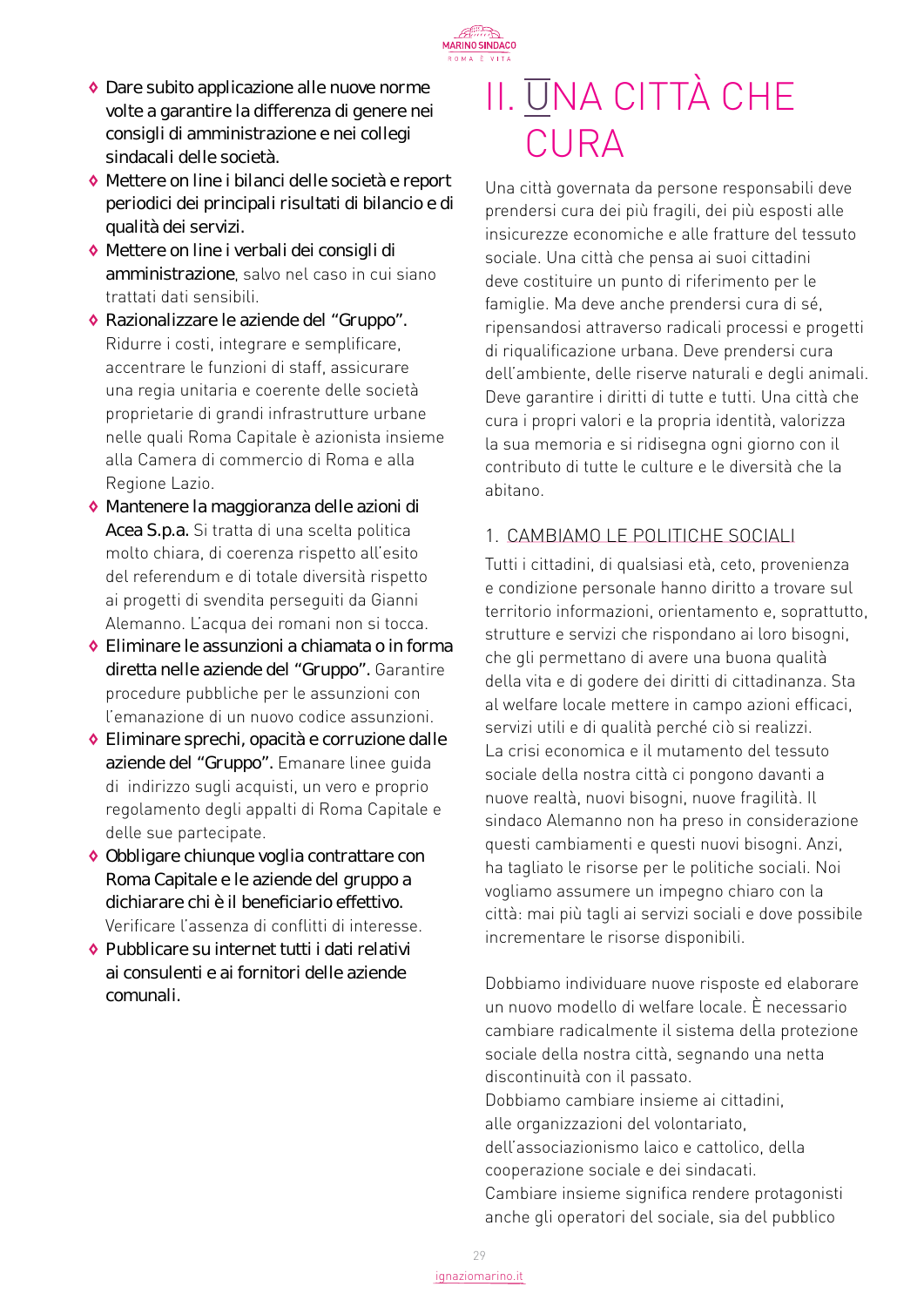

che del privato, valorizzandone ruolo, competenze e professionalità. Siamo ben consapevoli che le persone che oggi lavorano nel sistema dei servizi vivono in una condizione di difficoltà che deve essere ripagata in termini di riconoscimento del lavoro svolto e di opportunità di rielaborazione del vissuto professionale, tanto più in una fase di carenza di risorse finanziarie.

L'obiettivo delle politiche sociali non è soltanto rispondere a un disagio, ma garantire e promuovere un diritto, costruire e consolidare i legami sul territorio e il senso di comunità, rendere più facile la vita quotidiana delle persone. Il welfare cittadino promuove relazioni tra le persone, crea sviluppo, risponde ai bisogni dell'oggi e dà una maggiore fiducia nel domani. Le politiche sociali non sono quindi un costo ma un investimento che produce inclusione, partecipazione, qualità della vita e occupazione. Negli ultimi anni la città è cambiata moltissimo. Oggi Roma conta 596mila persone che vivono sole, il doppio rispetto agli inizi degli anni 2000. In molti casi si tratta di persone anziane e la tendenza è crescente: gli anziani sono sempre più numerosi e a Roma nascono sempre meno bambini. Restano soli gli anziani, dunque, ma sono sole anche le giovani coppie che magari vorrebbero dei figli. A Roma il disagio è diffuso e trasversale. In mancanza di una risposte adeguata e tempestiva, una piccola criticità può diventare un grande problema. Ai bisogni di sempre se ne affiancano di nuovi, provocati da condizioni economiche precarie, licenziamenti, fallimenti di attività, disoccupazione, divorzi. La perdita del lavoro può diventare una tragedia, soprattutto per chi lo perde in età adulta e la mancanza di servizi di base amplifica il disagio e ne crea anche tra chi, apparentemente, non dovrebbe avere difficoltà.

## 1.1. AL CENTRO LA PERSONA. INTEGRAZIONE DEI **SERVIZI**

Le politiche sociali non possono prescindere da un sistema integrato di risposte tra le diverse realtà, enti e istituzioni che forniscono i servizi. Se una persona o una famiglia si trova in condizione di disagio o di povertà e si rivolge al municipio, a una associazione, al consultorio, al medico di famiglia, al patronato, alla parrocchia deve avere certezza che ciascuno di questi luoghi appartenga

a una sola rete di accoglienza. L'obiettivo è il superamento delle risposte frammentate e settoriali, per una regia generale e consapevole che migliori la qualità dell'assistenza, elimini gli interventi inappropriati, prevenga la cronicizzazione delle situazioni di disagio.

Questo sistema integrato deve superare la separazione tra servizi sanitari e sociali che si prendono cura della persona in tutte le sue dimensioni: psicologica, sociale, familiare, relazionale e lavorativa.

In quest'ottica va promossa una sinergia con la Regione Lazio e con il sistema delle Aziende Sanitarie Locali.

Prima di tutto però bisogna garantire condizioni minime essenziali per l'erogazione dei servizi alla persona sostenuti con risorse pubbliche dell'amministrazione comunale. L'ambito degli appalti pubblici nel sociale va reinterpretato secondo le specifiche caratteristiche del settore dei servizi alla persona, in un'ottica che tenga conto delle sue peculiarità rispetto a tutti gli altri ambiti di esternalizzazione dei servizi.

- **◊**  Case del Welfare e del benessere. Strutture nelle quali realizzare una presa in carico totale dei bisogni delle persone.
- **◊**  La cartella sociale. Si tratta di uno strumento per monitorare i fabbisogni sociali della cittadinanza. Una vera e propria anagrafe del bisogno sociale i cui dati, grazie all'ausilio della tecnologia, non solo alleggerisce la burocrazia ma permette anche di individuare le persone che vivono in condizione di isolamento e che sono maggiormente esposte a fattori di crisi, di patologia o di emarginazione.
- **◊**  Certezza nei pagamenti da parte dell'amministrazione. Garantire una tempistica nei pagamenti che salvaguardi la continuità assistenziale.
- **◊**  Vigilanza puntuale sulla definizione dei bandi e dei capitolati di gara. A iniziare dai costi posti a base di gare, affinché si tuteli la qualità del servizio, la dignità e la professionalità degli operatori sulla base del rispetto dei contratti collettivi di lavoro.
- **◊** Una rete del personale dei servizi. Una rete che interessi sia i servizi a gestione centralizzata, sia quelli a gestione municipale,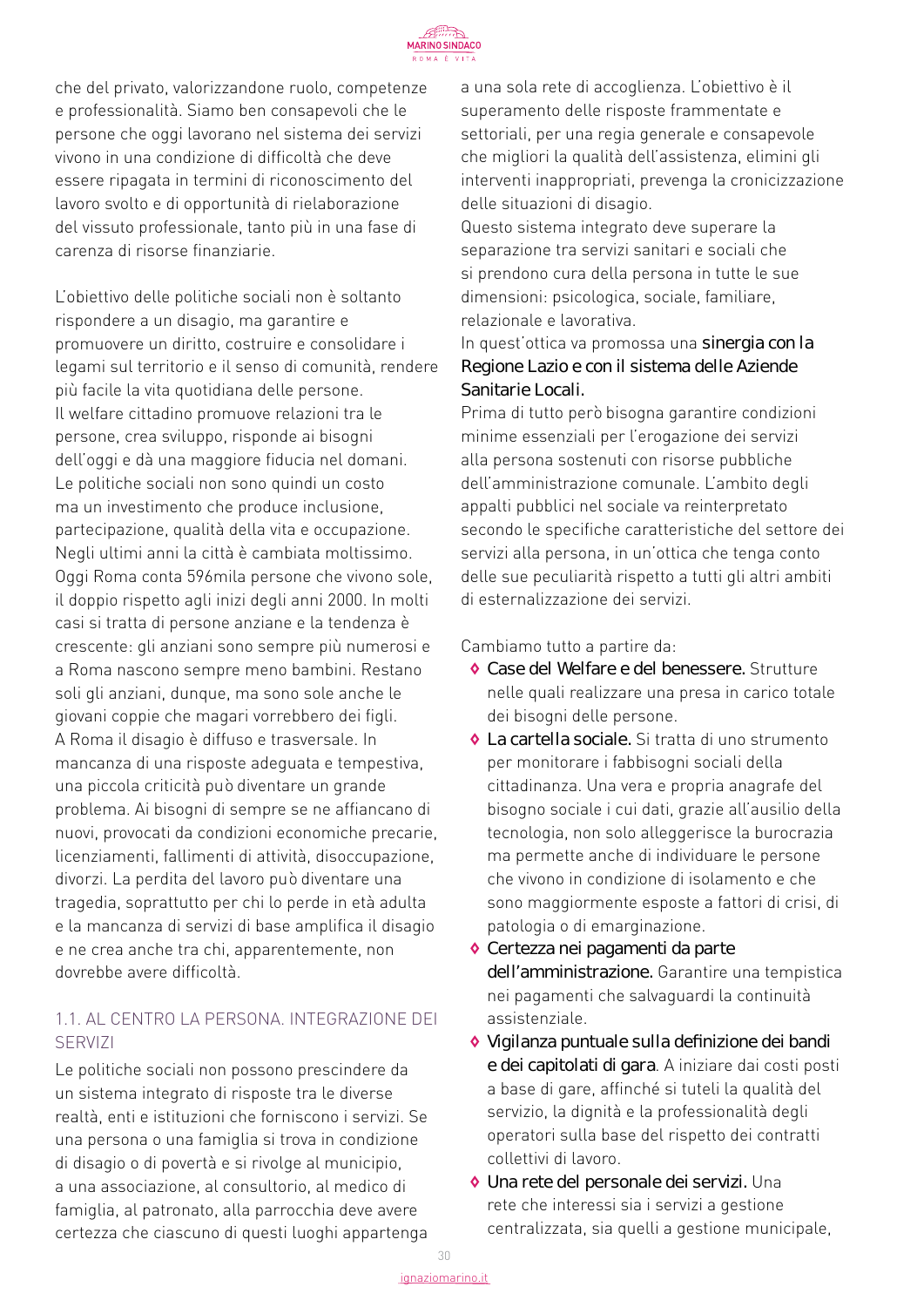

per potenziare lo scambio di esperienze, contenuti, informazioni per superare l'isolamento dei servizi territoriali.

**◊** Un patto per il lavoro di cura. Occorre costruirlo con gli attori del settore, favorendo la costituzione di cooperative di servizi o associazioni tra lavoratori autonomi nel campo delle attività di cura, definendo e introducendo un rigoroso sistema di accreditamento e certificazione dell'offerta di tali servizi e riducendo gli oneri burocratici per le famiglie.

## 1.2. NUOVE RISPOSTE PER I DISABILI E GLI ANZIANI NON AUTOSUFFICIENTI

Roma è cambiata e la sfida del nuovo welfare cittadino è rispondere ai bisogni di cura di sempre, alle nuove domande e alle nuove necessità perché nessuno resti indietro, perché nessuno si senta escluso.

Cambiamo tutto a partire da:

- **◊**  I principi della Convenzione Onu sui diritti dei disabili. A partire dalla formulazione delle priorità di intervento e di stanziamento delle risorse, dal monitoraggio sulla qualità dei servizi, dal continuo dialogo con le persone con disabilità e con le loro rappresentanze. A tal riguardo, nessuna risorsa economica sarà sottratta. Anzi possibilmente incrementata per promuovere il godimento dei diritti di cittadinanza e la partecipazione alla vita della comunità delle persone disabili: il diritto all'educazione e allo studio attraverso l'assistenza educativa e culturale nelle scuole (AEC), il diritto al lavoro attraverso l'applicazione delle leggi nazionali e regionali sull'inserimento e il collocamento lavorativo.
- **◊** Dopo di Noi. Rilanciare un programma per il potenziamento delle strutture e servizi sul "dopo di noi" coerente con le esigenze e i diritti di ogni persona disabile.
- **◊** Un mercato dei servizi di prossimità per l'accudimento non sanitario degli anziani. La vita si è mediamente allungata e ogni fase necessita di spazi, cura e accudimento mirati a una serie di bisogni molto differenziati.
- **◊**  Incontro tra le generazioni. Occorre sostenere le iniziative a livello di quartiere o di vicinato che favoriscano sia le opportunità di apprendimento permanente e di attività

culturali rivolte agli anziani, sia le attività aggregative e di sostegno per l'incontro e l'aiuto intergenerazionale (come la banca del tempo, gli accompagnamenti a scuola, la cura di piccoli spazi verdi, le attività pomeridiane anziani-bambini).

## 1.3. AL CENTRO LE DONNE

Troppo spesso ormai Roma è la città che ferisce le donne, che le emargina, che non le fa tornare nel tessuto produttivo. La ricerca di autonomia espone oggi le donne a una fragilità visibile: madri sole che non riescono a conciliare il lavoro con la maternità, donne con lavori precari e troppo spesso sottopagati, casalinghe con pesanti carichi di cura, immigrate che svolgono un lavoro di cura messo a rischio da una gravidanza o una malattia, donne con un livello basso di scolarizzazione. Questi i soggetti a più alto rischio di solitudine e di violenza. In un contesto, spesso, di disagio dei quartieri sia centrali che periferici. Le donne devono poter tornare a vivere la città con facilità e in sicurezza.

Cambiamo tutto a partire da:

- **◊**  Più servizi e percorsi di mobilità pubblica atti a facilitare la vita quotidiana delle donne.
- **◊** Una rete di sportelli di ascolto territoriali, centri di accoglienza e centri antiviolenza che copra i diversi quadranti della città.
- **◊** Una fitta maglia di protezione, da costruire grazie al dialogo tra le forze dell'ordine, il personale dei servizi sociali e sanitari di prossimità e il terzo settore.
- **◊**  Potenziamento dei consultori in accordo con la Regione Lazio.

## 1.4. PERCHÉ NESSUNO RESTI SOLO

La crisi economica in corso mostra i suoi effetti sulla vita quotidiana delle persone implementando ampie sacche di difficoltà e di povertà dalle molteplici facce e sfaccettature. All'estremo disagio e all'emarginazione oggi si affiancano nuove fragilità e nuove forme di povertà. La perdita del posto di lavoro, il fallimento di un'attività, un divorzio o semplicemente una spesa improvvisa per la casa o per la salute creano situazioni di sofferenza e difficoltà nelle persone e nelle famiglie. Dobbiamo rispondere con politiche dell'inclusione e dell'opportunità. Perché nessuno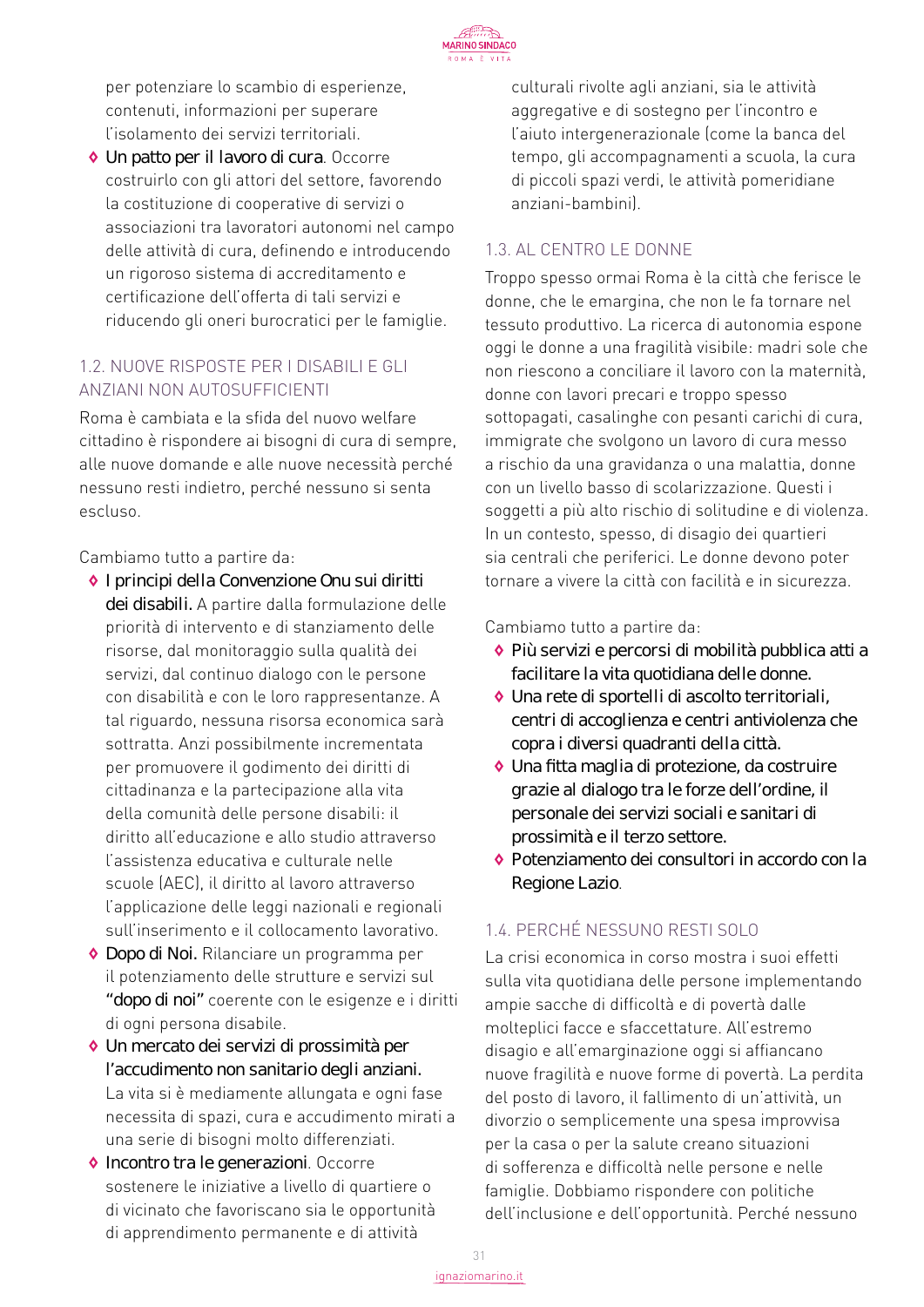

resti indietro, perché nessuno a Roma si senta solo.

Occorre tenere alto l'impegno sugli interventi di inclusione sociale, intervenendo su quelle dinamiche che rischiano di compromettere un equilibrio di vita.

Dobbiamo sempre ricordarci che Roma è la città di Don Luigi Di Liegro e proprio al suo impegno e al suo testamento ideale intendiamo ispirare ogni nostra scelta a sostegno e tutela dei più deboli.

Cambiamo tutto a partire da:

- **◊**  La mappatura e la valorizzazione della rete dei servizi pubblici e privati dedicati alla povertà estrema: centri diurni, servizi di accoglienza in strutture residenziali e in strutture emergenziali, banco alimentare e mense sociali.
- **◊** Una mappatura delle persone che vivono in strada sul territorio romano. Ancora oggi non esiste una funzione stabile del Comune che consenta di contare quante persone vivono in strada, tranne alcuni preziosi studi di organizzazioni private che stimano, come nel caso di Sant'Egidio, in 6.000 i senza dimora nella città.
- **◊**  Il potenziamento della centrale di pronto intervento sociale.
- **◊**  Interventi e iniziative volte a contrastare la povertà minorile.

## 1.5. VALUTARE È PARTECIPARE. UNA BUONA ORGANIZZAZIONE DEI SERVIZI

Nella riflessione circa la riforma della macchina amministrativa per il buon governo dei servizi, merita attenzione la costruzione di una governance matura per le aziende di Roma Capitale a vocazione sociale e di assistenza. Il Comune, regista di un sistema integrato del welfare, deve lavorare per obiettivi precisi e misurabili, abbandonare la logica dei progetti speciali e adottare una logica di programmi integrati permanente. Valutazioni e monitoraggi periodici non possono essere solamente un momento burocratico. La valutazione deve essere uno dei momenti della partecipazione dei cittadini alla costruzione delle politiche sociali. Cittadini, operatori del sociale e l'amministrazione pubblica devono individuare momenti d'ascolto e di confronto, all'interno delle case del welfare,

per valutare il raggiungimento degli obiettivi, individuare eventuali problemi e costruire adeguate misure correttive.

Cambiamo tutto a partire da:

- **◊** Una ricostruzione delle strutture di Roma Capitale. Occorre armonizzare due esigenze quali la conservazione delle identità territoriali e l'assicurazione di standard minimi omogenei cittadini.
- **◊** Un sistema di valutazione dei servizi e della qualità dei servizi.
- **◊** Rilanciare l'azione dell'Azienda speciale FARMACAP. La rete di farmacie comunali può costituire un presidio socio-sanitario nei territori più periferici e in collaborazione con le associazioni di volontariato predisporre un servizio domiciliare di consegna dei medicinali e di prestazioni para-sanitarie per le persone anziane e con difficoltà di mobilità.
- **◊**  Trasferire al dipartimento le competenze dell'Agenzia per le tossicodipendenze. Quest'ultima è stata per molti anni uno strumento utile, che ha saputo mettere a sistema i diversi servizi legati all'accoglienza, la cura, il reinserimento delle persone con problemi di dipendenza. Restituendo le competenze si potrà risparmiare sui costi di gestione e riarmonizzare l'intervento sulla persona integrandolo con il resto dei servizi.

## 2. ROMA CITTÀ DEL DIRITTO ALLA SALUTE

In questi anni la città ha conosciuto una progressiva perdita di fiducia nelle istituzioni, una disgregazione della vita quotidiana. Il senso di disfacimento del tessuto sociale ha pervaso i cittadini sia come utenti che come lavoratori e il risultato è stata la mancanza di certezza dei diritti. Il nuovo Comune, casa di tutti i cittadini, dovrà accogliere i bisogni di salute traducendoli in prevenzione e lavorando sugli stili di vita. Roma è una grande metropoli e ha bisogno di servizi sanitari equamente distribuiti sul suo vasto territorio, che offrano pari opportunità di accesso a tutti i cittadini, al centro come in periferia. I dati epidemiologici mostrano forti diseguaglianze, legate all'area di residenza e alla condizione sociale, degli indicatori di accesso ai servizi, di ospedalizzazione e di sopravvivenza.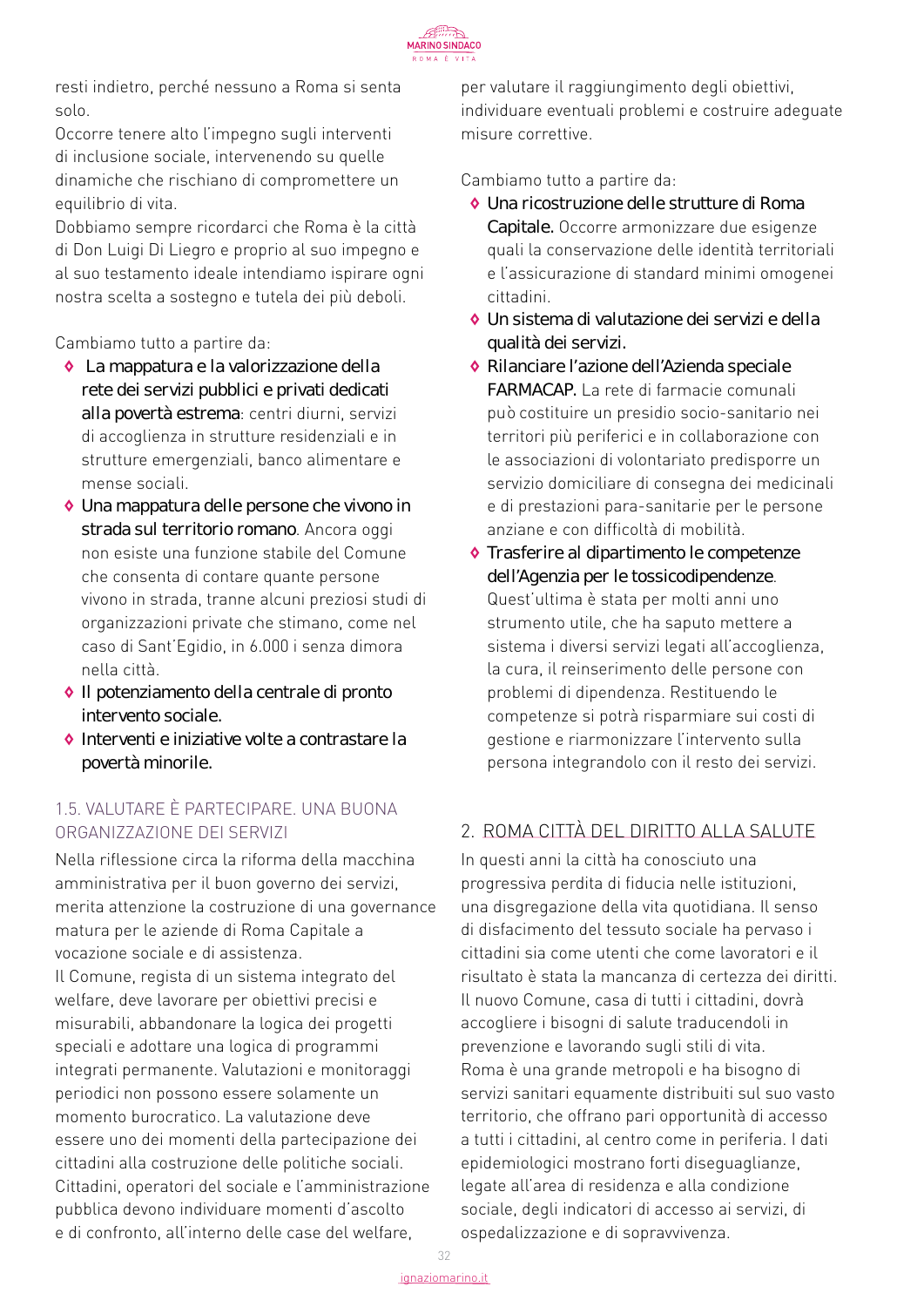

## 2.1. IL RUOLO DEL SINDACO COME DIFENSORE CIVICO E GARANTE DEL DIRITTO ALLA SALUTE DEI CITTADINI

Il sindaco, pur nell'assenza di specifiche competenze in campo sanitario che restano in capo alla Regione, è tuttavia responsabile della salute dei cittadini, ai quali deve garantire l'accesso ai servizi sanitari. Inoltre, tramite le conferenze locali della sanità in cui nomina un delegato, il sindaco può esprimersi sulle politiche sanitarie praticate dalla Regione, dalla collocazione dei posti letto sul territorio alla funzionalità di ospedali e servizi. Il sindaco, infine, può adottare anche altri strumenti di intervento: può chiedere conto sui tempi di attesa nei pronto soccorso o sulle liste di attesa per prestazioni specialistiche e per i ricoveri in medicina e chirurgia.

## 2.2. LA SALUTE IN TUTTE LE POLITICHE

Il diritto alla salute incide sui diversi aspetti della vita della città. In quest'ottica, è da rivitalizzare il piano regolatore sociale che rappresenta un ottimo modo per convogliare a sintesi la purtroppo scarsa integrazione socio-sanitaria e che potrebbe essere un metodo razionale di programmazione efficiente con possibilità di vagliare appropriatezza dell'erogazione e verifica dei risultati degli investimenti. Occorre costruire un sistema di programmazione sanitaria che possa davvero assicurare la verifica e il controllo sull'operato delle aziende sanitarie locali, sulla realizzazione degli interventi sanitari nei territori.

Cambiamo tutto a partire da:

- **◊**  I servizi dello 060606. Devono includere anche tutte le notizie che riguardano le Asl di Roma.
- **◊** Un protocollo con le Asl e la Regione per ampliare i servizi domiciliari (CAD - Centri Assistenza Domiciliare). Attualmente sono largamente insufficienti alle reali necessità.
- **◊** Un patto con le Asl per ampliare le esperienze degli ambulatori gestiti dai medici di medicina generale e far sì che siano aperti anche il sabato e la domenica.
- **◊** Definizione del ruolo dei delegati alla sanità del sindaco con l'indicazione completa delle loro prerogative.
- **◊**  Salvaguardia e miglioramento delle strutture adibite a centri di salute mentale.
- **◊** Rilancio dei centri diurni. Potenziare i gruppi appartamento e le case famiglia, sostenere l'inserimento lavorativo come strumento di risocializzazione delle persone che soffrono di malattie mentali.
- **◊** Un programma di odontoiatria sociale. Assicurare l'assistenza a tariffe agevolate ai soggetti fragili (come gli anziani bisognosi di protesi o i disabili) che non riescono ad accedere agli studi privati, impiegando i proventi derivati dalle prestazioni extra sistema sanitario nazionale fornite a pagamento.
- **◊** Un protocollo con la Regione per la dislocazione territoriale dei servizi nel rispetto delle esigenze territoriali.
- **◊** Una catena del soccorso più efficiente. Coinvolgere le associazioni del volontariato, laiche e cattoliche, e allo stesso tempo, fare formazione "certificata" alla popolazione a partire dalle scuole.
- **◊** Un piano di formazione per il personale non sanitario sul soccorso cardiorespiratorio. Creare nuclei addestrati all'uso del defibrillatore nei centri anziani e nei mercati, luoghi che per fascia di età e moltitudine di persone presentano un maggior rischio di eventi di morte improvvisa.
- **◊** Riattivare, attraverso accordi con la Regione, la medicina dei servizi almeno negli istituti secondari di primo e secondo grado. L'obiettivo è educare gli adolescenti sui rischi del fumo, delle droghe e sulla trasmissione sessuale adottando stili di vita sani.
- **◊** Ricostruire la rete dei poliambulatori pubblici. Stimolare le ASL, d'intesa con la Regione, per investire sul territorio in termini di strutture e risorse umane, utilizzando anche i beni confiscati alla mafia.
- **◊** Una politica del benessere attraverso una "cultura del movimento".
- **◊**  Incentivare la filiera degli alimenti a chilometro zero, freschi e protetti dall'inquinamento.
- **◊**  Sostenere e accogliere, anche fisicamente, attraverso la messa a disposizione gratuita di locali, i gruppi di auto aiuto per i cittadini malati o in difficoltà e i loro familiari.

## 2.3. LA CONTINUITÀ ASSISTENZIALE

La qualità della vita dei cittadini si persegue anche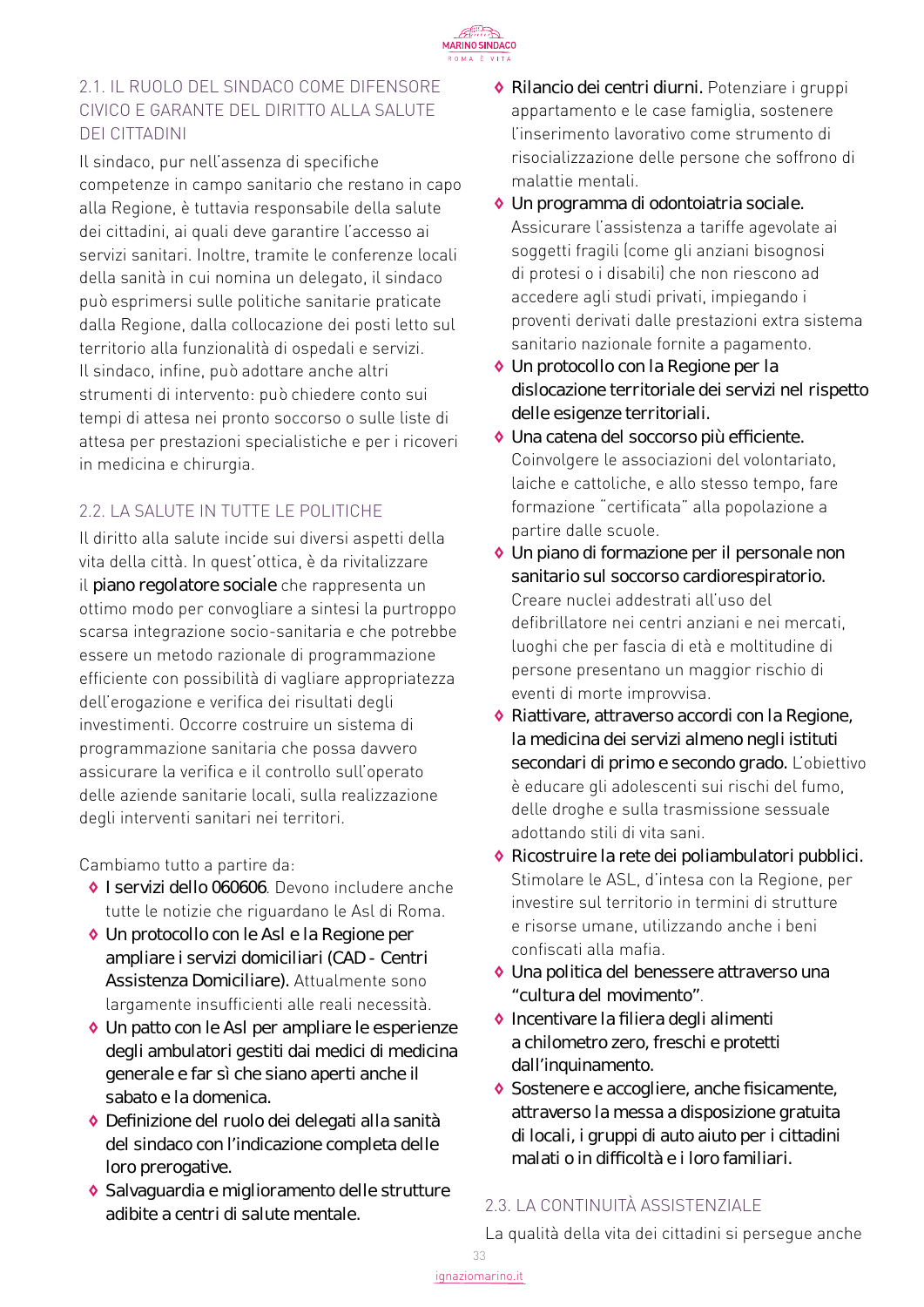

attraverso, la continuità assistenziale nel territorio. Occorre in tal senso mettere a fuoco un sistema di percorsi e di risposte basato sulla logica della presa in carico. Serve, insomma, un nuovo patto che, fondato sulla cooperazione di tutte le forze sociali e sanitarie (istituzionali, associative, civiche), consenta di superare la frammentarietà delle risposte assistenziali attraverso la logica dell'integrazione e dell'unitarietà degli interventi, anche partendo dal consolidamento del sistema dell'offerta della rete di continuità dell'assistenza.

Cambiamo tutto a partire da:

- **◊**  Il nodo della tutela della persona che ha un bisogno assistenziale complesso e prolungato.
- **◊**  Costruzione dell'alternativa vera al ricovero inappropriato.
- **◊**  Mettere in comunicazione le risorse del sistema sanitario e quelle della assistenza sociale e della promozione del reinserimento e della autosufficienza.

#### 2.4. IL RUOLO DELLE PROFESSIONI SANITARIE

Le azioni di sistema, anche del Comune, dovranno essere orientate sempre di più alla tutela e alla valorizzazione di tutti gli operatori del settore sociale e sanitario. Serve una nuova alleanza strategica per la qualità del lavoro, per una buona occupazione in risposta alla precarietà e alla tutela dei diritti del lavoro, anche attraverso una maggiore trasparenza nella definizione dei contratti d'impresa, nell'implementazione del lavoro a tempo indeterminato e nello sviluppo di politiche del lavoro orientate alla competenza, alla qualità e alla sicurezza delle attività lavorative.

Cambiamo tutto a partire da:

- **◊** Riconoscimento delle competenza specifiche dei diversi profili professionali.
- **◊**  Promozione dell'appropriatezza organizzativa, a partire da una congrua stima dei fabbisogni e da un'attenta allocazione delle risorse disponibili, seppur nel rispetto degli stringenti vincoli economici previsti dal piano di rientro regionale.
- **◊**  Maggiore trasparenza dell'organizzazione dei servizi a garanzia della qualità e della sicurezza dell'assistenza e dei servizi alla cittadinanza.

## 3. UNA CITTÀ DELLE FAMIGLIE, DELLE BAMBINE E DEI BAMBINI

I bambini saranno la misura per decidere ogni scelta che andrà a incidere sulle azioni concrete e quotidiane dell'amministrazione capitolina. Una città attenta all'infanzia è una città attenta a tutti. Investire energie, spazi e professionalità nelle politiche per l'infanzia, costruendo una città a misura di tutti, anche dei più piccoli, è un investimento doppio, sul presente e sul futuro, sui cittadini e sulla città di domani.

Parlare di infanzia significa inoltre anche parlare degli adulti che ruotano intorno a ogni bambino: genitori, persone di famiglia, figure professionali e non, coinvolte nella cura, nell'educazione e nell'organizzazione della vita dei bambini e che necessitano di formazione, supporto e sostegno della città intera.

#### 3.1. LA CITTÀ DEI BAMBINI

La città deve tornare a essere dei bambini: gli spazi urbani devono essere vissuti e partecipati in sicurezza e vanno sostenute tutte le esperienze educative, sociali e culturali di qualità che già arricchiscono la crescita dei bambini della nostra città e ne vanno offerte di nuove altrettanto qualificate.

Il teatro, la musica, la lettura, i musei, le attività all'aria aperta e lo sport sono elementi di formazione, sviluppo e conoscenza imprescindibili di cui incentivare la fruizione da parte di tutti i bambini e le famiglie di Roma.

Cambiamo tutto a partire da:

**◊**  Parchi gioco nei municipi a partire dalle aree della città più periferiche. L'amministrazione, al momento dell'acquisto delle strutture, dovrà prevedere adeguate forme di manutenzione e pronto intervento. Contestualmente si dovrà verificare la possibilità amministrativa di affidare tali aree verdi alla gestione diretta delle comunità di quartiere, mediante la costituzione di piccole cooperative di comunità oppure coinvolgendo i ragazzi a rischio abbandono scolastico, insieme a quelli non problematici. Avviare progetti di responsabilizzazione per la cura degli spazi verdi a fronte di piccoli compensi simbolici, come ad esempio l'abbonamento gratuito mensile al trasporto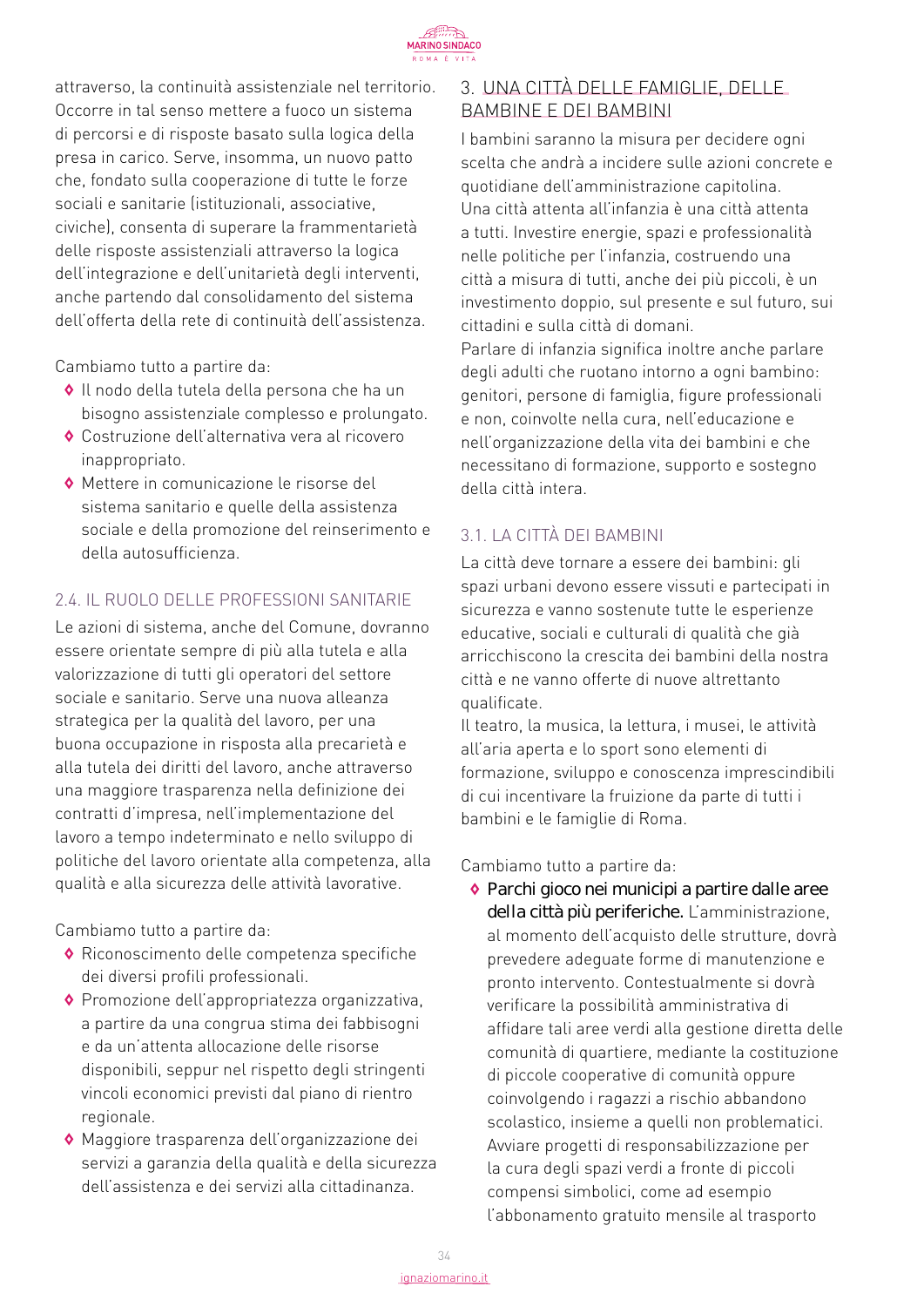

pubblico oppure un carnet di ingressi per il cinema o per i musei.

- **◊**  Aree pedonali in tutti i quartieri, permanenti o temporanee.
- **◊**  Attività all'aria aperta. Favorire tutte le attività ludiche, ricreative e sportive a contatto con la natura attraverso la creazione di percorsi dedicati nelle aree verdi della città.
- **◊**  Rafforzare la sperimentazione del progetto "Piedibus". Un autobus umano, formato da un gruppo di bambini "passeggeri" e da genitori "autisti" e "controllori", che li accompagnano a scuola seguendo un itinerario con orari e fermate precise e stabilite. Promuoveremo, quindi, percorsi protetti casa–scuola che, garantendo la sicurezza, favoriscano al contempo la crescita dell'autonomia dei bambini anche attraverso la creazione da percorrere a piedi e in bicicletta con posizionamento di rastrelliere per le biciclette davanti ad ogni scuola.
- **◊**  Scuola nella città. Favorire l'incontro diretto dei bambini con la città e il suo straordinario patrimonio storico, artistico, culturale, scientifico e naturalistico, facilitando le visite nei musei, monumenti e chiese, la partecipazione a spettacoli teatrali, mostre e concerti, le escursioni nei parchi naturalistici e nei siti archeologici.
- **◊**  Controllare la qualità dei servizi per l'infanzia. Valorizzare le realtà di eccellenza e favorirne la nascita di nuove, istituendo un albo di qualità e di professionalità.
- **◊** Biblioteche amiche dei bambini. La lettura è uno strumento fondamentale per la crescita dei bambini sulle loro esigenze pianificare una nuova offerta di servizi e spazi.
- **◊**  Valorizzare e supportare gli oratori, le associazioni e le parrocchie come spazi e presidi sul territorio nella crescita e formazione dell'infanzia e lo sviluppo di quartieri a misura di bambino, valorizzando e rilanciando la presenza di asili nido in questi luoghi.
- **◊**  Giocare nei cortili. Riqualificazione dei cortili delle scuole e recupero dei cortili condominiali, a partire da quelli delle case popolari, attraverso l'individuazione di forme di incentivazione.
- **◊**  Modifica del regolamento di polizia urbana sul gioco. Affinché venga incoraggiato, e non

vietato, il gioco nei cortili e nelle piazze più adatte. Allo stesso tempo occorre lanciare una campagna per inserire norme a favore dei bambini e dei ragazzi all'interno dei regolamenti condominiali.

- **◊** Rilancio delle feste di vicinato.
- **◊** Un bollino di qualità per bar e ristoranti a misura di bambino. Premiare gli esercizi commerciali che si doteranno di strutture adeguate per ospitare genitori con bambini piccoli, come ad esempio gli spazi per il cambio del pannolino. Adeguamenti da sostenere mediante forme di incentivo e da realizzare in accordo con le associazioni degli esercenti
- **◊**  Adeguare tutti gli uffici e luoghi dell'amministrazione comunale all'esigenze di allattamento e alla cura del neonato (fasciatoi).

## 3.2. UNA CITTÀ PER LE FAMIGLIE

Roma deve mettere al centro del proprio cambiamento le famiglie, primi nuclei della formazione e sperimentazione dell'essere persona, della socialità e della cittadinanza. Le famiglie sono risorse ed energia per la comunità, sono la ricchezza della città, sono l'asse solidale della società, supplendo in molti casi ai servizi pubblici nelle funzioni di cura e

accudimento e nelle funzioni educative, ruolo che in questi anni di crisi economica hanno svolto ancora più diffusamente.

Investire sulle famiglie, tutelarne e promuoverne i diritti è sviluppo. È crescita.

Dobbiamo costruire una città più vivibile che permetta di conciliare i tempi e gli spazi della vita familiare con ritmi del mondo del lavoro.

Dobbiamo sostenere le giovani coppie, creando opportunità e servizi che permettano di realizzare con serenità il proprio progetto familiare e avviando percorsi di formazione alla genitorialità e offrendo spazi e occasioni di condivisione e gioco per genitori e figli.

Dobbiamo sostenere le famiglie numerose e le famiglie che si fanno carico di una persona anziana o di una persona disabile anche con contributi economici legati al reddito familiare. Dobbiamo rafforzare nei quartieri la rete dei servizi pubblici, articolando un percorso ampio e progettuale di interventi di formazione, incentivo e supporto alle necessità economiche, sociali e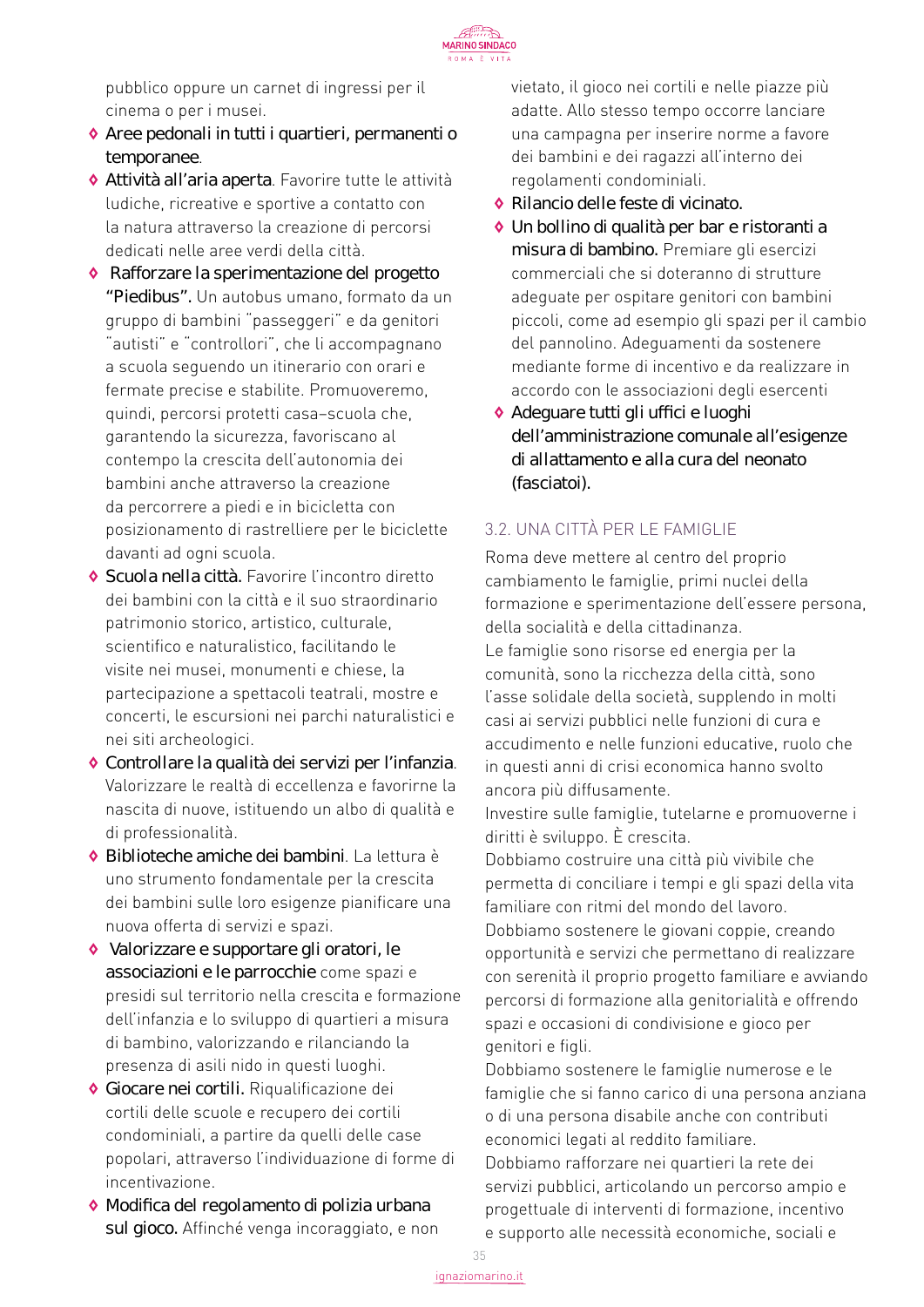

culturali delle famiglie.

Cambiamo tutto a partire da:

- **◊**  L'adozione tra gli operatori commerciali di prezzi specifici per le famiglie.
- **◊**  Fondi destinati alle famiglie in difficoltà economiche.
- **◊** Una rete dei servizi a sostegno delle necessità familiari e genitoriali.
- **◊**  Potenziamento dei servizi della rete dei consultori. Rafforzare l'offerta di programmi di preparazione alla gravidanza e al parto, di sostegno all'allattamento e al puerperio.
- **◊** Un servizio di assistenza per le mamme e le famiglie nelle prime settimane di vita del bambino.
- **◊** Un centro per la famiglia nelle case del welfare. Un luogo al quale rivolgersi per trovare risposte a ogni bisogno e necessità: informazione e orientamento, presa in carico delle richieste e di elaborazione dei progetti d'intervento. Le case del Welfare saranno un sistema integrato tra pubblico e privato che coinvolgerà l'amministrazione pubblica, i consultori, le parrocchie e il terzo settore.
- **◊**  Il registro pubblico degli assistenti familiari (badanti). Offrire garanzie, qualità e sicurezza dell'assistenza alle famiglie che si prendono cura di una persona non autosufficiente.

#### 3.3. GLI ADOLESCENTI

È importante non sottovalutare la delicatezza delle questioni legate all'adolescenza. I ragazzi a quest'età vivono un universo di problemi connessi allo sviluppo del proprio corpo e della propria identità: l'insicurezza, l'incomprensione degli adulti e dei coetanei, la discriminazione, il bullismo. Dobbiamo sostenere i ragazzi e le famiglie nella serena realizzazione del progetto di vita di ognuno.

Cambiamo tutto a partire da:

- **◊** Una task force di studio e supporto ai problemi sociali connessi all'età dello sviluppo adolescenziale.
- **◊**  Incrementare i percorsi di sostegno psicologico e sociale ai ragazzi e alle famiglie in difficoltà, anche a scuola perché nessun ragazzo si senta escluso, possa completare il proprio percorso d'istruzione e realizzarsi nella vita personale, familiare e sociale.

# 4. ROMA CITTÀ EDUCATIVA

La scuola in questi ultimi anni è stata martoriata attraverso l'imposizione di tagli e riduzioni di ogni genere, sia a livello nazionale che comunale, che ne hanno limitato la capacità di affrontare le grandi sfide che pone una società in costante evoluzione come è la nostra.

In particolare, l'ultima amministrazione capitolina ha destrutturato il sistema educativo e culturale costruito dal centrosinistra, che aveva come asse portante l'idea della città comunità. Una città fondata sulla conoscenza e sulla coesione sociale, una comunità intelligente e creativa che ponesse la crescita individuale e collettiva al centro dell'agenda politica attraverso la definizione di progetti di modernizzazione, innovazione e sviluppo che unissero la metropoli, centro e periferie. Occorre ripartire da queste idee per ricostruire una città comunità che faccia della formazione, della conoscenza e della cultura i suoi punti di forza.

Roma deve tornare a essere la città dei bambini e delle bambine, proprio a cominciare dal rilancio dei servizi educativi per la prima infanzia: più asili nido, più scuole dell'infanzia e sempre più qualificati. La nuova amministrazione dovrà affiancare e sostenere tutte le scuole di ogni ordine e grado per ampliare e rafforzare l'offerta formativa immaginando la città come un immenso laboratorio didattico all'aperto e potenziando progetti come: città come scuola, la scuola adotta un monumento, Roma per vivere, Roma per pensare, la rete della fattorie educative, i progetti sull'intercultura e l'integrazione dei bimbi stranieri e dei bimbi Rom, il tavolo interreligioso, l'integrazione dei bimbi disabili, i progetti sulla memoria, i laboratori nei musei e la partecipazione attiva ai grandi eventi culturali della città, i progetti mirati al contrasto della dispersione e dell'abbandono scolastico, i laboratori sull'innovazione e le nuove tecnologie.

Anche per quanto riguarda la gestione delle specifiche competenze dell'amministrazione comunale che riguardano i settori delle mense, del trasporto e dell'edilizia scolastica, il punto da cui partire è il pieno riconoscimento del loro valore sociale ed educativo. Il pasto a scuola deve far parte del progetto formativo e didattico. Anche i piani e gli interventi sull'edilizia scolastica, sia per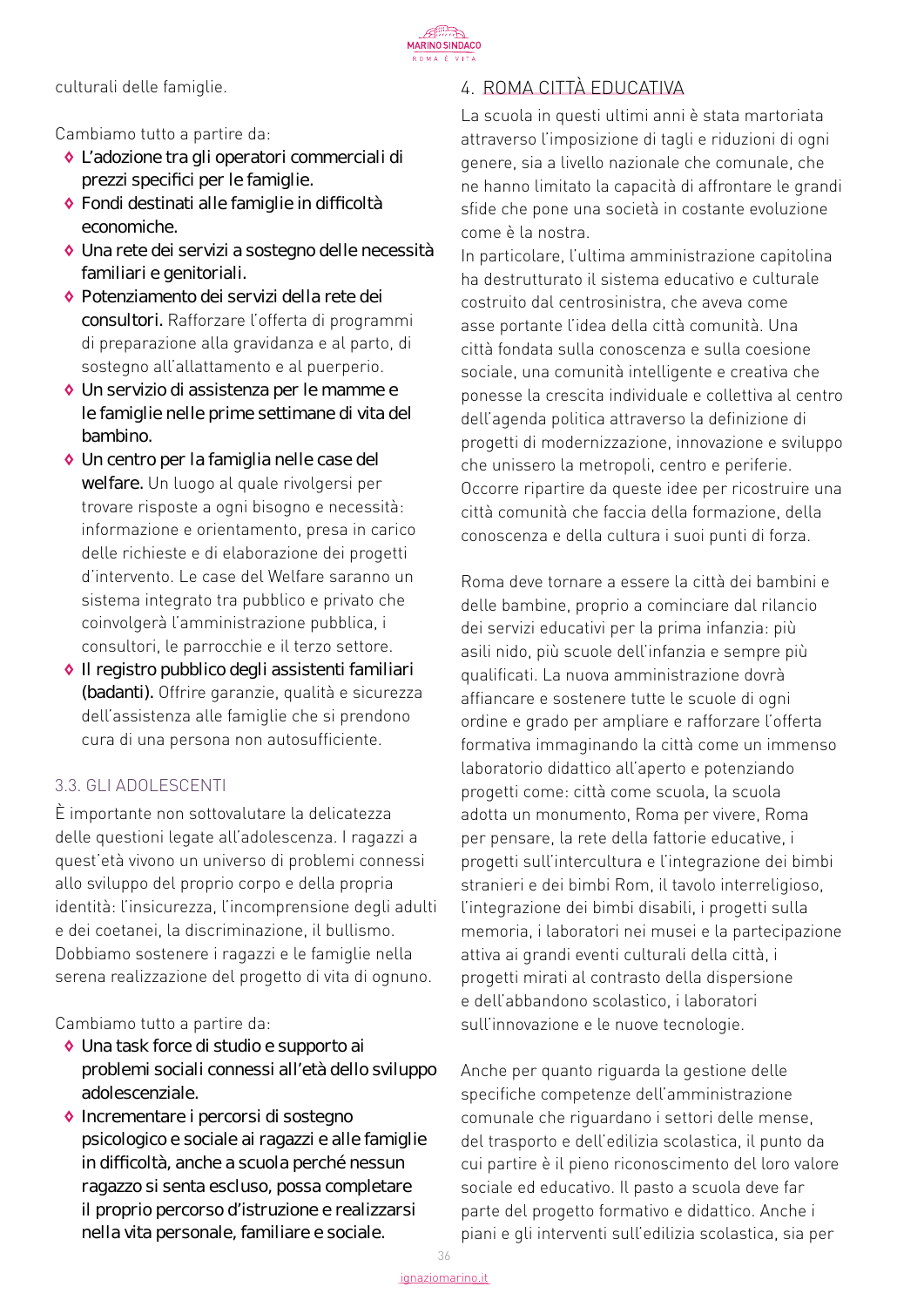

le nuove costruzioni che per le ristrutturazioni e la manutenzione, devono essere in linea con il piano educativo e pedagogico della scuola prevedendo, nella fase della loro definizione, una partecipazione attiva degli insegnanti, dei genitori e degli studenti. La scuola è l'istituzione a cui la Repubblica affida il compito di favorire lo sviluppo pieno della personalità di ciascuno, rimuovendo eventuali ostacoli di natura economica e sociale, e di educare alla cittadinanza attiva e critica. La scuola è chiamata a promuovere capacità di pensiero aperte, ricche, divergenti, tali da permettere ai giovani di affrontare un futuro complesso.

È necessario che la scuola diventi il soggetto privilegiato dell'interlocuzione con le istituzioni e con il Comune. Infatti è li che si crea la coscienza del cittadino, la consapevolezza dei diritti di cittadinanza come il rispetto dei beni culturali e del patrimonio artistico, bene comune della città. Pertanto, possiamo ripartire dai "cittadini studenti" delle tante scuole che potranno utilmente partecipare alla progettazione e alla costruzione dell'arredo urbano, di piazze, metropolitane, strade, a partire da quelle di periferia o essere impiegati nell'apertura prolungata e generalizzata dei musei e delle biblioteche con un sistema di crediti formativi.

Bisogna investire sulle opportunità che offrono i tanti istituti secondari professionali e tecnici statali della città, che potranno impegnare le ore dell'alternanza scuola-lavoro o i tirocini obbligatori e le aree professionalizzanti in un rapporto privilegiato con le istituzioni e con il Comune in particolare.

Bisogna stabilire sinergie funzionali tra il Comune, le scuole e le università, perché dalla valorizzazione delle competenze e dei saperi che provengono dalla città deve partire un grande piano occupazionale per i giovani, attorno ai beni culturali, artistici e archeologici.

Cambiamo tutto a partire da:

- **◊**  Più servizi educativi per l'infanzia diversificati in base alle esigenze di ogni bimbo.
- **◊**  Tenere aperti gli edifici, le biblioteche, i laboratori lungo tutto l'arco della giornata.
- **◊** Dotare gli istituti scolastici di ogni ordine e grado di una biblioteca.
- **◊** Rendere le scuole luoghi di accoglienza e partecipazione per gli studenti ma anche per tutti i cittadini del quartiere.
- **◊** Rilanciare la circolarità fra scuola, cultura e ricerca.
- **◊** Rilanciare le "Città educative" in cui la cultura del territorio interagisce con l'azione educativa e formativa delle scuole.

#### 4.1. ASILI NIDO E SCUOLA PER LA PRIMA INFANZIA

È necessario dare pieno riconoscimento al valore educativo degli asili nido per i bambini da zero a tre anni e delle scuole dell'infanzia (3-6 anni), che devono essere trasformati da servizio socioeducativo a richiesta individuale a diritto educativo di ogni bambino e bambina.

L'accesso all'asilo nido e alla suola dell'infanzia deve essere garantito a tutti i bambini della città. L'Agenzia per il controllo e la qualità dei servizi pubblici di Roma Capitale ha stimato che nella città le mamme di oltre 16mila bambini hanno rinunciato a mandare il proprio figlio all'asilo pur desiderandolo. E anche il numero dei posti disponibili nelle scuole dell'infanzia è inferiore rispetto alle reali esigenze dei bambini e delle loro famiglie.

Occorre puntare anche sulla qualità per il privato convenzionato e/o autorizzato, evitando, da una parte le gare al massimo ribasso, dall'altra esigendo il rispetto del contratto collettivo nazionale di lavoro come requisito imprescindibile. Dobbiamo incentivare lo sviluppo delle diverse esperienze formative ed educative per i bambini come le tagesmutter (case-nido).

L'obiettivo è abbattere le liste di attesa nel più breve tempo possibile.

Cambiamo tutto a partire da:

- **◊** Un piano straordinario di edilizia scolastica in modo da aumentare le strutture esistenti.
- **◊** Un'analisi dettagliata della reale popolazione scolastica che potrebbe usufruire di nidi ,scuole dell'infanzia e tagesmutter.
- **◊**  L'integrazione, dei servizi pubblici con quelli privati. Le prestazioni di questi ultimi devono essere adeguate e corrispondenti a quelle erogate dal servizio pubblico.
- **◊**  La costituzione di consulte dei nidi e delle scuole dell'infanzia. Favorire una rete tra i due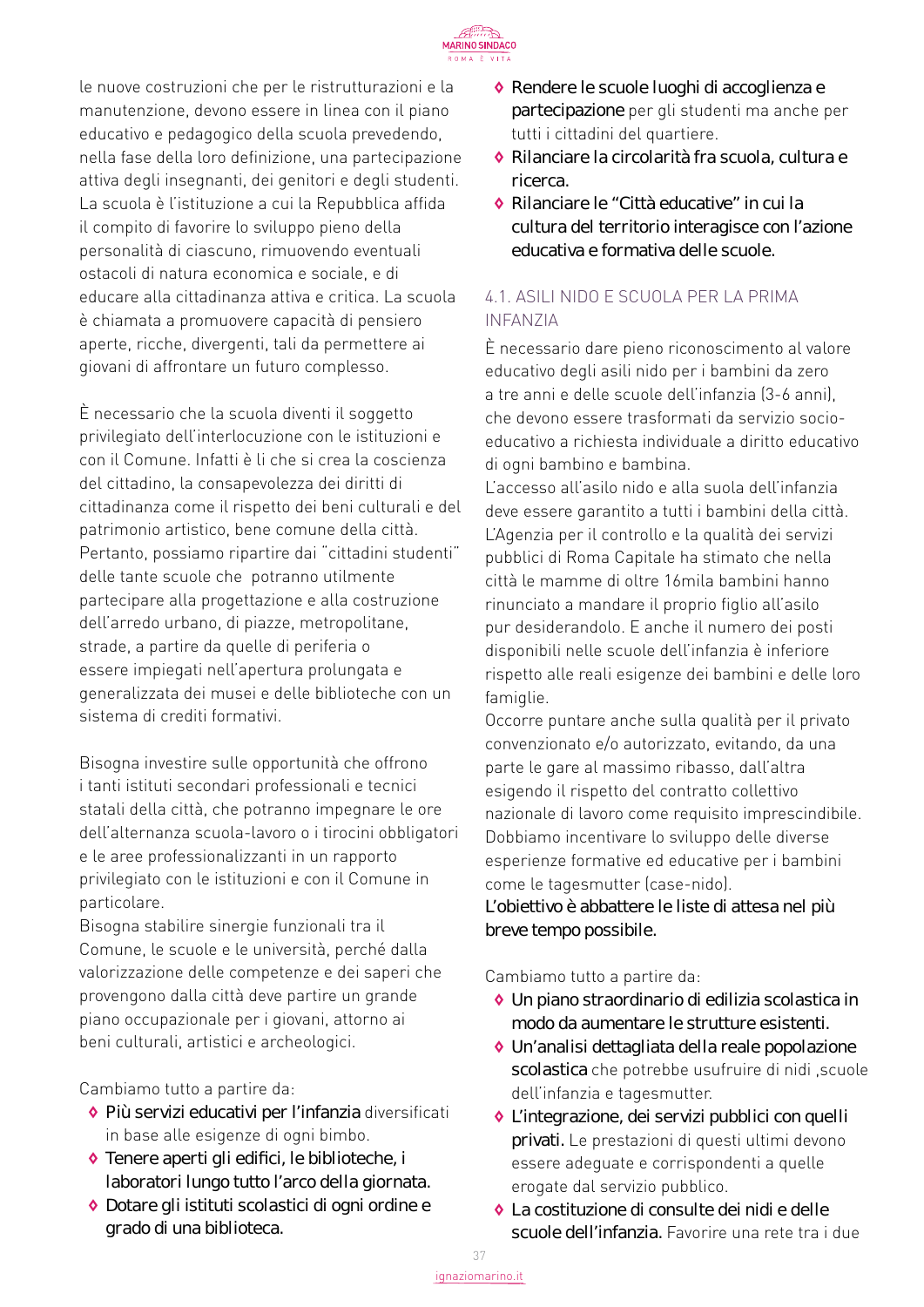

diversi livelli di scuole per superare le distanze e per condividere i progetti educativi.

- **◊** Rivedere il sistema delle agevolazioni tariffarie per l'accesso ai servizi d'infanzia. Ricorrere a un ISEE opportunamente corretto, per favorire le famiglie che hanno veramente bisogno di un sostegno pubblico e combattere le false dichiarazioni di capacità economica.
- **◊**  Sostenere nei municipi la costituzione di reti per il sostegno alla genitorialità tra scuole di diverso grado, servizi educativi per l'infanzia, associazioni laiche e cattoliche e le organizzazioni del privato sociale. Una risposta efficace e tempestiva ai bisogni educativi dei più fragili, l'offerta di esperienze educative, ludiche e aggregative anche fuori dagli spazi nido per genitori e bimbi.
- **◊**  Integrazione tra asili nido e scuole dell'infanzia comunali e statali garantendone l'accesso a tutti i bambini frequentanti i nidi, senza interruzioni nella fruizione.
- **◊**  La valorizzazione delle risorse umane e professionali e la predisposizione di piani annuali per la formazione e l'aggiornamento permanente del personale scolastico.
- **◊** Utilizzare i fondi strutturali europei in via di riprogrammazione per il periodo 2014-2020.

#### 4.2. L'EDILIZIA SCOLASTICA

Nel 2008, al termine della consiliatura Veltroni, furono messi in bilancio 40 milioni di euro per la manutenzione scolastica da destinare, attraverso un monitoraggio realizzato di concerto con i municipi, agli interventi più urgenti. Tuttavia, con l'insediamento della giunta Alemanno sono stati sottratti a questa voce di bilancio 32 milioni. Nel 2009 i fondi ammontavano a 25,5 milioni mentre nel 2010 sono scesi a 18. Nel 2011 non è stato registrato alcun investimento. Nel corso dello stesso anno il Cipe (Comitato interministeriale programmazione economica) ha trasferito al Comune di Roma circa 8 milioni di euro dei quali ne sono stati impegnati solo i 2/3. I pochi fondi stanziati in bilancio sono stati ripartiti discrezionalmente tra i municipi o erogati su richiesta degli stessi. La mancanza di investimenti e programmazione ha trasformato in emergenza quella che doveva essere manutenzione ordinaria. Roma ha bisogno della piena messa in sicurezza, manutenzione ordinaria e straordinaria delle

scuole, nonché di un programma speciale di costruzione di nuovi edifici ecosostenibili, d'accordo con la Regione Lazio e il Miur.

#### Cambiamo tutto a partire da:

- **◊** Un piano straordinario di edilizia scolastica.
- **◊** Una corretta distribuzione annuale delle risorse. Garantire a ogni municipio la possibilità di elaborare autonomi piani di manutenzione ordinaria e straordinaria.
- **◊**  Il trasferimento agli istituti di parte dei fondi dedicati alla manutenzione ordinaria. Eliminare gli inutili passaggi burocratici a cui un istituto deve sottostare per riparare anche solo una porta o un ascensore.
- **◊**  La riqualificazione degli edifici con procedure di progettazione partecipata e utilizzando tutte le risorse disponibili, locali, nazionali ed europee.

#### 4.3. LA SCUOLA A MISURA DI BAMBINO

Le scuole come luogo di aggregazione e integrazione socio-culturale devono aprirsi al territorio e diventare il fulcro della vita culturale e sociale dei quartieri.

Cambiamo tutto a partire da:

- **◊**  Scuole aperte al pomeriggio. Rivedere i regolamenti per l'uso dei locali durante la chiusura.
- **◊**  Scuole che forniscano un servizio alle famiglie oltre l'orario scolastico e allo stesso tempo offrano spazi educativi nuovi alle bambine e ai bambini. Ad esempio, attraverso corsi di musica, di teatro, di lingue straniere, di pittura e arti in genere, creando ludoteche e spazi gioco.
- **◊**  Scuole aperte nei mesi estivi attraverso la costituzione di una rete dei centri estivi cittadini.
- **◊**  Collegamenti tra i centri estivi scolastici e le strutture sportive del territorio per l'accesso a piscine e campi sportivi.
- **◊**  Nuove forme di collaborazione tra i servizi socio-sanitari presenti sul territorio e gli istituti scolastici. Incrementare in questo modo: la funzione di prevenzione e identificazione precoce e sostegno dei disturbi specifici dell'apprendimento; il sostegno e l'integrazione per i casi di disabilità; il supporto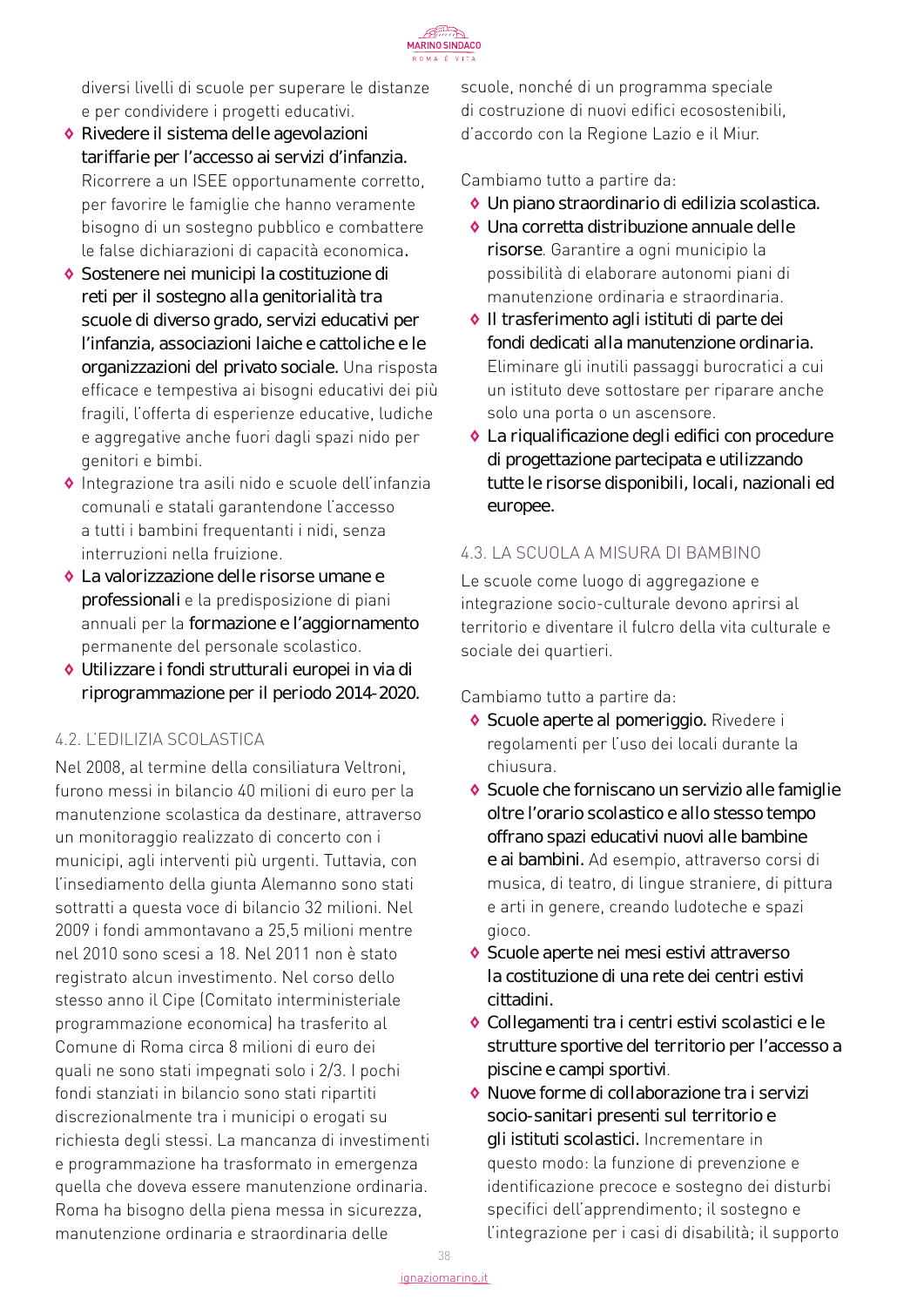

psicologico sia ai ragazzi che alle loro famiglie; l'accesso ai consultori come primo accesso alla rete medica; l'educazione alimentare; l'educazione sessuale e al rispetto del proprio corpo; la prevenzione di fenomeni di bullismo e dove fosse necessario l'intervento di assistenza psicologica sia ai singoli alunni che alle classi e il sostegno agli insegnanti.

# 4.4. LE MENSE SCOLASTICHE

Sono oltre 150mila i bambini e i ragazzi che consumano pasti a scuola nella nostra città, grazie ad un sistema implementato dalla giunte di centro sinistra. Le mense scolastiche rappresentano un modello per qualità dei pasti, costi per la pubblica amministrazione e creazione di posti di lavoro su tutta la filiera.

Negli ultimi anni sono stati forniti pasti che hanno valorizzato prodotti biologici e locali con la clausola della "freschezza garantita" fortemente voluta dai Sindaci di Centrosinistra.

La Giunta Alemanno ha tentato di distruggere questo modello per imporne uno, che abbassa di molto la qualità dei pasti forniti ai bambini, attraverso un bando di gara, che le Associazioni di rappresentanza di aziende e genitori hanno definito poco trasparente. Giudizio sottolineato anche dall'AVCP (Autorità vigilanza sui contratti pubblici).

Cambiamo tutto a partire da:

- **◊**  Cibi di alta qualità provenienti da produzioni locali, biologici e sicuri.
- **◊** Reintroduzione dei menù etnici. Garantire diete differenziate per problemi di salute o per motivi religiosi.
- **◊** Un progetto educativo alimentare. Integrare i percorsi didattici con i temi collegati all'educazione alimentare. Soltanto così è possibile affrontare anche uno dei problemi della società moderna, l'obesità infantile.
- **◊**  La riscoperta del rapporto tra alimentazione e conoscenza della natura. Sia rispetto alla coltivazione e alla produzione degli alimenti, sia per i temi legati al rispetto dell'ambiente e al ciclo dei rifiuti, con la sensibilizzazione sui temi del recupero dei materiali e della raccolta differenziata.
- **◊**  Il pasto a scuola e la città solidale. Sia per il recupero dei cibi non consumati che per il consumo di prodotti che provengono dal

mercato equo e solidale.

**◊**  La revisione dei criteri di tassazione. Appaltare a chi garantisce i diritti dei lavoratori, garantendo il rispetto dei pagamenti da parte del Comune Permettere alle scuole senza abbondare le Direzioni Scolastiche, con la mensa autogestita, di utilizzare i residui della quota genitori.

#### 4.5. UN PATTO TRA ROMA E LE SCUOLE

A Roma ci sono più di 180 istituti comprensivi che vedono assieme più plessi scolastici (scuole dell'infanzia, scuola primaria e secondaria di primo grado). Questi devono essere la base per ripensare la città intorno ai bisogni dei bambini e degli adolescenti.

Cambiamo tutto a partire da:

- **◊**  Tavoli stabili di confronto con le scuole. Aperti a dirigenti scolastici, docenti e genitori dei consigli d'istituto.
- **◊**  Massima trasparenza e partecipazione alle discussioni inerenti i piani di dimensionamento.
- **◊**  Tavoli di raccordo con Asl, scuole, servizi sociali, associazioni territoriali, parrocchie. Programmare piani di lavoro congiunti, mirati alla tutela dei diritti e della formazione dei minori.
- **◊**  Il diritto allo studio degli alunni rom. Rendere disponibili pulmini e finanziamenti mirati.
- **◊**  La costituzione di reti di scuole per un miglior utilizzo di spazi, strutture, sussidi e attrezzature.
- **◊**  Tavoli stabili per la rappresentanza delle reti scolastiche durante la progettazione dei piani sociali di zona.
- ◆ AdsI per tutte le scuole di ogni ordine e grado.

#### 4.6. LOTTA ALLA DISPERSIONE SCOLASTICA

A Roma, secondo i dati relativi al progetto In-Contro del 2010, promosso da Save the Children e commissionato dalla Provincia di Roma, dal Comune e dal CLES (Centro di ricerche e studi sui problemi del Lavoro, dell'Economia e dello Sviluppo) il fenomeno della dispersione scolastica è ampiamente presente. I tassi di dispersione variano da un municipio all'altro, con punte del 32% di studenti ritirati, trasferiti o bocciati.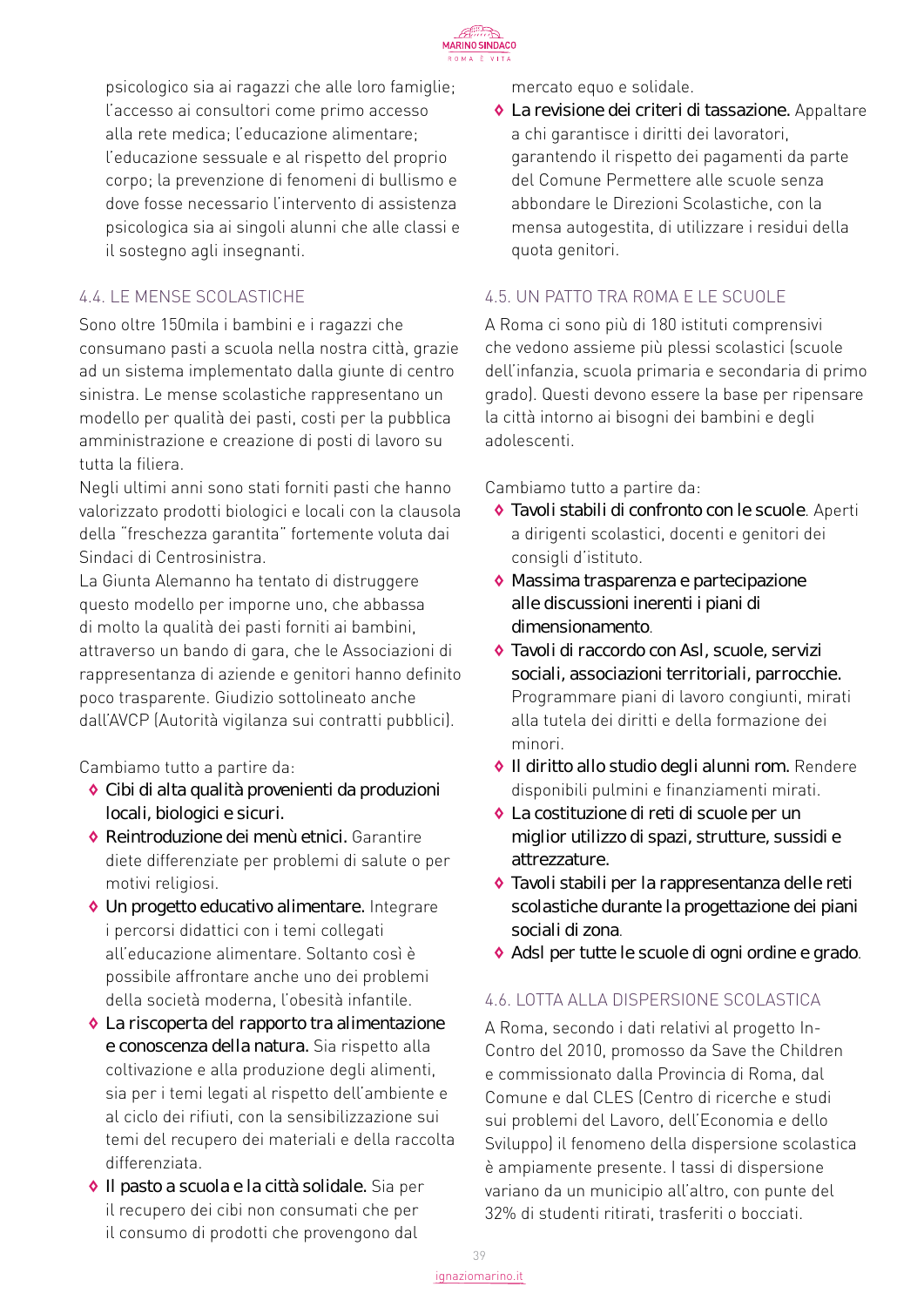

Oggi manca un osservatorio, uno spazio dove enti locali, Asl di zona, scuole, università, realtà territoriali, uffici scolastici regionali possano definire insieme una progettualità che favorisca il confronto e non la competizione, che sappia individuare i bisogni, che valorizzi le professionalità, che sappia accogliere e raccogliere le tante diversità.

Occorre riconoscere il valore della ricerca cooperativa, restituire agli alunni un ruolo da protagonisti sia nelle scelte che nelle realizzazioni e nelle esposizioni dei lavori prodotti, favorire la cooperazione fra alunni e docenti di ordini e gradi diversi di scuola, istituire un raccordo interistituzionale per la ricerca comune di strategie e risorse, al di là delle singole specializzazioni e dei diversi campi di intervento. È dunque essenziale anche su temi dove l'istituzione comunale non ha capacità legislativa specifica, l'attivazione di forti sinergie con tutti i livelli competenti, in particolare quello regionale, al fine di recuperare un corretto rapporto con il territorio e garantire l'integrazione di tutti i livelli educativi. Il divario territoriale è una delle criticità più rilevanti.

Cambiamo tutto a partire da:

- **◊**  Fissare i LEP (livelli essenziali di prestazione).
- **◊**  La legge sull'apprendimento permanente.
- **◊**  L'accreditamento delle agenzie formative.
- **◊**  L'offerta di servizi di trasporto e per il tempo libero.
- **◊** Un maggior controllo sulla spesa destinata alla formazione e sull'impiego dei fondi strutturali comunitari.
- **◊**  Il potenziamento del numero dei CPIA (centri per l'istruzione degli adulti).
- **◊**  Più investimenti sull'educazione degli adulti (EDA). Obiettivo ritenuto essenziale dal trattato di Lisbona e da Horizon 2020.
- **◊**  Sostegno al diritto allo studio dei bambini con disabilità. Garantire agli alunni il massimo delle ore richieste sulla base della certificazione Asl. Ridurre le esternalizzazioni fino a reintrodurre il servizio nell'ambito pubblico del Comune; verificare competenze e professionalità degli operatori che lavorano nel privato sociale; restituire alla continuità didattica il valore di priorità; concordare che agli assistenti educativi culturali (AEC) sia garantito il compenso per partecipare alle

attività di programmazione delle scuole e ai gruppi di lavoro sull'handicap (GLH).

# 4.7. LA FORMAZIONE E L'ISTRUZIONE PROFESSIONALE

Gli istituti professionali di stato (IPS) e l'offerta di formazione regionale non andrebbero utilizzati come canali di serie "C", bensì valorizzati nei collegamenti virtuosi con il sistema produttivo del territorio. L'apertura delle scuole al territorio e la contaminazione tra capacità e attitudini dei ragazzi e competenze da sviluppare per incontrare il mercato del lavoro dovrebbero trovare in adeguati servizi di orientamento lo strumento per scelte informate e ponderate di ragazzi e famiglie. È urgente un rafforzamento del sistema di formazione e istruzione professionale, per consentire circolarità e mobilità effettive tra differenti opportunità, attraverso il riconoscimento, la validazione, la certificazione pubblica dei crediti e delle competenze e l'accreditamento delle strutture formative.

# 5. CAMBIAMO IL VOLTO DELLA CITTÀ. URBANISTICA, ABITARE, DECORO E SPAZI VERDI

Il Comune di Roma è al centro di dinamiche territoriali che si estendono ben oltre i suoi confini amministrativi e che interessano i comuni di cintura, il territorio della provincia e aree extraregionali, come quelle di Terni e dell'Aquila. Un insieme territoriale che coinvolge una popolazione molto più ampia dei 2,8 milioni di residenti della città e che, a seconda delle analisi, arriva a superare i 4,8 milioni di abitanti e 1,8 milioni di addetti. La diffusione insediativa residenziale è il fenomeno principale che ha caratterizzato queste dinamiche. Tra i primi 100 comuni italiani per intensità di crescita di popolazione ben 11 sono nella provincia di Roma (Fiano Romano è al 13° posto, Capena al 17°). Nel corso degli ultimi venti anni è avvenuto un processo di saldatura con i comuni limitrofi lungo alcuni degli assi storici di comunicazione che ha dato luogo ad una vera conurbazione che presenta una sua fisionomia specifica: quella dello sviluppo radiale, della forma a stella con ampi spazi vuoti che separano i vari settori radiali. Un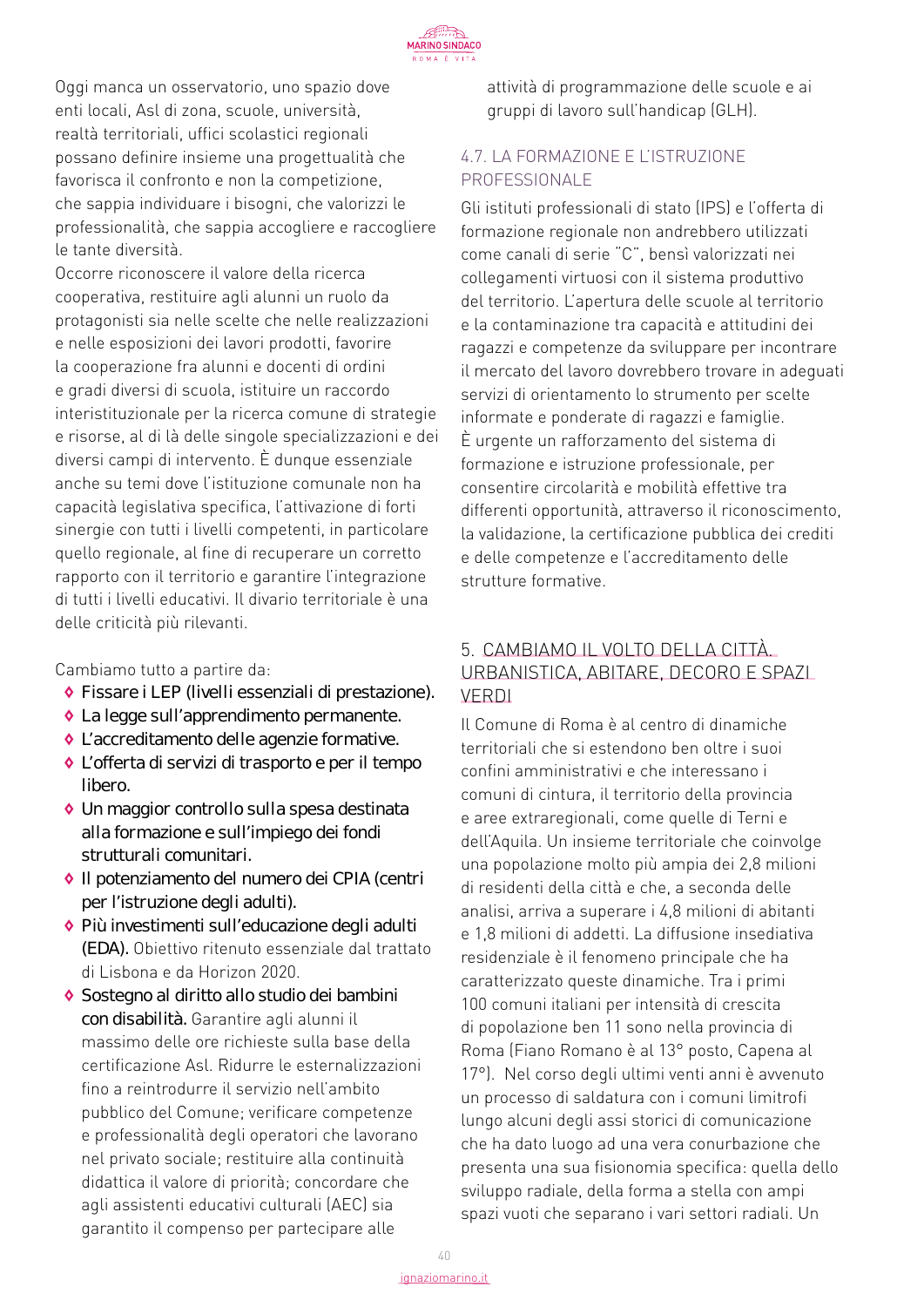

modello insediativo di area vasta che ha intaccato la campagna romana per migliaia di ettari e che costituisce il negativo del grande sistema ambientale.

Un territorio costituitosi a seguito della diffusione residenziale e che comincia a presentare dei capisaldi funzionali polarizzati sui centri abitati, sui nodi di trasporto ferroviario, sui principali nodi di accesso alla rete stradale e attorno ai luoghi del commercio e della distribuzione a grande scala. Un'indagine dell'Unioncamere ha evidenziato che sei dei tredici poli produttivi regionali sono distribuiti in forma centripeta attorno a Roma. È qui che l'economia romana registra le dinamiche di maggiore crescita: il commercio all'ingrosso, l'attività di trasporto e la logistica, l'ICT e l'hitech e ancora il manifatturiero e il farmaceutico ma anche l'entertainment. Il peso quantitativo di questi poli è ancora poca cosa rispetto al peso di Roma, ma la loro costituzione è da considerare un segnale importante.

Cambiare rotta è indispensabile e urgente. Per farlo occorre arrestare l'espansione e prendersi cura del territorio e della città esistente.

Poiché, come abbiamo accennato, la città si estende ben oltre i confini amministrativi ed esercita la sua influenza a scala regionale, il rapporto con l'area vasta svolge un ruolo cruciale. Riequilibrio e policentrismo sono le parole chiave e la Città metropolitana è il livello istituzionale adeguato per perseguirlo. Trasporti, ambiente, turismo, attività produttive e servizi sono i campi di intervento principali attorno ai quali perseguire il coordinamento delle iniziative locali.

In questo contesto e in considerazione del nuovo assetto che si avrà con la costituzione della città metropolitana, tornerà utile rifarsi a quanto già indicato nel PTPG della Provincia di Roma approvato nel Gennaio del 2010 e in particolare quando afferma: "è centrale la ricerca di coerenza reciproca tra le previsioni del nuovo Prg di Roma, nei ruoli strategici scelti per lo sviluppo della città capitale e della città mondiale e nell'articolazione policentrica interna per municipi, e l'assetto complessivo e per sistemi locali di comuni del territorio della provincia capitale, perseguendo

un obiettivo che miri all'integrazione stretta tra le due realtà (doppio policentrismo), valorizzando la diversità di risorse e di ruoli".

Le nuove centralità saranno individuate anche nei comuni di seconda cintura, definendo così le polarità di sviluppo strategico anche in termini di produttività e di riduzione del consumo di suolo, con l'obiettivo di arginare le tendenze spontanee ancora presenti del processo di periferizzazione e rafforzare programmaticamente il processo di metropolizzazione dell'area.

#### 5.1. TRASFORMARE LA CITTÀ ESISTENTE

Roma ha conosciuto negli ultimi cinquant'anni una crescita vertiginosa, dilatandosi in tutte le direzioni per decine di chilometri, ben oltre il raccordo anulare. Un cambiamento di sostanza, oltre che di forma. La città dentro le mura aureliane – il centro storico più grande del mondo – occupa oggi meno del 3% del territorio urbanizzato. L'arcipelago o la costellazione sono le figure che nella letteratura su Roma sono ritornate con frequenza per descriverne la forma, figure con cui si restituisce una città per pezzi, per frammenti, per isole.

Roma ora deve ricominciare a prendersi cura del proprio territorio. Questa crescita senza fine e senza qualità è un danno per il paesaggio, l'ambiente e la città, e non reca alcun vantaggio duraturo né per i suoi abitanti, né per le imprese. Le città europee sono da anni impegnate nel mettere in campo modelli di sviluppo urbano alternativi a quelli della continua espansione e del consumo di suolo. A Roma, invece, le espansioni rappresentano ancora all'incirca l'80% delle potenzialità. La giunta Alemanno ha utilizzato l'espansione urbanistica solo come "moneta", continuando a consumare suolo. Un modello fallimentare tutto orientato all'offerta e distante dai bisogni reali della città che è stata trasformata in una sorta di "sottoprodotto" del mercato finanziario. In questi anni si è fatta urbanistica ma non per la città. Il proliferare di comitati e di associazioni attivi nella città, che non nascono più per contrastare ciò che minaccia "il giardino di casa" (la sindrome nimby) ma per difendere l'interesse generale, testimonia un diffuso malessere. Forme di cittadinanza attiva si sono opposte in questi anni, e ancora in queste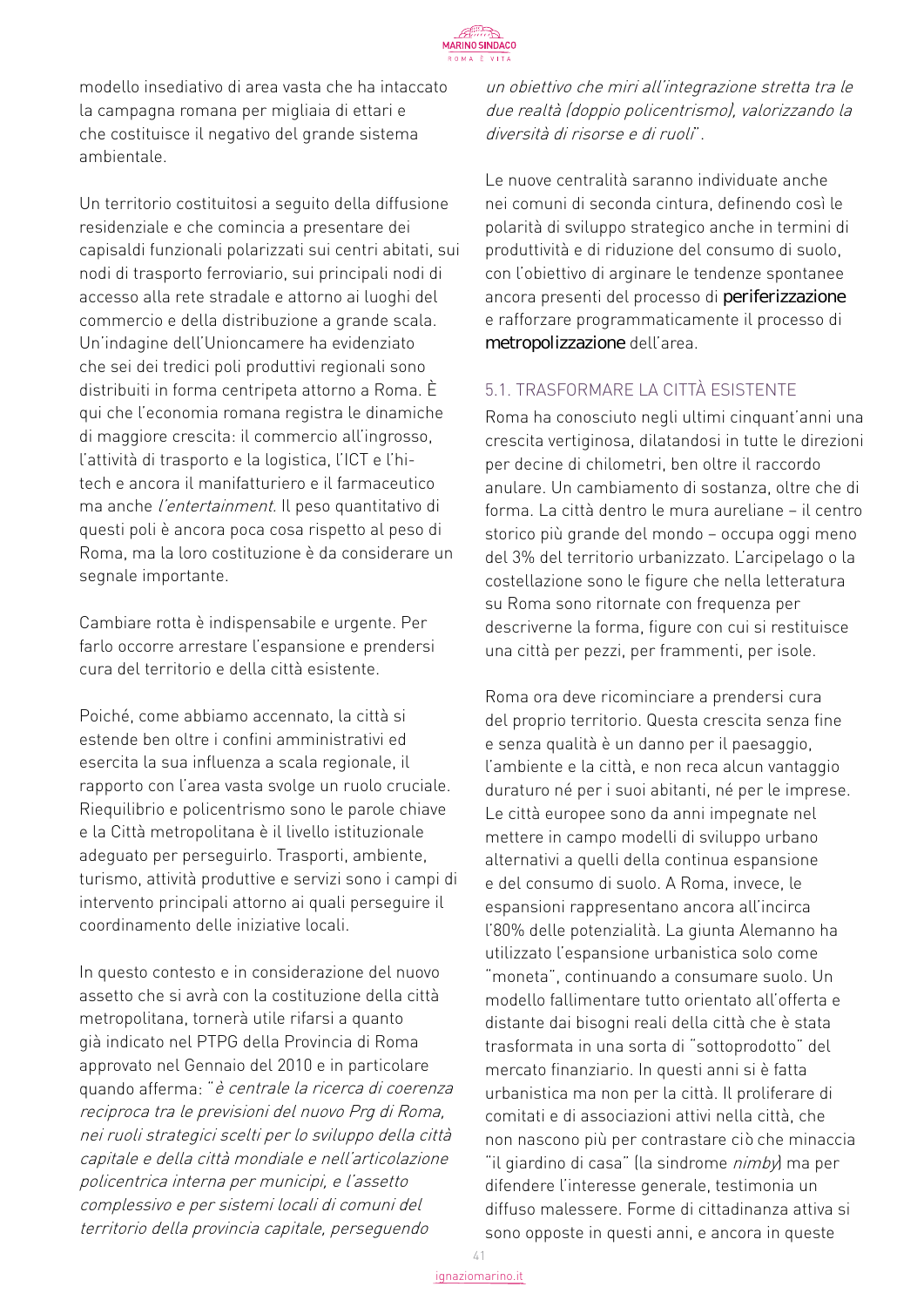

settimane, ai programmi urbanistici che erano considerati ignari dei bisogni e lesivi degli interessi generali della città.

Mettere fine al consumo di suolo agricolo, significa affermare che esiste un'alternativa: ri-abitare la città esistente. Attraverso la rigenerazione del costruito, vogliamo affermare una nuova condizione urbana, salvaguardando l'identità e la funzionalità dei luoghi e ponendo attenzione prioritaria ai vantaggi in termini di servizi e vivibilità. Prendersi cura dell'esistente: è questo il terreno sul quale si sta ridefinendo la nuova prospettiva della città europea. Saper valorizzare la città storica, con le sue qualità straordinarie; restituire funzionalità e vivibilità alla città compatta, ricca di aree dismesse e sottoutilizzate; conferire un carattere compiutamente urbano alle aree a bassa densità, agendo su frammenti, interstizi, spazi inutilizzati e tutto quello che oggi appare come uno spreco. Un complesso processo di recupero e trasformazione, di contrazione e densificazione, di demolizione e ricostruzione, che può essere intrapreso solo modificando alla radice il modo di governare le trasformazioni della città.

Cambiamo tutto a partire da:

- **◊**  Cancellare e ritirare tutti gli atti dell'amministrazione Alemanno che aggravano il consumo di nuovo suolo agricolo. La città deve sapere con assoluta chiarezza che quel modello di sviluppo urbano è definitivamente concluso.
- **◊** Riportare la residenza nella città all'interno del Gra. Fermare il processo di espulsione dei romani verso l'esterno, determinato dall'insostenibile costo degli alloggi. Occorre invertire la tendenza a espellere le fasce di abitanti economicamente più deboli e le vogliamo riportare in città, dove esiste una rete di servizi e infrastrutture, contrastando il progressivo calo di popolazione e il conseguente invecchiamento a cui abbiamo assistito negli ultimi anni. Una perdita anche economica per Roma, cui ha fatto riscontro un'enorme consumo di suolo nei comuni confinanti e una crescente spesa, sempre più insostenibile per il bilancio comunale, in infrastrutture e mezzi di mobilità all'affannosa rincorsa del fenomeno.

#### 5.2. LA STRATEGIA PER LA RIGENERAZIONE URBANA

"Riqualificazione" e "riorganizzazione funzionale" sono due connotati del Piano urbanistico vigente, quello predisposto dalle giunte di centro sinistra e approvato nel 2008 (pag. 12-13 della Relazione di Piano) che costituisce il quadro di riferimento programmatico con cui opera l'amministrazione e il sistema di certezze per le forze economiche. La normativa attuativa dettata in proposito è finalizzata a favorire processi di rinnovo urbano, riqualificazione e demolizione e ricostruzione in un quadro di vantaggi pubblici in termini di contribuzione straordinaria per realizzare opere e servizi molto stringente. Purtroppo l'amministrazione Alemanno ha agito al di fuori di questo sistema normativo, impostando operazioni di trasformazione urbana in variante e in deroga a tale normativa che hanno garantito il raggiungimento di interessi privati speculativi e hanno alimentato fenomeni di vantaggio per la rendita fondiaria. Da quei caratteri bisognerà ripartire per adeguarlo e dare seguito alla strategia di rigenerazione urbana che intendiamo perseguire.

Un cambio di modello di sviluppo è necessario anche per affrontare la crisi in cui è precipitato il settore edilizio che a Roma rappresenta una parte importante dell'economia cittadina. Chiameremo gli imprenditori ad aiutarci a perseguire un modello di sviluppo nuovo per Roma ma in atto da anni in molte città europee, concentrando le occasioni di lavoro e di impresa nella trasformazione urbana dell'esistente. In questo quadro bisogna mettere in campo una nuova strategia del fare per rendere concreta la possibilità di realizzazione di progetti di rigenerazione urbana che contribuiscano a dare qualità alla città, una maggiore qualità della vita e maggiori servizi per i cittadini.

I processi di rigenerazione devono avvenire promuovendo il più ampio coinvolgimento dei soggetti interessati al fine di assicurare che gli interventi migliorino la vivibilità e la qualità delle parti di città coinvolte e ne sia garantita la sostenibilità sociale ed economica. A tal fine istituiremo i Laboratori di Città che descriviamo più avanti con i quali promuoviamo non la solita partecipazione ma il protagonismo di cittadini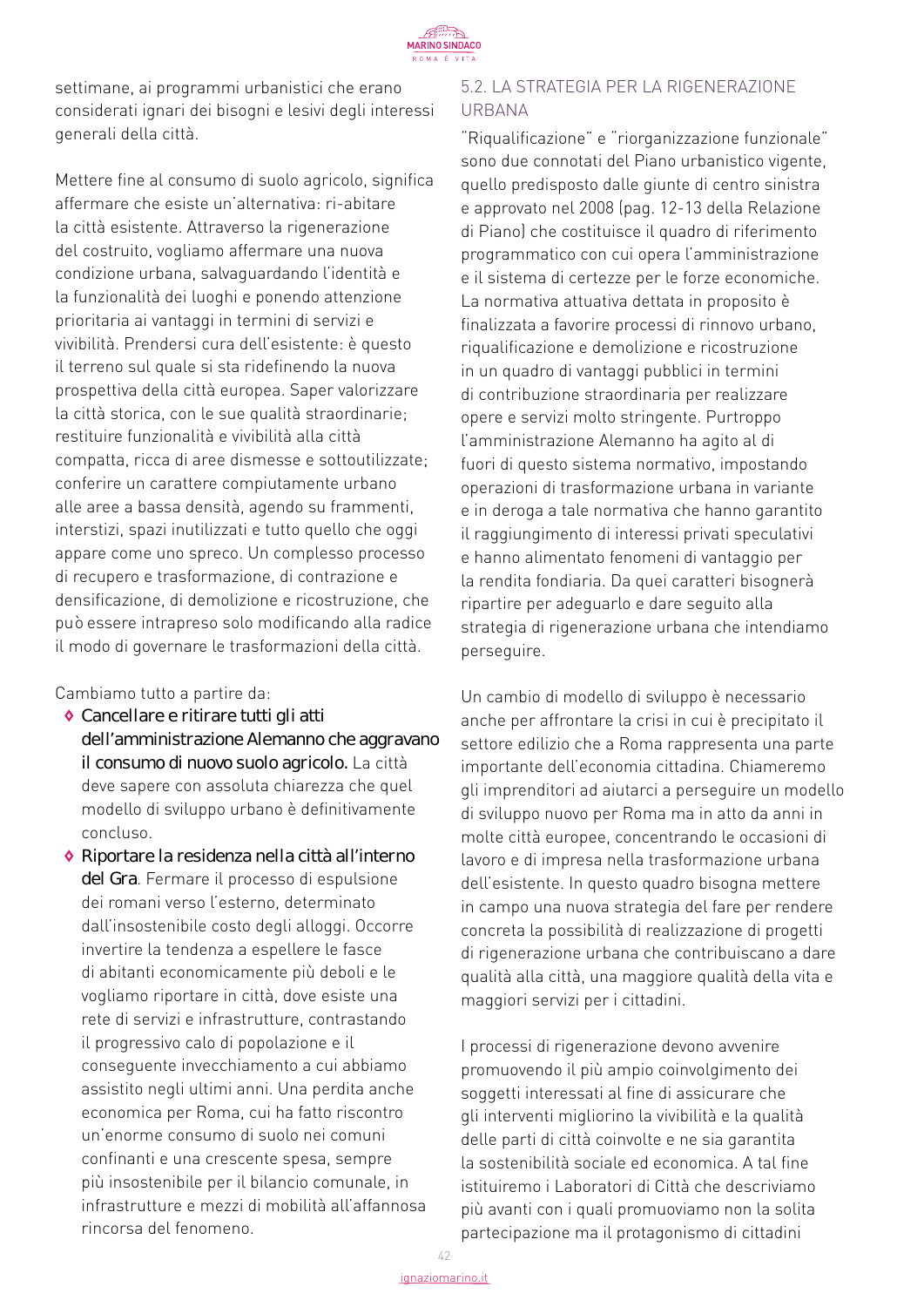

e anche delle imprese che in forme civiche prendono parte ai processi di rigenerazione. Queste trasformazioni devono avvenire in un quadro di certezze e di rispetto delle regole vigenti con un'amministrazione trasparente che si faccia garante dei tempi e delle procedure amministrative e contestualmente sappia pretendere il rispetto dei tempi di realizzazione da parte degli operatori.

La città già costruita dentro alla quale avvieremo gli interventi di rigenerazione urbana ha una estensione di circa 15 mila ettari, il 25% di tutto il costruito, ed è composta: dalla città da ristrutturare, come già individuata dal PRG; dai quartieri dell'edilizia residenziale pubblica (i 114 quartieri realizzati con il primo e secondo PEEP) e dagli immobili del demanio statale e militare dismessi e dismittibili.

Inoltre un altro settore di intervento è legato al recupero delle periferie ex abusive, in parte già avviato, dove abitano circa 300 mila romani. Si tratta di una parte consistente della città che si trova per lo più dentro al Gra e dispone, in molti casi, di infrastrutture e di servizi.

Cambiamo tutto a partire da:

- **◊** Un censimento straordinario delle aree in abbandono. Avviare un censimento insieme ai Municipi e chiederemo ai cittadini di segnalare gli spazi abbandonati nei propri quartieri. In questo modo si otterrà il censimento di tutte gli immobili, aree ed edifici, che possono contribuire alla rigenerazione urbana e su cui impegnare gli uffici nelle verifiche di fattibilità.
- **◊** Una strategia d'insieme per la rigenerazione urbana. Evitare la proliferazione di progetti non coordinati di impronta prevalentemente edilizia e promuovere la definizione di regole e di obiettivi chiari che costituiranno la base di riferimento per la collaborazione con gli operatori privati, con le imprese e con gli investitori, per garantire una migliore qualità dei progetti e tempi attuativi più brevi. Non ci saranno più delibere in variante a seguito di accordi parziali e puntuali con singoli operatori.
- ◆ Sottoscrivere un patto per la rigenerazione. L'amministrazione e il mondo delle imprese insieme possono siglare un Patto civico per la "terza città", quella della rigenerazione, alternativa all'espansione e alla sola cosiddetta

conservazione, recependo anche le proposte che provengono dalle imprese stesse.

**◊**  Completare e aggiornare la Carta della Qualità del PRG e costruire un sistema comunale per la conoscenza dei beni e degli immobili soggetti a tutela per agevolare la trasformazione dell'esistente.

Tre sono le direttrici lungo cui svilupperemo la strategia per la rigenerazione urbana. La prima riguarda i numerosi quartieri di edilizia residenziale pubblica costruiti qualche decennio fa. La città pubblica è spesso accompagnata da uno stigma insopportabile, legato al degrado fisico e ai problemi sociali, particolarmente evidenti negli insediamenti più grandi. Si citano solo i quartieri più famosi ma si dimentica che questi quartieri, in tutto sono 114, ospitano il 16% della popolazione romana sul 7% del territorio e contengono circa il 40% degli spazi pubblici di tutta la città. Si tratta di una parte importante e decisiva per la vivibilità di Roma. A questi aggiungeremo gli interventi per il risanamento dei quartieri della periferia di prima generazione – Quarticciolo, San Basilio, Primavalle, Trullo, Gordiani, Pietralata, solo per citarne alcuni – che sono sul piano della sicurezza, del recupero urbano, le priorità nel complesso universo della variegata galassia periferica metropolitana.

Una seconda direttrice riguarda le grandi strutture dismesse realizzate o ristrutturate in epoca otto-novecentesca, agli albori della grande trasformazione urbana: caserme e carceri, ospedali e manicomi, mattatoi e gasometri, ex depositi, mercati, ex fiera. La sottocultura dominante ha guardato a questi beni, che generalmente hanno perso l'originaria funzione, con un unico scopo: massimizzare il valore di scambio o, in modo del tutto equivalente, considerare la consistenza edilizia come asset patrimoniale da iscrivere a bilancio. L'amministrazione Alemanno ha praticato in modo sistematico questa sottocultura a cominciare dalla svendita dei mercati e ha portato avanti la proposta di dismissione dei depositi Atac, sottovalutando le potenzialità di questi beni connesse al valore d'uso: dall'abitare al lavoro, dai servizi pubblici all'accoglienza, alla cultura e all'arte.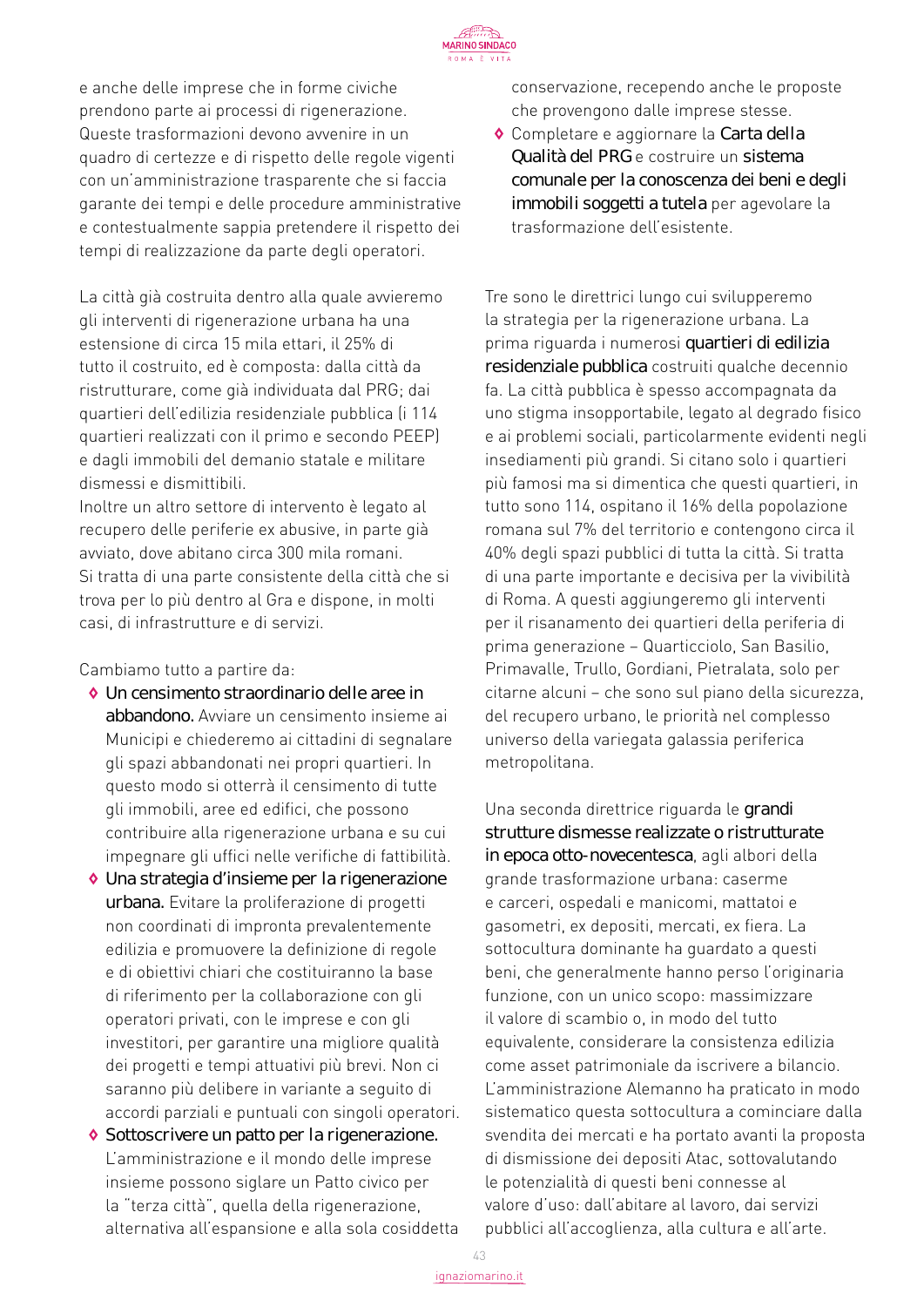

Raccoglieremo e stimoleremo tutti i contributi e le proposte per la loro riqualificazione e per restituire questi spazi a una piena utilizzazione.

La vendita del patrimonio immobiliare pubblico non è una strada obbligata. In alcuni casi e a precise condizioni l'alienazione degli immobili pubblici può costituire un vantaggio pubblico, in molti altri questo vantaggio può essere perseguito mantenendo al Comune la proprietà che può essere direttamente utilizzata, o può essere concessa in uso ai privati per incentivare progetti di sviluppo che devono conseguire precise finalità sociali o ancora per promuovere forme di economia sociale o del cosiddetto "terzo settore". In ogni caso, le valorizzazioni del patrimonio immobiliare pubblico saranno realizzate in coerenza con la strategia di rigenerazione urbana e garantendo che i progetti apportino al territorio una nuova e migliore qualità urbana, oltre che un giusto ritorno economico.

Una terza direttrice concerne i circa 9.000 ettari di città da ristrutturare già individuata dal Prg e su cui insistono le previsioni dei programmi integrati di intervento (PRINT) di cui bisognerà facilitare la formazione e l'attuazione, partendo dalle prime esperienze già in corso.

Riuso, densificazione, sostituzione. È dentro queste direttrici strategiche e dalle possibilità di densificare, di riusare e di sostituire, che si definiranno i progetti di rigenerazione che contribuiranno anche ad aumentare l'offerta di alloggi sociali.

Densificare non è un tabù. Promuoveremo la qualità architettonica e urbanistica degli interventi perché non vogliamo rischiare di riproporre forme urbane stereotipate. Alla qualità progettuale affidiamo anche il compito di rimuovere l'ostilità preconcetta verso la densificazione. Densificare non vuol dire necessariamente costruire palazzi e grattacieli, ma piuttosto aumentare l'intensità d'uso degli spazi ad esempio misurando la densità degli alloggi e non quella degli abitanti.

L'amministrazione comunale, pur non avendo risorse economiche da mettere in campo, ha la possibilità, con l'uso sapiente del patrimonio pubblico, di governare questa strategia e di

accompagnare i processi di rigenerazione. L'uso accorto dell'enorme patrimonio immobiliare del Comune di Roma – fabbricati e terreni – può essere una leva formidabile per mettere in moto migliaia di attività e posti di lavoro nel campo dei servizi, della cultura e dell'agricoltura, della green economy e aumentare l'offerta dei servizi.

#### 5.3. UNO SVILUPPO URBANO PIÙ CONCENTRATO

La città è ormai diffusa su un territorio sempre più vasto che va ben oltre il grande raccordo anulare e si estende verso i comuni confinanti. Realizzare uno sviluppo urbano a maggiore concentrazione di funzioni e di edificato in alcune aree strategiche è fattore essenziale per uno sviluppo della città ordinato e meno dissipativo in termini di risorse. L'armatura di questa strategia sarà il sistema di trasporto su ferro, a partire da quello già esistente, sia interno al territorio comunale che a scala di città metropolitana. Uno sviluppo urbano più ordinato e un sistema di trasporto pubblico più efficiente non possono che essere conseguiti attraverso la loro integrazione, soprattutto in una città come Roma già particolarmente estesa. Densificare nei nodi del ferro è la strategia di sviluppo urbano che intendiamo perseguire per ottenere un duplice vantaggio: l'efficienza della rete di trasporto pubblico su ferro e il rafforzamento della struttura policentrica della città.

Interventi nei nodi di scambio. Tra gli oltre 100 nodi del trasporto su ferro che sono oggi all'interno del grande raccordo anulare se ne possono individuare almeno 14 da utilizzare per definire questo disegno strategico. Interventi di densificazione dove concentrare residenze sociali, dotazione di servizi locali e, in alcuni dei nodi a maggiore valenza urbana e metropolitana, funzioni direzionali e amministrative. In alcune aree si potranno ricollocare delle funzioni pubbliche pregiate di livello urbano e/o di servizi privati di rilievo. L'utilizzazione delle aree dei nodi di scambio, trattandosi di aree pubbliche o riconducibili a soggetti partecipati dal pubblico, consentirà all'amministrazione comunale di guidare il processo di trasformazione coinvolgendo gli operatori privati e di assicurare il conseguimento degli interessi generali.

Nuove funzioni nei nodi di scambio: dall'area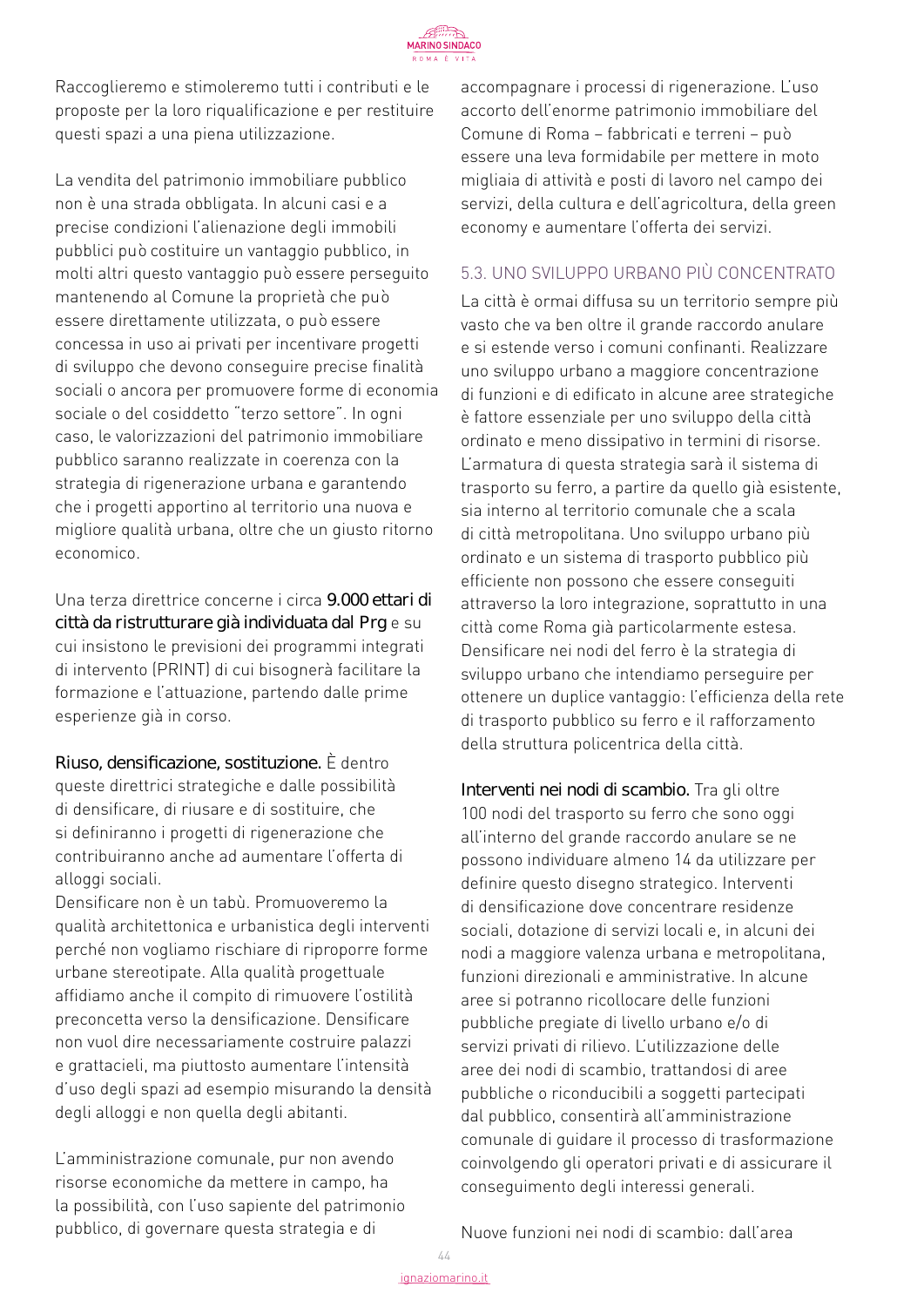

metropolitana al quartiere. Gli interventi di concentrazione funzionale nei nodi di scambio del trasporto su ferro, oltre ad avere una importanza alla scala urbana e metropolitana, hanno una rilevanza anche alla scala locale, di quartiere. L'intervento a cui pensiamo non deve essere visto come la saturazione di un'area oggi sottoutilizzata ma come il contributo offerto al miglioramento della vivibilità dei quartieri prossimi ai nodi stessi. Dovrà risultare evidente il sistema di relazioni funzionali che l'intervento realizza con i quartieri circostanti, ad esempio con la localizzazione di attrezzature pubbliche locali (gli asili, le scuole, biblioteche ecc.).

Nell'ambito di questo sviluppo urbano a maggiore concentrazione e ad integrazione del programma di densificazione nei nodi si segnalano già ora alcune aree strategiche.

Tiburtina-Pietralata. L'avvio della realizzazione del comprensorio di Pietralata (l'ultimo comparto rimasto tra quelli del sistema direzionale orientale che era l'idea cardine del Prg precedente), la nuova stazione Tiburtina, con tutte le criticità che oggi presenta e, ancora, lo spostamento del traffico veicolare nel tunnel realizzato nel lato esterno del fascio ferroviario, e la conseguente possibilità di declassare a viabilità locale la ex Tangenziale Est compresa tra il Verano e Batteria Nomentana, descrivono un comprensorio particolarmente significativo per il quale sarà necessario un aggiornamento del piano di assetto e delle scelte urbanistiche, anche in relazione all'interconnessione trasporto aereo e ferroviario ad alta velocità, uno dei presupposti dello sviluppo turistico della città. In questo senso il Comune di Roma dovrà impegnarsi a svolgere un ruolo di indirizzo e coordinamento degli investimenti, già programmati da Aereoporti di Roma e FFS, perché le strategie aziendali siano armonizzate con gli interessi della città e contribuiscano ad una più elevata qualità urbana. A questo sistema si collega poi l'area dello scalo di San Lorenzo e la possibilità di riuso dell'ex scalo merci e la dismissione del traffico veicolare sull'attuale sopraelevata. Verso il centro ci sono poi le aree di via Lega Lombarda e la direttrice verso il Policlinico, e l'asse direzionale di Corso d'Italia, Muro Torto fino a Prati. Si tratta di un complesso sistema urbanistico di valenza

strategica per la città che offre la possibilità di spostare verso est funzioni e servizi con accessibilità diretta dai treni veloci. Un progetto che deve contribuire a migliorare la vivibilità dei quartieri limitrofi a partire dalla riconversione della ex Tangenziale, oggi ridotta a un "ibrido" stradale, in un grande spazio pubblico lineare attrezzato e configurato.

Roma-Fiumicino. La direttrice tra Roma, l'Eur, e l'Aeroporto di Fiumicino è infrastrutturata dalla Ferrovia regionale (la FR1) e dall'omonima autostrada. Negli ultimi venti anni questa direttrice è stata oggetto di un progressivo consolidamento edilizio e funzionale (Commercity, la Fiera di Roma, Parco Leonardo) che ha portato alla formazione di quello che è l'asse direzionale-produttivocommerciale più importante della città. Alcune di queste realizzazioni e alcune previsioni di sviluppo, a distanza di tempo e in uno scenario economico profondamente mutato, richiedono la messa in campo di un nuovo progetto di rifunzionalizzazione e di ristrutturazione insieme alla salvaguardia dell'importante sistema ambientale fluviale e del litorale romano.

Il Tevere e l'Aniene. La presenza dei due fiumi all'interno dell'ecosistema urbano ha una importante valenza sotto i profili, naturalistico, storico culturale, paesaggistico, ed ecologico. Insieme alla Regione daremo impulso al funzionamento della Riserva naturale della valle dell'Aniene parte del sistema di Roma Natura e d'intesa con l'Autorità di bacino del fiume Tevere e con gli altri soggetti interessati, definiremo un programma di tutela e valorizzazione complessivo del Tevere per il tratto che ricade nel comune di Roma che, attraverso degli accordi con i comuni confinanti e con l'aiuto della Regione, possa aiutare a definire l'istituzione del Parco Fluviale del Tevere. L'obiettivo prioritario da perseguire, oltre ad assicurare il preminente interesse della tutela, del controllo del rischio e della integrità e salubrità delle acque, è di agevolare la fruizione delle aree agli abitanti. Creando, ad esempio, un unico sistema integrato ambiente, cultura e sport che, nel tratto fluviale nord del Tevere fino al ponte Duca d'Aosta, preveda la riqualificazione del Foro Italico e la realizzazione del Museo dello Sport (già programmati dal Coni) e lo sviluppo del Parco della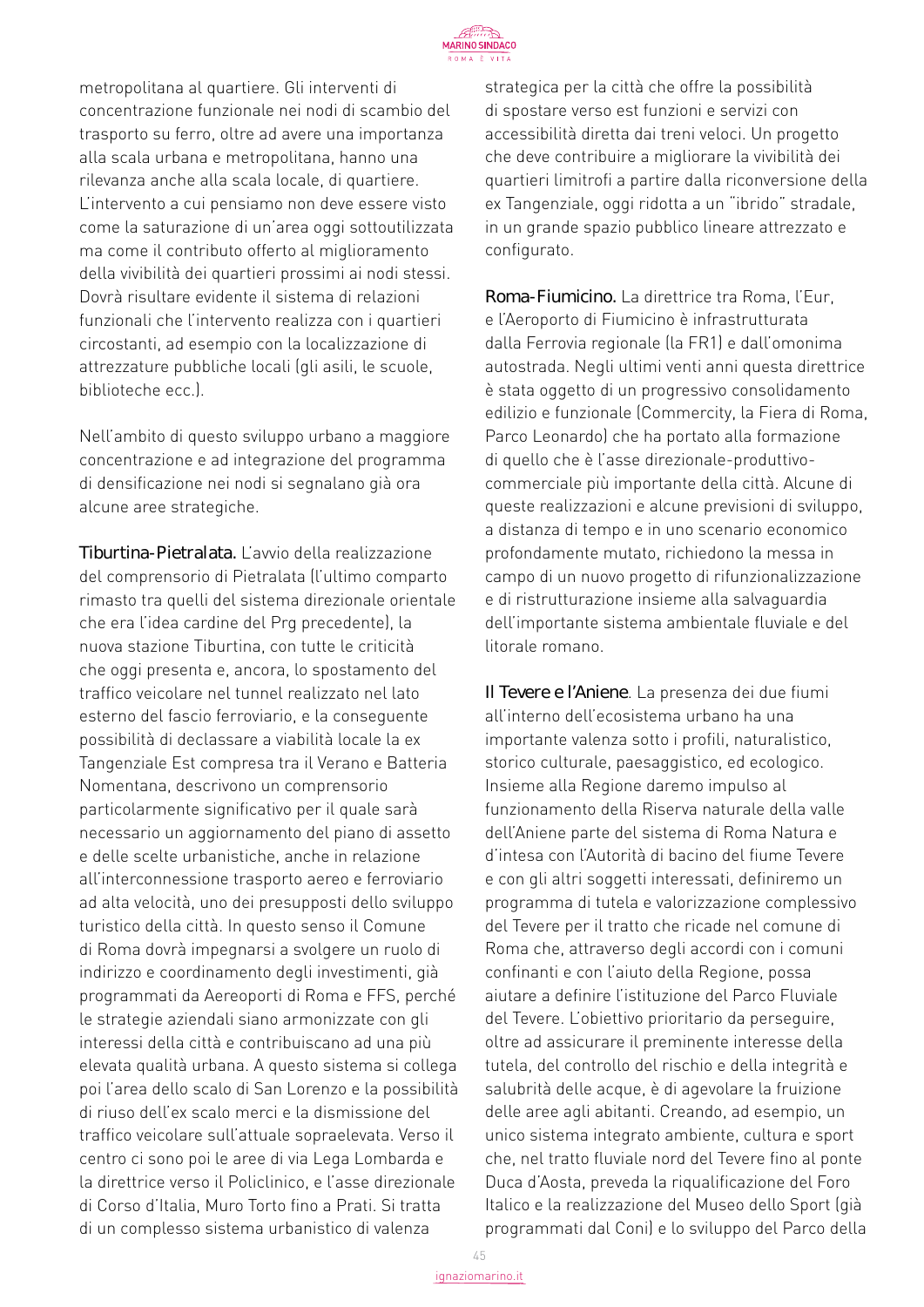

Musica e delle Arti che, lungo l'asse riqualificato di via Guido Reni, connetterà il parco di Villa Glori, l'Auditorium, lo stadio Flaminio e il Palazzetto dello Sport, il MAXXI e le nuove funzioni culturali da localizzare nell'area delle ex caserme di via Guido Reni. Il ponte della Musica potrà ritrovare, così, la funzione per la quale era stato concepito: connettere questo asse col Museo dello Sport e il Foro Italico, facilitando la mobilità sostenibile, pubblica e pedonale, a servizio di questo nuovo sistema ambientale, culturale e sportivo di rilievo internazionale.

Lo sviluppo urbano tra Roma e il mare. Quest'area rappresenta la direttrice di sviluppo urbano più connotata da un punto di vista della stratificazione storica e per la presenza di importanti sistemi ambientali ancora integri (Castel Porziano, Decima, la Pineta) oltre che per la presenza della ferrovia Roma-Lido, che dovrà essere riqualificata e potenziata. Il riconoscimento dei diversi quartieri all'interno di questa città diffusa sul territorio, a partire da quello storico di Ostia, sarà la premessa per riordinare lo spazio urbano e definire il "Progetto Ostia". Il mare è una risorsa importante per questa parte di città e per Roma capitale, per questo bisognerà evitare ogni tentativo di stravolgerne l'assetto e la fruizione e si dovrà, invece, recuperare, ovunque è possibile il suo carattere naturale di ecosistema marino. Una via da percorrere è quella di valorizzare e dare nuovo impulso alla Riserva Naturale Statale del Litorale Romano, che da diversi anni è ormai dimenticata dall'Amministrazione capitolina, e di integrare in questo progetto l'importante sito archeologico della città di Ostia antica.

#### 5.4. LA RESIDENZA NELLA CITTÀ STORICA

Dentro le mura Aureliane vivono poco più di 120 mila abitanti, la metà di quelli di 50 anni fa. La polarizzazione sociale causata soprattutto dai vertiginosi incrementi immobiliari è molto accentuata e in molte parti del centro, le aree storicamente più deboli, si registrano processi di gentrification e di espulsione della popolazione originaria. La fruizione turistica e la fruizione dei residenti, per lo più anziani, spesso entrano in conflitto e fanno crescere il degrado insieme al disagio dei residenti per l'invasione degli spazi pubblici e per il rumore.

#### **◊**  Ci impegniamo a difendere la residenza.

Favoriremo il ritorno della residenza attraverso politiche pubbliche rivolte a prevedere anche una quota di alloggi sociali in tutti gli interventi di trasformazione urbana e di riuso del patrimonio pubblico in aree interne al centro storico.Un programma graduale e progressivo di pedonalizzazione e sistemazione degli spazi pubblici. Vogliamo accrescere l'accessibilità prevalentemente pedonale e del trasporto pubblico (anche attraverso una differente sistemazione dei Lungo Tevere) con l'obiettivo di liberare dalle auto più aree del centro storico a partire dal tridente. Modificheremo a questo scopo il Piano urbano parcheggi per integrarlo con le scelte della mobilità. Realizzeremo la sistemazione di Piazza Augusto Imperatore.

- **◊** Regoleremo l'uso degli spazi pubblici. Con la collaborazione dei commercianti che hanno a cuore la città e che contribuiranno con noi e con il Municipio alla ricchezza della città ma non alla sua mercificazione, adotteremo una regolamentazione più rigorosa dell'uso degli spazi pubblici.
- **◊**  Aumenteremo l'offerta di trasporto pubblico con bus navetta nell'area centrale del centro storico, i tragitti saranno studiati in modo da collegarsi con le stazioni della metro A e B dell'area centrale (Repubblica, Barberini, Spagna, Flaminio, Lepanto, Ottaviano, Circo Massimo, Colosseo, Cavour).Regolarizzeremo l'accesso dei motorini e la sosta. Costruiremo degli itinerari privilegiati per i soli turisti consentendo ai residenti di poter scegliere percorsi alternativi.
- **◊** D'intesa con la Soprintendenza promuoveremo un progetto per il monitoraggio delle Mura Aureliane e definiremo un programma pluriennale per il loro restauro. Negli ultimi mesi casi di crolli e cedimenti hanno riportato l'attenzione sul tema della manutenzione: siamo pienamente d'accordo con l'idea che la cura del patrimonio storico debba essere intrapresa coinvolgendo il Ministero e tutte le soprintendenze e puntando ad ottenere, in aggiunta alle risorse che la città di Roma pure dovrà garantire, finanziamenti europei a fronte di un piano serio e credibile di intervento.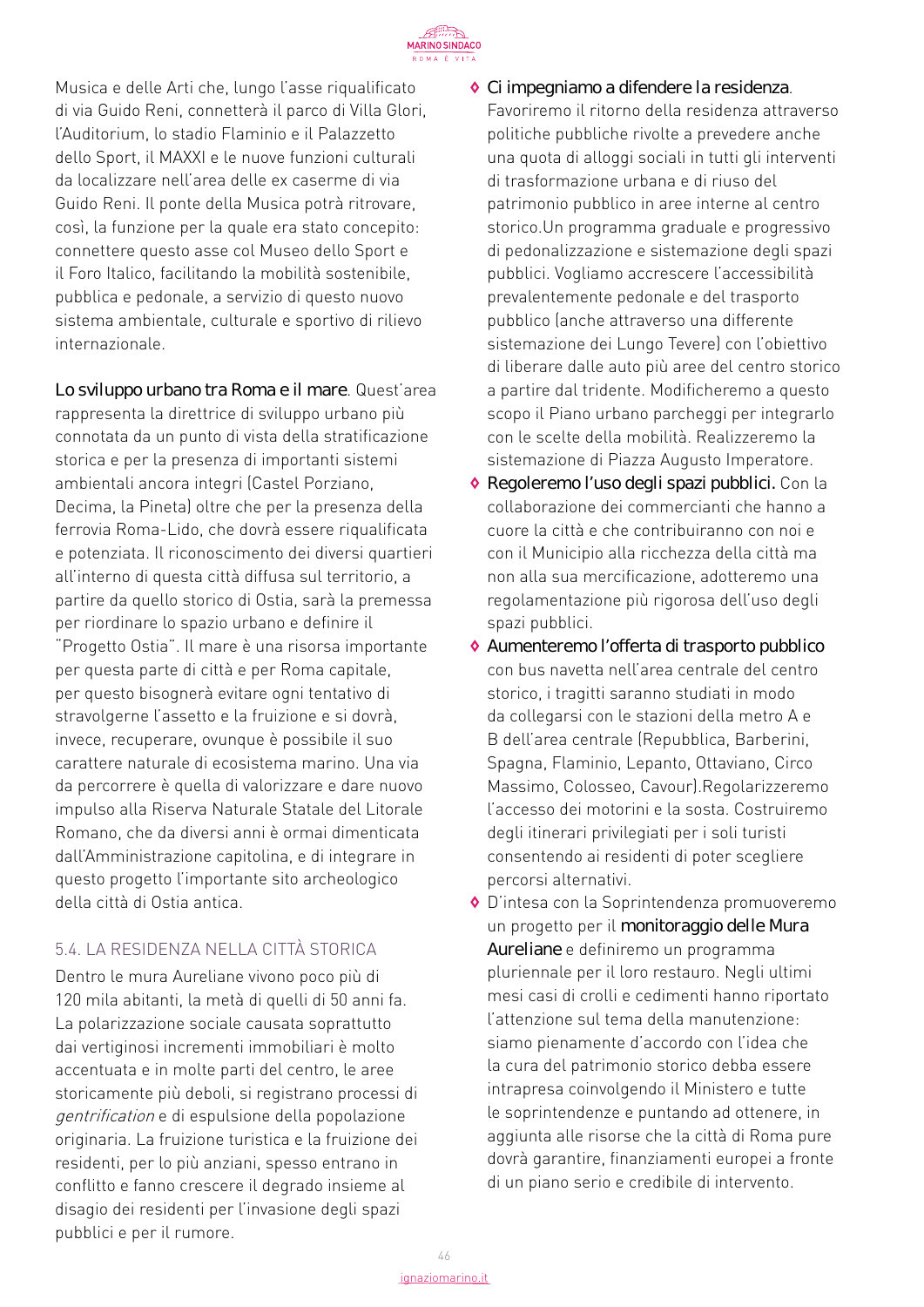

#### 5.5. L'APPIA ANTICA E IL PROGETTO FORI

Il rapporto tra Archeologia e Città è costitutivo della Roma moderna, il progetto Fori ha rappresentato fin dalla sua prima proposizione nel 1979 l'insegna del rinnovamento urbanistico della capitale. Leonardo Benevolo, storico dell'architettura e urbanista, così descrive questo rapporto:

"A Roma abbiamo un'immensa fortuna: una delle zone archeologiche, più grandi e pregiate del mondo è collocata esattamente nel centro della città moderna. Un'area viva, che fa parte del tessuto più vitale della città e che contemporaneamente documenta la sua continuità storica, che procede ininterrotta da secoli " (…) Il centro monumentale della città antica, quello dei Fori, del Colosseo e del Teatro Marcello, del Palatino, del Circo Massimo, del Celio e del Colle Oppio, si trova al limite fra la zona costruita nei secoli successivi all'età classica e il verde della campagna che sfila verso l'Appia Antica e che, è a tutti gli effetti, una campagna intra moenia. È un immenso spazio libero che si incunea nella compagine edificata fino alla sistemazione michelangiolesca del Campidoglio. Quest'area funziona come raccordo fra i due paesaggi della città, quello vivo e quello morto."

Rispondendo poi alla domanda su come far convivere le diverse città che si sono stratificate nel tempo dice: "Il mito culturale di Roma si fonda su un doppio confronto. Di tipo diacronico, il primo: la magnificenza del passato si confronta con la rovina del presente. E di tipo sincronico: da una parte la dimensione urbana colossale, perduta e silenziosa, dall'altra la dimensione ordinaria, quotidiana e vissuta. Il confronto ha sempre suggerito l'idea di quanto le imprese umane avessero dei limiti. Roma da questo punto di vista non è la città eterna. È anzi il luogo di meditazione sull'impossibilità dell'eterno nel mondo di qua. Queste sono le riflessioni di Goethe, di Stendhal e di Mommsen; le ritroviamo persino in quel rispetto popolare per le rovine che viene colto da Gioacchino Belli e da Trilussa". (da: Leonardo Benevolo, La fine della Città, Laterza 2011, pp.97-98)

Per la Roma di oggi e di domani, la fruizione collettiva dei beni culturali e ambientali può essere ritenuta un elemento peculiare della dimensione pubblica, attraverso la quale rafforzare l'idea stessa di cittadinanza: i beni culturali e ambientali devono essere "vissuti" non devono essere

percepiti come "estranei" e non devono essere recintati. Per questo, ci impegniamo a fare di questo luogo magnifico e unico un luogo vissuto da tutti, il cuore del futuro della città.

La storia al posto delle auto. Cominceremo con allontanare le automobili e poi proseguiremo con il progetto di sistemazione. Realizzeremo l'integrazione culturale, simbolica e funzionale dell'area archeologica centrale con l'Appia Antica. Il più grande parco archeologico del pianeta. Il parco sarà gestito ricercando la massima cooperazione tra i tanti soggetti che operano per la tutela e la conservazione, proprio perché le importanti ricadute socio-economiche che questo progetto può avere per la città, sono più che evidenti. Per la sua realizzazione rafforzeremo le sinergie tra Stato, Regione e Comune anche alla luce del decreto che fissa i poteri di Roma Capitale. In questo ambito sarà necessario in coordinamento con la Regione Lazio e il Ministero dei Beni culturali rafforzare gli strumenti di pianificazione del territorio con una visione complessiva capace di dare continuità all'azione amministrativa.

#### 5.6. L'ABITARE E IL BISOGNO DI CASA

La difficoltà di trovare un alloggio è all'origine della condizione di insicurezza di molte famiglie romane. Un problema rilevante che si è ulteriormente accentuato a seguito della crisi finanziaria ed economica in corso. A Roma si calcola che sono circa 40-50 mila le famiglie in emergenza abitativa. Nella città sono aumentate a vista d'occhio le sistemazioni precarie. L'emergenza abitativa coinvolge sia i nuovi "baraccati" che le famiglie "normali", quelle che sono in affitto e che hanno visto aumentare l'incidenza del canone di locazione sul loro reddito a livelli insostenibili. Per le famiglie monoparentali poi, una casa a costi sostenibili è un vero e proprio miraggio. Tra il 1999 e il 2008 gli affitti hanno fatto registrare un aumento del 145%, il canone medio richiesto per un monolocale è di 805 euro e per un bilocale è di 1.010 euro. In questi numeri si trova anche la spiegazione del perché sempre meno giovani vivono dentro i confini di Roma e dello spostamento verso le fasce più esterne e i comuni dell'hinterland. La casa, oggi ancor più che in passato, rappresenta una parte importante del welfare con cui si può sostenere la coesione sociale, la crescita economica e lo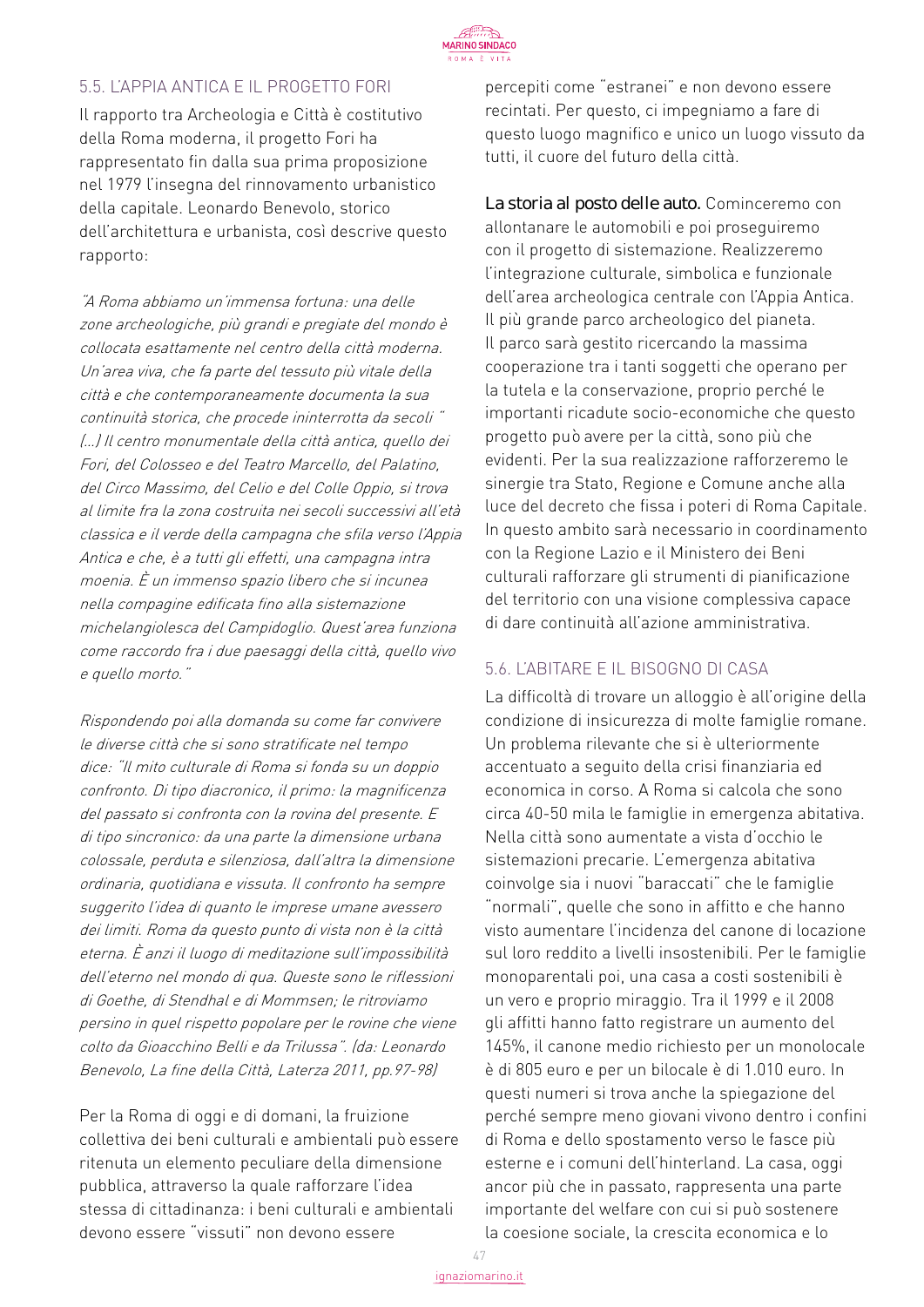

sviluppo della nostra città. Com'è evidente non si tratta solo di una questione edilizia e ancora meno di una questione relegata a problema delle fasce sociali marginali e deboli della nostra città.

La giunta Alemanno ha usato strumentalmente il crescente disagio abitativo dei romani per far lievitare il cemento nell'Agro Romano senza risolvere l'emergenza alloggiativa di migliaia di persone. Noi la pensiamo diversamente, sappiamo che per affrontare la questione abitativa bisogna mettere in campo una politica dell'abitare complessiva che guardi ai differenti aspetti del problema e corrisponda alle specifiche domande provenienti dai diversi soggetti. Imposteremo una politica per l'abitare su quattro assi: la casa pubblica, l'alloggio sociale, l'incremento degli alloggi privati in affitto, la casa di proprietà per i giovani. Lo faremo attivando i dispositivi legislativi regionali e nazionali come la legge 21/2009 che ha previsto strumenti attuativi che coinvolgono i soggetti pubblici, il privato sociale e i privati.

Cambiamo tutto a partire da:

**◊**  La casa popolare. È necessario aumentare e non ridurre il patrimonio di case pubbliche sia attraverso interventi diretti e indiretti, sia bloccando la cartolarizzazione e procedendo ad una profonda ristrutturazione delle modalità di gestione fin qui utilizzate. Su questo bisognerà lavorare assieme alla Regione e all'ATER, che gestisce nella città un ingente patrimonio pubblico per avere una visione quanto più possibile d'insieme e coordinata. Lavoreremo con tutti per rendere più efficace la gestione del patrimonio di case popolari, per rimuovere gli sprechi e le utilizzazioni illegittime e per aumentare la rotazione degli affittuari, avendo come obiettivo di arrivare a circa 2-3 mila alloggi l'anno (oggi sono circa 300). Stimiamo di poter aumentare nei prossimi cinque anni l'offerta di circa 9.000 alloggi. Di cui 3.000 attraverso un intervento straordinario destinato al disagio abitativo più grave e 1.500 alloggi ogni anno dal 2015 al 2018. Li otterremo principalmente riutilizzando meglio il patrimonio esistente, compreso l'invenduto, incrementando, come detto, il turn over, e in parte attraverso nuove costruzioni (riprendendo anche la cosiddetta manovra di

chiusura del Peep) e nell'ambito della strategia di rigenerazione.

- **◊**  L'alloggio sociale. L'alloggio sociale unisce alloggi e servizi, azioni e strumenti rivolti a coloro che non riescono a soddisfare il proprio bisogno abitativo sul mercato, per ragioni economiche, per assenza di una offerta adeguata o anche per difficoltà di accesso al credito. Pensiamo di realizzare circa 15 mila alloggi sociali, destinati a individui e nuclei familiari svantaggiati che non sono in grado di accedere alla locazione in libero mercato, utilizzando anche i fondi immobiliari e tutte le opportunità offerte dagli interventi di rigenerazione, nei Laboratori di Città, negli interventi di concentrazione e di densificazione dei nodi di scambio e incentivando il convenzionamento con il privato negli ambiti di trasformazione. Una prima concreta attuazione può arrivare attuando la cosiddetta manovra di chiusura del Peep.
- **◊**  L'incremento dell'offerta di alloggi privati in affitto. Costituiremo l'Agenzia comunale per la Casa con l'obiettivo di aumentare l'offerta sul mercato di alloggi in affitto a canone calmierato. A Roma la proprietà immobiliare è molto parcellizzata e con l'agenzia ci ripromettiamo di agevolare l'incontro tra le tante case senza persone (compreso l'invenduto) e le tante persone in cerca di case, anche in affitto. Lo faremo dando degli incentivi al privato che affida il suo alloggio all'agenzia casa, come la fidejussione a carico del Comune sul rischio morosità e danni, o gli sgravi dell'IMU o della Tares. Promuoveremo un registro dei proprietari sociali a cui potranno iscriversi i soggetti no profit per la gestione degli alloggi sociali o di immobili pubblici.
- **◊**  La casa di proprietà per i giovani. Ci impegneremo a siglare un accordo con gli istituti di credito per avere delle agevolazioni a sostegno delle giovani coppie per l'acquisto della prima casa attraverso convenzioni per la riduzione delle spese per l'acquisto e per l'accesso al mutuo.
- **◊**  Particolare attenzione va dedicata al patrimonio degli enti pubblici e privatizzati, sul quale è necessario intervenire nell'immediato mediante la moratoria degli aumenti degli affitti, delle procedure di vendita e degli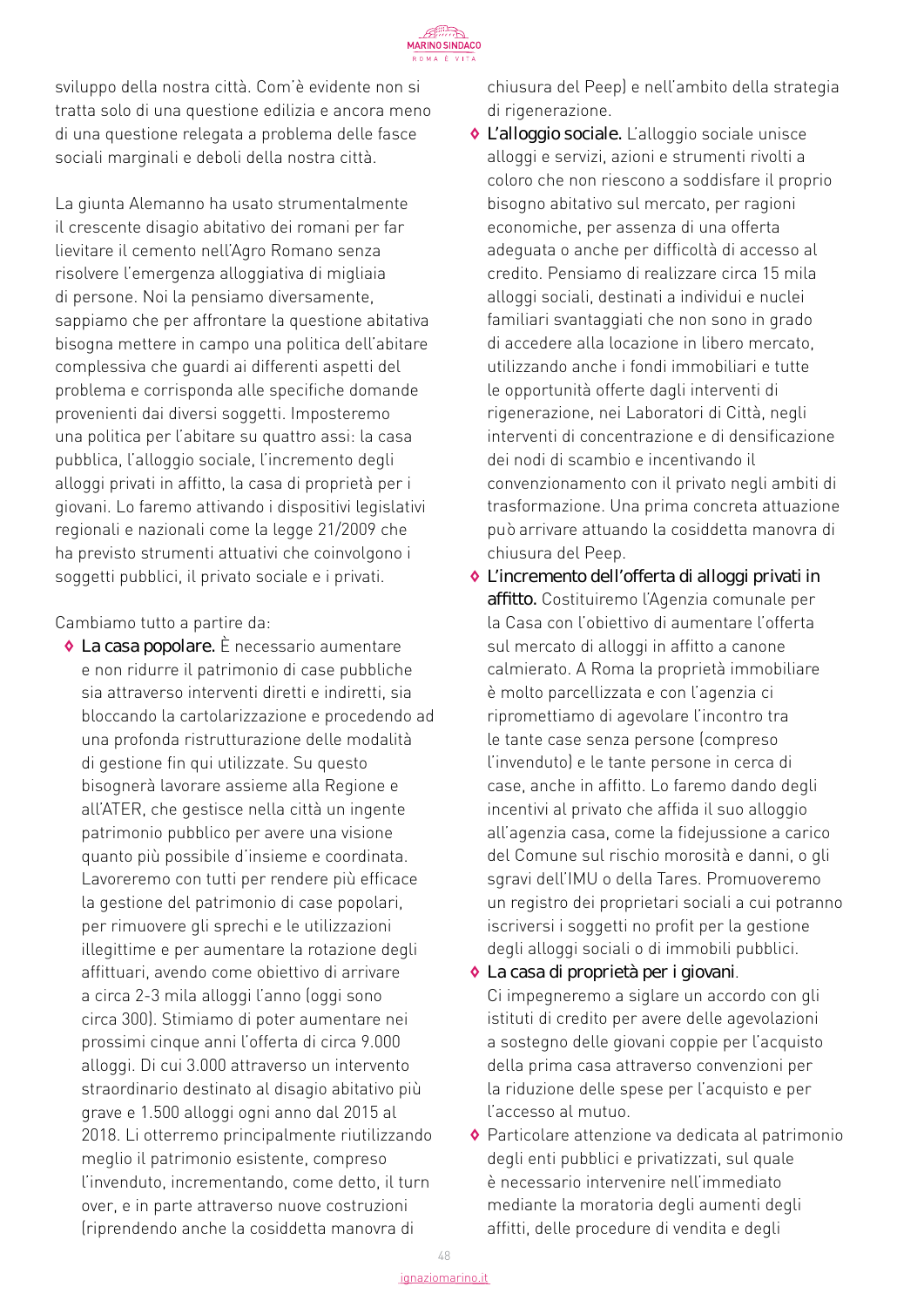

sfratti per procedere poi, di concerto con i ministeri competenti e con la Regione Lazio, a una profonda revisione della sua gestione complessiva.

Agli interventi sopra esposti, che sappiamo urgenti e necessari, ci impegniamo ad affiancare anche altre iniziative.

Sosterremo le forme dell'abitare solidale e collaborativo che apportano un cambiamento radicale nel trattare la questione abitativa: passare dalla casa come fabbisogno all'abitare come bisogno e desiderio di condivisione. Sosterremo il cohousing, la coabitazione, i condomini solidali le esperienze di autocostruzione e autorecupero e tutte quelle forme di abitare che rispondono non solo al bisogno primario della casa ma anche al desiderio di aderire a determinati stili di vita. Soluzioni abitative dove il vicinato si costruisce prima ancora dell'alloggio, dove si mantiene la dimensione dell'individuo ma dove l'attenzione si sposta sulle relazioni tra le persone e tra queste e lo spazio da abitare.

Renderemo più agevole la parcellizzazione degli alloggi grandi. Il progressivo invecchiamento da un lato e la rigidità del mercato immobiliare dall'altro hanno creato le condizioni perché nella città ci sia un consistente numero di alloggi grandi o medio grandi, abitati da una sola persona. Spesso è una persona anziana che ha difficoltà a sostenere i costi di gestione dell'immobile. Una conseguenza di questa condizione è l'aumento delle compravendite con la formula della nuda proprietà e dell'usufrutto, tra il 2008 e il 2011 questo tipo di compravendite sono passate da 2.300 a 8.700 (+278%). In molti di questi casi sarebbe possibile, ferme restando le regole di legge, procedere a una suddivisione dell'unità abitativa facilitando l'immissione nel mercato dell'affitto o in quello della vendita dell'alloggio ottenuto in più, che a seguito di opportune forme di convenzionamento, potrebbe anche essere collocato sul mercato a un prezzo calmierato.

Supereremo la fase dei residence e degli alloggi d'emergenza. I residence istituiti nel 2005 e confermati dalla giunta Alemanno costano ogni anno al comune di Roma circa 26 milioni di euro per ospitare circa 1.400 famiglie. Ci impegniamo a superare il ricorso all'assistenza alloggiativa e a disdire i contratti di affitto. Con gli stessi soldi introdurremo forme di sostegno più efficienti e qualificate e daremo una sistemazione più dignitosa alle famiglie anche riutilizzando il patrimonio pubblico inutilizzato e gli alloggi pubblici vuoti da ristrutturare.

#### 5.7. LA CITTÀ DEI QUARTIERI

Roma è oggi una città fortemente diseguale. Una diseguaglianza diffusa che non è semplicemente di reddito ma che riguarda soprattutto le diverse opportunità. Occorre tornare a vedere la città nella sua reale eterogeneità ed impegnarsi per fare di Roma una città che cerca di offrire a tutti lo stesso ventaglio di opportunità. Ciò significa lavorare per ridurre le distanze esistenti tra i quartieri, a partire da qualità e disponibilità dei servizi di base: sono infatti la bassa qualità dell'offerta scolastica, il degrado degli spazi pubblici, la carenza di luoghi di aggregazione sociale, culturale e sportiva, di spazi verdi, la mancanza di collegamenti veloci con il centro della città, a penalizzare ulteriormente le zone più povere e marginali della città. A Roma, pur a fronte di trasformazioni rilevanti degli stili di vita e della composizione sociale, in molti casi la dimensione di quartiere ha ancora una notevole importanza nel determinare riferimenti e senso di appartenenza per gli abitanti. Anche le associazioni locali, i gruppi di volontariato, le parrocchie, le stesse scuole rappresentano "luoghi" importanti di coesione a scala locale. Persino i mercati rionali, assai più che in altre città, per larghissimi strati della popolazione sono il punto di riferimento. Per tali ragioni investire nella dimensione di quartiere, significa, in termini positivi, lavorare al rafforzamento della coesione sociale, tanto più in una città in cui oltre il 44% delle persone vive da sola.

Investire nel quartiere. Il Prg vigente ha individuato 52 "centralità locali", alle quali daremo un nuovo senso, quello di punti di riferimento per la comunità, di fulcri della "città dei quartieri". Il progetto una strada, un quartiere". Individueremo insieme agli abitanti di ogni quartiere una strada da trasformare e riprogettare in modo da far tornare la vita in strada. La strada viva sarà una sorta di ricucitura urbana dentro al quartiere in grado di unire e collegare. Li faremo coincidere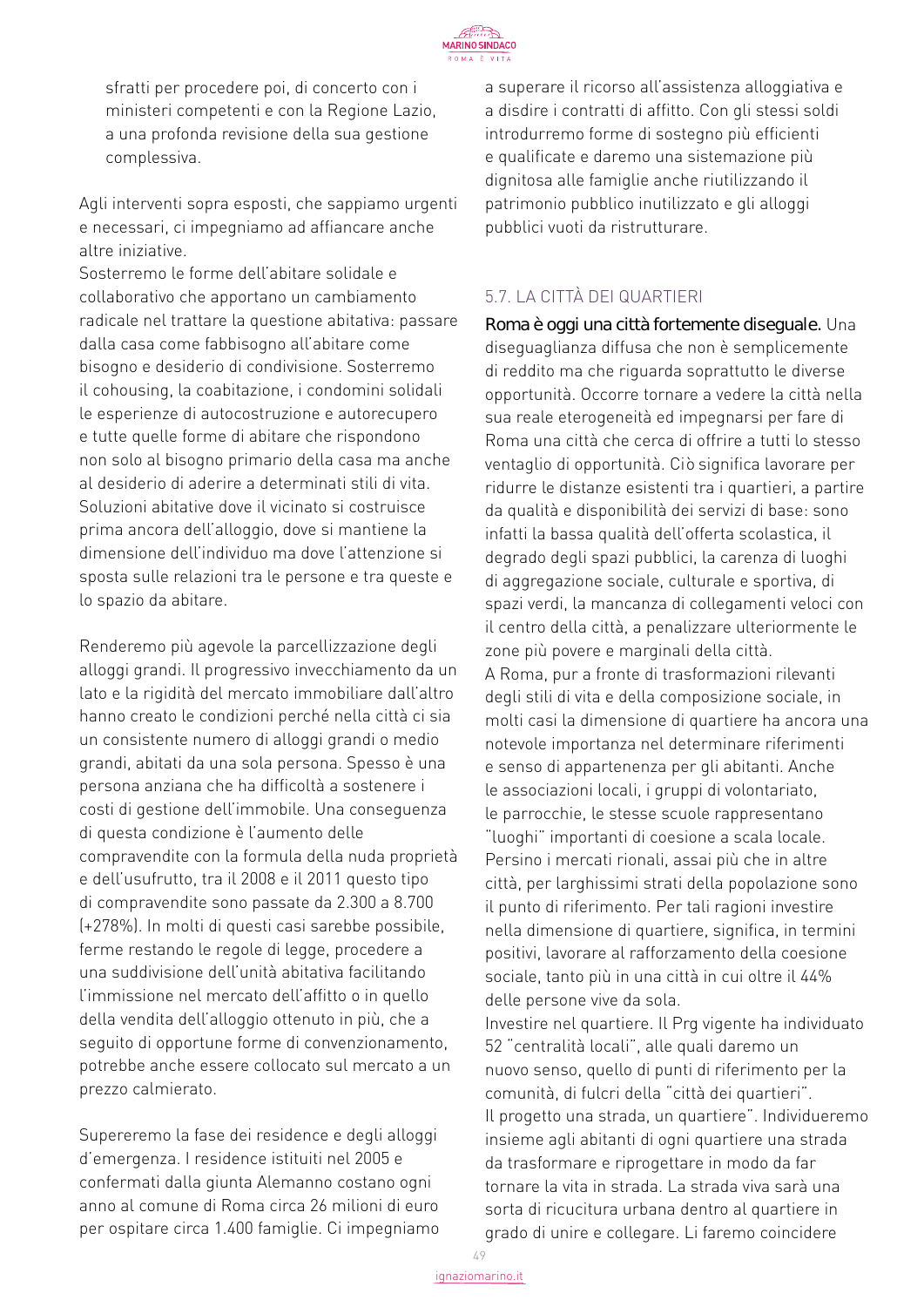

per quanto possibile con la promozione dei centri commerciali naturali.

Cambiamo tutto a partire da:

- **◊**  Spazi per il coworking. In ogni quartiere individueremo un immobile pubblico, esistente o da ottenere all'interno dei processi di rigenerazione, da riusare e da destinare al lavoro condiviso per i giovani del quartiere.
- **◊**  Progetto biblioteche. Rilanceremo il progetto per far diventare le 40 biblioteche di Roma Capitale un presidio non solo culturale ma anche sociale, una palestra per le arti e per mettere all'opera le capacità dei singoli.
- **◊**  Accessibilità ai servizi. Faremo, insieme ai Municipi, una verifica dei raggi di influenza dei principali servizi e attrezzature pubbliche. Ci porremo l'obiettivo che si dovrà raggiungere mediamente un giardino entro i 400 metri a piedi e i servizi scolastici primari e secondari mediamente entro il raggio di un chilometro. Rimuoveremo ogni barriera per rendere accessibile al pedone, alle mamme con il passeggino, ai portatori di handicap e soprattutto alla popolazione anziana, la fruizione dello spazio pubblico e, ancora, per favorire lo spostamento a piedi dei bambini nel tragitto casa-scuola.Per tutti quelli che non usano l'automobile. Realizzeremo circuiti specializzati per la mobilità alternativa, essenzialmente ciclopedonale, della percorrenza max di 3 km, integrati nella più vasta rete di piste ciclabili a scala comunale, per risolvere il cosiddetto ultimo miglio, cioè il tragitto tra casa e il punto di accesso alla rete di trasporto pubblico locale allo scopo di ridurre gli spostamenti in auto sul tragitto breve e medio.
- **◊**  Spazi per la socialità e la produzione culturale. Le scuole, le biblioteche, la casa del welfare che vogliamo istituire, i mercati rionali, i teatri di cintura e gli spazi per coworking costituiranno una rete di spazi pubblici diffusi con cui vogliamo favorire l'incontro e la socialità e affermare il diritto alla città inteso come emancipazione culturale e sociale degli abitanti. Per quanto di competenza del Comune ci opporremo all'apertura di nuove sale da gioco e punteremo alla riconversione di quelle già aperte.

Fare in modo che gli abitanti possano prendere parte nella gestione e nell'uso di servizi, attrezzature e spazi verdi. Verificheremo la possibilità di promuovere queste iniziative introducendo degli incentivi, ad esempio riduzione dei tributi locali, per quei cittadini che consorziandosi decidano di gestire autonomamente e direttamente il verde del proprio quartiere.

Lo spazio pubblico è lo spazio privilegiato della città, il luogo dell'incontro e dello scambio, dove cultura e storia, simboli e tradizioni, rivivono quotidianamente in una forma armonica la cui essenza è possibile rintracciare nell'idea di sicurezza e di felicità che una città deve sapere offrire ai suoi abitanti. Questa immagine, nella città che viviamo, ha perso via via il suo significato: spazi senza qualità si susseguono in una sequenza indifferente a qualsiasi contesto. Lo spazio pubblico non è più uno spazio progettato ma è uno spazio residuale, abbandonato, che diventa lo spazio dell'insicurezza e dell'imprevedibilità, a volte invaso da automobili, privo di verde, spesso non illuminato, difficile da raggiungere.

Il costo di realizzazione e l'aggravio sulle finanze pubbliche, la frammentazione della realizzazione del progetto in tempi diversi perché condizionata dalla disponibilità di finanziamenti, la conseguente perdita di qualità e unitarietà del progetto e i problemi di manutenzione, gestione e messa in sicurezza dello spazio pubblico, hanno provocato un'inversione di tendenza: ora la produzione di spazio pubblico avviene sempre meno da parte del settore pubblico e sempre più per intervento di privati.

Prendersi cura della città significa realizzare e gestire spazi comuni di buona qualità ed interventi immediati nel paesaggio urbano: le piazze, le strade storiche, le aree pedonali, le aree sportive, i parchi, le aree verdi, le zone vicino al mare, al fiume, ai canali, al patrimonio archeologico, alle biblioteche, ai centri culturali sono i luoghi ideali su cui intervenire. Restituire la città al suo senso originario di centro di aggregazione richiede di estendere le forme di organizzazione relazionale: è questa la vera scommessa di una buona amministrazione di centro sinistra.

**◊**  Incentivare modelli di gestione co-partecipativi.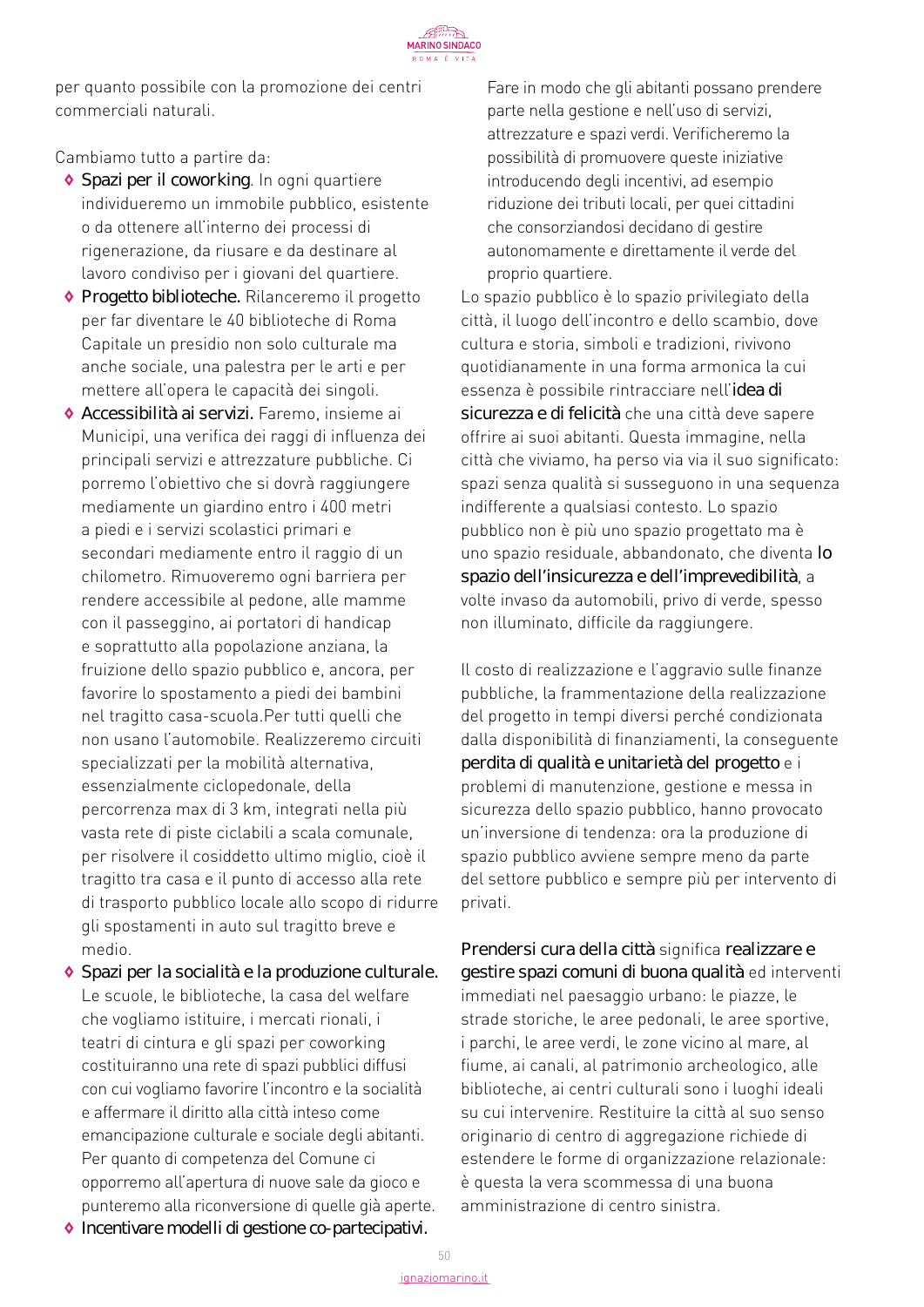

#### Riconquistare spazi al loro uso comune.

Sul punto, grazie alla manovra ambientale delle compensazioni edificatorie approvata tra gli anni 2003 e 2006, l'amministrazione comunale ha in corso di acquisizione gratuita circa 1.300 ettari di aree di elevato pregio naturalistico all'interno dei parchi e riserve naturali. Ciò rappresenta una straordinaria occasione per creare nuove possibilità di lavoro connesse alla gestione delle aree da parte di associazioni, comitati e cooperative sociali legate ai territori e favorirne la fruibilità.

#### 5.8. IL DECORO URBANO. PER UNA CITTÀ ORDINATA E PIÙ BELLA

In questi anni di gestione Alemanno, il decoro urbano della città è stato un vero disastro. La chiusura dell'ufficio Decoro Urbano, il passaggio delle competenze all'Ama, l'abbandono di un servizio di pronto intervento nei Municipi, i minori controlli su tutti i tipi di affissioni abusive, il tavolino selvaggio ed altro hanno alterato il volto della città contribuendo anche ad abbassare il senso civico dei cittadini e degli stessi turisti.

Cambiamo tutto a partire da:

- **◊**  Tavolo di coordinamento. Ci impegniamo a migliorare il coordinamento tra assessorati e Direzioni e a costituire un tavolo comune di coordinamento per affrontare le emergenze per accelerare le decisioni ed i tempi di attuazione degli interventi di ripristino del decoro.Rimettere mano anche alla iniziativa pasticciata della Giunta Alemanno per la Cosap (la tassa di occupazione del suolo pubblico) relativa ai ponteggi dei lavori di ristrutturazione e riqualificazione solo lungo le strade principali: la tassa sarà sospesa per due anni, in ogni parte della città, sia per i lavori di riqualificazione edile che per l'impiantistica. L'esenzione varrà solo per i cantieri che concludono i lavori nel termine stabilito e concordato.
- **◊**  Presidi territoriali. Istituiremo, in stretto rapporto con i Municipi dei presidi territoriali per gestire la programmazione delle azioni di riqualificazione e di ripristino del decoro dei luoghi (rimozione manifesti e locandine, cancellazione di scritte, piccoli interventi edilizi per riparazione buche, ripristino dell'arredo

urbano) impegnando anche le cooperative sociali.

- **◊**  Educazione civica. Campagne di sensibilizzazione e di educazione civica a partire dalle scuole in cui coinvolgere esperti e tecnici dell'amministrazione per istruire i ragazzi al rispetto della città'. Coinvolgeremo le associazioni di volontariato, scuole, centri anziani e i writers nella programmazione di attività di educazione civica al decoro e di segnalazione delle situazioni di degrado.
- **◊**  Incentivare modelli di gestione decentrati. Vogliamo razionalizzare, puntando ad una strategia di specializzazione, tutte le attività oggi gestite in modo indipendente dalle società di Roma Capitale e riconducibili, direttamente e indirettamente, alla "cura della città": manutenzione generale, aree verdi, ville storiche, decoro urbano, pulizia. La gestione del verde dovrà essere affidata ai Municipi i quali, nello specifico, dovranno occuparsi della pulizia e sfalcio dell'erba, della potatura degli alberi, della pulizia delle caditoie, della rimozione dei manifesti abusivi e delle piccole manutenzioni del verde pubblico (riparazioni cancelli, reti di protezione).
- **◊**  Approveremo un nuovo Piano Regolatore degli impianti e mezzi pubblicitari che preveda la riduzione della superficie massima consentita. La gestione del servizio di affissione e pubblicità deve essere svolta congiuntamente ad altre funzioni di decoro e arredo della città, come avviene in altre capitali europee; contrastando la cartellonistica abusiva anche grazie alle moderne tecnologie informatiche.
- **◊**  Pianteremo nuovi alberi, a partire dalla sostituzione dei tronchi d'albero mozzati presenti nei marciapiedi di Roma: sono oltre 4.000 gli alberi persi in questi ultimi due anni. Questa iniziativa prevede la predisposizione di un progetto pilota "Gli alberi di Roma" attraverso il quale i nuovi alberi oltre ad avere una funzione urbana contribuiscono ad assorbire il carbonio della CO2 con effetti benefici sulla salute e di riduzione dell'effetto serra.
- **◊**  Wi-Fi nei parchi. Vogliamo aumentare la fruizione da parte dei cittadini e delle cittadine romane dei parchi e delle ville storiche della città: pensiamo ad interventi semplici e poco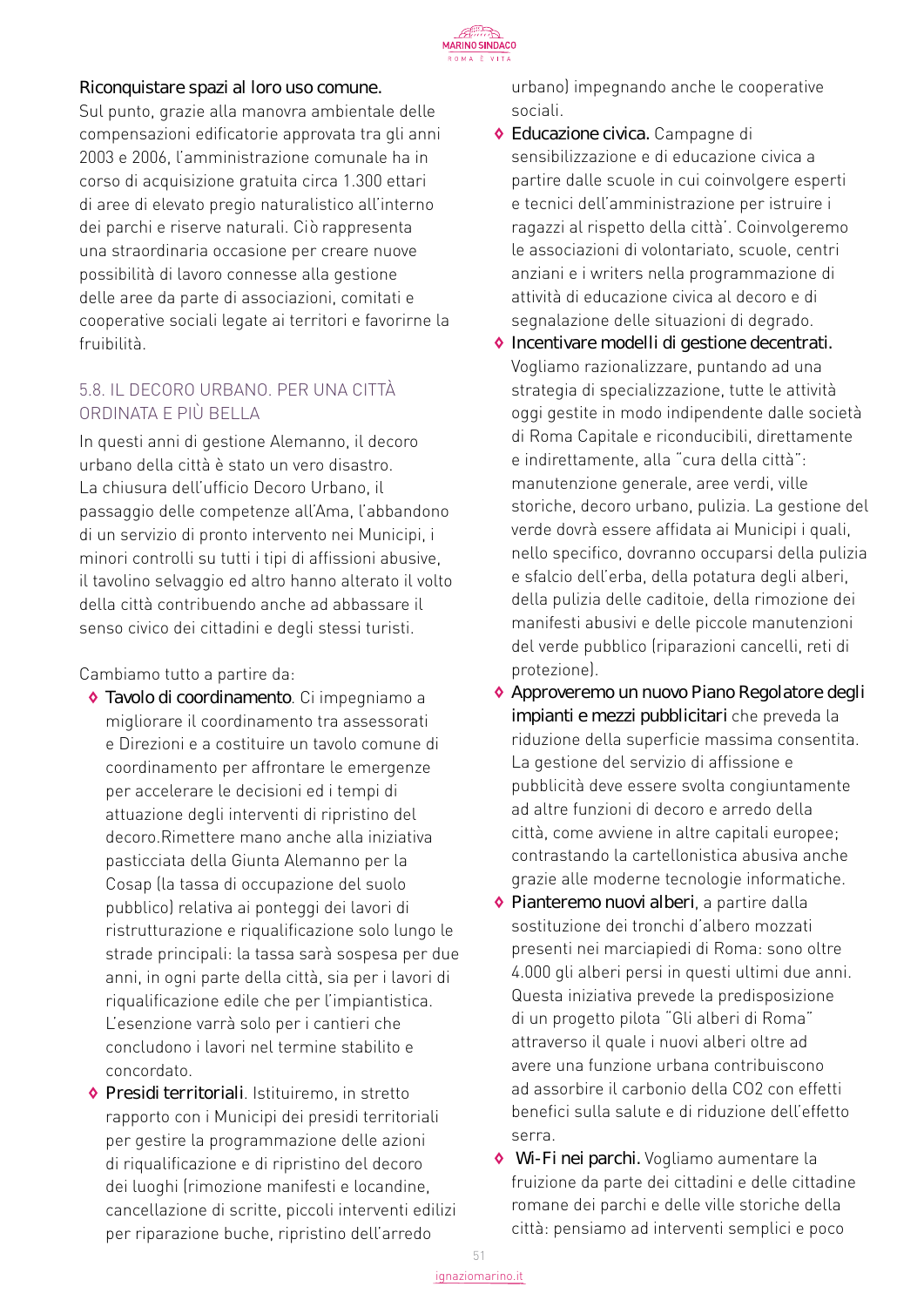

costosi quali la realizzazione di aree Wi-Fi, l'installazione di tavoli da pic-nic e di attrezzi per lo sport e il divertimento, l'ampliamento delle piste ciclabili

# 5.9. EDIFICI ENERGETICAMENTE PIÙ EFFICIENTI

La nostra città dovrà essere conosciuta, in tutto il mondo, per la sua azione di contrasto ai cambiamenti climatici. Dovranno essere messi in campo interventi diversi, combinati tra loro, ricorrendo ad una pluralità di soluzioni, come quelle offerte dalle tecnologie per il risparmio energetico e per aumentare l'efficienza della produzione e dei sistemi, mezzi, apparecchiature utilizzate negli usi finali, fino a quelle che consentono l'impiego delle fonti energetiche naturali distribuite, rinnovabili e sostenibili.

Occorre avere chiaro che non è assolutamente sostenibile lasciare inalterata la attuale domanda di energia. Gli sforzi per favorire la diffusione delle fonti rinnovabili avranno tanto più successo quanto più si provvederà a ridurre le potenze oggi richieste per soddisfare i vari utilizzi finali combattendo gli sprechi energetici e gli usi irrazionali di energia.

Il rapporto energia-territorio dovrà essere ripensato in modo integrato, nella sua complessità, dato che le filiere delle fonti rinnovabili sono molto più corte di quelle relative alle fonti fossili visto che riducono la necessità di predisporre l'energia primaria sul territorio e di distribuirla per l'approvvigionamento.

Roma dovrà giocare una partita più ambiziosa nell'ambito della generazione di energia distribuita da fonti rinnovabili, con la diffusione di nuovi impianti di medie-piccole dimensioni, anche in ambito domestico, che presuppongono un vero e proprio ripensamento nel modello di distribuzione dell'energia.

Il principale strumento per rendere Roma una moderna capitale metropolitana sarà l'assunzione di sistemi costruttivi ecosostenibili e la promozione dell'efficienza energetica degli edifici. Promuoveremo un'azione complessiva nella città finalizzata all'efficientamento energeticoclimatico degli edifici anche per rilanciare il settore dell'edilizia e quindi l'occupazione. Gran

parte dello stock edilizio realizzato a Roma dal dopoguerra agli anni Settanta è stato costruito con materiali e tecnologie obsolete o comunque in epoca precedente all'entrata in vigore dei primi provvedimenti sull'efficienza energetica. Oggi la politica europea impone il rispetto di alti livelli prestazionali per l'efficienza energetica degli edifici, soprattutto se collocati in un contesto urbano, assegnando alle Pubbliche Amministrazioni e al loro patrimonio immobiliare un ruolo molto rilevante.

La Direttiva 2010/31/EU identifica l'edificio a "energia quasi zero" come un edificio ad altissima prestazione energetica, con un fabbisogno energetico molto basso o quasi nullo che dovrebbe essere coperto in misura molto significativa da energia da fonti rinnovabili e dispone che: a) entro il 31 dicembre 2020 tutti gli edifici di nuova costruzione siano edifici a energia quasi zero; b) a partire dal 31 dicembre 2018 gli edifici di nuova costruzione occupati da enti pubblici e di proprietà di questi ultimi siano edifici a energia quasi zero. Per assicurare il rispetto del Piano Europeo per l'efficienza energetica la pubblica amministrazione a partire dal 2014 dovrà riqualificare ogni anno dal punto di vista energetico il 3% della superficie del proprio patrimonio edilizio.

Inoltre per gli edifici di nuova costruzione si dovranno garantire sistemi di fornitura energetica decentrati - la generazione distribuita dell'energia - basati su energia da fonti rinnovabili, cogenerazione, teleriscaldamento o teleraffreddamento urbano o collettivo, pompe di calore.

Il Comune dovrà quindi essere un propulsore di innovazione sostenibile, volta principalmente a ridurre consumi energetici e idrici, oltre alla produzione di rifiuti e dovrà estendere progressivamente all'insieme dei suoi approvvigionamenti di beni e servizi i Criteri Ambientali Minimi previsti dal Green Public Procurement.

Per attuare una politica di diffusione degli edifici ad energia quasi zero occorrerà risolvere alcuni problemi, quali i vincoli con i gestori delle infrastrutture energetiche locali, per poter programmare politiche energetiche a medio termine e rielaborare reti e sistemi locali di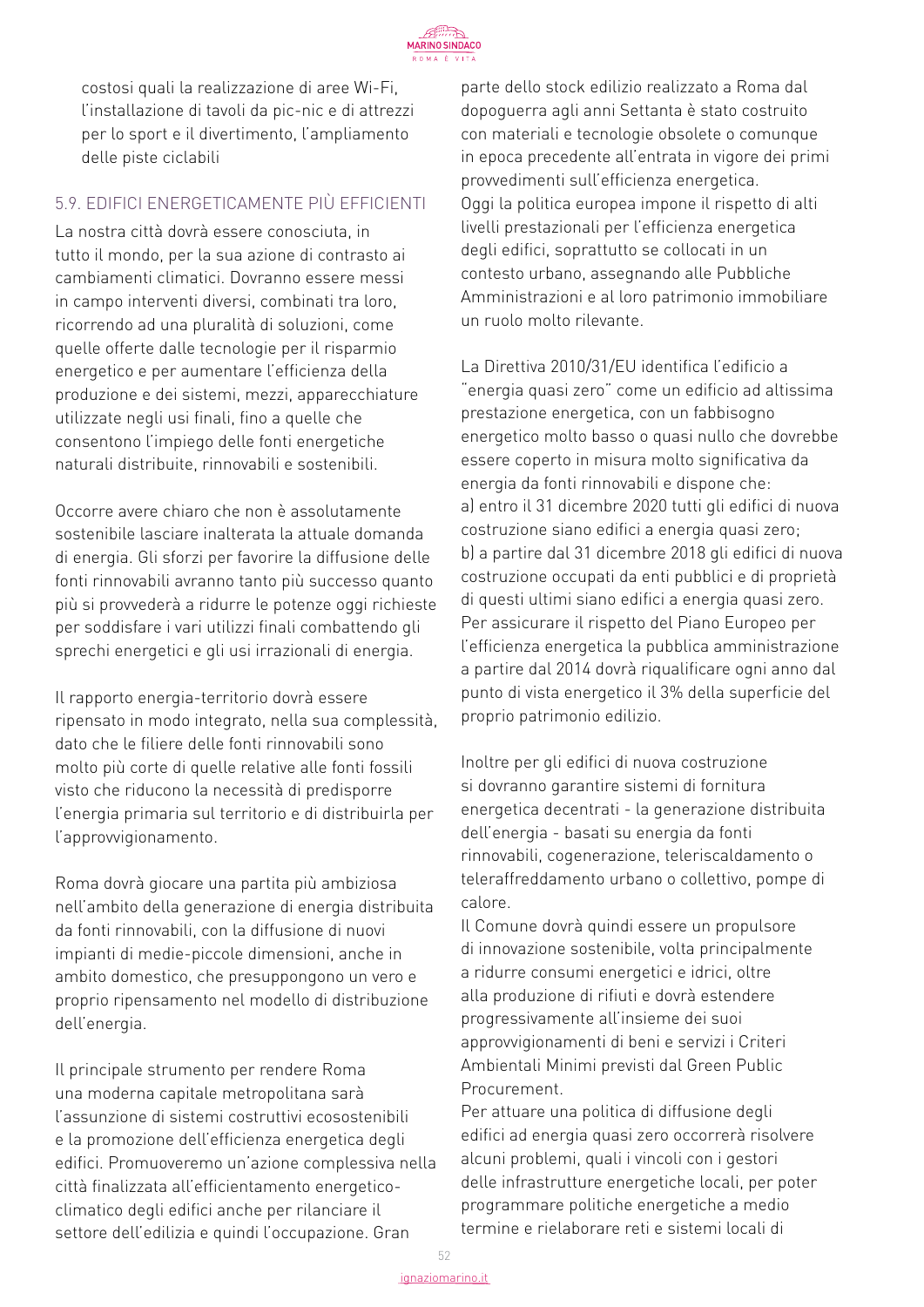

accumulo dell'energia.

Nell'amministrazione comunale di Roma servirà quindi un coordinamento trasversale tra lavori pubblici, attività produttive, ambiente, mobilità, politiche agricole con lo scopo di mettere in pratica il Piano di Azione dell'Energie Sostenibili del Patto dei Sindaci.

#### 5.10. L'AGENDA URBANA EUROPEA E NAZIONALE

C'è un ritorno di interesse per le politiche urbane sia a livello europeo che nel nostro Paese. Il comune di Roma non può restare marginale rispetto a questo rinnovato interesse. L'agenda urbana nazionale proposta dal Ministero della coesione territoriale e dal Comitato interministeriale per le politiche urbane (Cipu) propone metodi, contenuti e priorità attraverso i quali individuare i progetti da candidare al finanziamento dei Fondi strutturali europei ma anche di quelli ordinari pubblici.

Dalla nuova programmazione comunitaria 2014- 2020 emergono importanti opportunità per le aree urbane. È necessario prepararsi per rafforzare la regia, semplificare le procedure e attivare forme di coordinamento e cooperazione tra l'amministrazione comunale e i diversi soggetti impegnati nella progettazione comunitaria, affinché si determini una convergenza strategica che amplifichi gli effetti dei singoli interventi. Il programma Smart Cities promosso dall'Unione Europea rappresenta una ulteriore opportunità per le aree urbane.

Candidare i progetti pilota di rigenerazione. L'obiettivo che ci prefiggiamo è di individuare nei primi quattro mesi di governo i primi progetti di rigenerazione che intendiamo candidare per l'Agenda urbana nazionale con cui costruire l'intesa con il Ministro della coesione. In questo senso, anche in considerazione dei tempi ridotti per la presentazione dei progetti al Governo nazionale e alla Commissione Europea, sarà indispensabile sperimentare nuove forme di organizzazione del lavoro comunale che prevedano il superamento della frammentazione delle competenze attraverso nuove forme operative interdisciplinari, da organizzare "su progetto", con tempi, risorse e obiettivi prefissati e certi.

#### 5.11. GLI STRUMENTI DELL'URBANISTICA

Negli ultimi anni l'amministrazione pubblica è apparsa debole dinanzi alle pretese del mercato e talvolta ha subito le regole della trasformazione urbanistica dettate dagli interessi di pochi. La centralità delle scelte urbanistiche deve tornare nella potestà del pubblico e non rispondere più alla sola logica dell'offerta.

La rendita immobiliare in questi anni è diventata appropriazione senza crescita e il valore del capitale fisico della città non è mai cresciuto così tanto. Però le città si sono ritrovate povere di infrastrutture e con bilanci disastrati. Lo scambio tra pubblico e privato è stato ineguale, le infrastrutture necessarie per i nuovi quartieri costano molto di più degli oneri ricevuti e hanno come effetto l'aumento del deficit comunale alimentando una spirale perversa e sempre più dannosa.

Oltre ad avere una visione strategica è necessario adeguare di molto le competenze tecnicoprogettuali. Occorre che l'amministrazione pubblica sappia valutare con rigore e senza ambiguità l'utilità sociale che ci deve essere in ogni trasformazione urbanistica per costruire la città pubblica (attrezzature pubbliche, infrastrutture ecc.).

Definiremo un quadro di regole per il governo della rendita per scoraggiare gli interventi edilizi che comportano ulteriore consumo di suolo e agevolare, invece, quelli di rigenerazione. Renderemo più chiari e trasparenti gli strumenti convenzionali che stabiliscono i rapporti tra pubblico e privato intervenendo in particolare sugli obblighi contrattuali e sulle sanzioni nel caso di un mancato rispetto degli stessi.

Per passare dai programmi alle realizzazioni dobbiamo ripensare il ruolo del soggetto pubblico, dell'amministrazione comunale, che deve affermare la sua capacità di governare le trasformazioni.

Cambiamo tutto a partire da:

**◊**  Certezza delle regole, trasparenza nelle scelte ed efficienza nell'azione amministrativa. Le regole ci sono e, salvo dei miglioramenti in corso d'opera, il nuovo PRG le detta in maniera chiara, come, ad es., la parte che riguarda il contributo straordinario per le valorizzazioni del patrimonio edilizio esistente (previsione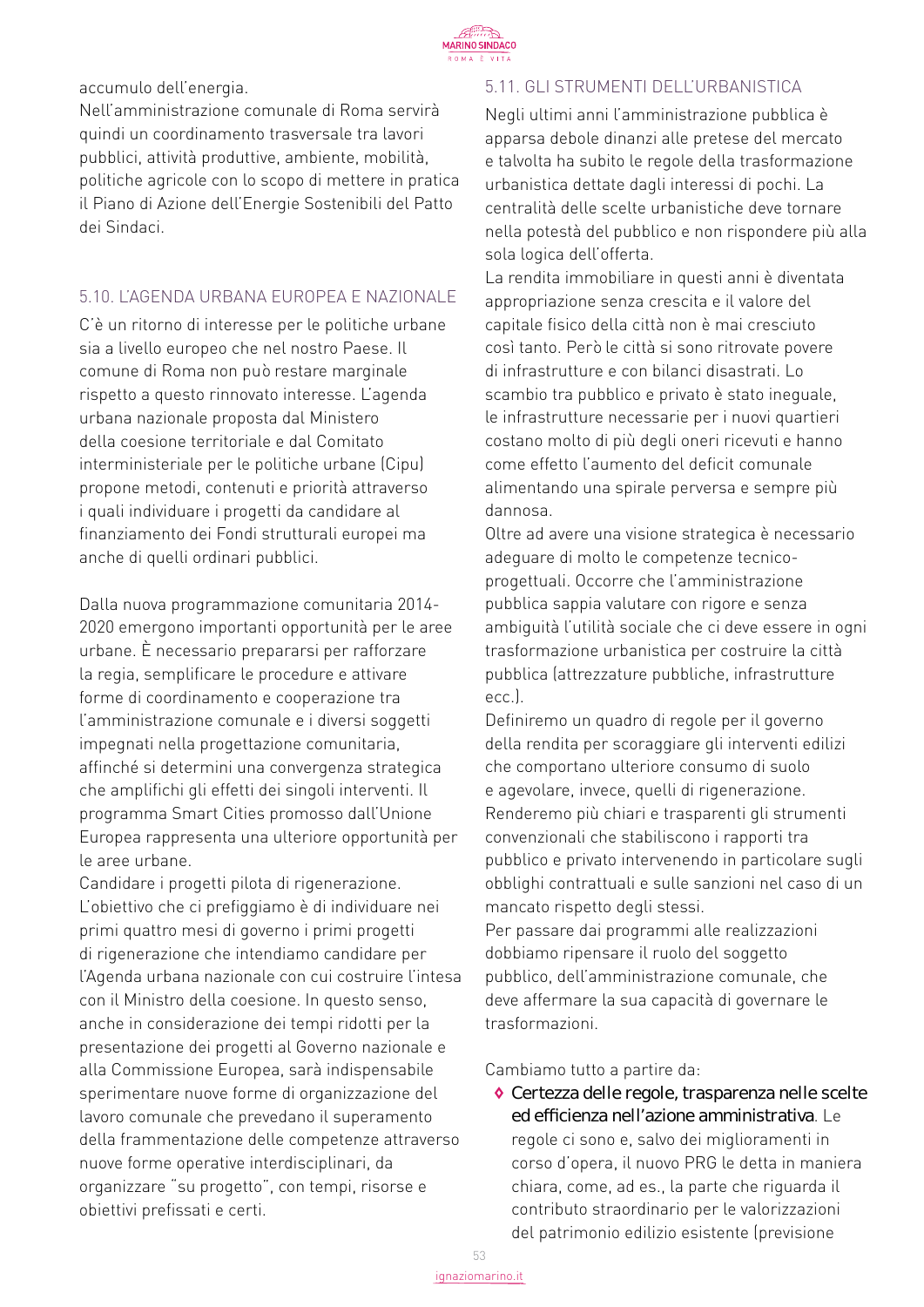

di corresponsione dei 2/3 del plusvalore conseguito dal privato all'amministrazione). La trasparenza deve essere un modo di agire ordinario di un amministrazione seria e onesta ed è, allo stesso tempo un complemento della partecipazione dei cittadini alle scelte di trasformazione urbana. L'efficienza è il punto per certi versi più complesso da affrontare, ma è decisivo per garantire un azione amministrativa snella che garantisca il raggiungimento rapido dei bisogni della comunità cittadina. Inoltre, procedure lente e farraginose fanno lievitare i costi dei programmi da approvare (e, dunque, a cascata, provocano maggiori oneri per i cittadini, utenti finali del servizio generato dalla trasformazione) e favoriscono clientelismo e corruzione. Sotto questo punto di vista la Giunta Alemanno ha prodotto dei danni enormi, distruggendo un modello organizzativo che, pur nella sua complessità, funzionava. Da una parte, occorrerà riorganizzare la macrostruttura e i dipartimenti comunali garantendo minori passaggi formali e maggior decentramento di competenze ordinarie ai Municipi, dall'altra compiere un operazione sociologica di motivazione del personale a lavorare per l'interesse della città in cui si vive con spirito di abnegazione e servizio.

**◊**  Istituzione dei Laboratori di Città che verranno promossi e attivati su iniziativa del Comune e d'intesa con i municipi per rigenerare parti di città. Ai laboratori partecipano i comitati degli abitanti, le associazioni, le cooperative sociali: sono luoghi in cui le competenze tecniche si integrano con chi lavora nel sociale e con il Piano di zona sociale. L'obiettivo è quello di individuare tutti gli interventi di rigenerazione, da quelli di manutenzione, anche minimi, di sistemazione degli spazi pubblici e di attrezzature pubbliche, a quelli di sostituzione edilizia. Ma si affronteranno anche altre questioni come i rifiuti, i bisogni sociali, la mobilità pubblica e quella alternativa. I Laboratori di città sono luoghi di interazione con i cittadini ma sono anche luoghi di intervento dei privati e delle imprese. Prevediamo di integrare in questi ambiti tutti gli incentivi già previsti dalla normativa, quelli del risparmio energetico, quelli della

ristrutturazione edilizia, gli incentivi volumetrici connessi alla demolizione e ricostruzione, a cui si possono aggiungere gli sgravi legati ai tributi locali. Gli incentivi saranno correlati alle dimensioni delle trasformazioni previste e al contributo che il progetto apporta alla costruzione della città pubblica e all'offerta di alloggi in affitto a canone calmierato. All'interno di queste proposte potranno prevedersi degli interventi di ristrutturazione urbanistica con scambi di aree tra pubblico e privato. I Laboratori di Città saranno anche dei punti di riferimento, luoghi fisici aperti nel quartiere, spazi nei quali si svolgeranno gli incontri, i dibattiti, si mostreranno e si discuteranno le proposte, spazi per incontrarsi e dove gli abitanti avranno accesso alle informazioni necessarie per avere piena consapevolezza della trasformazione.

**◊**  L'Agenzia comunale di rigenerazione urbana. L'obiettivo della rigenerazione urbana non è una novità, è da almeno venti anni che le città europee si confrontano con questo tema. Noi pensiamo che la questione centrale, al di là di definire gli strumenti operativi più opportuni, è di rafforzare la conduzione e la valutazione tecnica da parte del soggetto pubblico delle proposte avanzate dai privati, di rendere il processo decisionale del tutto trasparente e di fare la valutazione dei vantaggi che il pubblico dovrà conseguire ad esempio, nell'attuare progetti in partnership pubblico–privato. Per questo pensiamo che sia indispensabile costituire, nell'ambito dell'amministrazione comunale, uno strumento specifico per accompagnare gli interventi di trasformazione urbanistica e in particolare quelli di rigenerazione urbana, come pure i programmi di valorizzazione degli immobili pubblici che devono assumere, innanzitutto, obiettivi forti di coesione sociale oltre che di sviluppo sostenibile e duraturo. La costituzione dell'Agenzia comunale per la rigenerazione e la coesione urbana, organismo snello e fortemente professionalizzato, che per la sua rilevanza strategica e il suo carattere interdisciplinare sarà presieduta dal sindaco, risponde anche all'esigenza manifestata dal ministero per la coesione territoriale di costituire l'Agenzia nazionale di supporto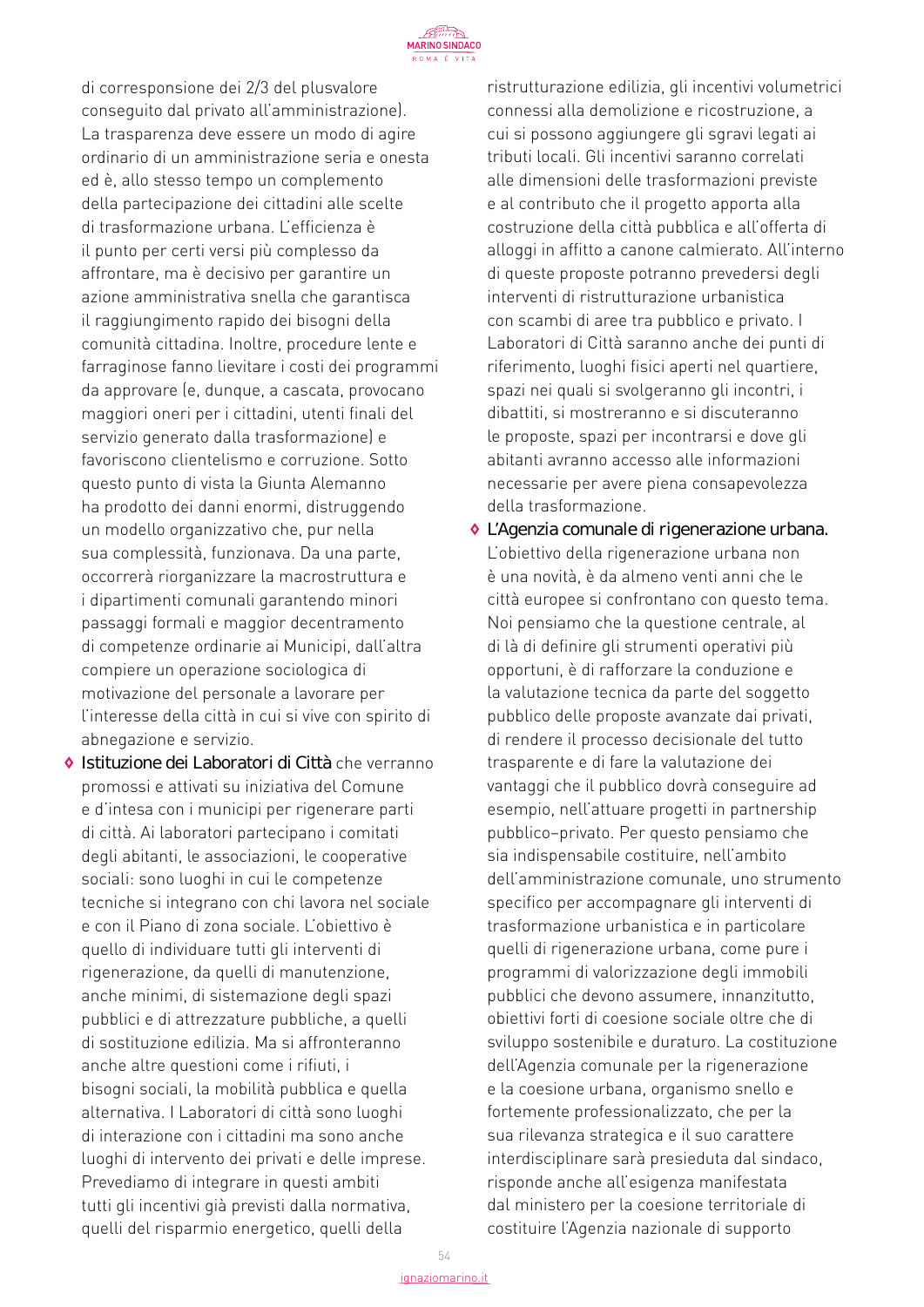

all'attuazione delle politiche urbane centrali, in particolare per l'elaborazione dell'Agenda Urbana. L'Agenzia potrà assistere e accompagnare i lavori dei Laboratori di Città, assumendone gli esiti del lavoro svolto a livello di municipio, ricomporre una proposta progettuale unitaria e coerente col disegno di sviluppo complessivo della città, condiviso con gli attori sociali ed economici, con particolare attenzione alla forma e alla qualità dello spazio urbano, all'impatto urbanistico e architettonico delle trasformazioni, semplificare l'iter di approvazione degli interventi attraverso la costituzione di una cabina di regia composta dalle diverse istituzioni e soggetti coinvolti nel processo di attuazione, gestire i conflitti tra i soggetti interessati agli interventi prevedendo una apposita istruttoria comparata, promuovendo la costituzione di un Forum aperto e indipendente.

◆ Lotta all'abusivismo. Alemanno si è applicato molto nella demolizione e nella tabula rasa, ma solo dei campi nomadi. Il comune di Roma ha circa 260 mila domande di condono inevaso, attorno a questa "pratica" diventata quasi una missione impossibile si aggirano vicende poco chiare e interessi poco trasparenti. Sarà un compito particolarmente arduo ma da qui bisognerà ricominciare per riavviare seriamente la lotta all'abusivismo edilizio e contrastare una pratica che è molto più diffusa di quanto appare e riguarda il centro storico come le aree più periferiche. Cambieremo e ristabiliremo un presidio forte e autorevole per il contrasto all'abusivismo, ricorreremo agli strumenti di rilevamento più aggiornati per monitorare la città. Semplificheremo tutto quanto è possibile per agevolare l'attività di progettisti e imprese che concorrono alla trasformazione della città e al miglioramento della qualità urbana. Unificheremo le procedure per la presentazione delle istanze e dei progetti anche di quelle dei Municipi, innoveremo e introdurremo la digitalizzazione di tutte le pratiche edilizie e urbanistiche e renderemo certi i tempi e le responsabilità. Aggiorneremo i regolamenti, le norme e le procedure ormai obsolete e inadeguate a fronte delle innovazioni nei materiali e nelle tecniche costruttive.

**◊**  La qualità nella progettazione. Negli ultimi venti anni sono state costruite alcune opere pubbliche a Roma, dallo Stato e dal Comune, la cui qualità e utilità per i cittadini è stata apprezzata e riconosciuta. Tuttavia la qualità urbana, quella diffusa è quasi del tutto assente. Nessuna amministrazione pubblica persegue la bruttezza e la qualità scadente come obiettivo dichiarato, ma raramente si pone il problema della qualità delle trasformazioni come risultato di una "filiera". Il primo passo da fare è abolire la inconfessabile gerarchia: ogni intervento pubblico è degno della stessa attenzione, ovunque si trovi nella città. Si farà ricorso a protocolli di valutazione e di indirizzo dei progetti che dovranno essere assunti sia dal pubblico che dal privato in modo da garantire gli interessi generali con procedure trasparenti e tempi di realizzazione certi, e in grado anche di valutarne gli effetti sulla biodiversità. Già nella fase istruttoria è possibile ascoltare le voci della città, ricordando che ciò non deve avvenire solo prima, ma anche durante il processo di trasformazione. A istruire i programmi possono concorrere non solo le competenze tecniche del Comune, ma anche professionisti esterni, superando la logica di affidare una parte o tutta la "filiera" a società di proprietà del Comune, fatto salvo le attività inerenti la programmazione dello sviluppo dei servizi pubblici e la pianificazione dello sviluppo territoriale ed economico urbano, la cui competenza è precipuo interesse e compito pubblico. Il secondo passaggio è la scelta di progettisti attraverso sistemi realmente competitivi che valorizzino la qualità, come i concorsi di progettazione organizzati in forma sistematica e trasparente. Il terzo è quello più difficile – l'approvazione dei progetti - perché bisogna riconoscere che questa dipende soltanto in parte dalla buona volontà dell'amministrazione comunale e principalmente da un groviglio di norme che sembrano scritte per produrre paralisi e conflitto tra poteri diversi. Un parziale rimedio a questi problemi e a quelli della fase successiva (l'appalto e la costruzione delle opere), sta nell'invertire una tendenza incoraggiata dalle leggi degli ultimi anni: la rottura dell'unità tra progettazione e realizzazione.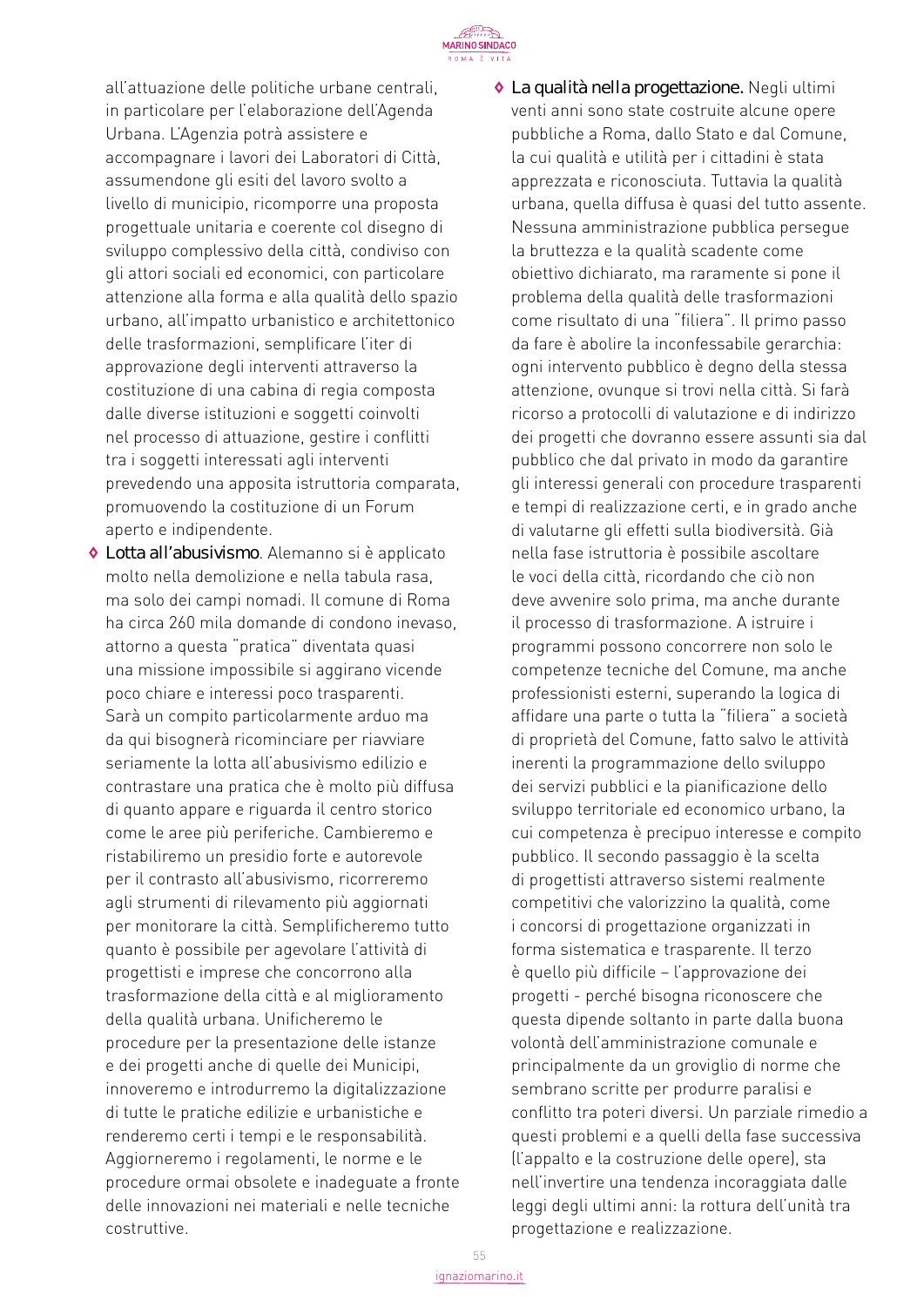

# **◊**  La qualità è anche aprirsi alla partecipazione. I Laboratori di Città e l'Agenzia di rigenerazione urbana serviranno anche a costruire nuovi percorsi di partecipazione informata dei cittadini alle scelte urbanistiche della città. Vanno poi aperti nuovi canali di comunicazione e dibattito pubblico, gestiti dall'amministrazione pubblica, che devono svolgersi sia in maniera decentrata, nei luoghi della città dove le cose

avvengono, ma anche in uno spazio da creare al centro, un "forum" dedicato, perché molte di queste trasformazioni interessano l'intera comunità urbana.

# 6. CAMBIAMO LE RISPOSTE AL BISOGNO DI SICUREZZA E LEGALITÀ

Sicurezza per Roma Capitale è soprattutto lotta al degrado urbano, più illuminazione, maggiore integrazione, sviluppo del senso di comunità, costruire aggregazione.

Una strada, una piazza, un luogo in generale, degradato, male o poco o per niente illuminato, non "vissuto", genera un grande senso di insicurezza.

Il sindaco uscente durante la scorsa campagna elettorale ha fatto del tema della sicurezza un uso propagandistico vergognoso. A distanza di cinque anni Roma è più insicura, non si è avviata nessuna attività concreta di maggiore coordinamento con le forze dell'ordine e si è ampiamente sottovalutato il fenomeno delle infiltrazioni della criminalità organizzata nel tessuto economico della città.

L'unica vera scelta fatta in questi cinque anni si è sostanziata nel conferire incarichi su incarichi, una moltiplicazione di ruoli e uffici speciali: un Consigliere Delegato alla Sicurezza incardinato presso il Gabinetto del Sindaco, presso il corpo di Polizia Locale Roma Capitale oltre al Comandante anche un Vice Comandante Direzione Coordinamento attività Operativa di Sicurezza Urbana, Sociale ed Emergenziale, un dirigente presso l'Ufficio Coordinamento Politiche della Sicurezza II^ U.O. Attività di coordinamento interventi in tema di contrasto al degrado, un altro dirigente presso l'Ufficio Coordinamento Politiche della Sicurezza I^ U.O. Ricerca, informazione, analisi e programmazione delle Politiche della Sicurezza, un Ufficio Coordinamento Politiche

della Sicurezza, un altro dirigente a capo Ufficio Coordinamento Politiche della Sicurezza Patto Roma Sicura, nell'assemblea capitolina la Commissione Speciale Politiche della Sicurezza Urbana e ancora presso la Polizia Roma Capitale un altro Vice Comandante Direzione Coordinamento Operativo Sicurezza. Con questo schieramento di dirigenti e responsabili politici e amministrativi, Roma dovrebbe essere la città più sicura al mondo, ma come sanno bene i romani non è affatto così.

Non servono decine di responsabili e di dirigenti, serve più coordinamento tra le forze in campo e una politica integrata di sicurezza urbana. È necessario anche un coordinamento per la sicurezza con gli altri settori di competenza dell'amministrazione capitolina. Chi si occupa di urbanistica deve progettare le proprie azioni anche guardando a fattori, come l'illuminazione, i servizi di prossimità, il decoro urbano, che possono aiutare la città a essere più sicura. Chi si occupa di commercio deve controllare che le licenze commerciali non siano un investimento della criminalità organizzata per il riciclaggio del denaro sporco e prevenire la concentrazioni di attività ad alto rischio in specifiche zone della capitale. Chi si occupa di politiche sociali deve individuare e prevenire eventuali aree di disagio sociale che possono favorire criminalità e delinquenza. Ma serve anche un altro coordinamento, quello con la vasta società civile romana impegnata da anni a favore dell'integrazione e della solidarietà. Le politiche della sicurezza devono essere politiche partecipate. Le sentinelle della sicurezza sono insieme i poliziotti e i carabinieri di quartiere, ma anche le parrocchie e le associazioni di volontariato. La lotta al degrado e le politiche per il decoro urbano devono essere usate per rendere più vivibile e sicura la città. Il disagio sociale va contrastato non solo per la tensione etica che muoverà la prossima amministrazione, ma perché è la migliore politica per la sicurezza possibile per una città complessa come Roma. Invece, che continuare con la politica delle ordinanze, che hanno solo aggravato il lavoro della polizia municipale e che in breve tempo sono diventate inutili, l'amministrazione dovrebbe prevenire sia la piccola che la grande criminalità, rimuovendo le cause che originano questi fenomeni. Coordinare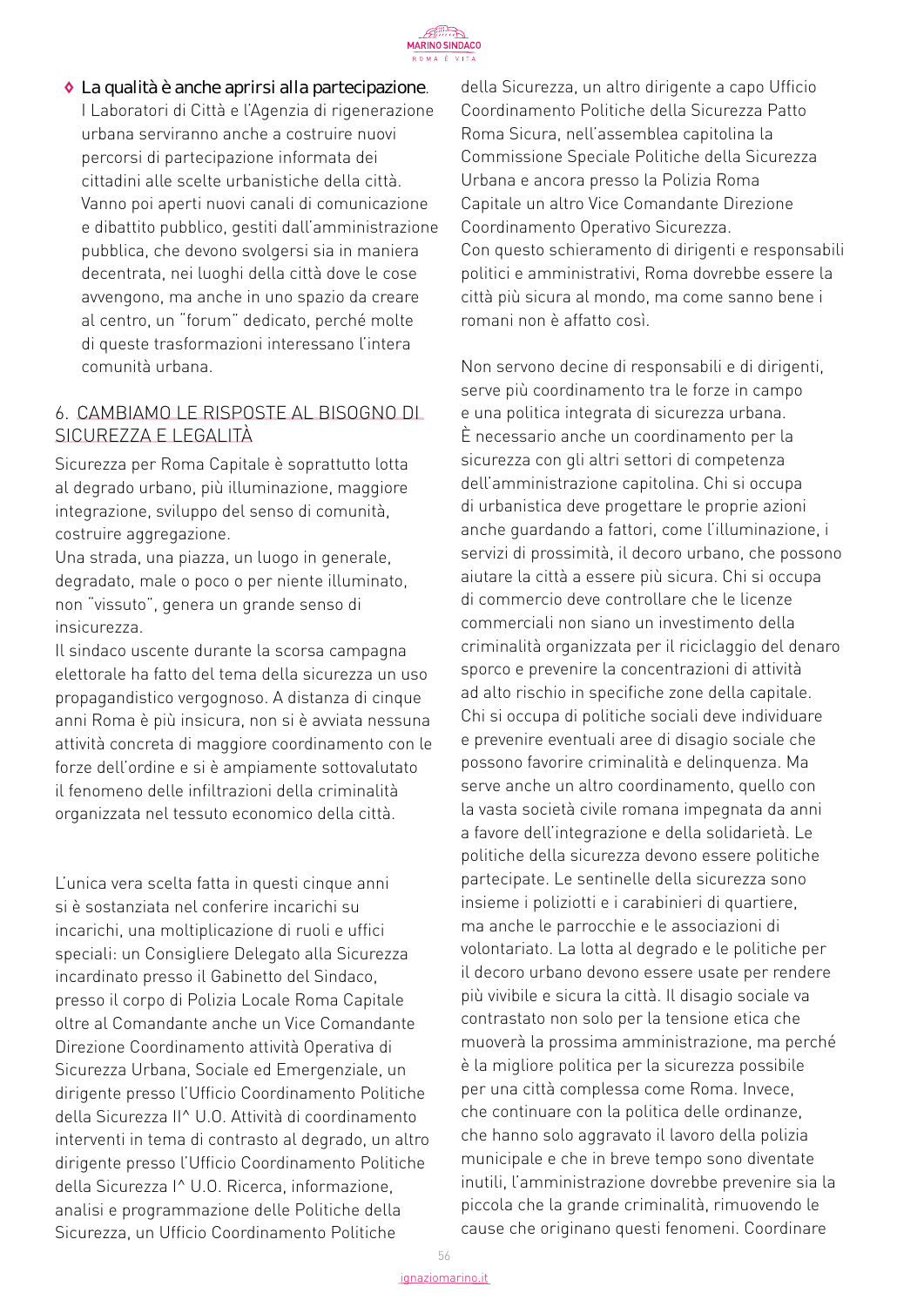

le politiche della sicurezza significa quindi avere la capacità di prevenire i fenomeni e di raccogliere le sollecitazioni che provengono da chi ogni giorno, in divisa o allo sportello di ascolto sociale, vive la società romana in tutte le sue articolazioni, anche quelle più profonde.

In questo contesto è essenziale l'azione del Comitato Provinciale per l'Ordine e la Sicurezza Pubblica, presieduto dal Prefetto di Roma e al quale partecipa anche il Sindaco di Roma Capitale.

#### 6.1. PRESIDI DI SICUREZZA IN TUTTA LA CITTÀ

Con il Patto Roma Sicura siglato nel 2008 il Comune di Roma, nella persona del sindaco Alemanno, aveva assunto l'impegno a sostenere, d'intesa con il Dipartimento della Pubblica Sicurezza del Ministero dell'Interno, la nuova allocazione territoriale delle Forze di polizia, con l'apporto di risorse infrastrutturali e a individuare strutture logistiche diverse, anche ricorrendo a forme di comodato gratuito. Questo per rispondere a un problema molto serio di distribuzione dei commissariati in tutti i quartieri della città e per consentire un risparmio al Ministero dell'Interno. Dall'epoca ad oggi non vi sono stati sostanziali passi in avanti. La città ha due facce: un centro presidiato e controllato e una periferia insicura e con scarso controllo. Vi è, quindi, una evidente necessità di riorganizzare la distribuzione territoriale delle forze di polizia per favorire un più equo e capillare controllo di tutte le zone di Roma. Noi intendiamo immediatamente dare seguito a quell'impegno e cambiare l'approccio sul tema sicurezza urbana. In netto contrasto con la giunta di centrodestra, abbiamo sempre pensato che il tema delle sicurezza in una grande città come Roma non vada affrontato in modo disgiunto dalle politiche per il miglioramento della qualità della vita nei quartieri e per il rafforzamento dell'inclusione delle persone.

Cambiamo tutto a partire da:

**◊** Una struttura unica per le emergenze di sicurezza sociale. Integrare la Sala Operativa Sociale, del Gruppo sicurezza Sociale Urbana della Polizia Locale di Roma Capitale, e la Sala Operativa della Protezione civile comunale. La nuova struttura dovrà essere attiva 24 ore su 24, 365 giorni l'anno, con un unico numero telefonico verde, puntando anche a ottimizzare i

#### costi generali.

- **◊**  Potenziamento degli interventi di prevenzione e repressione dei reati svolti dalle forze dell'ordine e dalla magistratura, attraverso un maggiore coordinamento.
- **◊**  Maggiore coinvolgimento delle associazioni di territorio. Promuovere progetti di cittadinanza attiva, di volontariato civico e di mediazione sociale, la diffusione di attività culturali nei quartieri, il recupero e la rigenerazione degli spazi abbandonati, la visibilità e il ruolo della rete dei servizi di welfare dell'amministrazione.
- **◊**  Illuminazione pubblica. Accelerare il programma di estensione della rete di illuminazione pubblica e di incremento dei punti luce, soprattutto in periferia e nelle zone di nuova urbanizzazione.

# 6.2. ROMA PER LA LEGALITÀ, CAPITALE CONTRO LE MAFIE

In questi anni è stato gravemente sottovalutato il crescente fenomeno di infiltrazioni delle organizzazioni criminali nel tessuto economico e produttivo della città. Il segno più evidente di questo processo capillare di diffusione è rappresentato dal numero crescente di omicidi riconducibili agli ambienti della criminalità organizzata.

Per combattere e ostacolare la diffusione delle mafie nella città è necessario rendere "visibile" l'impegno di Roma contro le infiltrazioni e il radicamento della criminalità organizzata. Il tema non può più essere minimizzato e sottovalutato.

Cambiamo tutto a partire da:

- **◊** Delegato del sindaco per la lotta alle mafie. Con il compito di coordinare e attivare specifiche politiche per la legalità.
- **◊**  Osservatorio sui passaggi di proprietà delle imprese. Da istituire presso la Camera di Commercio di Roma.
- **◊**  Forme avanzate di controllo e di trasparenza nell'ambito delle gare per gli appalti.
- **◊**  Valorizzazione dei beni sequestrati alle mafie. Da affiancare alla promozione di una cultura antimafia nella nostra città da portare avanti attraverso progetti educativi nelle scuole, eventi culturali e con la costruzione di reti civiche con le associazioni di volontariato, le imprese, le parrocchie, le scuole e i sindacati.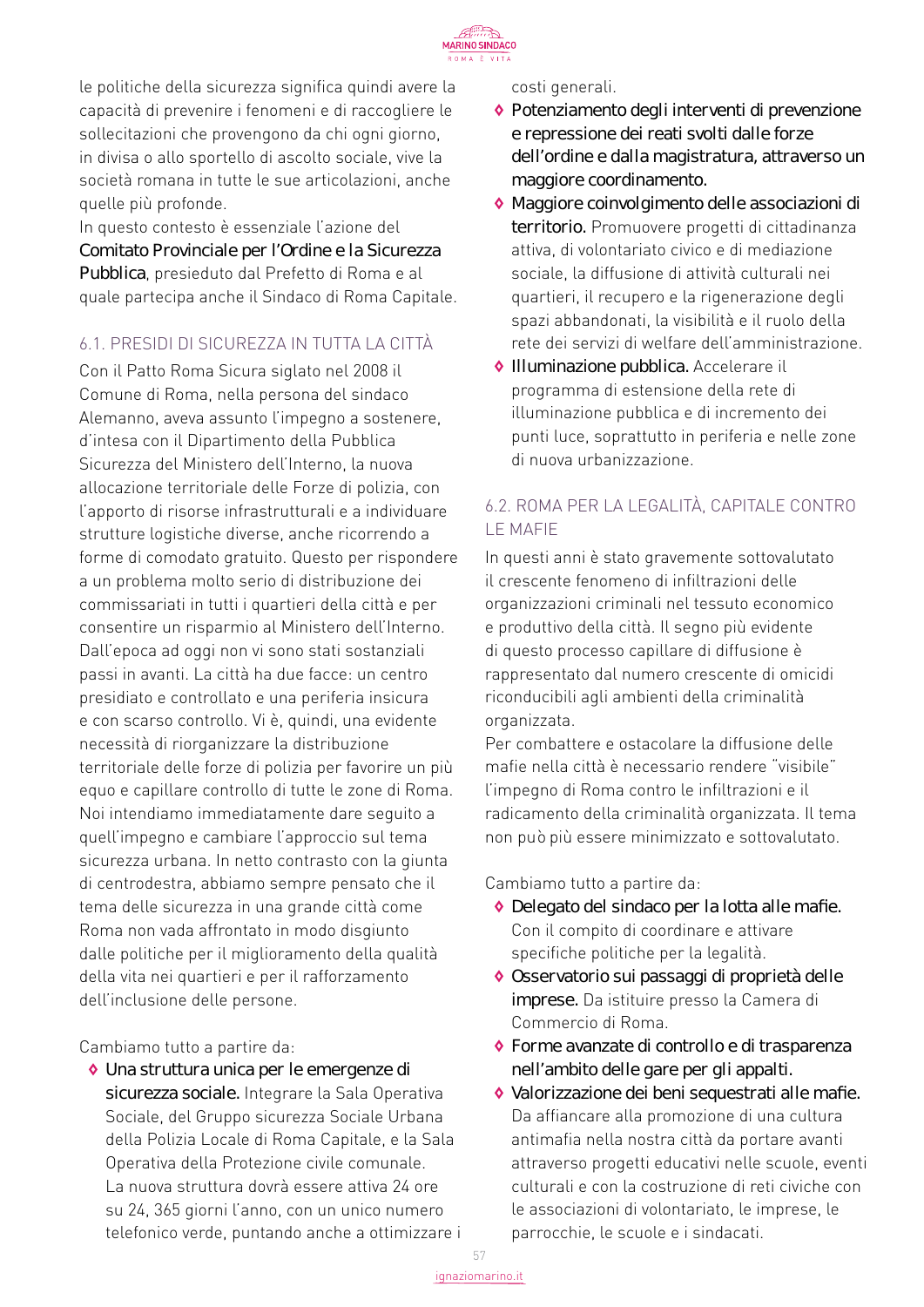

# 6.3. IL SOSTEGNO A CHI È VITTIMA DI USURA

In stretto rapporto con il tema della lotta alle mafie c'è il lavoro sulla prevenzione dell'usura che deve essere rafforzato per non lasciare alcun negoziante solo.

Cambiamo tutto a partire da:

- **◊**  Potenziamento degli sportelli di prevenzione. Furono aperti da Tano Grasso a Cinecittà e a Ostia. Sono sportelli di ascolto.
- **◊**  Contrastare l'abusivismo organizzato nel settore del commercio. Avviare un progetto di recupero dei locali commerciali di proprietà comunale occupati e utilizzati in modo improprio per restituirli alla città e alle funzioni dell'artigianato e della vendita.

#### 7. AMBIENTE, ALIMENTAZIONE E ANIMALI

Ormai appare evidente, sia in ambito europeo che internazionale, come la società e l'economia possano avere uno sviluppo duraturo solo in un quadro di vitalità degli ecosistemi e di varietà dei "servizi" che questi riescono a fornire: servizi dal valore economico quantificabile, come le materie prime, il cibo, i medicinali, l'acqua potabile, le fibre tessili, il legname e l'energia. E servizi non commerciali, non quantificabili, ma fondamentali per la creazione di ricchezza, dal trasporto delle masse d'acqua alla protezione dall'erosione del suolo. Tra questi, la biodiversità rappresenta la chiave della produttività dell'ecosistema. Bisogna riscoprire il rapporto tra Roma e la sua natura, tra gli abitanti e l'anima "verde" della città. Significa rinnovare il patto di alleanza tra la città e i suoi parchi.

# 7.1. VERDE, GRANDI PARCHI, ORTI METROPOLITANI. LA SFIDA DELLA SOSTENIBILITÀ

Negli ultimi anni a Roma è peggiorata la qualità del verde urbano. Due sono le linee di azione che vogliamo intraprendere. Prima di tutto per tutelare e valorizzare la componente ecologica della città è necessario tornare a ragionare in una logica metropolitana. Solo con una pianificazione di area vasta - oggi rafforzata dall'istituzione della Città metropolitana - è infatti possibile assicurare una adeguata tutela dell'agro romano e contrastare i progetti di espansione e trasformazione urbana, privi di una reale integrazione con il resto del territorio. E ciò dovrà essere tanto vero per Roma

Capitale quanto per i Comuni limitrofi. Inoltre, è necessario arrivare alla conclusione di tutte le procedure urbanistiche in atto per l'acquisizione al patrimonio comunale di numerose aree strategiche e, dove tali procedure si sono già concluse, per rendere le aree acquisite veramente fruibili: l'area di Mistica, di Aguzzano, di Tormarancia, di Centocelle.

La seconda linea di azione riguarda il verde nei quartieri: vogliamo intraprendere un pacchetto diffuso di micro-interventi per rendere Roma più verde, valorizzare i suoi parchi pubblici, portare dentro la città le aree verdi abbandonate. Cambiamo tutto a partire da:

- **◊** Un regolamento del Verde Urbano di Roma. Norme e disposizioni per dare certezza alla materia della progettazione, realizzazione e cura del verde pubblico e privato.
- **◊**  Orti metropolitani. Favorire il recupero delle aree verdi pubbliche abbandonate o poco utilizzate per destinarle agli orti urbani: a Roma oggi sono oltre 100 i piccoli orti o giardini condivisi che contribuiscono alla riqualificazione della città. Ogni spazio dovrà essere concesso "in adozione" ai cittadini, meglio se organizzati in associazioni civiche o comitati. Roma Capitale dovrà attrezzare adeguatamente i luoghi almeno per quanto riguarda la superficie coltivabile, la recinzione dell'area, gli allacci dell'acqua e dell'elettricità. È importante il coinvolgimento dei cittadini nella gestione degli spazi verdi della città: per questo pensiamo a un bando che miri all'individuazione di singoli cittadini, associazioni, gruppi organizzati, cooperative, comitati di quartiere e condomini che abbiano interesse, sia per mera liberalità che a titolo di sponsorizzazione, a prendersi cura degli spazi urbani.
- **◊**  Interventi di forestazione. Vogliamo piantare duemila ettari di bosco in più da regalare alla città e al mondo. Non è un sogno ma lo possiamo realizzare utilizzando le aree del demanio comunale nell'agro romano bonificando aree dismesse anche attraverso la realizzazione di un vivaio forestale di Roma Capitale che fornirà le essenze arboree per gli interventi di piantumazione dentro il tessuto urbano.

**◊**  Interventi di recupero. Bisogna avviare un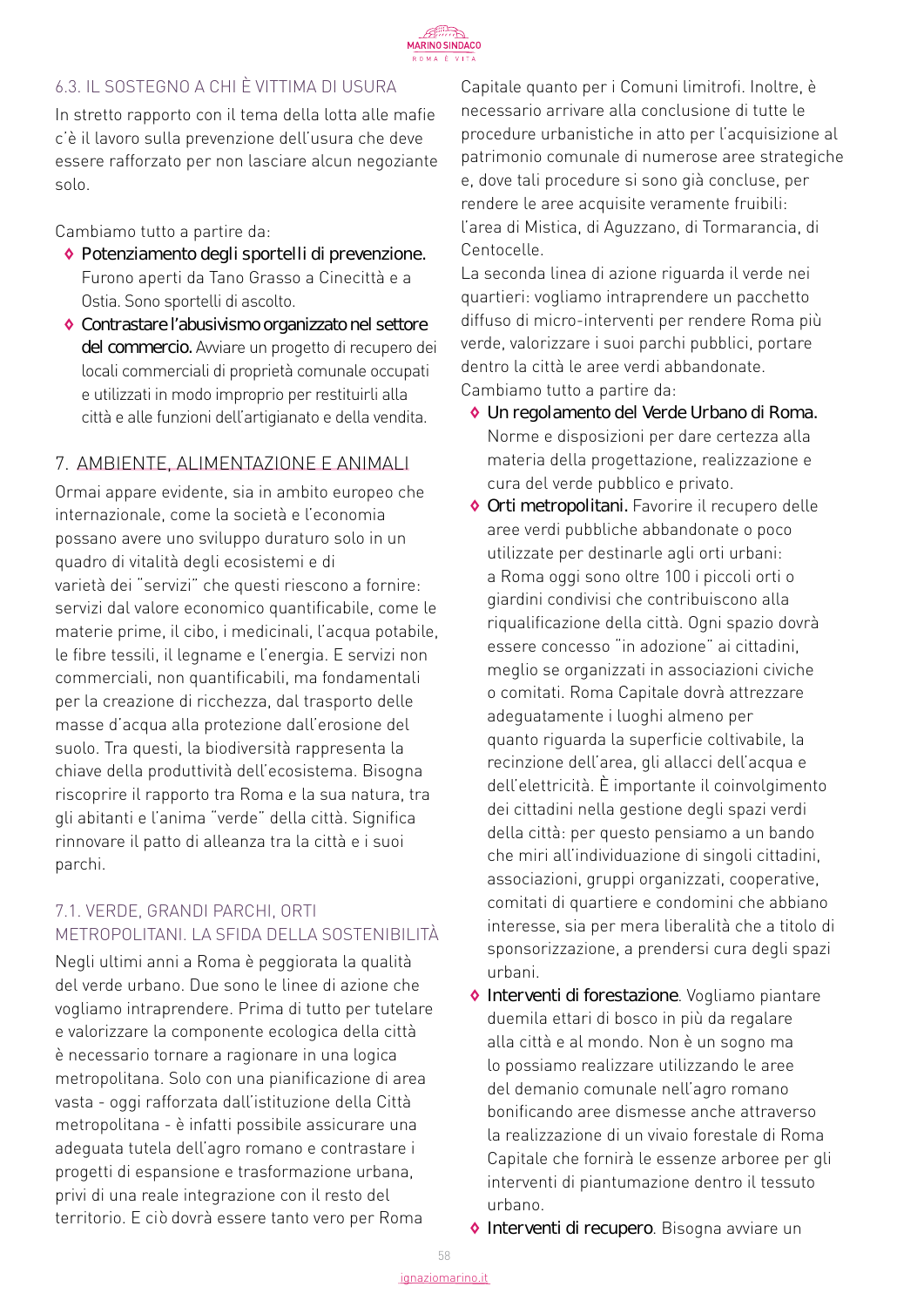

programma di interventi per il recupero dei manufatti esistenti delle aree verdi, solo per fare qualche esempio si pensi alla ristrutturazione degli immobili della Cervelletta (nella Riserva naturale della Valle dell'Aniene), all'acquisizione e l'utilizzazione per finalità pubbliche di pregio e di forte impatto sociale dell'area di Villa York (nella Riserva Naturale della Valle dei Casali), al recupero e all'utilizzazione delle aree militari dismesse presenti in diverse aree protette, alle opere di riqualificazione ambientale da realizzare nella Riserva Naturale del Laurentino Acqua Acetosa, per le quali erano state previste adeguate risorse all'interno del programma di recupero urbano e che avrebbero trasformato una riserva oggi solo "sulla carta" in una vera area protetta urbana;

- ◆ Aree protette. Roma possiede un importantissimo sistema di aree protette: accanto a quelle statali, come la Riserva del Litorale Romano e la Tenuta Presidenziale di Castelporziano, numerose regionali, tra cui il Parco dell'Appia Antica, in parte il Parco di Bracciano – Martignano e il Parco di Veio e soprattutto le riserve inserite nel contesto di Roma Natura, che in raccordo con le aree verdi e le grandi ville storiche creano un importante sistema, che dà forza all'idea di una Capitale moderna ed europea. È uno dei punti di forza di Roma: un patrimonio inestimabile che fa si che i cittadini possano godere di aree di grande pregio, che inserite nel contesto urbano creano dei veri e propri corridoi ecologici fin dentro la città. Occorre ridare dignità e forza al sistema delle aree protette di Roma e ricostruire il rapporto tra queste aree e i cittadini romani.
- **◊**  Wi-Fi nei parchi. Realizzare aree Wi-Fi; installare tavoli da pic-nic, attrezzi per lo sport e il divertimento; ampliare le piste ciclabili.
- **◊**  Orari degli interventi. Apporre all'ingresso e all'interno dei giardini pubblici cartelli che indichino i giorni e gli orari di pulizia, di svuotamento dei cestini e di taglio dell'erba.

#### 7.2. VALORIZZAZIONE DEL TEVERE E DELL'ANIENE. I FIUMI DEI ROMANI

La nostra città è attraversata da due fiumi. Renderli "vivi" e valorizzarli come risorsa della città è indispensabile. Il Tevere deve sempre più somigliare a quello che il Tamigi e la Senna sono per Londra e Parigi, un luogo vissuto dai cittadini e dai turisti, anche in coordinamento con il parco fluviale del Tevere e dell'Aniene che la Regione Lazio vuole istituire nei prossimi mesi.

Cambiamo tutto a partire da:

- **◊**  La qualità delle acque. Attraverso Acea S.p.A., occorre intraprendere un programma straordinario di investimenti nei depuratori per rendere "buona" ed ecologica la qualità delle acque dei due principali fiumi di Roma: il Tevere e l'Aniene e, per questa via, del mare del Lazio.
- **◊** Un piano di valorizzazione delle attività che si possono realizzare lungo il corso del fiume. Attività naturalistiche, culturali e sportive, nel pieno rispetto dei punti nei quali il fiume attraversa il centro abitato.

# 7.3. TUTELARE E VALORIZZARE IL VERDE URBANO

Il sistema del verde urbano rappresenta a Roma una grande opportunità per lo sviluppo sostenibile della nostra città. La gestione di questo ecosistema, che ha al centro i bisogni e i desideri degli abitanti, è complesso e richiede in ogni caso un approccio di tipo integrato e virtuoso.

Cambiamo tutto a partire da:

- **◊**  Le aree naturali. Per le Aree naturali protette nazionali e regionali e per i Parchi Agricoli è necessario fissare come prioritaria una politica di recupero, salvaguardia e di valorizzazione del sistema ambientale, non solo nella sua componente naturalistica e paesaggistica, ma anche nel suo tessuto insediavo, sociale e produttivo/agricolo.
- **◊** Rete ecologica. Per il tessuto più minuto della Rete Ecologica, il cosiddetto "verde di vicinato" – piccole aree di 3/5.000 mq. – è necessario disegnare indicazioni e strumenti che possano favorire, oltre la tutela, necessari progetti di valorizzazione e sostenibili programmi di gestione e manutenzione.
- **◊**  Verde di vicinato. Dobbiamo delegarlo agli organi locali dei Municipi (escludendo solo le grandi ville storiche), in principio con l'art. 26 del vigente Statuto del Comune di Roma e art. 69 del regolamento del decentramento. Il decentramento di funzioni e risorse deve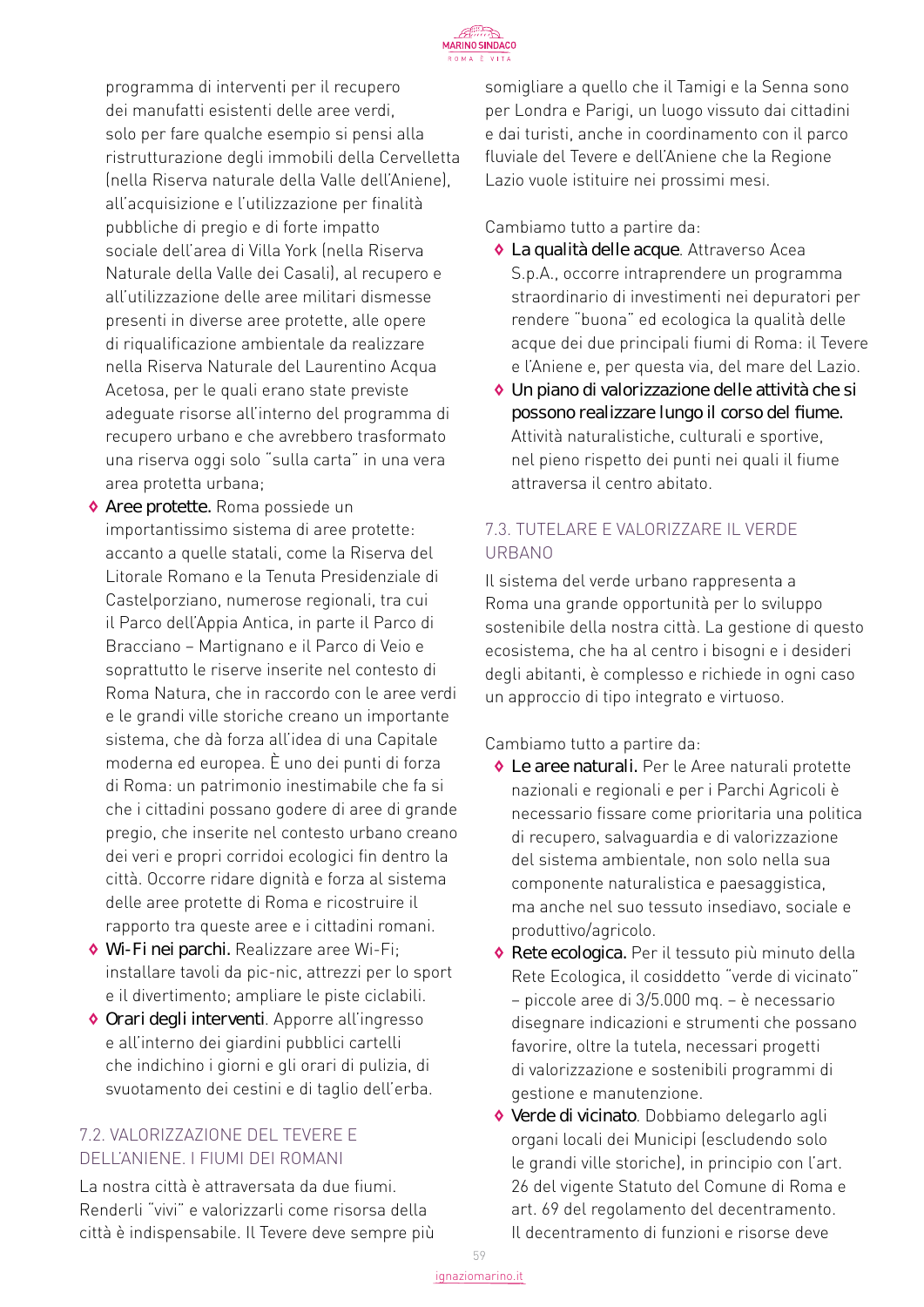

essere compensato dall'assunzione di un nuovo ruolo di Roma Capitale; è necessario infatti che rimanga in capo al Comune una dimensione di Authority che definisca linee quadro, di coordinamento a supporto dei municipi, di controllo dei livelli di qualità dei servizi erogati e di messa in atto di meccanismi premianti i municipi che mostrano tratti di eccellenza nella gestione. Nell'ottica sopra descritta si predisporrà un Regolamento sulla Gestione del Verde Urbano che si occuperà anche della gestione e degli strumenti di governo per le aree verdi.

**◊**  Ville Storiche. Per le ville storiche è necessario costituire un raccordo operativo tra le competenze della Soprintendenza Comunale e del Servizio Giardini in modo da porre in essere un programma di valorizzazione delle strutture mediante procedure di evidenza pubblica. Procedure che consentirebbero il miglioramento della manutenzione del verde, l'incremento e/o il miglioramento dell'offerta "strutturale" per i cittadini fruitori (bagni, aree sosta, aree botaniche dedicate alle scuole, aree ristoro, ecc.) e, finalmente, una maggiore copertura dei costi e delle esigenze per quelle ville storiche di proprietà comunale non aventi lo stesso naturale appeal di grandi ville storiche quali villa Pamphjli e villa Ada.

#### 7.4. RAFFORZARE LA PROTEZIONE CIVILE

Cambiamo tutto a partire da:

- **◊**  Aggiornare il Piano generale di protezione civile di Roma Capitale elaborato nel 2008. Il piano comprende dieci scenari di evento e i corrispondenti piani operativi di emergenza (trasporti, black out, beni culturali, rischio industriale, incendi boschivi e di interfaccia, sismi, cavità e frane, vulcanico, idrogeologico e Tevere–Aniene) che, a differenza di quanto previsto, non viene aggiornato dal 2009.
- **◊**  Aggiornare il "Sistema di informazione alla popolazione". Si compone sia delle schede di autoprotezione per il cittadino, riferite ai dieci maggiori rischi di Roma già evidenziati, sia del censimento delle aree di attesa per la popolazione, luoghi sicuri dove convogliare la popolazione in caso di eventi importanti riferiti al rischio sismico, idrogeologico, industriale e in caso di incendi boschivi. Anche questo piano

non è aggiornato dal 2009.

- **◊** Ripristinare il sistema di cartografia per la gestione operativa dei Piani di emergenza ("Sistema Informativo Territoriale on line www.protezionecivilecomuneroma.it") e ripristino del Servizio Meteo del Comune di Roma. Ambedue sono stati stralciati dalle attività di Protezione Civile nel 2009.
- **◊** Rivedere il modello operativo di Protezione Civile. In particolare, tramite la responsabilizzazione dei presidenti e degli uffici municipali (tecnici e sociali) occorre creare una rete di protezione civile municipale, in stretto coordinamento con quella capitolina.
- **◊**  Curare puntualmente la programmazione infrastrutturale di manutenzione del territorio e del tessuto urbano.

# 7.5. CABINA DI REGIA PER LA PREVISIONE E LA GESTIONE DEGLI EVENTI CLIMATICI

Tutti ricordiamo l'incapacità della giunta Alemanno di fare fronte agli eventi climatici imprevisti che, per quanto intensi, hanno messo in luce l'assoluta mancanza di programmazione e coordinamento negli interventi a fronte di episodi naturali, quali possono essere piogge intense o leggere nevicate. Episodi che, se gestiti con un minimo di prevenzione e coordinamento, avrebbero certamente ridotto i disagi per i cittadini.

Cambiamo tutto a partire da:

- ◆ Una specifica funzione che svolga valutazione e monitoraggio delle condizioni ambientali e degli eventi climatici.
- **◊**  Strutture di pronto intervento nelle ore precedenti all'avvento di eventi climatici. Di fronte all'arrivo di una pioggia intensa sarebbe giù sufficiente provvedere in tempi celeri alla pulizia delle caditoie e allo pulitura dei tombini.

#### 7.6. ROMA CITTÀ CHE AMA ANCHE GLI ANIMALI. UNA CONSULTA PER IL BENESSERE DEGLI ANIMALI

Roma deve riconosce i diritti degli animali e insieme alle associazioni animaliste vogliamo dar vita a una Consulta per il benessere degli animali che sia realmente ascoltata e che agisca per fornire pareri su tutte le attività amministrative che possano avere un impatto sulla vita degli animali in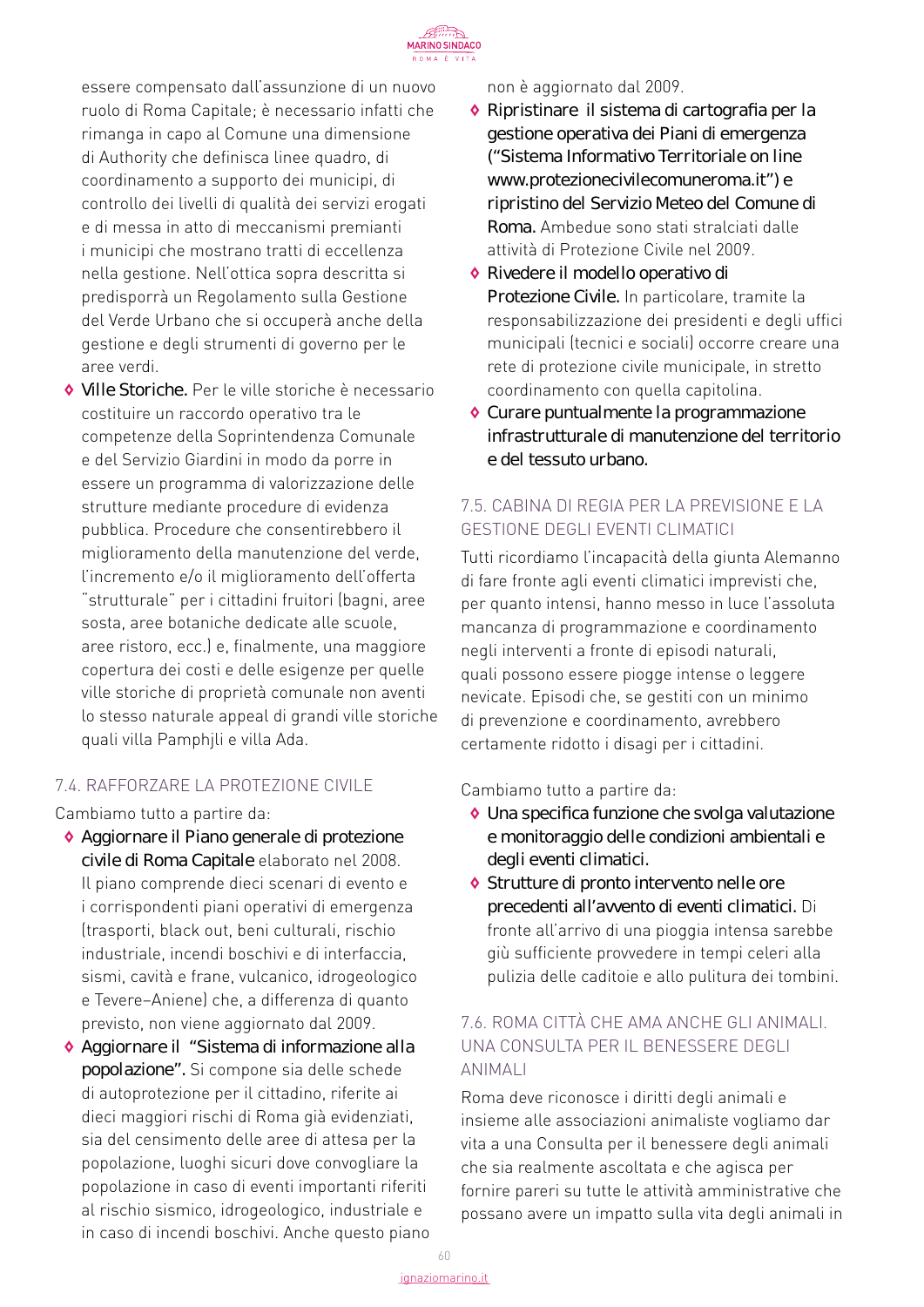

città.

Concederemo gli spazi soltanto ai circhi che garantiscono il rispetto e la tutela degli animali. Adotteremo misure contro il randagismo attraverso un programma di sterilizzazione. Aiuteremo chi possiede un animale e non ha le risorse sufficienti per garantirne le cura.

Cambiamo tutto a partire da:

- **◊**  Istituzione del garante dei Diritti per prevenire e sanzionare atti di abuso e inciviltà nei confronti degli animali e dirimere questioni amministrative in proposito.
- **◊**  I diritti degli animali come argomento fondante delle scelte culturali di Roma.
- **◊**  Piena e puntuale attuazione del vigente Regolamento Comunale di Tutela degli Animali.
- **◊**  Il volontariato animalista. Sarà sostenuto da Roma Capitale in quanto alleato importante del sindaco nella gestione degli animali domestici e selvatici della città.
- **◊**  Trasferimento del servizio delle botticelle per tutelare la salute dei cavalli nei parchi e nelle ville storiche.
- **◊**  Potenziamento delle strutture comunali di accoglienza di cani e gatti. Prevedere la cessazione delle convenzioni con strutture private convenzionate e il rafforzamento di una rete di canili e gattili comunali costituita da strutture gestite da associazioni animaliste iscritte all'albo regionale del volontariato.
- **◊**  Piena attuazione del Regolamento comunale relativo ai Cani Liberi Accuditi. Campagne di cattura, sterilizzazione e reimmissione sul territorio dei cani che vivono liberi e accuditi dai cittadini.
- **◊** Ristrutturazione della squadra di monitoraggio del territorio.
- **◊**  Istituzione di un pronto soccorso h24 all'interno del canile della Muratella sostenuto da fondi comunali e donazioni di privati a carattere filantropico.

#### 8. CAMBIAMO LA QUALITÀ DEL FARE SPORT IN CITTÀ

L'esperienza della giunta Alemanno è stata fallimentare anche sul versante dello sport: le risorse destinate alle società sportive sono state ridotte fino a scomparire quasi del tutto. Tutta l'attenzione è stata riversata ai grandi eventi. Le vicende del Gran Premio di Formula 1 e, soprattutto, la candidatura olimpica sono state condotte con grande dilettantismo. La giunta Alemanno non è riuscita ad aggiornare i regolamenti per la gestione degli impianti sportivi e dei centri sportivi municipali. L'annunciato e tanto pubblicizzato piano regolatore dello sport è solo l'ennesima fotografia dell'esistente.

È scomparso qualsiasi confronto con gli altri livelli istituzionali, con il CONI e il CIP, gli Enti di Promozione Sportiva. La concessione di contributi e l'assegnazione dei nuovi impianti sportivi è avvenuta tra molte polemiche e accuse di clientelismi e favoritismi. È necessario passare dalla dimensione frastagliata delle iniziative e dei singoli progetti, a quella complessiva di un programma di governo per lo sport romano. Per fare ciò alcune premesse debbono essere chiare ed esplicitate: le idee e le proposte per lo sport hanno origine da un'idea di città e sono, e sempre più dovranno essere, inserite nei programmi di governo e nelle proposte per la città.

A fondamento dell'azione di governo dello sport a Roma deve essere posta la definizione del Consiglio d'Europa: lo sport è "qualsiasi forma di attività fisica che, mediante una partecipazione organizzata o meno, abbia come obiettivo il miglioramento delle condizioni fisiche e psichiche, lo sviluppo delle relazioni sociali o il conseguimento di risultati nel corso di competizioni a tutti i livelli". Il grande obiettivo dell'azione di governo dello sport a Roma è migliorare la qualità della vita di tutti i cittadini, indipendentemente dalla condizione sociale, dall'età, dal genere e dalla condizione fisica.

#### 8.1. COME ORGANIZZARE LE POLITICHE PER LA VALORIZZAZIONE DELLE PRATICHE SPORTIVE

Lo sport è un fenomeno importante dal punto di vista culturale, sociale ed economico per l'intera città. Ed è uno straordinario strumento d'integrazione e richiede competenze e professionalità a tutti i livelli di governo.

Cambiamo tutto a partire da:

**◊**  Assessorato alla qualità della vita e al benessere delle persone. Con un dipartimento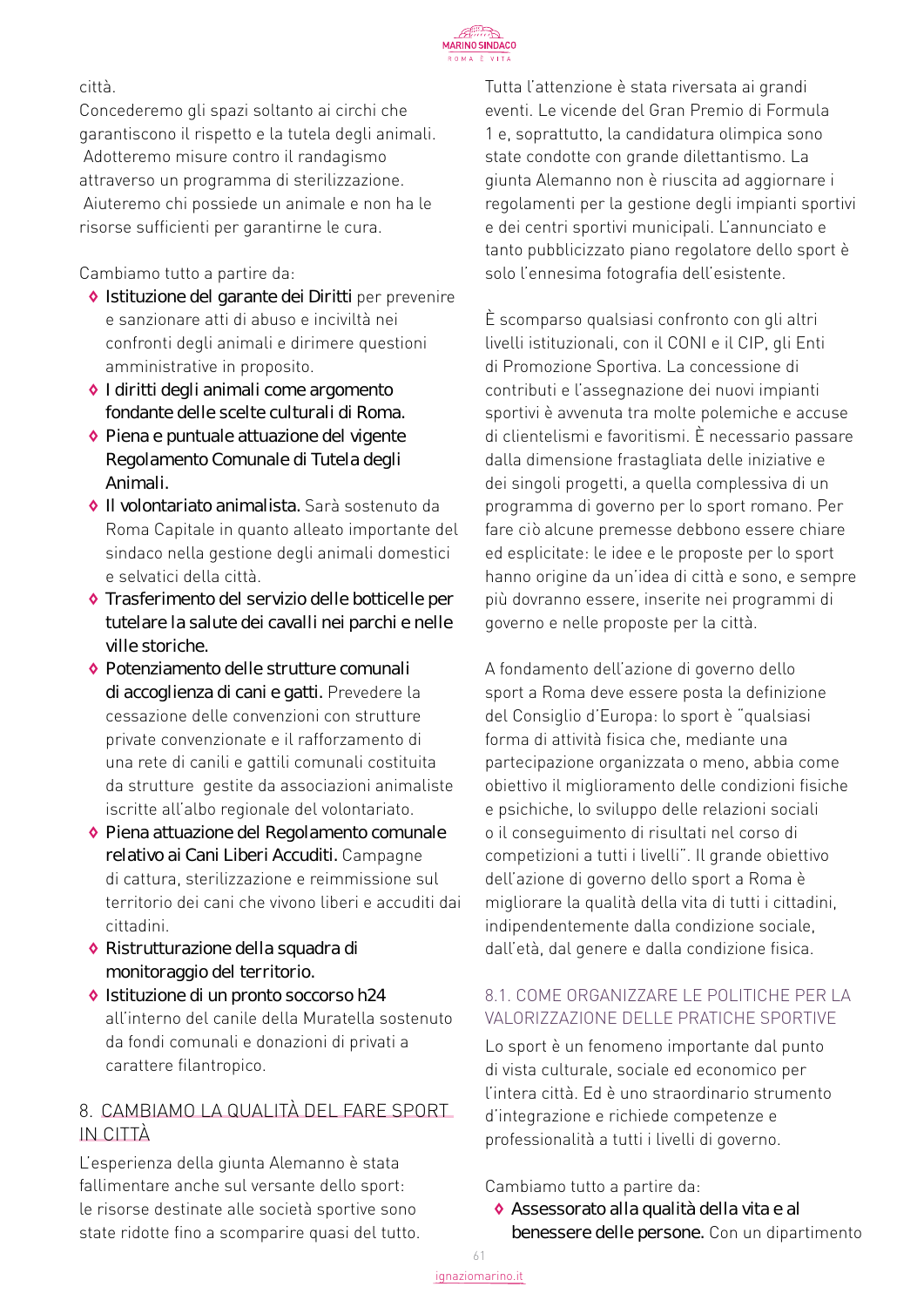

a esso dedicato che abbia a disposizione risorse umane e finanziarie.

- **◊** Una nuova collaborazione con la Regione e il mondo dello sport.
- **◊** Ristrutturazione delle competenze e delle risorse dei municipi. Destinare risorse finanziarie e umane da utilizzare non per costruire "poteri" autonomi magari in contrapposizione a un "potere" centrale, ma per dare corpo e contenuti a un sistema integrato che preveda strumenti di consultazione coerenti con il nuovo Statuto del Comune.

# 8.2. LO SPORT E LO SVILUPPO URBANISTICO DELLA CITTÀ

È questo il terreno sul quale si misura la concretezza della scelta di legare e inserire le idee e le proposte per lo sport nelle idee e nelle proposte per la città.

Cambiamo tutto a partire da:

**◊**  Valutazione di qualsiasi nuovo impianto sportivo. Una valutazione che deve interessare sia gli impianti di proprietà pubblica che di proprietà privata all'interno delle scelte strategiche di sviluppo della città e nel rispetto fedele delle norme del piano regolatore. Nella progettazione degli interventi costruttivi pubblici si dovrà tener conto, prima di tutto, dell'esistente e, in ogni caso, imporre scelte che rendano possibile una gestione operativa sostenibile.

# 8.3. I LUOGHI DELLO SPORT

La città è il primo vero, grande luogo di sport e si deve lavorare per cambiare le abitudini delle persone orientandole verso stili di vita attivi con grandi campagne di educazione, buone prassi e interventi interdisciplinari.

#### Cambiamo tutto a partire da:

**◊**  Promozione di modelli nelle scuole primarie. Per diffondere la cultura sportiva e i principi di una sana alimentazione, attraverso la promozione di modelli nelle scuole primarie, materne ed elementari, e nei centri anziani, coinvolgendo le famiglie in un percorso formativo capace di diffondere buone pratiche e maggiori livelli di conoscenza e di consapevolezza sui rischi e sulle conseguenze di un'alimentazione errata e sull'importanza

dello sport.

- **◊**  Valorizzazione sportiva delle aree verdi. Con micro interventi costruttivi e con il coinvolgimento delle associazioni di settore prevedendo investimenti ridotti.
- **◊**  I marciapiedi. Sono il luogo per l'attività fisica di base: camminare. Occorre far rispettare le regole che già esistono: punire la sosta delle macchine e dei motorini sui marciapiedi e verniciare le strisce pedonali.
- **◊**  Impianti sportivi comunali. Appare necessario introdurre regole specifiche per le diverse tipologie di impianti che tengano conto non più delle differenti tipologie costruttive, ma delle funzioni che svolgono e/o possono svolgere nella città e del rispetto o meno di una carta dei servizi a favore del cittadini proposta dal Comune. Per alcuni di questi impianti potrebbe essere prevista una vendita all'attuale concessionario con il permanere di vincoli a servizio dei cittadini. Ciò garantirebbe risorse da destinare allo sviluppo della pratica di tutti i cittadini e libererebbe il Comune dalla necessità di prestare garanzie per ogni investimento lasciando alla gestione privata la responsabilità delle proprie scelte. In ogni caso, è necessario favorire la crescita professionale dei soggetti concessionari e per alcuni di essi consentirne la trasformazione in soggetti giuridici diversi dalle associazioni sportive.
- **◊**  Messa in sicurezza e riqualificazione degli impianti esistenti. Occorre programmare, a tal fine, un piano complessivo di interventi con azioni a basso costo. Una forma di incentivazione di "buone prassi" per migliorare la qualità della vita di tutti i cittadini, nessuno escluso (oltre quelle imposte dalla carta dei servizi), potrebbe essere un diverso calcolo della TARSU dovuta dai concessionari e l'abbattimento delle tariffe dei servizi.
- **◊**  Impianti sportivi di proprietà pubblica (CONI Servizi, Regione Lazio, ATER). Devono anch'essi far parte di un sistema integrato diretto a garantire a tutti il diritto alo sport.
- **◊**  Impianti di proprietà privata. Devono essere integrati in una rete di servizio pubblico chiedendo il rispetto di una carta dei servizi ovviamente tarata sulle caratteristiche di questi impianti. Una forma di incentivazione di buone prassi potrebbe essere un diverso calcolo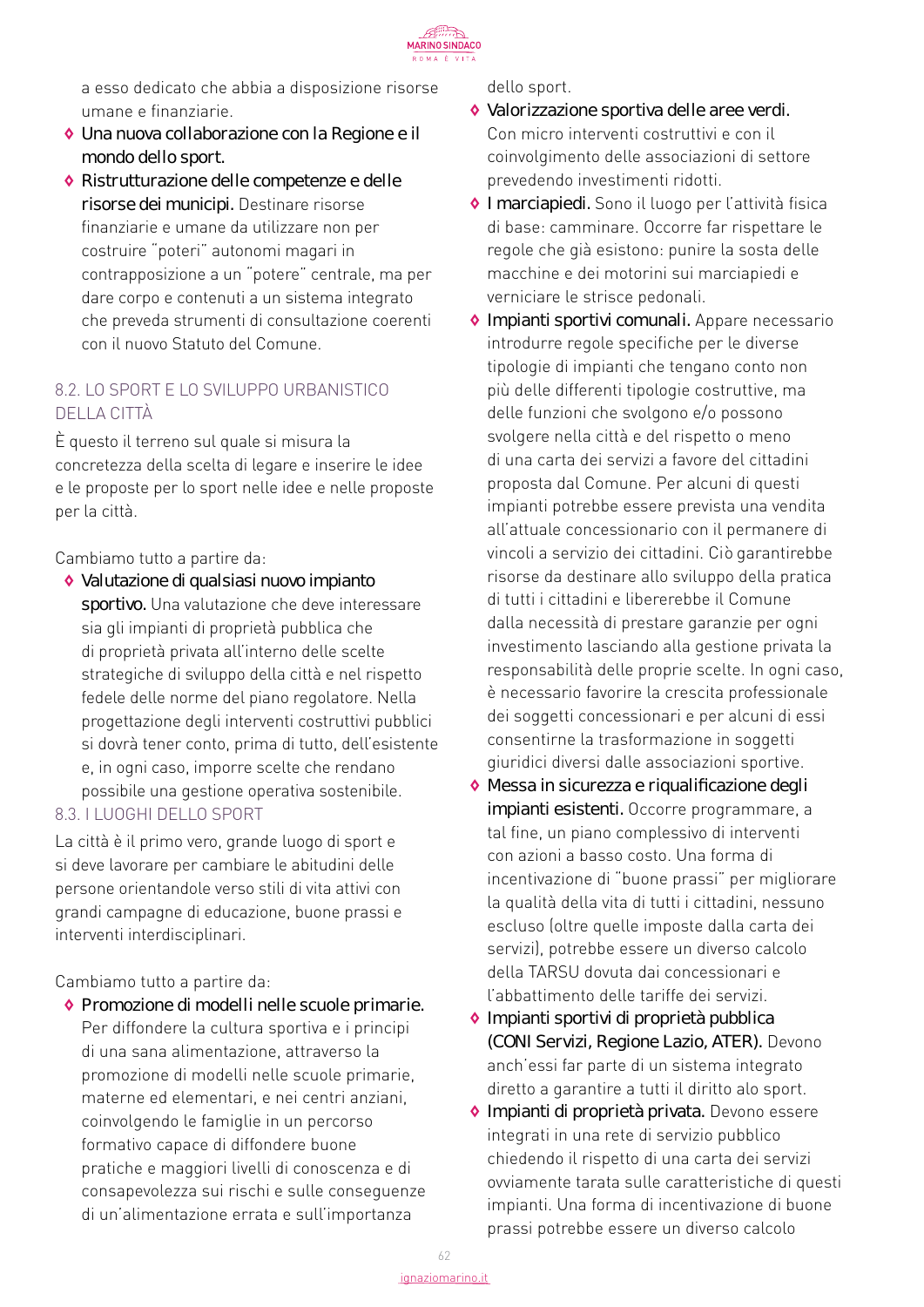

dell'IMU dovuta dai proprietari e l'abbattimento delle tariffe dei servizi.

- **◊**  Palestre popolari. Sono ormai una realtà importante nella città e rappresentano un modello di gestione partecipata e sociale che dovrà essere favorito e valorizzato.
- **◊**  Parrocchie e oratori. Valorizzare e incentivare le buone pratiche e le attività sportive che vi vengono svolte
- **◊**  Piste ciclabili. Non possono essere considerate solo dal punto di vista della mobilità, ma sono anche un grande impianto sportivo per la pratica di altri sport (corsa, bici, pattini ecc.).
- **◊**  Centri anziani e sport. La rete dei centri anziani può essere utilizzata, magari con la creazione di settori sport, per promuovere l'attività fisica e motoria degli ultrasessantenni.

#### 8.4. LO SPORT E LA SCUOLA

Occorre stabilire forme di collaborazione stabili e pluriennali con la Direzione Regionale e le scuole, sia nell'organizzazione di attività sia nella gestione degli spazi, avendo cura di evitare particolarismi e il fai da te. In ogni caso è necessario che lo sviluppo delle diverse discipline sportive non sia lasciata all'iniziativa e alla volontà dei singoli soggetti ma sia il frutto di valutazioni e scelte chiare ed esplicite.

In questo quadro dovranno essere sostenute le associazioni sportive che operano in rapporto con la scuola realizzando interventi integrati.

Cambiamo tutto a partire da:

**◊**  I Centri Sportivi Municipali. Dovranno essere profondamente ripensati negli obiettivi e nell'organizzazione, prevedendo la collaborazione, pur con compiti diversi, di Roma Capitale, dei municipi, delle scuole e delle società sportive.

#### 8.5. SPORT E SPAZI VERDI

Lo sport e l'ambientalismo hanno un denominatore comune: il limite è un valore da rispettare non un ostacolo da abbattere ad ogni costo. La soluzione deve essere declinata in termini di armonia, immaginando interventi e azioni di carattere sportivo per una fruizione sostenibile dell'ambiente naturale. Infatti, l'ambiente naturale può essere considerato come un grande terreno di gioco da

scoprire a piedi, in bicicletta, a cavallo, di corsa, con la canoa o il rafting, mettendo al centro il rapporto uomo-natura. L'ambiente non è solo un territorio da proteggere, ma uno spazio da conoscere e rispettare.

Nella maggior parte dei paesi europei, oltre agli impianti sportivi tradizionali è possibile trovare ampi spazi non attrezzati ma utilizzabili anche per altri sport. Gli elementi essenziali di questi campi da gioco o playing field sono l'erba e le dimensioni generose del campo pianeggiante. Nessuna attrezzatura fissa, ma solo attrezzature rimovibili e strutture in muratura attrezzate con un minimo di spogliatoi, docce, servizi igienici, ricoveri per la rimessa delle attrezzature mobili e, tutt'al più, un punto ristoro.

#### 8.6. SPORT E RISPARMIO ENERGETICO

Le strutture sportive, viste le dimensioni degli impianti tecnologici necessari al loro funzionamento delle attività, rappresentano un settore altamente energivoro, sia per i consumi elettrici che termici e idrici. È questo un settore nel quale elevati sono i potenziali di risparmio energetico ed economico se si adottano interventi di contenimento e ottimizzazione dei consumi energetici e/o di autoproduzione di energia da fonti rinnovabili.

Inoltre, considerato l'elevato numero di cittadini che fruiscono degli impianti e delle strutture sportive, la realizzazione di questi interventi rappresenta un'occasione di sensibilizzazione e di promozione di una cultura del risparmio energetico e del rispetto dell'ambiente e delle risorse naturali. Poiché questo tipo di interventi richiede investimenti economici rilevanti, che gli operatori sportivi spesso non sono in grado di affrontare, sarà necessario realizzare convenzioni con gli istituti di credito per il finanziamento degli stessi.

#### 8.7. UNA GRANDE CAMPAGNA PER PROMUOVERE IL CAMMINARE

Camminare non è una disciplina. Non è catalogabile entro schemi sportivi disciplinari così come il nuoto o il tennis. John Butcher, fondatore dell'associazione internazionale "WALK21", ha scritto nel 1999: "Camminare è il primo desiderio di un bambino e l'ultima cosa che vorrebbe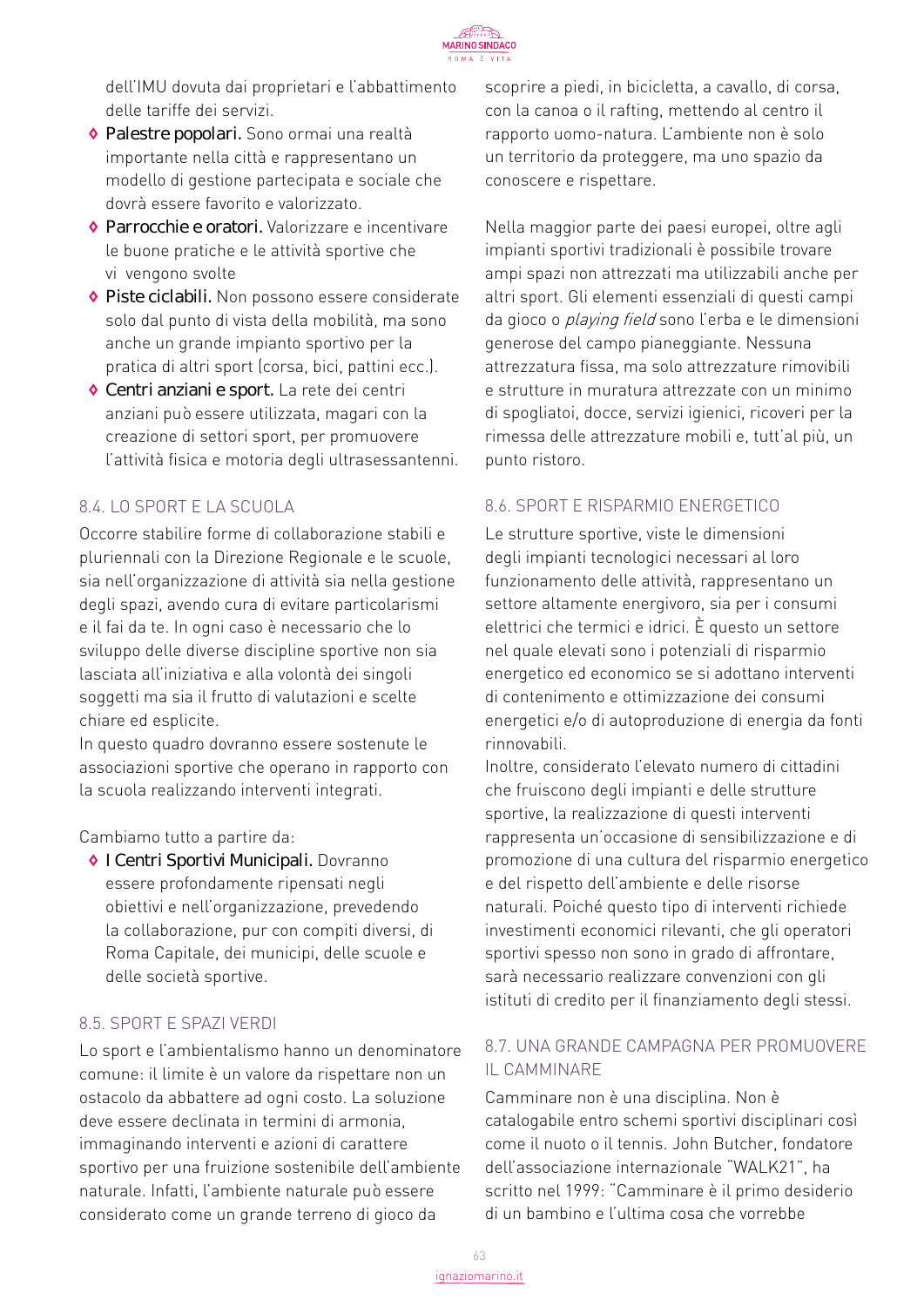

perdere un anziano. Camminare è un'attività che non richiede sforzi fisici. È la cura senza farmaci, il controllo del proprio peso senza dieta ed è il cosmetico che non si trova in farmacia. È un rilassante senza pillole, una terapia senza psicanalista, è la vacanza che non costa nulla. Camminare è conveniente, non richiede particolari attrezzature, è adattabile a ogni esigenza ed è un'attività intrinsecamente sicura. Camminare è naturale come respirare".

Per questo sarà necessario pensare, progettare, battersi per marciapiedi ampi e ben fatti, rispettati dagli automobilisti e dai motociclisti, per attraversamenti pedonali sicuri, per sistemi integrati camminare/pedalare, per presidi capaci di facilitare la camminabilità.

#### 8.8. I GRANDI EVENTI SPORTIVI

I grandi eventi sono un sistema complesso di opportunità, poiché hanno una ricaduta sulla visibilità della città in sede nazionale, sull'economia, sull'occupazione. Per questo devono essere sostenuti anche al di là delle risorse destinate specificatamente allo sport. È necessario ribaltare la logica secondo la quale sono solo i grandi eventi il motore per la diffusione della pratica sportiva.

È necessario, al contrario, lavorare al miglioramento delle condizioni di base perché i grandi eventi possano essere organizzati "normalmente"e ,allo stesso tempo, sappiano interagire con le attività di base, in modo da essere reali opportunità di attività sportive per tutti. In questo quadro devono essere coinvolte anche le squadre di vertice delle diverse discipline a cominciare dal calcio.

#### 8.9. LE RISORSE PER SOSTENERE LO SPORT

In questo particolare momento economico le risorse disponibili, in ogni caso da incrementare rispetto a quelle invero esigue della giunta Alemanno, devono essere destinate a progetti specifici di ampio respiro e spese con grande rigore.

Potrebbe essere sperimentato un meccanismo di solidarietà attraverso la creazione di un organismo che raccolga risorse finanziarie provenienti da aziende private e municipalizzate e le distribuisca anche sulle tante iniziative di associazioni,

federazioni ed enti di promozione sportiva, mettendo a disposizione visibilità e integrazione con i grandi eventi, in modo da garantire a ogni cittadino la possibilità di praticare sport.

# 9. ROMA CAPITALE DEI DIRITTI DI TUTTE E DI TUTTI

I diritti delle persone, la tutela e il riconoscimento di nuovi diritti devono essere il campo di sfida per fare di Roma, ma vera capitale del pluralismo. La Costituzione italiana e il Trattato di Lisbona devono essere la bussola perché in ogni scelta amministrativa si affermi la centralità e la dignità dell'essere umano.

Vogliamo promuovere uguaglianza, riconoscere le differenze, tutelare le diversità, garantire l'opportunità di sviluppare l'identità e il progetto di vita di ognuno.

A Roma ogni persona deve avere la certezza di poter essere chi è. Perché in condizione di parità potrà realizzarsi e arricchire con il proprio valore individuale la vita della comunità. Roma Capitale si costituirà sempre parte civile nei processi relativi a casi di violenze sulle donne, nei processi relativi ad azioni razziste, xenofobe e omofobe.

# 9.1. PIÙ OPPORTUNITÀ PER LE DONNE

Roma sarà la città che vedrà realizzata la democrazia delle pari opportunità e l'amministrazione sarà per prima a dare il buon esempio. Sosterremo tutti gli interventi e le iniziative che, prendendo la prospettiva di genere come strada maestra, saranno capaci di rimuovere le discriminazioni e permettere a ogni uomo e a ogni donna di realizzarsi nella vita personale, sociale e lavorativa.

Cambiamo tutto a partire da:

- **◊**  La Giunta con una rappresentanza femminile almeno del 50%.
- **◊**  Introdurre il bilancio di genere perché la valutazione di spesa sia adeguata alle esigenze di formazione, lavorative, culturali e sociosanitarie delle donne della nostra città.
- **◊**  Applicare le pari opportunità alle politiche del lavoro sostenendo il mondo dell'imprenditoria e delle professionalità femminili.
- **◊**  Favorire la realizzazione personale delle donne della nostra città, migliorandone la qualità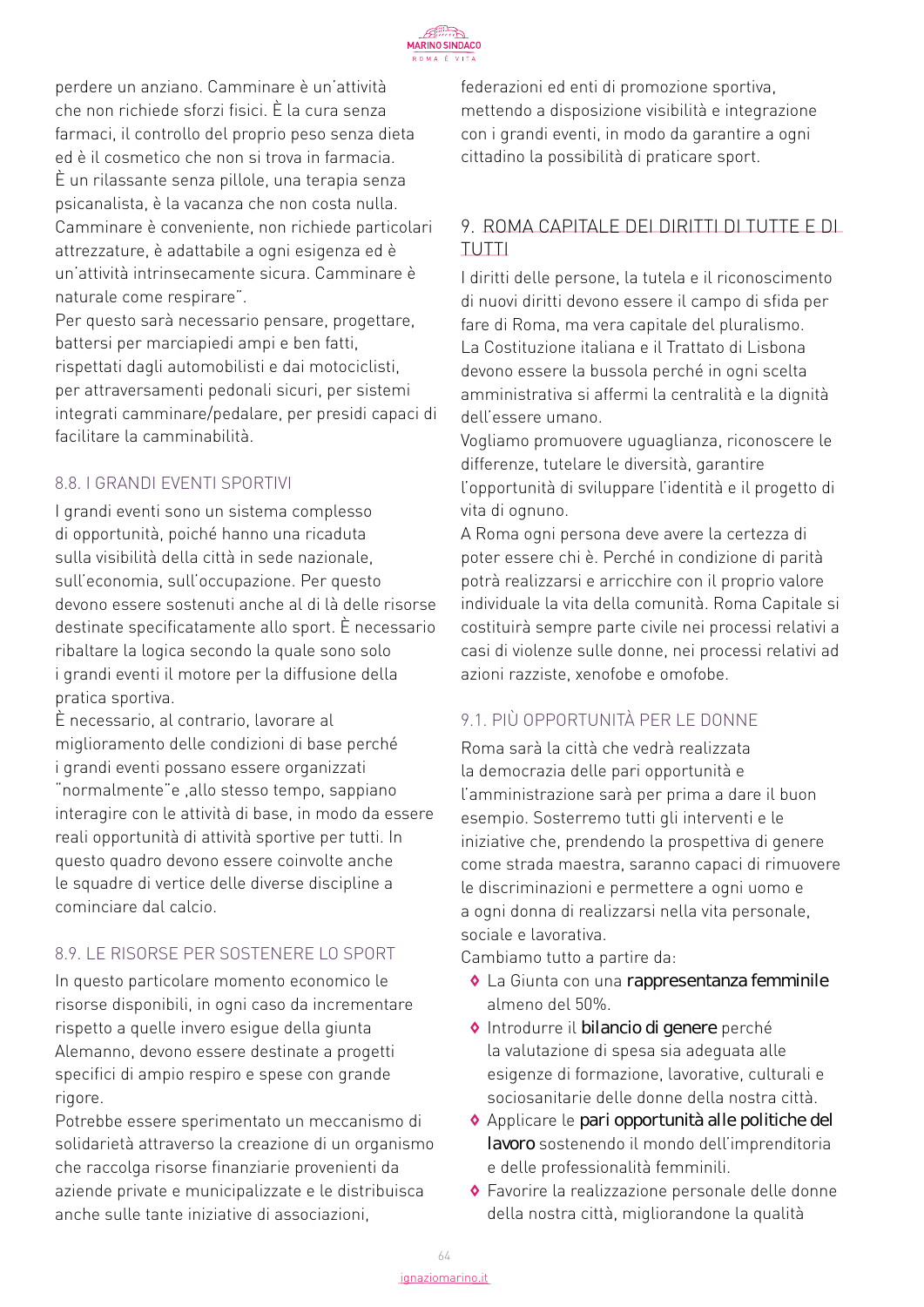

della vita con politiche e servizi che vadano a conciliare i tempi della vita lavorativa con quelli della vita personale e familiare.

# 9.2. I DIRITTI DELLE PERSONE LGBT

A Roma vive e lavora la più grande comunità lesbica, gay, bisessuale e trans in Italia che, come in tutte le altre grandi metropoli europee e mondiali, contribuisce allo sviluppo e al benessere collettivo della città. L'amministrazione può fare molto per migliorare la qualità della vita delle persone lesbiche, gay, bisessuali e trans, favorendo progetti e iniziative per i diritti e promuovendo servizi e azioni di contrasto alle discriminazioni, al pregiudizio, all'omofobia e la transfobia.

Cambiamo tutto a partire da:

- **◊**  Campagne di sensibilizzazione e comunicazione. Per permettere a tutte e a tutti di conoscere e non discriminare.
- ◆ Progetti formativi nelle scuole. Sia per gli insegnanti che per gli studenti e le loro famiglie per educare alla conoscenza.
- **◊**  Ampliare e rafforzare i progetti di Formazione dei dipendenti della pubblica amministrazione e delle società pubbliche e private.
- **◊**  Rilanciare la partecipazione di Roma a RE.A.DY. La rete nazionale delle pubbliche amministrazioni contro le discriminazioni per orientamento sessuale e identità di genere, per avviare un confronto e una condivisione delle buone pratiche con le altre amministrazioni locali.
- **◊** Una maggiore importanza alle politiche culturali, sociali e di educazione alla salute e alla prevenzione delle malattie a trasmissione sessuale.

#### 9.3. IL CERTIFICATO DI UNIONE PER I DIRITTI E I DOVERI DELLE COPPIE DI FATTO

Le coppie di fatto, eterosessuali e omosessuali, non hanno alcuna forma di tutela dal punto di vista normativo. Niente eredità al partner, nemmeno dopo decenni di vita insieme. In ospedale "passano" solo i parenti. Non è possibile richiedere un mutuo agevolato, per lo Stato si è single. Noi vogliamo contribuire a cambiare questo stato di cose. Le istituzioni locali non hanno competenze in queste materie, ma possono

rafforzare e incrementare i servizi e le opportunità offerte a tutte le coppie, a prescindere dal tipo di riconoscimento giuridico, come ad esempio per quanto riguarda l'assegnazione delle case popolari, il sostegno economico alle giovani coppie, gli sgravi fiscali, in caso di disagio economico, per servizi e imposte locali.

Cambiamo tutto a partire da:

**◊** Un certificato di unione. Per riconoscere amministrativamente le coppie di fatto. Occorre introdurre un certificato di unione che le coppie di fatto potranno richiedere a Roma Capitale.

#### 9.4. I DETENUTI E IL CARCERE

A Roma il diritto di ogni cittadino in ogni luogo sarà tutelato e favorito. Anche in carcere. In coerenza con quanto sancito dall'articolo 27 della Costituzione, l'Amministrazione parteciperà e sosterrà tutti i percorsi di rieducazione dei detenuti. Vogliamo farci promotori di una reale integrazione delle strutture di detenzione e di risocializzazione dei cittadini detenuti nel tessuto urbano e sociale della città.

Lo vogliamo fare anche in nome della sicurezza, perché sappiamo che la recidiva crolla laddove gli uomini e le donne detenute seguono percorsi reali di reinserimento, fatti di lavoro, ripresa dei rapporti con il mondo libero, con la famiglia, con la società. Per questo vogliamo impegnarci per favorire il reinserimento delle donne e degli uomini detenuti ed ex detenuti.

Cambiamo tutto a partire da:

- ◆ Sostenendo concretamente progetti lavorativi sia dentro le carceri che fuori, anche attraverso il lavoro delle cooperative sociali.
- **◊** Rafforzando la presenza sul territorio di strutture alloggiative dove possano trovare accoglienza in misura alternativa alla detenzione tutte quelle persone prive di una casa, in attuazione della legge 199 del 2010, sulla possibilità di scontare in regime di detenzione domiciliare gli ultimi 18 mesi di pena.
- **◊**  Sostenere i progetti di formazione e di studio all'interno delle strutture di detenzione anche mediante collaborazioni con gli istituti superiori e le principali università della città.
- **◊**  In collaborazione con la Regione Lazio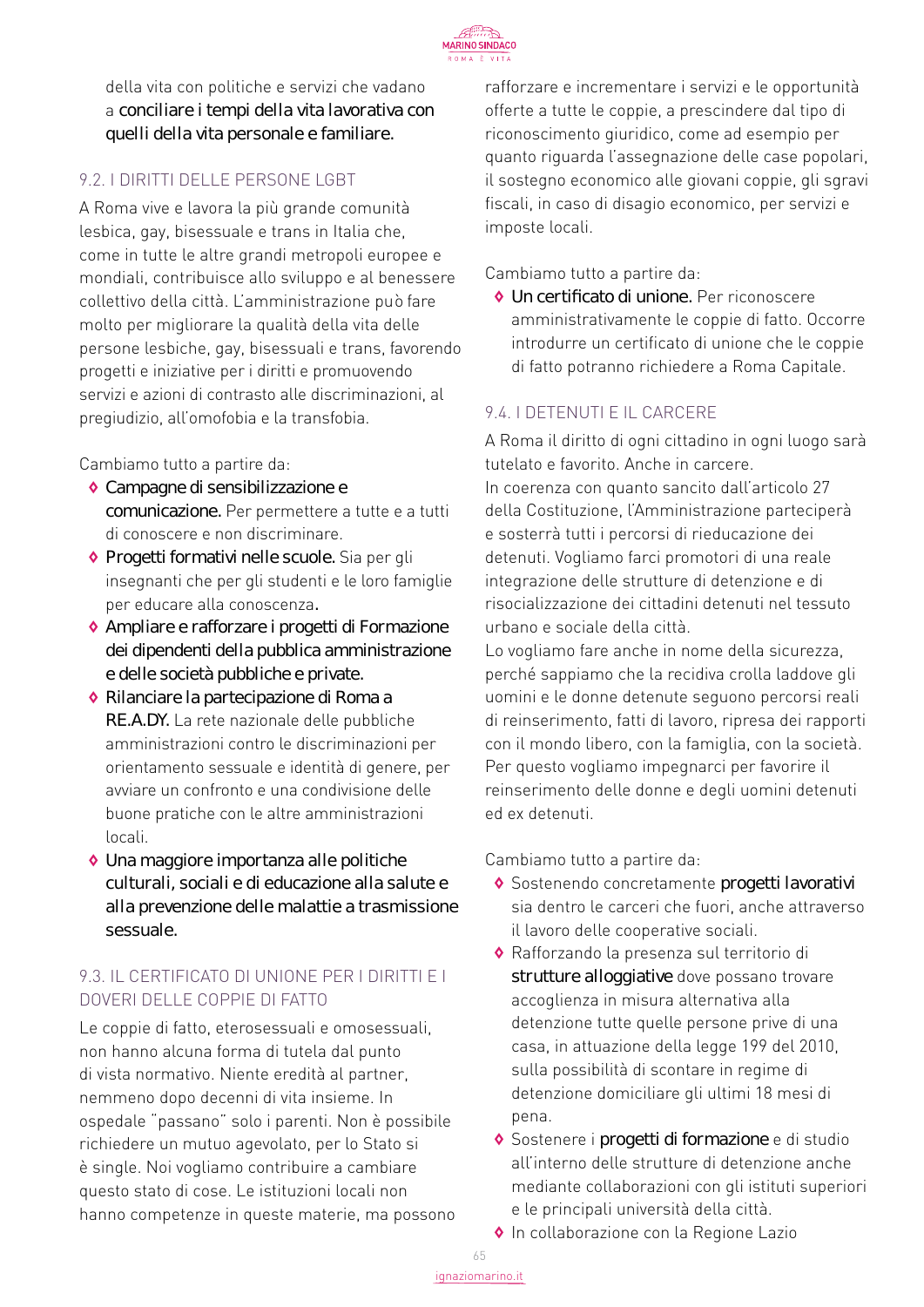

promuovere iniziative per la tutela della salute dei cittadini detenuti.

- **◊** Dare piena applicazione alla legge n. 62/2011 che riguarda le madri detenute con i figli da 0 a 6 anni affinché siano istituite nel territorio urbano, in prossimità di servizi e in aree urbane che favoriscano la socializzazione e la vita di comunità, case famiglie protette perché non ci siano più bambini in carcere.
- **◊**  Favorire il diritto alla genitorialità dei padri detenuti, contribuendo alla realizzazione di luoghi idonei e accoglienti per lo svolgimento dei colloqui.
- **◊** Rafforzare il ruolo del Garante dei diritti dei detenuti.
- **◊**  Valorizzare tutte le esperienze associative, culturali e sociali presenti all'interno e all'esterno delle strutture di detenzione, esperienze importanti che favoriscono il godimento dei diritti dei cittadini detenuti e ne migliorano la qualità della vita.
- **◊**  Aprire sportelli di assistenza amministrativa all'interno dei penitenziari cittadini per la richiesta dei certificati e dei documenti.

#### 10. TRAMANDARE LA MEMORIA: PATRIMONIO PER LE PROSSIME GENERAZIONI

Roma è città aperta e antifascista. La nostra città è stata protagonista di una formidabile Resistenza militare e civile. La lotta antifascista, resa celebre anche da pellicole che sono nella storia del cinema, è un patrimonio collettivo e sentito profondamente, parte dell'identità stessa della città, dei suoi luoghi e dei suoi cittadini.

Per rendere la memoria valore vivo e attivo, ricchezza per la città e le nuove generazioni pensiamo ad iniziative costruite, grazie al coordinamento di istituzioni, enti, fondazioni e associazioni che lavorano sui temi della memoria e della storia, insieme alle scuole.

#### 10.1. I VIAGGI DELLA MEMORIA

Vogliamo che siano sempre di più i ragazzi che in questi anni visiteranno i luoghi simbolo della volontà di sterminio della Germania nazista. Vogliamo che questi giovani divengano essi stessi testimoni, raccontando la loro esperienza in tutte le scuole della città. In questo modo vogliamo

realizzare un passaggio generazionale di storia e memoria rinnovando la condivisione degli ideali che furono alla base dell'impegno e del sacrificio di tanti loro coetanei.

# 10.2. IL 25 APRILE IN CAMPIDOGLIO

Torneremo finalmente a festeggiare il 25 aprile proprio in Piazza del Campidoglio e daremo vita a tante iniziative nei quartieri simbolo della Resistenza: dalla Montagnola a Centocelle da Forte Bravetta a San Lorenzo, da Ponte di ferro a la Storta, fino al Quadraro dove ci fu uno dei più gravi rastrellamenti mai accaduti. Dovrà essere una grande festa per la città da organizzare e promuovere insieme alle associazioni dei reduci e dei partigiani.

Tra l'8 e il 10 settembre di quest'anno ricorderemo il 70° anniversario della battaglia di Porta S.Paolo in quei giorni tra la Piramide e via Ostiense, tra Porta San Paolo e Testaccio, è rinata l'Italia. Vogliamo realizzare una grande mostra che rievochi quella straordinaria battaglia che ha restituito dignità e onore al nostro Paese. Ci impegneremo per rilanciare all'interno del sistema culturale ed educativo il Museo storico della Liberazione che ha sede presso la storica prigione di via Tasso, anche aumentando le risorse finanziarie a disposizione.

Infine il 16 ottobre ricorderemo i l 70°anniversario del rastrellamento della Comunità ebraica di Roma, una vergogna che vogliamo continuare a raccontare.

# 10.3. L'ECO-MUSEO

Nella stessa logica, pensiamo anche al progetto dell'eco-museo urbano, ovvero a una rete formale di luoghi da definire e "perimetrare" in specifiche area della città: un museo diffuso, all'interno del quale dovranno esserci persistenze archeologiche, percorsi di valore paesaggistico e servizi al pubblico (aziende agricole, fattorie didattiche, asili, biblioteche, archivi, centri sportivi, spazi espositivi, piste ciclabili, "boulevard dei bambini" ecc.).

#### 10.4. ROMA CAPITALE DELLA SOLIDARIETÀ E DELLA COOPERAZIONE

Roma Capitale, le Università Pontificie, il Vicariato, la Caritas e le istituzioni laiche possono farsi promotrici di un dibattito sui nuovi modelli di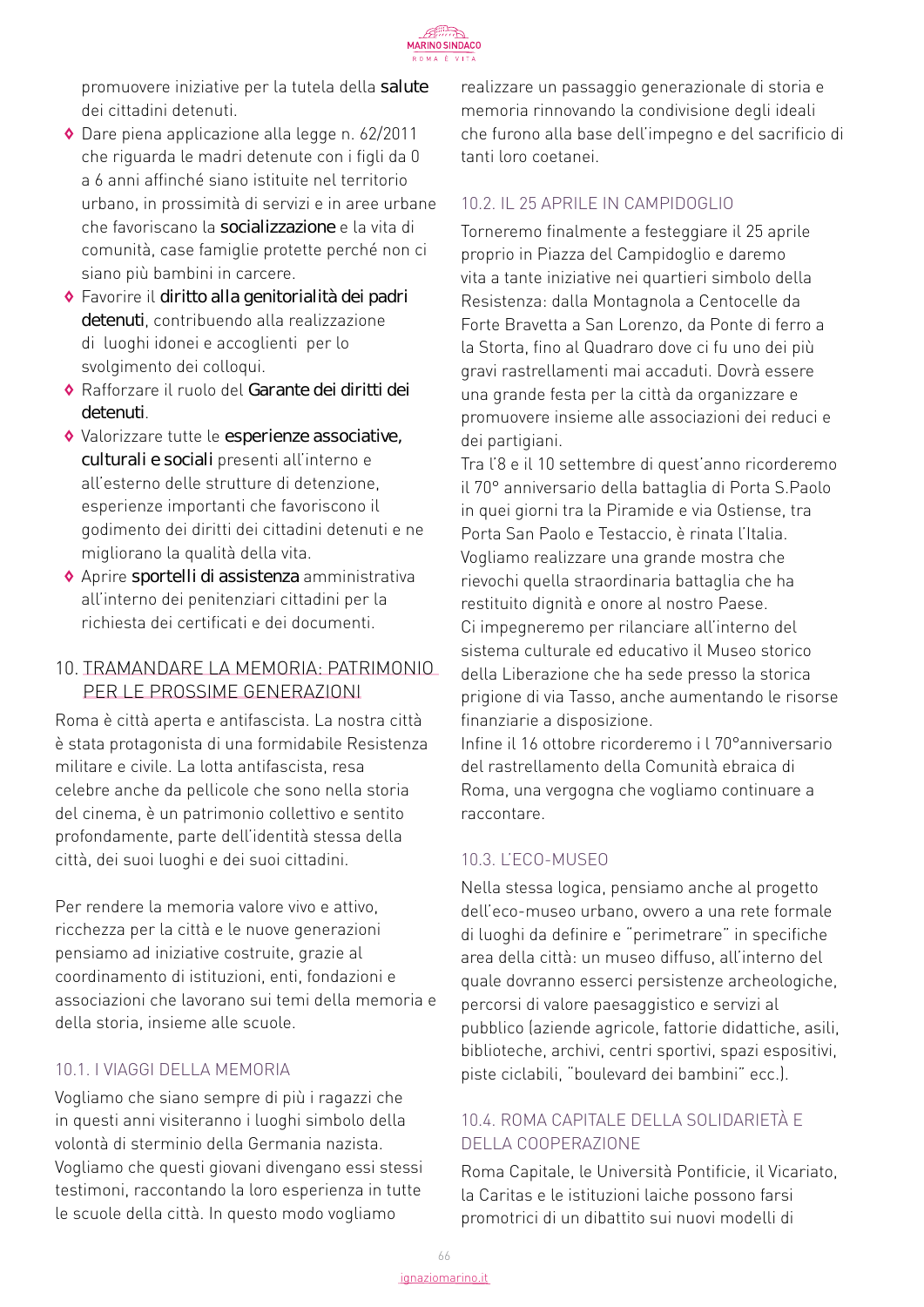

solidarietà, attraverso l'istituzione di un "Forum permanente della Solidarietà" per dialogare su come sia possibile costruire comunità solidali, nella città e nei nostri quartieri. Roma è sede di ambasciate e di istituzioni internazionali di grande importanza: FAO, WFP, IFAD. Tratto comune di queste istituzioni è la diffusione dello sviluppo e della cooperazione.

Cambiamo tutto a partire da:

- **◊** Un delegato del sindaco che renda permanente l'interazione tra l'istituzione locale e quelle internazionali. Attraverso anche iniziative comuni all'interno del nostro territorio che, ad esempio, possano vedere l'uso delle grandi infrastrutture urbane di cui Roma dispone, come il Centro Congressi Italia.
- **◊**  Interazione tra le nostre università e i centri di analisi e programmazione delle tre istituzioni.

#### 10.5. ROMA NEL MEDITERRANEO CHE CAMBIA

Il Mediterraneo può incidere sugli indicatori economici, sugli assi di sviluppo della cultura e dell'integrazione. Un possibile punto di partenza è senza dubbio rappresentato dalle cosiddette "primavere arabe".

Cambiamo tutto a partire da:

**◊**  Centro di Cultura del Mediterraneo. Allo scopo di valorizzare il lavoro di chi già da diversi anni affronta il tema del rapporto con i Paesi del Mediterraneo e creare relazioni e competenze che permettano alle sue due sponde di conoscersi, contaminarsi, creare occasioni di interscambio economico e culturale. Il Centro promuoverà sia l'attività di artisti, accademici, attivisti, amministratori, giornalisti e imprenditori che hanno contribuito all'innovazione e alla crescita dei paesi che affacciano sul Mediterraneo, sia dibattiti e approfondimenti sui temi che interessano le due sponde del nostro mare: il governo delle metropoli mediterranee, la questione demografica, la condizione femminile, l'innovazione tecnologica, la formazione dei giovani e della classe dirigente, il rafforzamento della società civile, le relazioni culturali e scientifiche, lo scambio economico e commerciale.

# III. UNA CITTÀ CHE ATTRAE

Da troppo tempo Roma ha perso posizioni nelle classifiche internazionali, non riuscendo a cogliere occasioni importanti per sua crescita sociale, economica e culturale. Roma non è più una città globale e rischia che la sua immagine all'estero sia solamente la cartolina sbiadita di qualche monumento del passato.

è necessario riportare Roma al rango che le compete. La capitale d'Italia deve tornare a essere centro economico di prima importanza. Accanto alla rivitalizzazione di un tessuto economico storico, legato al commercio, all'artigianato e all'agricoltura, dobbiamo riportare nel cuore della città processi produttivi di primaria importanza. Il turismo ed i servizi avanzati dovranno essere al centro di una stagione di crescita. Roma dovrà aprirsi ai giovani talenti, attraendo intelligenze, creatività e idee da ogni parte del mondo. Dovrà diventare la capitale italiana delle start-up e delle imprese innovative. Vivere a Roma dovrà essere un sogno, come per molti giovani italiani è oggi un sogno vivere a Berlino, Parigi o Londra.

Per essere vincente nella competizione urbana globale. Roma deve ricominciare ad attrarre quei lavoratori creativi che producono investimenti e crescita economica, offrendo oltre che opportunità di crescita anche luoghi decorosi e amichevoli in cui sia facile e piacevole vivere. Tutte le persone che decidono di venire a Roma per lavorare, studiare creare o semplicemente per vivere, dovranno avere pari opportunità e pari servizi. Attrarre significa dare a tutti le stesse opportunità di successo, senza lasciare nessuno indietro. Le trasformazioni urbane che avverranno nella città nei prossimi anni di opportunità per far diventare Roma una città non solo più ricca ma anche più giusta. Centro e periferia dovranno quindi far parte di uno stesso sistema di crescita e sviluppo non relegando il centro ai soli servizi turistici e la periferia solamente alla funzione residenziale. Già oggi alcuni quartieri della periferia romana, che solo qualche anno fa erano colpiti dallo stigma della periferia povera e inospitale, sono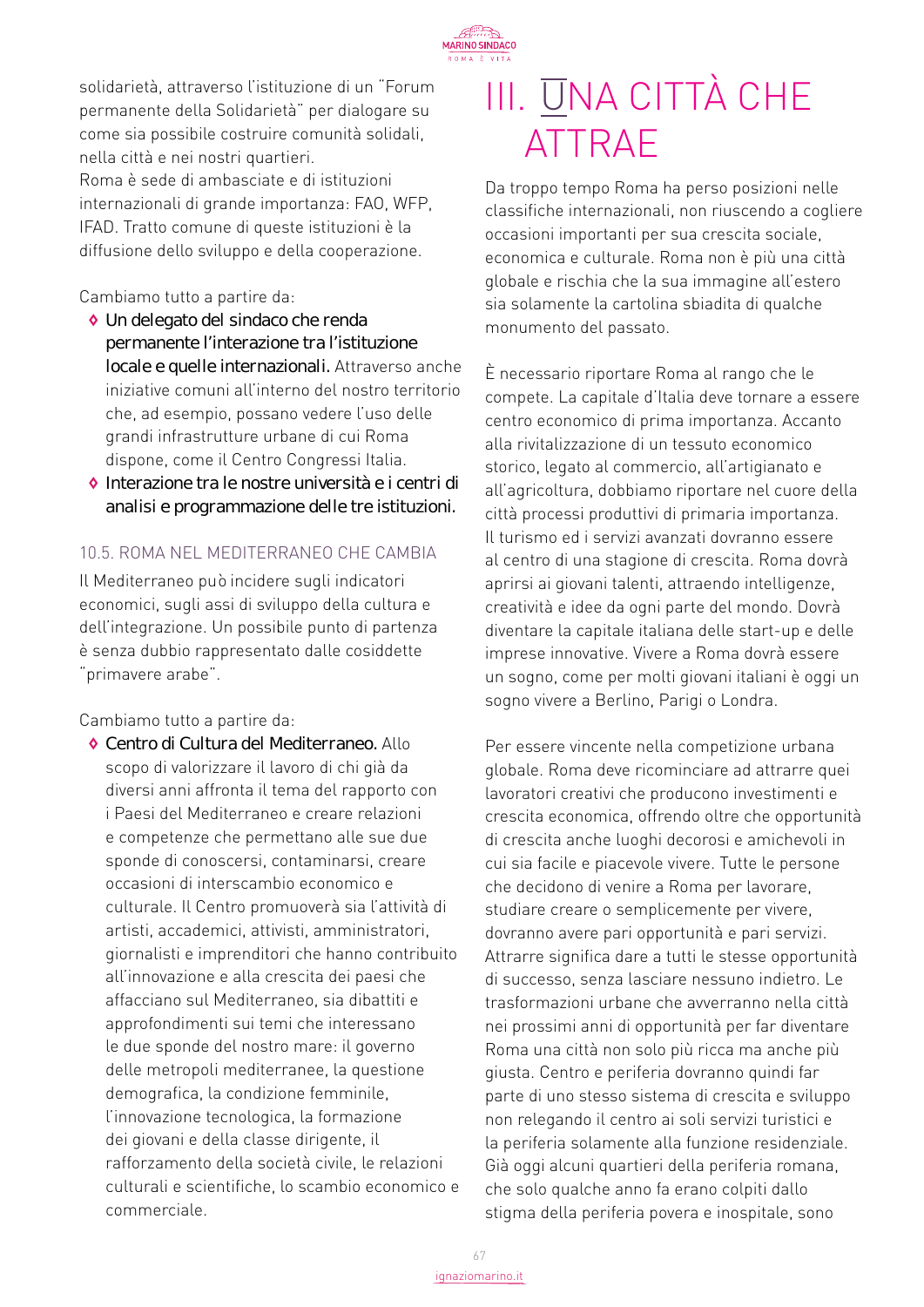

diventati centri di sviluppo economico creativo e avanzato. Questo è successo, però, senza la regia del Comune di Roma. L'amministrazione pubblica deve invece guidare questi percorsi, favorendo lo sviluppo di opportunità di formazione e svago, incentivando la localizzazione di servizi produttivi avanzati, favorendo lo scambio tra la città e il sistema mondo. Ma Roma potrà diventare città che attrae solo se non lascerà nessuno indietro e solo se tutti i suoi abitanti sapranno di essere parte di una stessa comunità. In poche parole la città attrae solo se ha delle buone basi per una sviluppata ed equa comunità locale.

#### 1. RIPARTIRE DAL COMMERCIO, DALL'ARTIGIANATO E DALLL'AGRICOLTURA

La crisi, come è noto, sta falcidiando la piccola e media impresa diffusa, in particolare quella commerciale, con pesanti ricadute economiche e occupazionali. Roma rischia di perdere per sempre economie importanti e avere una drammatica ricaduta sul suo tessuto sociale.

In questi ultimi anni, i piccoli commercianti e artigiani, stretti anche dalla morsa fiscale e dalla grave contrazione dei consumi, non hanno sopportato l'onda d'urto della crisi e hanno abbassato la saracinesca. Un patrimonio di professionalità e amore per il proprio mestiere che lascia ferite ben visibili in tanti quartieri della nostra città.

Ci siamo trovati di fronte a un disordinato sviluppo delle superfici commerciali, motivato non dalle esigenze dei consumatori e neanche delle imprese del commercio: si è trattato di un'espansione senza nessun tipo di programmazione, con uno sconsiderato consumo di suolo/territorio e con un forte appesantimento della rete infrastrutturale.

L'innovazione e le trasformazioni in atto nel mercato hanno bisogno, seppur nell'ambito di un processo di fatto liberalizzato, di essere gestite affinché non si determinino distorsioni e impatti negativi, come è accaduto in numerose realtà regionali, sia nell'economia, che per la vivibilità di intere aree. Mai come oggi, anche per gli effetti della crisi economica, il settore del commercio, nelle sue varie articolazioni (piccole imprese, media e grande distribuzione), può avere un ruolo e una responsabilità centrale nella costruzione di

un nuovo modello di sviluppo anche per la nostra Capitale.

L'emergenza va affrontata subito e, con un passo decisamente diverso, è necessario intervenire su alcuni nodi e condizioni che ereditiamo dal precedente Governo di Roma Capitale. Non si tratta soltanto di un discorso economico, pure importante, ma di una opportunità da cogliere per ridefinire la centralità degli spazi pubblici urbani, per migliorare e modernizzare la rete di prossimità dei servizi per i cittadini e perfino per rendere i centri urbani più sicuri e accoglienti.

In particolare, occorre restituire una logica di servizio della funzione commerciale, non solo per rispondere meglio a una diversificazione sempre più marcata della domanda di beni e servizi, ma anche sotto il profilo della vivibilità dei luoghi, di un'idea pubblica delle città e della necessità di dotarle di spazi che restituiscano qualità e dignità alla vita dei suoi abitanti.

Soprattutto nei nuovi tessuti urbani (centralità urbane) è necessario ridefinire gli assetti superando la logica residenziale-centro commerciale e affermare un modello urbano caratterizzato dalla centralità degli spazi pubblici (strade e piazze). Le strutture commerciali, unitamente ai servizi, diventano funzioni essenziali per ridefinire un nuovo modello di città se inseriti all'interno del tessuto urbano. Utile, in quest'ottica, può essere anche lo sfruttamento delle risorse economiche accessibili nei programmi europei per la rigenerazione di aree urbane con una tangibile ricaduta sul tessuto commerciale.

Per incrementare la competitività dei servizi è, altresì, improcrastinabile un'ampia semplificazione delle procedure e dei processi amministrativi, al fine di conseguire una rilevante diminuzione degli oneri burocratici – in termini di tempo e di spese – che gravano su un'intrapresa economica, utilizzando nel maggior numero possibile di casi la segnalazione certificata di inizio attività (S.C.I.A.) e spostando, inoltre, i controlli e le verifiche da preventivi a successivi, dando una vera centralità allo Sportello Unico e potenziando la sussidiarietà. Questo dovrà avere la funzione sia di front office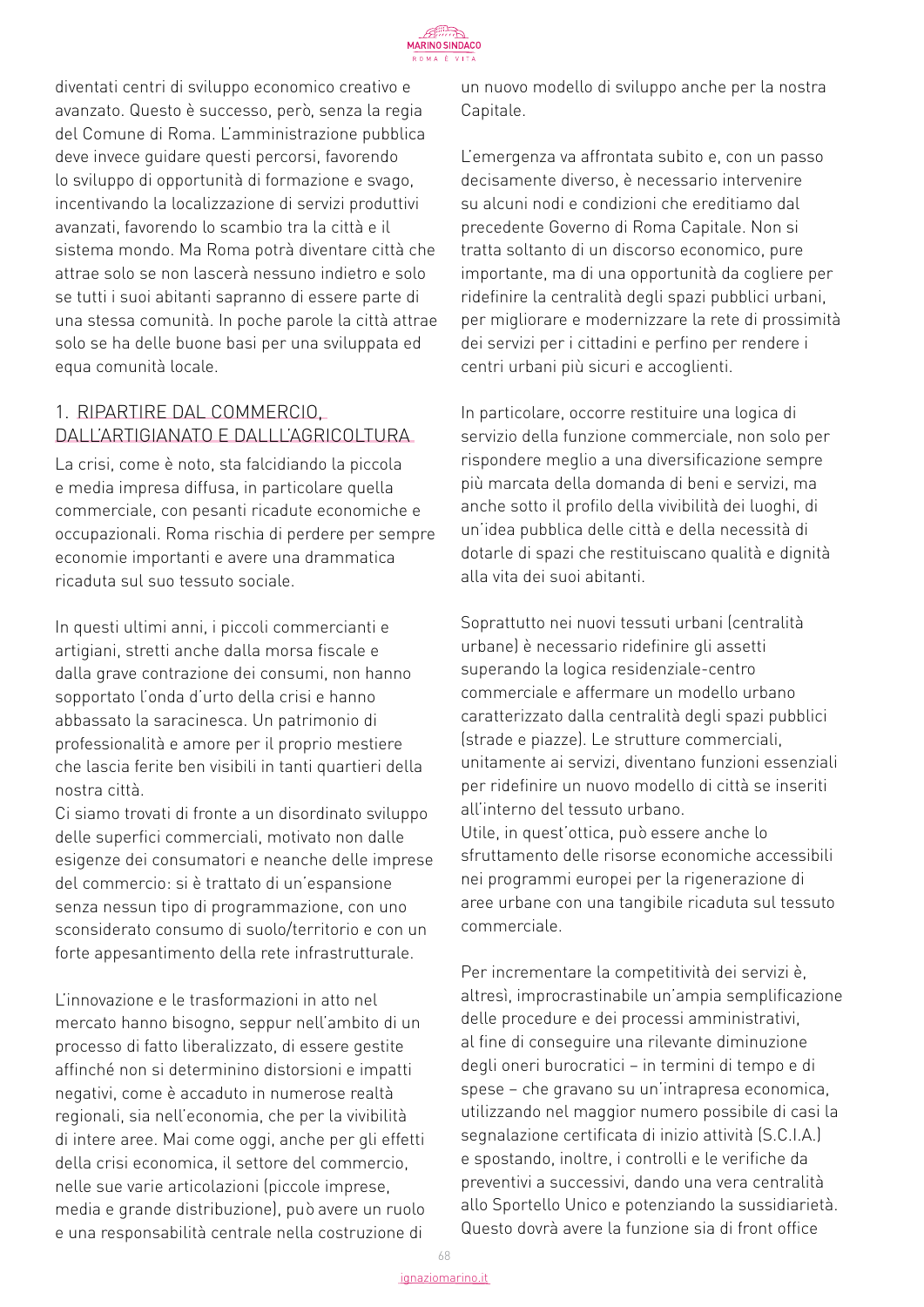

nell'acquisire telematicamente tutti i documenti necessari dall'imprenditore, senza inutili duplicazioni di certificazioni già in possesso della P.A., sia di back office, nel rapporto con gli altri uffici comunali e con le diverse amministrazioni, regolato da specifici protocolli. Al tempo stesso, l'amministrazione comunale dovrà garantire alle piccole e medie imprese tempi certi nel pagamento dei debiti.

In generale tutte le azioni da svolgere dovranno essere caratterizzate da: libertà di iniziativa economica, tutela del lavoro, equilibrata programmazione e semplificazione amministrativa. Questa dovrà essere la consiliatura che apre, in sintonia con la Regione Lazio, in modo chiaro e senza perplessità al sistema imprenditoriale diffuso, al pari degli altri sistemi produttivi.

# 1.1. UN INTERVENTO SU PIÙ FRONTI

Cambiamo tutto a partire da:

- **◊**  Superare la proliferazione indiscriminata di nuovi centri commerciali e grandi superfici di vendita (un modello di commercio e di vendita che consuma territorio, incentiva l'utilizzo del trasporto privato e contribuisce alla crisi dei negozi di prossimità), definendo con un vero Piano commerciale/urbanistico precisi e stringenti indici qualitativi per il loro insediamento (dall'offerta e disponibilità di servizi pubblici alla mobilità, dall'efficienza energetica a una gestione ecosostenibile, dalla cura del verde a una corretta gestione del ciclo dei rifiuti) e sostenendo i progetti di accorpamento e riutilizzo degli immobili esistenti per programmare uno sviluppo nuovo, sostenibile e di qualità nel territorio cittadino.
- **◊**  Incentivare il rilancio dei Centri commerciali naturali, consorziando gli operatori per un'efficiente gestione di servizi, arredo urbano e promozione territoriale, trasformandoli in uno strumento di riqualificazione urbana – attraverso la realizzazione di specifici piani di sviluppo urbani, con un riconoscimento dettato, anche qui, da precisi criteri qualitativi.
- **◊**  Stabilire e disciplinare alcuni criteri guida per lo sviluppo, la diversificazione e l'organizzazione del settore, valutando pure la capacità di consumo nei diversi ambiti territoriali della città.
- **◊**  Affrontare il nodo delle liberalizzazioni degli orari di esercizio e delle aperture domenicali e festive, promuovendo intese su base volontaria tra operatori economici e Comune, che tengano conto delle nuova domanda dei consumatori, dei tempi della città, dell'offerta turistica, ma anche delle esigenze di imprenditori e lavoratori.
- **◊**  Tutelare i lavoratori del comparto, accompagnandoli anche con una formazione certificata e di qualità.
- **◊**  Introdurre, di concerto con i municipi e le associazioni di categoria, un piano delle insegne commerciali, inserendo il procedimento nella S.C.I.A.
- **◊** Rivedere il sistema dell'occupazione del suolo pubblico.
- **◊**  Tutelare e valorizzare i negozi e le botteghe.
- **◊**  Intervenire sui temi della sicurezza urbana diffusa, sul fenomeno dell'usura, della presenza e infiltrazione della criminalità organizzata nell'economia cittadina, istituendo un osservatorio qualificato e sostenendo l'attività delle associazioni che si battono contro questi fenomeni, lavorando sempre per estendere la consapevolezza e la prevenzione.
- **◊**  Attivare immediatamente con l'impegno diretto dei vigili urbani, in raccordo con le altre forze di polizia, una lotta serrata contro l'abusivismo commerciale.
- **◊**  Favorire l'accesso al credito, nelle varie forme, attraverso il sistema dei Confidi e attraverso un rapporto non subordinato con il sistema creditizio.
- **◊**  Sostenere la formazione di reti d'impresa anche per l'accesso ai bandi, in forme verticali e orizzontali, in ambiti territoriali o di filiera, che può essere una forma di intervento volta a caratterizzare ulteriormente lo sviluppo nel nostro territorio.
- **◊**  Prevedere, per le edicole, l'ampliamento delle merceologie da porre in vendita - stante sempre la prevalenza del prodotto editoriale – rivedere, poi, i criteri per i trasferimenti delle edicole e consentire la possibilità, già prevista, di esporre la pubblicità, come fonte di integrazione del reddito.
- **◊** Dare attuazione, per gli impianti di distribuzione carburante, all'ampliamento dei prodotti e dei servizi offerti e sostenere l'ammodernamento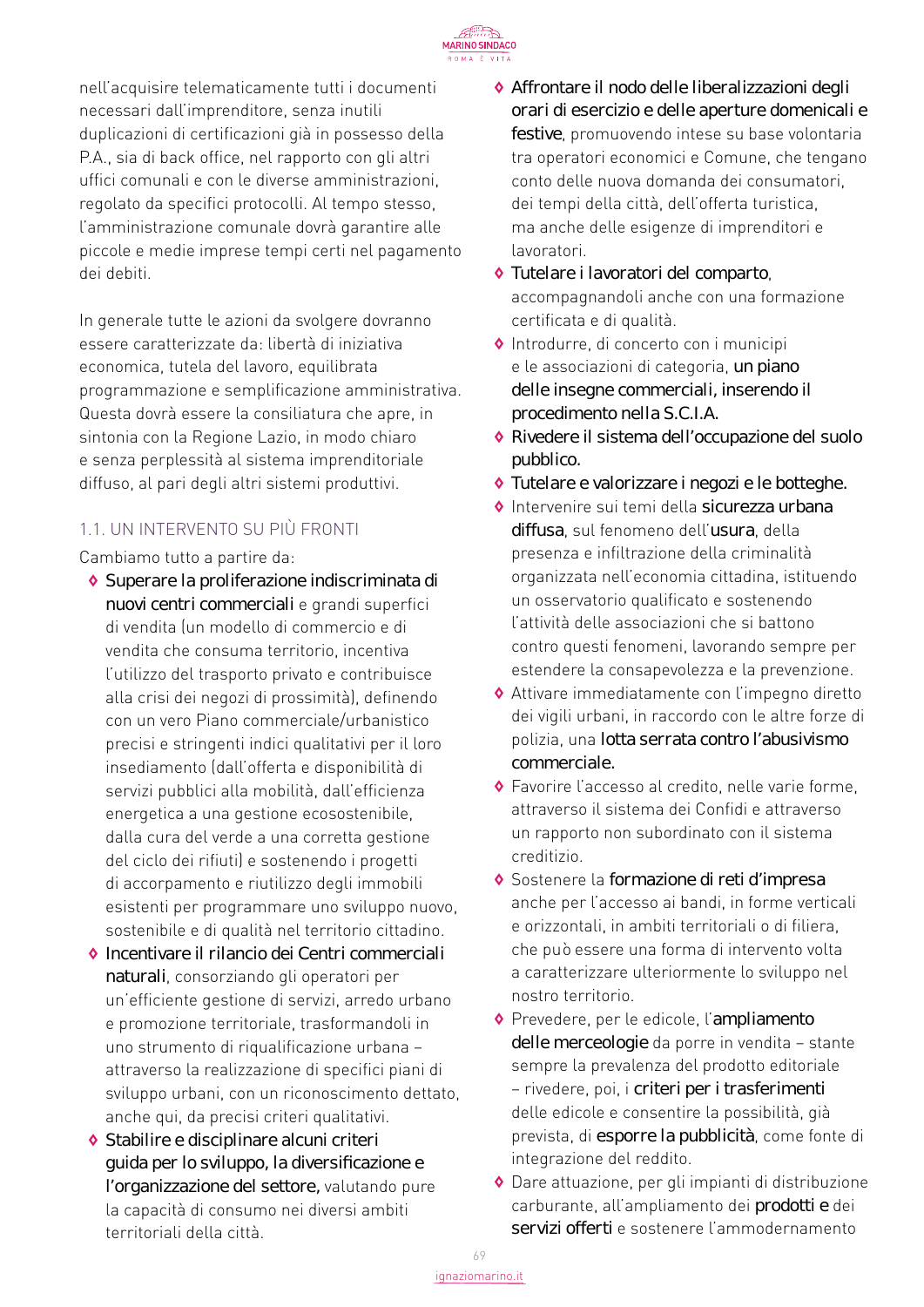

della rete, trasformando gli impianti in centri polifunzionali e più qualificati per essere adeguati ad una nuova e più moderna mobilità cittadina.

# 1.2. RISCOPRIRE I MERCATI RIONALI E VALORIZZARE IL COMMERCIO SU AREE PUBBLICHE

A Roma sono censiti oltre 120 mercati rionali e una fitta rete di mercati saltuari, di piccole, medie e grandi dimensioni nei singoli municipi. Un grande patrimonio della città, punto di riferimento per gli acquisti di tutti i giorni.

Cambiamo tutto a partire da:

- **◊**  Specifici progetti di valorizzazione.
- **◊** Riqualificare le strutture e ampliare i servizi offerti e gli orari di apertura.
- **◊**  Organizzare corsi di formazione per la crescita verso nuove forme e tipologie di vendita.
- **◊**  Mettere in rete i mercati di Roma con un'offerta di servizi evoluti e strumenti innovativi, tra cui l'e-commerce, la consegna a domicilio per disabili e anziani.
- **◊**  Inserire all'interno dei mercati i Centri servizi dell'amministrazione e piccoli ristoranti.
- **◊**  Introdurre banchi per la vendita di prodotti biologici, di prodotti locali e di prodotti equosolidali.
- **◊**  Semplificare e accelerare le attuali procedure amministrative sia relative alla gestione (trasferimenti, reintestazioni ecc.) sia alla concessione dei banchi rimasti vuoti.

I mercati dovranno disporre di parcheggi custoditi per le biciclette e di stalli di bike sharing e le nuove realizzazioni, da prevedere nelle aree più periferiche della città, dovranno essere pensate e collocate per permettere alle persone di andare al mercato usando il mezzo pubblico. La nostra idea di fondo è quella di recuperare il concetto di piazza-mercato. Sarebbe poi auspicabile la diffusione in tutti i mercati di Roma del servizio di acquisto on line e di consegna della stessa a domicilio, anche in un nuovo e più moderno rapporto con il Centro Agroalimentare di Roma (C.A.R.).

Infine, appare ormai, assolutamente necessario, rivisitare l'inserimento nella città di tutte le attività commerciali su area pubblica, coinvolgendo gli operatori del settore. In un quadro di regole più chiare e più semplici che restituiscano una certezza del diritto agli operatori, questi possono concorrere a una ridefinizione anche del decoro urbano, valorizzando le proprie attività e inserendosi più armonicamente nella vita urbana.

#### 1.3. OPPORTUNITÀ DI LOCALIZZAZIONE PER LE IMPRESE E QUALITÀ DEI SERVIZI PRODUTTIVI

Il sostegno al sistema produttivo locale è un obiettivo prioritario. Per questo è urgente affrontare la riduzione dei tempi di pagamento dei fornitori, la minimizzazione dei tempi di individuazione, finanziamento e appalto delle opere pubbliche e la riduzione e digitalizzazione delle procedure burocratiche. Accanto a tali azioni un posto centrale deve destinarsi al supporto attivo alle imprese nella ricerca di spazi produttivi e direzionali adeguati alle loro necessità e possibilità e nell'incremento di opportunità localizzative, oggi carenti e spesso inadeguate. In passato intere porzioni urbane destinate ad ospitare aree produttive sono state trasformate in quartieri residenziali; parallelamente, agglomerati di impresa sono nati e si sono sviluppati sotto la spinta della domanda di insediamento, spesso svincolati da un disegno organico che tenesse conto della loro accessibilità, dei flussi logistici che generano o attirano, dell'impatto ambientale delle produzioni che ospitano.

Logiche errate nei processi di accumulazione e distribuzione della rendita urbana continuano a produrre cambi di destinazione d'uso che sottraggono alla città impianti produttivi, capannoni, magazzini. Nelle aree più centrali della città, i livelli raggiunti dai valori immobiliari hanno determinato massicci processi di espulsione di attività artigianali e commerciali non più in grado di sostenere i canoni di locazione richiesti dalla proprietà. Ne è scaturito un generalizzato impoverimento dell'offerta e una riduzione della vivibilità dei quartieri. Favorire lo sviluppo del sistema produttivo, dunque, vuol dire assicurare occasioni di impresa e occupazione, diffondere nel tessuto urbano servizi di prossimità, promuovere la competitività dell'economia romana, creare opportunità di crescita e nuove linee di ricerca per il comparto terziario e i knowledge workers.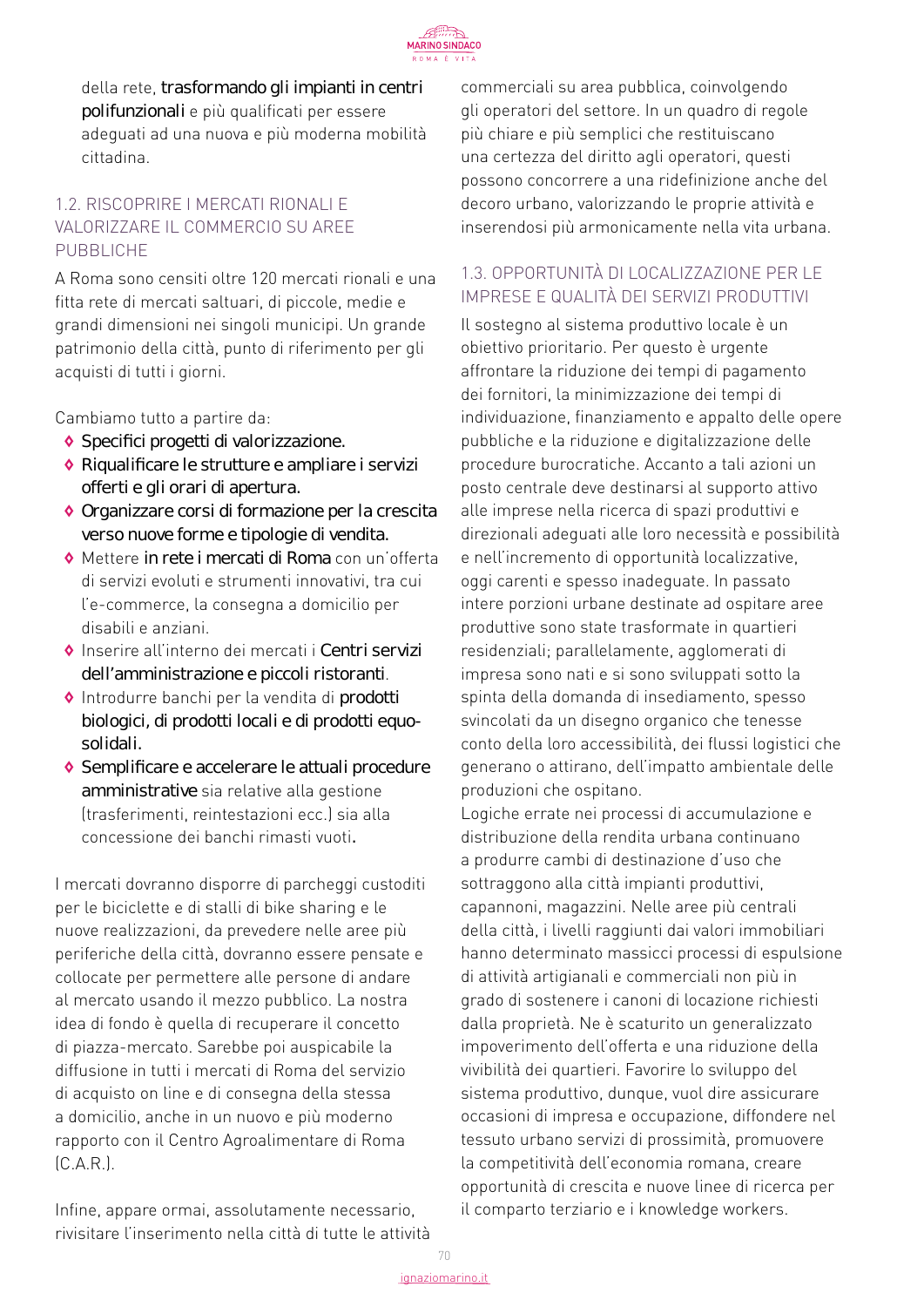

#### Cambiamo tutto a partire da:

- **◊**  Favorire l'insediamento e la permanenza, a livello micro, nei quartieri, di attività artigianali manifatturiere e di servizio che si rivolgono ai mercati di prossimità (officine meccaniche, laboratori di restauro, falegnamerie, idraulici, elettricisti). Larga parte delle oltre 40.000 imprese artigiane del comune di Roma sono localizzate all'interno di unità immobiliari a destinazione mista (residenze, uffici, negozi, botteghe, autorimesse) o in aree cosiddette "spontanee" spesso prive di essenziali servizi, in prossimità dei loro mercati di sbocco; ma non di rado costrette in spazi residuali e interstizi urbani e private dei vantaggi garantiti dalle economie di agglomerazione a detrimento della loro visibilità e potenzialità di mercato, della sicurezza del lavoro, della stessa qualità urbana delle aree in cui sono insediate.
- **◊**  Valorizzare le potenzialità espresse dal PRG in termini di spazi disponibili per l'artigianato di servizio e produttivo.
- **◊**  Verificare la compatibilità urbanistica delle attività produttive già insediate, le loro eventuali carenze impiantistiche e infrastrutturali e le possibilità di risanamento anche attraverso la realizzazione (sempre in coerenza con le previsioni di PRG) di spazi organizzati di quartiere capaci di ospitare più attività artigiane.
- **◊** Realizzare, aggiornare e rendere disponibile alla consultazione pubblica una banca dati geografica della distribuzione territoriale delle imprese artigiane, distinte per categoria di attività, con l'intento di evidenziare "vuoti di offerta" e opportunità di mercato, particolarmente frequenti nelle aree più periferiche e meno servite della città, che possano stimolare la formazione di nuove imprese e la mobilità di quelle già esistenti.
- **◊**  Valorizzare, a livello macro, i vantaggi che offrono in termini di economie di agglomerazione e di coerenza del disegno urbanistico della città, le aree di concentrazione d'impresa presenti nel territorio. Bisognerà in tal senso definire azioni mirate di policy dirette a:
	- **•**  individuare le esigenze infrastrutturali e i fabbisogni di servizi pubblici necessari

per consolidare o rilanciare le aree industriali e gli agglomerati d'impresa già presenti nel territorio del comune di Roma;

- **•**  sostenere le capacità attuali e potenziali delle imprese presenti in queste aree di introdurre innovazione producendola in proprio o accedendo a quella prodotta altrove e, in particolare, presso le università e i centri di ricerca della Capitale, ovvero presso i tecnopoli di Castel Romano e della Tiburtina;
- **•**  incentivare i contratti di rete tra le imprese localizzate nella stessa area per favorire la realizzazione in comune di investimenti e/o l'acquisto di servizi. Secondo una recente indagine, oltre il 44% delle piccole imprese romane collabora con altre imprese per svolgere attività comuni specifiche e questa percentuale sale al 54% quando si ha a che fare con gli investimenti in innovazione di prodotto: noi vogliamo irrobustire questa tendenza, prestando particolare attenzione agli investimenti realizzati "in rete" tra aziende;
- **•**  concentrare le funzioni di pianificazione delle aree produttive in un unico soggetto potrebbe risolvere la residualità di queste problematiche all'interno di un'amministrazione da sempre tutta centrata sull'edilizia residenziale o sulle grandi strutture commerciali.
- **◊**  Nell'insieme, consentire la massima efficienza e economicità nei processi di localizzazione delle imprese, e, in particolare, favorire percorsi di concentrazione di knowledge workers che fanno dello scambio di conoscenze e della cooperazione competitiva una leva centrale nella creazione di valore: con la costituzione di una banca dati digitale interrogabile on line che consenta di visualizzare contestualmente la geografia puntuale delle imprese distinte per singola categoria di attività economica e la localizzazione delle offerte di spazi produttivi e uffici. Tale banca dati sarà sviluppata da Roma Capitale - anche promuovendo una collaborazione con associazioni di categoria e società specializzate nell'intermediazione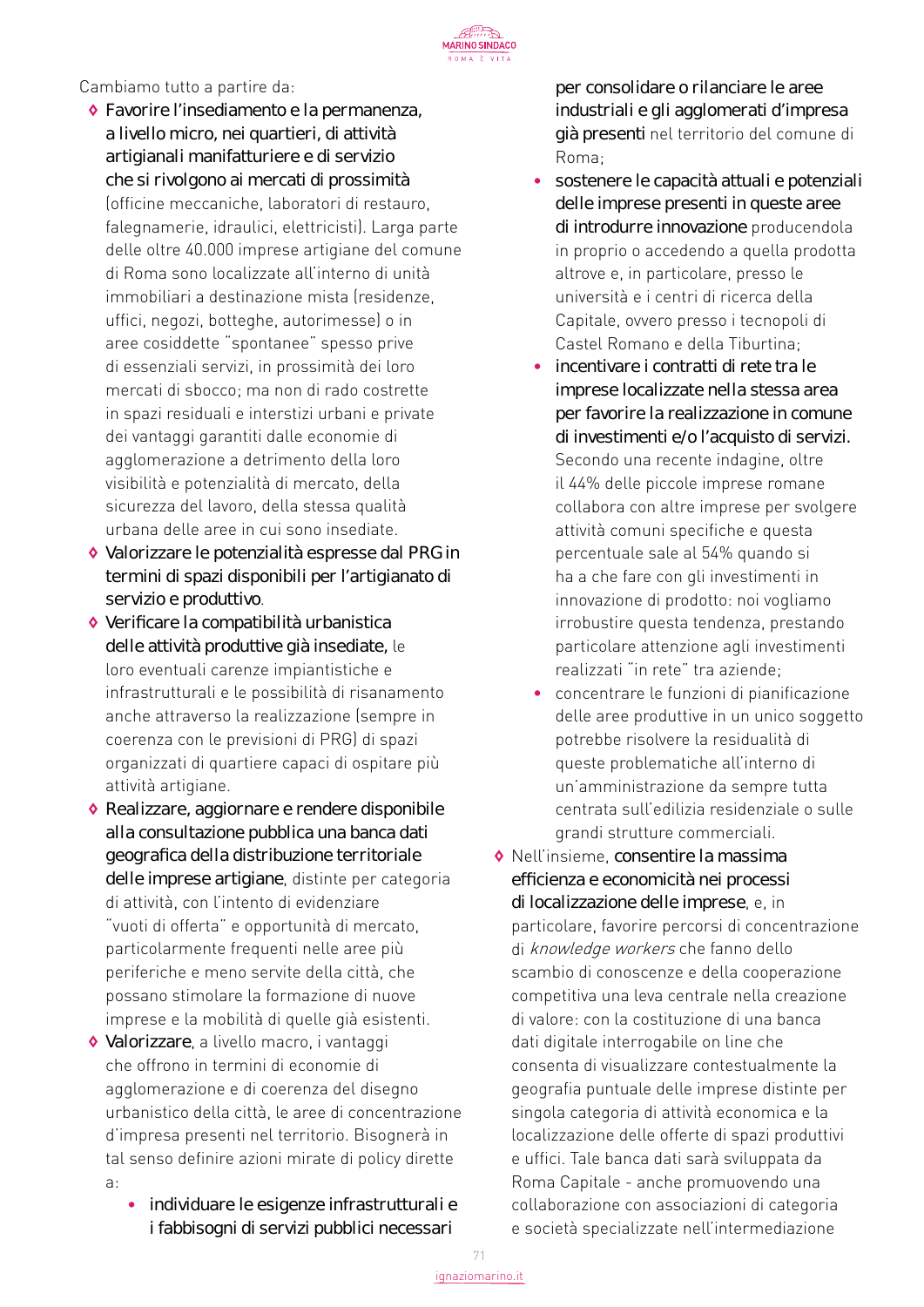

immobiliare – e garantirà alle imprese la più ampia conoscenza del territorio e del mercato nella delicata fase di scelta della propria sede o unità locale; con la diffusione - tra le imprese e la proprietà immobiliare - della cultura e della pratica della condivisione degli spazi produttivi. La predisposizione di uffici e laboratori artigianali dotati di strumentazioni di lavoro (dalle falegnamerie attrezzate alle cucine industriali) noleggiabili per periodi determinati, a rotazione o in condivisione, va infatti incontro alle esigenze di molte imprese che non hanno la possibilità di investire e immobilizzare rilevanti capitali e, al tempo stesso, si configura come un mercato potenziale per i proprietari degli immobili produttivi.

### 1.4. MESTIERI, ARTIGIANATO, IMPRESA: LE AZIONI PER SOSTENERE IL SAPER FARE DEI ROMANI

Piccole e grandi imprese manifatturiere, startup innovative, realtà depositarie di una antica tradizione artigianale esistono a Roma da lungo tempo e necessitano di essere incentivate, rafforzando la tutela delle botteghe storiche che rappresentano la storia e la cultura di questi settori.

In tal senso, la realizzazione della "Casa dell'Artigianato" è un obiettivo non più rinviabile. Tale struttura dovrà caratterizzarsi come un centro per la valorizzazione delle attività artistiche e tradizionali e dei luoghi dell'artigianato romano (strade, piazze, ecc.), luogo di incontro con nuove professionalità (design, materiali ecc.) e struttura dove trasferire i saperi e le conoscenze alle giovani generazioni.

Un luogo per la trasmissione e l'elaborazione dei saperi e delle competenze necessarie alle imprese artigiane per affrontare la crisi, intervenendo sulla capacità di innovare i prodotti per poter rispondere alle nuove domande del mercato e alle necessità dell'innovazione.

**◊**  La Casa dell'Artigianato potrà:

- **•**  aiutare le aziende a rischio di dismissione o in condizione di sofferenza;
- **•**  favorire l'innovazione e lo sviluppo produttivo delle aziende artigiane;
- **•**  sostenere la nascita di settori produttivi innovativi e lo sviluppo delle

competenze necessarie attraverso la formazione professionale in ingresso e la riqualificazione dei lavoratori e dei titolari di imprese artigiane (come esempio i green jobs, le nuove forme dell'intrattenimento enogastronomico);

- **•**  incrementare l'occupazione giovanile e il rafforzamento dell'occupazione;
- **•**  tramandare attraverso un "patto generazionale", la cultura del lavoro artigiano tra i giovani;
- **•**  innovare la formazione tecnicoprofessionale, prevedendo forme di collaborazione tra scuola e artigiani;
- **•**  promuovere al meglio i servizi e le opportunità di una realtà formativa di grande qualità riavvicinandola al nuovo contesto produttivo locale e alle nuove realtà generazionali rendendola parte attiva del progresso della Città e della formazione dei suoi cittadini;
- **•**  realizzare un ponte tra le policy istituzionali dell'amministrazione capitolina e il mondo del lavoro, valorizzando una realtà di grande rilevanza culturale e storica che sia in grado di contribuire allo sviluppo di un processo di crescita delle vocazioni produttive della città.

Le attuali norme regolamentari sul commercio e sull'artigianato, comprensive di quelle sulla tutela delle attività del Centro Storico, così come quelle sulla semplificazione amministrativa e sulla gestione dei rifiuti urbani si sono dimostrate nel tempo non solo incapaci di raggiungere gli obiettivi, ma hanno spesso rappresentato un freno alla crescita del tessuto produttivo ed un freno ai processi di modernizzazione e semplificazione della città, oltre che un inutile e dannoso aggravio dei costi d'impresa. La profonda revisione del regolamento sul commercio in aree pubbliche, quello sulla tutela delle attività del centro storico, il regolamento di occupazione sul suolo pubblico, quello sulle insegne le norme sullo Sportello Unico ed il regolamento sui rifiuti saranno i primi provvedimenti da adottare per semplificare, ridurre gli oneri delle imprese e dare maggiori certezze all'esercizio d'impresa.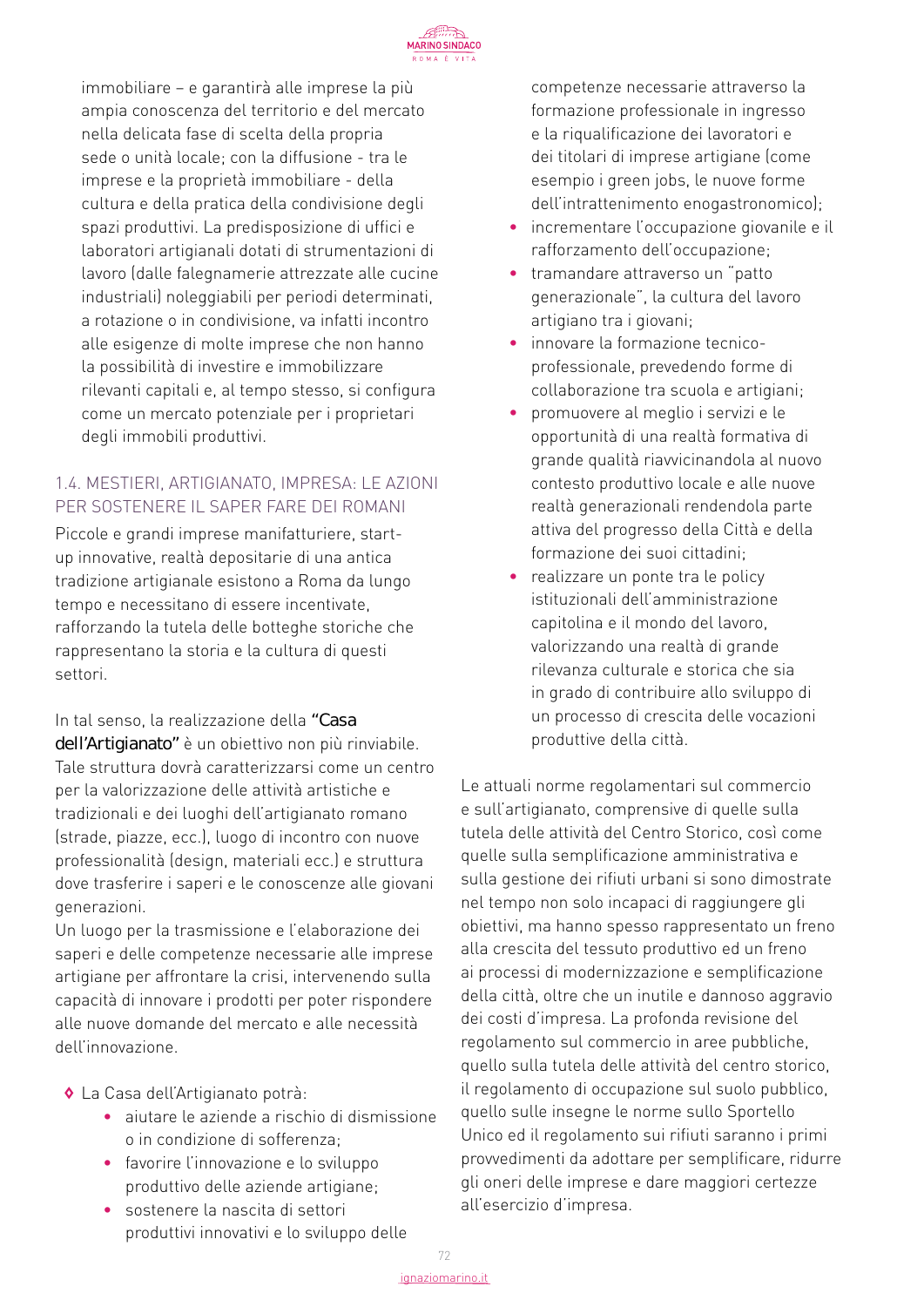

# 1.5. ROMA IL PIÙ GRANDE COMUNE AGRICOLO D'EUROPA

Con 50.000 ettari, di cui 10.000 dentro il raccordo anulare, Roma è il più grande Comune agricolo d'Europa, ricco di biodiversità, di produzioni d'eccellenza e di imprese. Un patrimonio di grande valore che deve essere difeso e trasformato sempre di più in un'area strategica di investimento e attenzione da parte dell'amministrazione con l'obiettivo di favorire una crescita economica sostenibile.

Cambiamo tutto a partire da:

- **◊**  Sostenere lo sviluppo dell'agricoltura biologica di prossimità introducendo criteri ecologici nei servizi di ristorazione pubblica, indirizzando i bandi pubblici verso i prodotti agricoli di qualità.
- **◊**  Valorizzare il ruolo del Centro Agroalimentare Romano come piattaforma dei prodotti bio nonché quello delle aziende agricole di Castel di Guido e Tenuta del Cavaliere.
- **◊**  Favorire la sinergia tra le attività agricole, le università romane, i centri di ricerca e gli istituti agrari sui temi della produzione agricola connessa all'innovazione e alla sostenibilità ambientale. In questo modo si potrà difendere al meglio la biodiversità promuovendo anche un regime energetico più efficiente.
- ◆ Risolvere l'annosa questione della Centrale del Latte di Roma, che non può prescindere da una forte presenza di un solido partner industriale, dalla garanzia di una significativa partecipazione dei produttori a fianco della simbolica presenza degli attori istituzionali.
- **◊** Riconoscere, di concerto con la Regione Lazio, il ruolo agricolo del polo urbano romano ed il giusto spazio all'interno del nuovo Programma di Sviluppo Rurale (P.S.R.).
- **◊**  Attivare forme di promozione dei prodotti agricoli nelle istituzioni culturali e turistiche della Capitale e supportarne la penetrazione nella ristorazione romana.
- **◊** Difendere la biodiversità promuovendo anche un regime energetico più efficiente.
- **◊**  Verificare la possibilità di garantire, in sinergia con la Regione Lazio, condizioni agevolate di accesso al credito per sostenere e stimolare ulteriormente il coinvolgimento e gli investimenti dei giovani imprenditori locali nel

#### settore agricolo.

Se da un lato gli interventi dovranno riguardare le misure volte a favorire percorsi di aggregazione e integrazione delle filiere agroalimentari e di offerta di servizi multifunzionali, dall'altra parte è necessario operare perché l'amministrazione semplifichi il rapporto con le imprese, sostenga il ricambio generazionale e valorizzi l'insostituibile contributo ambientale che il settore naturalmente può produrre. Per accompagnare tale processo bisognerà mettere in campo una politica più attenta al settore.

Pensiamo che attraverso tali misure, che intendiamo adottare, si possa generare nuova occupazione, preservare il territorio romano e rafforzare le filiere della produzione agricola e della sua trasformazione. Basti pensare che ad oggi solo l'1% dei prodotti agricoli locali viene trasformato nel Lazio, in rapporto anche alla distribuzione commerciale, con significative ricadute in termini di marketing territoriale e di sviluppo del turismo eco-sostenibile.

# 1.6. L'AGRICOLTURA: UN SETTORE MULTIFUNZIONALE

Nel nuovo contesto globale non può essere eliminato il rapporto che sempre contraddistingue l'agricoltura con il proprio territorio e se realizziamo che la produzione rimane l'asse principale dello sviluppo dell'impresa, le altre funzioni (tutela del territorio, sicurezza alimentare, difesa del paesaggio, offerta turistica e servizi per il welfare) possono rappresentare il completamento di una strategia verso un rinnovato processo economico.

Cambiamo tutto a partire da:

- **◊**  Perseguire un'opera di semplificazione amministrativa che, come indicato per le PMI, riduca al minimo gli oneri amministrativi ed economici per le imprese attraverso l'utilizzo dello Sportello Unico e dell'informatizzazione dei procedimenti e la valorizzazione della sussidiarietà, eliminando così l'inutile appesantimento burocratico e puntando decisamente alla riorganizzazione degli uffici.
- **◊**  Promuovere il valore paesaggistico dell'Agro Romano, come luogo di fruizione ambientale e culturale.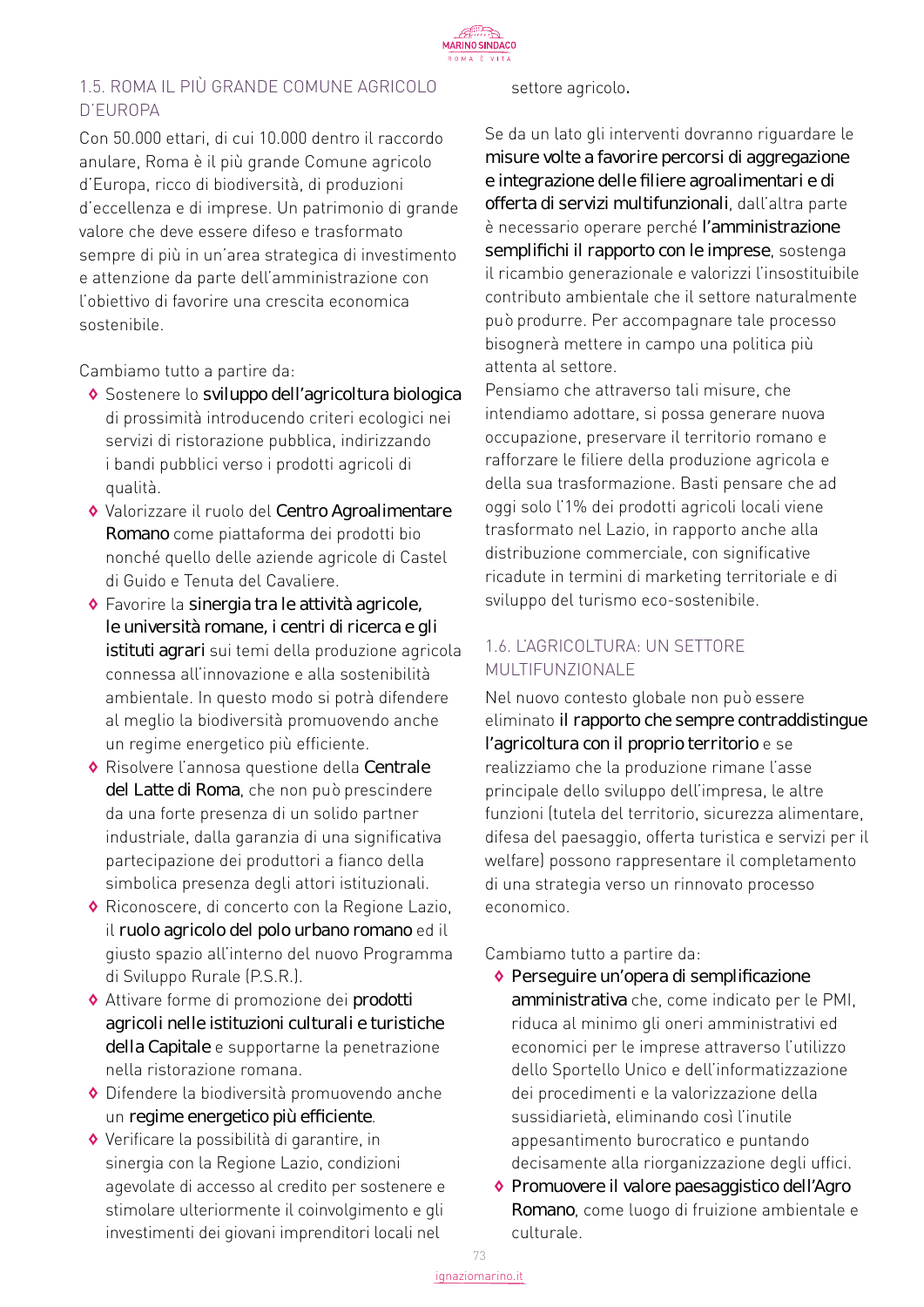

- **◊**  Aumentare il dialogo e l'interscambio con il sistema cittadino dei parchi.
- **◊**  Incentivare la creazione di agriturismi ed inserirli a pieno titolo nella rete di offerta turistica della Capitale, insieme alla diversificazione delle proposte.
- ◆ Favorire lo sviluppo delle fattorie sociali, quali luoghi di sperimentazione di pratiche agricole integrate con servizi socio sanitari ed assistenziali alla persona.
- ◆ Supportare la diffusione degli orti urbani, mettendoli a sistema nei diversi quadranti della città, supportati dove possibile da agricoltori e interpretandoli anche come occasione di recupero per quelli a valenza sociale.
- **◊**  Sostenere la capacità di auto-produzioni energetiche non impattanti delle aziende (produzioni accessorie all'attività agricola principale), promuovendo anche un regime energetico più efficiente, che consenta di corrispondere alle esigenze dei propri consumi energetici, quindi di essere più competitive ed ecologiche e di contribuire alle necessità generali.
- **◊**  Coinvolgere gli agricoltori nella messa in sicurezza e nella manutenzione del territorio e di salvaguardia e tutela dal rischio idrogeologico.

# 1.7. ROMA CAPITALE MONDIALE DELLA BIODIVERSITÀ, DELL'AGRO-ALIMENTARE E DELLA SOLIDARIETÀ

A Roma sono presenti le istituzioni mondiali che si occupano dell'Agro-Alimentare e dei Programmi di aiuto per le popolazioni in difficoltà nel pianeta: FAO, WFP e IFAD, insieme alle rappresentanze diplomatiche; valorizzarne la presenza rappresenta una priorità, mettendo in rete tutti gli attori, con il nostro mondo agricolo, e inoltre favorendo la sinergia tra le attività agricole, le università romane, i centri di ricerca numerosi sul territorio romano e gli istituti agrari sui temi della produzione agricola connessa all'innovazione e alla sostenibilità ambientale, della formazione per chi lavora, o si immette nel mondo del lavoro, ed indirizzata anche a coloro che possono portare la conoscenza acquisita nel paese di origine.

grande vetrina, che ha in sé 20 aree protette (di cui un'Area Marina Protetta) per oltre 27.000 ettari, il fiume Tevere e il Sistema litoraneo e boschi storici, ma che arriva al 64% dell'intero territorio comunale (82.000 ettari) se sommato a tutto il patrimonio di verde estremamente diversificato e complesso, composto da aree agricole e parte della campagna romana, ville storiche, parchi e giardini pubblici, verde urbano insieme ai parchi e alle riserve naturali. Da qui, insomma, passa un grande lavoro di rafforzamento per la tutela e per la fruizione individuando dove è possibile interazioni con attività produttive di sviluppo rurale e per l'accoglienza.

# 1.8. UNA STRATEGIA ALIMENTARE PER ROMA

La qualità della vita di un territorio è direttamente legata alla qualità del cibo di cui si nutre chi vi abita. Il cibo consumato incide sulla salute umana e a sua volta dipende dalle condizioni del suolo e dell'ambiente dei luoghi in cui viene prodotto. Pensiamo che la definizione di una strategia alimentare per Roma - attraverso la diffusione di modelli alimentari sani e di cibi freschi, stagionali, locali, biologici e tradizionali - possa concretamente servire a migliorare la qualità degli alimenti e la sicurezza alimentare, a tutelare l'uso agricolo del suolo, a conservare i paesaggi rurali e la biodiversità, a garantire la salute delle persone.

Cambiamo tutto a partire da:

- **◊**  La diffusione di mercati/banchi degli agricoltori e il consumo di prodotti locali, biologici, freschi e di stagione, nonché le filiere corte, in rapporto agli stessi mercati rionali della città.
- **◊**  Accordi di programma con la Grande Distribuzione Organizzata per la sottoscrizione di collaborazioni con produttori biologici locali.
- **◊**  La definizione di marchi per i prodotti del territorio e per i mercati rionali che valorizzano la filiera corta, il chilometro zero, l'uso di prodotti biologici.
- **◊**  La creazione di piattaforme logistiche a supporto della produzione biologica che permettano di ridurre la complessità legata alla frammentazione della produzione.
- **◊**  L'educazione alla cultura alimentare sana a partire dalla scuole.

Senza dimenticare che Roma è la città della natura quale salvaguardia della biodiversità, una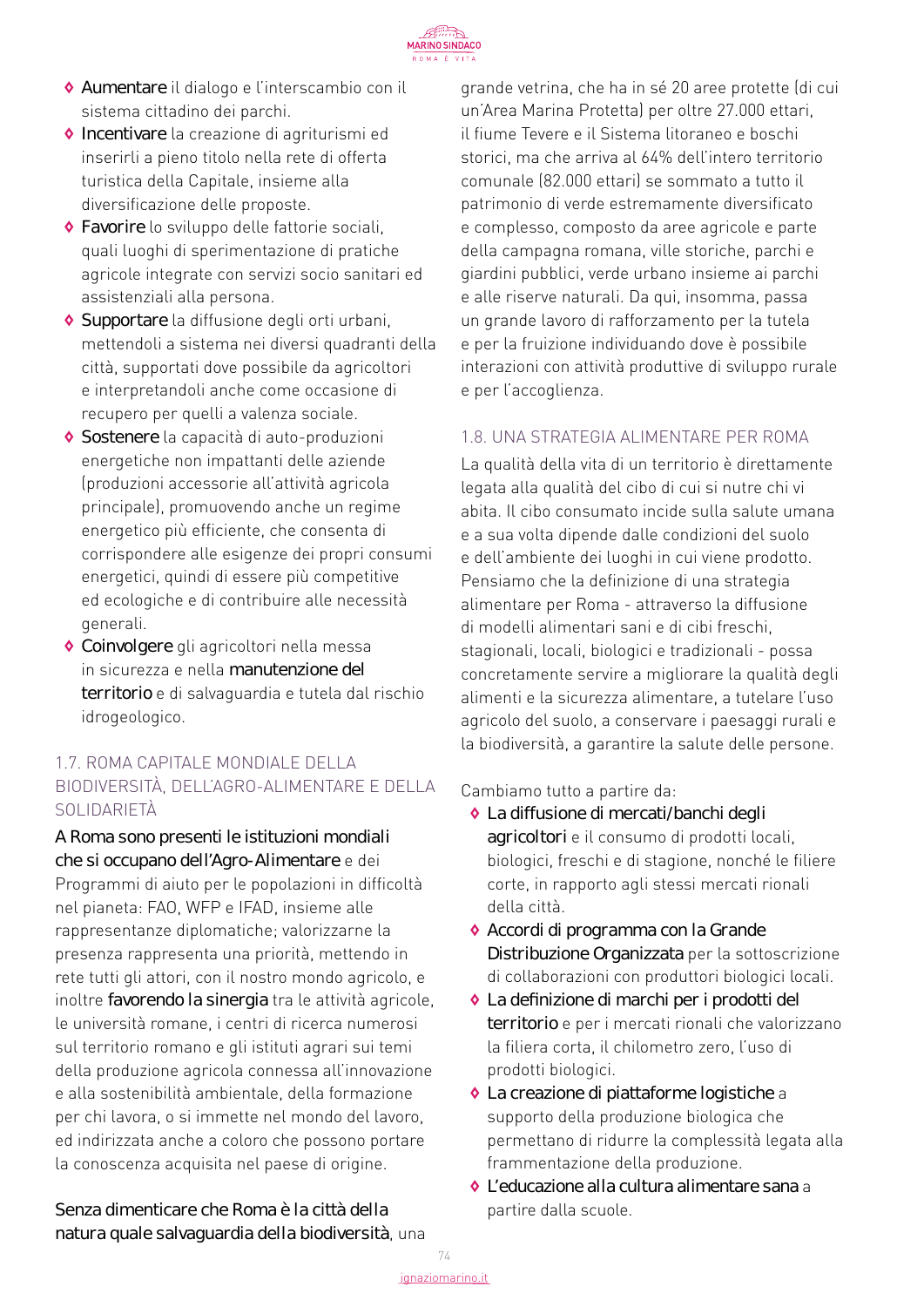

# 2. IL RUOLO DELLE PROFESSIONI NELLO SVILUPPO DELLA CITTÀ

Il comparto professionale è caratterizzato da un elevato grado di eterogeneità a cominciare dalla distinzione tra professioni riconosciute e non riconosciute: differenti, infatti, sono i percorsi formativi, le barriere all'entrata, le modalità di svolgimento delle prestazioni lavorative, gli oneri e le aspettative previdenziali. Si tratta di un universo complesso ed eterogeneo, formato da soggetti che di norma svolgono un lavoro intellettuale, che ogni giorno mettono in gioco sul mercato le proprie competenze professionali, che usualmente forniscono servizi e prestazioni ad alto valore aggiunto per la collettività.

Nella nostra città sono centinaia di migliaia i professionisti che concorrono a creare reddito, lavoro e sviluppo ed è compito dell'amministrazione riconoscere il fondamentale ruolo dei professionisti quali garanti di diritti fondamentali del cittadino e delle imprese. È mancata la coscienza e la conoscenza di cosa sia, cosa realizzi e a quali esigenze risponda il mondo delle professioni. Ciò è avvenuto a livello nazionale come su base locale.

A cominciare dal Comune di Roma è necessario un approccio diverso alle professioni da parte della politica, approccio volto a riconoscere merito, competenze, professionalità permettendo ai soggetti qualificati di fornire il proprio contributo per il bene comune, anche al fine di mettere a sistema le competenze e le professionalità di soggetti estremamente qualificati.

In tal senso, Roma deve diventare un laboratorio da esportare a livello nazionale, riconoscendo concretamente il ruolo sociale dei professionisti.

# 2.1. I LIBERI PROFESSIONISTI ORDINISTICI

Il libero professionista è un soggetto qualificato da un ben determinato percorso di studio, dal superamento di un esame di stato, dal rispetto di un codice deontologico, da un percorso di formazione certificata che persegue durante tutta la sua carriera professionale. Il libero professionista, dunque, si configura come un soggetto idoneo a garantire una prestazione professionale di elevata qualità. L'elevata qualità si rende necessaria con riferimento all'oggetto delle prestazioni che un libero professionista è chiamato a erogare e, conseguentemente, alla tutela di diritti che il nostro ordinamento giuridico qualifica fondamentali: diritto alla salute, diritto alla difesa in giudizio, ecc..

Per una pubblica amministrazione efficiente il confronto con le libere professioni dovrebbe rappresentare un momento di arricchimento e di elaborazione di proposte e soluzioni idonee a migliorare lo stesso rapporto tra pubblica amministrazione e cittadini a tutela dei bisogni e delle concrete esigenze di questi ultimi. Si pensi al contributo che possono dare geologi, architetti, ingegneri e periti tecnici sul tema dei rifiuti, al valore aggiunto di commercialisti, avvocati, notai e consulenti del lavoro su questioni quali fiscalità locale, lavoro, giustizia. O, ancora, al miglioramento nell'efficienza della pubblica amministrazione che potrebbe apportare un idoneo sistema di controlli sull'utilizzo delle risorse finanziarie effettuato da tecnici della materia. Tutte queste competenze costituiscono un enorme valore aggiunto, imprescindibile per una pubblica amministrazione che voglia qualificarsi virtuosa. Occorre iniziare a costruire un rapporto costante con il mondo libero professionale, coinvolgendo in ogni decisione che possa avere effetti sui cittadini il mondo delle libere professioni.

Cambiamo tutto a partire da:

- **◊**  Costituzione di una "Consulta comunale delle libere professioni", composta dai rappresentanti degli ordini professionali e delle associazioni dei liberi professionisti ordinistici.
- **◊**  Impegno a nominare negli organi di controllo delle aziende partecipate dal Comune professionisti in possesso di alti requisiti di competenza, professionalità e onorabilità, da selezionare sulla base di procedure trasparenti e certificate.
- **◊**  Istituzione di un comitato di controllo sulla spesa delle istituzioni comunali composto da professionisti di alto livello, da selezionare sulla base di procedure trasparenti e certificate.
- **◊**  Il Comune dovrà farsi promotore di iniziative di orientamento e formazione al lavoro dei giovani in collaborazione con le Università, gli ordini e le associazioni dei liberi professionisti e il mondo imprenditoriale.
- **◊**  Si potrebbe istituire, verificando la possibilità di reperire risorse sufficienti, una forma di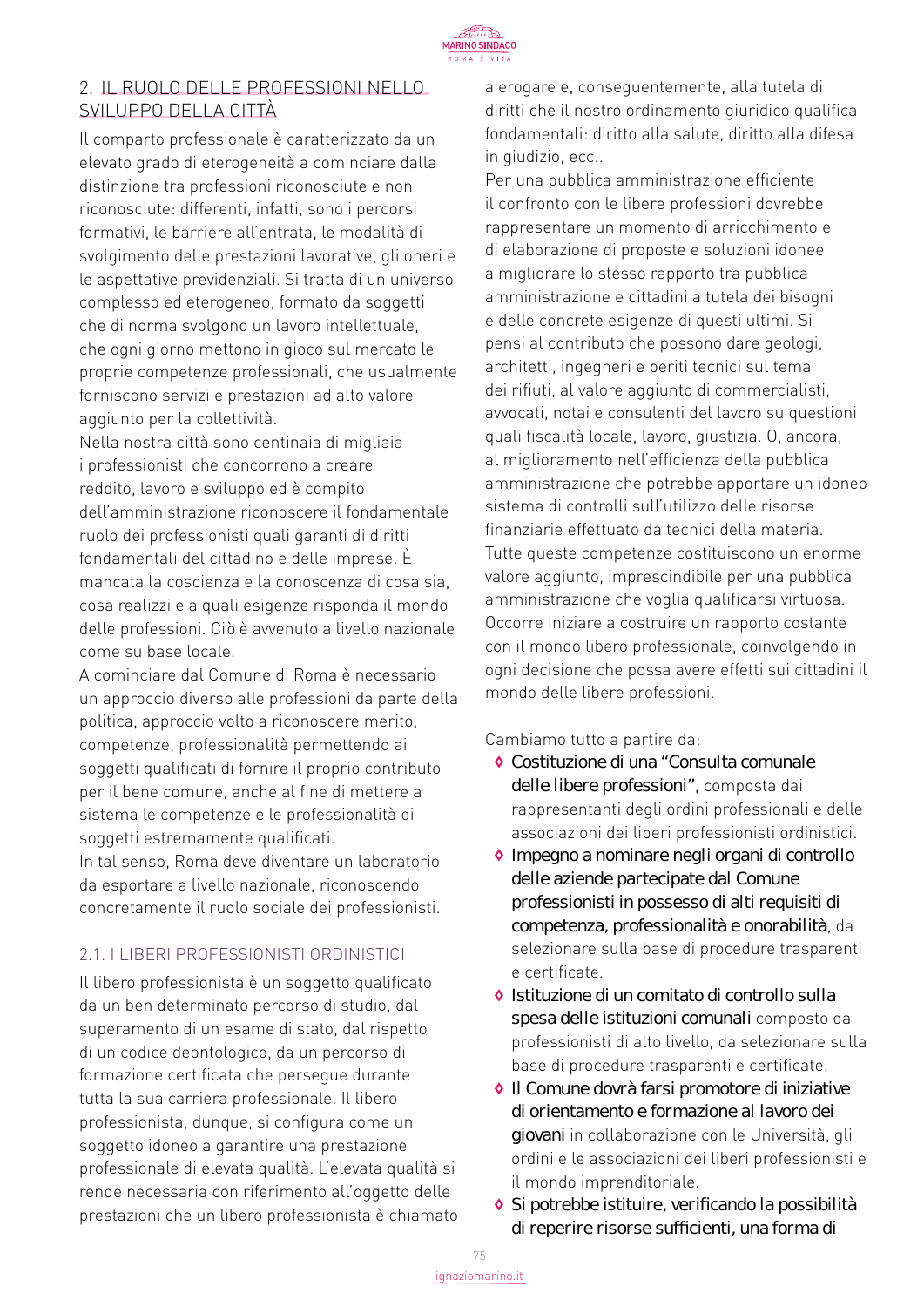

prestito d'onore per i giovani professionisti che svolgono il tirocinio o il periodo di pratica, così da permettere loro l'accesso alle risorse finanziarie necessarie per iniziare l'attività.

# 2.2. I PROFESSIONISTI NON ORDINISTICI. SPAZIO ALLE COMPETENZE

Il mondo delle professioni non ordinistiche è un universo molto variegato che va dagli archeologi agli interpreti, dai traduttori ai bibliotecari, dagli informatici alle guide turistiche. Si tratta di attività caratterizzate da un alto tasso di occupazione giovanile e femminile.

In una città come Roma risulta determinante investire sulle competenze nel settore dei servizi legati alla cultura, alla conoscenza e al turismo. Abbiamo un patrimonio storico, artistico e culturale ineguagliabile, abbiamo le figure professionali per valorizzarlo ma fino ad ora non si è riusciti a mettere a sistema questa enorme opportunità di sviluppo. Allo stesso modo non si è riusciti a incentivare l'implementazione e la realizzazione di idee e progetti ad alto contenuto tecnologico, innovativo ed ecologico.

Anche per i professionisti non ordinistici il Comune di Roma dovrà attuare una serie di politiche volte al riconoscimento del merito e delle professionalità valorizzando il contributo che tale comparto può fornire alla crescita e allo sviluppo della nostra città.

Cambiamo tutto a partire da:

- **◊**  Istituire un contributo per spese connesse all'avvio e al funzionamento dei primi tre anni di attività professionale in forma individuale o associata con prevalenza per le attività ad innovazione tecnologica, ricerca ed in campo ecologico. L'aiuto potrà essere in forma di contributi alle spese o in prestiti d'onore.
- **◊**  Promuovere, anche sviluppando una collaborazione tra università ed enti bilaterali di formazione, la creazione di un'agenzia permanente in grado di offrire ai giovani lavoratori (precari, atipici o con contratti a tempo determinato) la formazione e l'aggiornamento professionale da cui oggi sono esclusi, se non ad un costo economico rilevante.

**◊**  Il Comune dovrà farsi promotore di iniziative di orientamento e formazione al lavoro dei giovani in collaborazione con le scuole, le Università, le associazioni dei professionisti e il mondo imprenditoriale.

### 3. ROMA IN EUROPA

Se la nuova dimensione urbana delle politiche di coesione e le Smart cities sono le due direttrici principali di una rinnovata proiezione europea di Roma, più in generale è l'intero ambito delle politiche europee dell'amministrazione capitolina che va profondamente rinnovato, a cominciare dall'ufficio per l'Europa. Quest'ultimo, e il suo sito, non dovrebbe limitarsi alla pubblicazione dei bandi europei, ma dovrebbero assumere un ruolo attivo rispetto ai singoli cittadini, alle associazioni e alle imprese, organizzando eventi informativi per imprese e associazioni che potrebbero beneficiare dei fondi diretti ed indiretti dell'Unione Europea e mettendo a disposizione dei cittadini professionalità in grado di assisterli concretamente nella stesura dei progetti. Per quanto riguarda lacune specifiche da colmare, il comune può e deve partecipare i bandi del programma Culture per sostenere tutti i festival e le rassegne artistiche che si svolgono sul proprio territorio. Inoltre, non è stata mai fatta alcuna azione sui giovani se non opuscoli informativi sulla mobilità in Europa: il comune dovrebbe invece partecipare e stimolare la partecipazione al programma Youth in action per realizzare micro progetti presentati dai ragazzi nonché progetti sul tema dei giovani e la democrazia. Infine, andrebbe utilizzato il programma Europe for citizens per realizzare progetti a favore dei cittadini e delle organizzazioni della società civile al fine di stimolare le persone ad esercitare il proprio diritto di cittadini attivi.

# 3.1. L'UFFICIO ROMA EUROPA

In quest'ottica il rapporto di Roma Capitale con l'Europa deve divenire parte integrante della funzione di governo dell'ente, partendo dall'organizzazione di uno specifico Ufficio Roma Europa, a cui attribuire anche la cura delle relazioni internazionali. In una moderna configurazione dei suoi compiti, pensiamo che l'Ufficio Roma Europa - oltre ad essere il soggetto in grado di individuare le possibilità finanziarie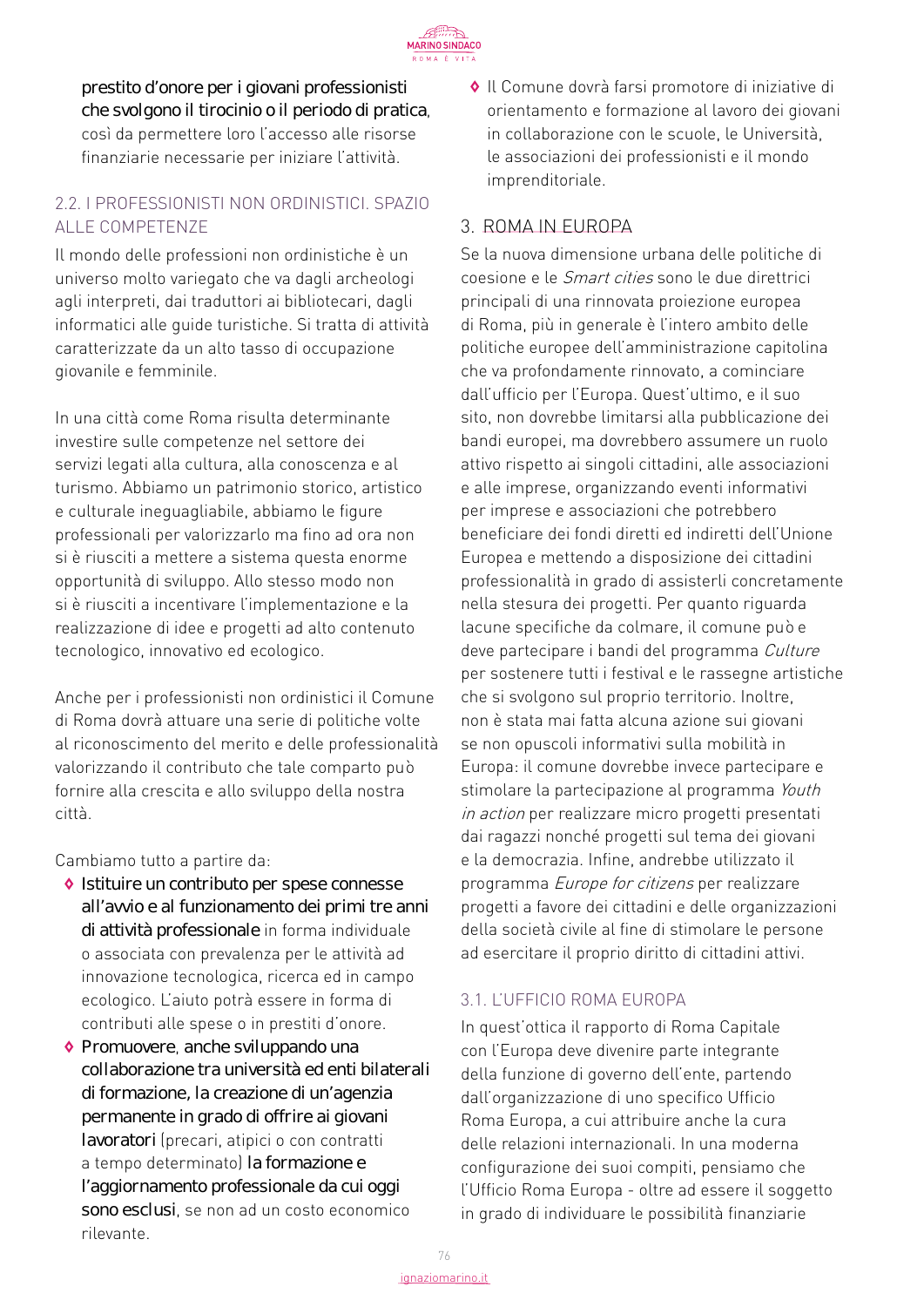

esistenti nell'ordinamento europeo per la realizzazione di investimenti fisici e immateriali condotti dall'Amministrazione - debba anche:

- **◊**  Verificare le aree di maggiore problematicità nel funzionamento della macchina amministrativa, per le quali ricercare buone pratiche nazionali e internazionali;
- **◊**  Costruire i partenariati con le città europee con problematiche comparabili a quelle dell'area romana;
- **◊** Definire e gestire specifici progetti finanziati dall'Unione Europea - sui quali 'importare innovazione da altre esperienze.

#### 3.2. DUE PRIORITÀ

Per sfruttare pienamente i vantaggi che potrebbero derivare da una concreta sinergia con le istituzioni europee sono immaginabili le seguenti azioni e priorità:

- **◊** Roma dovrà sfruttare a pieno le politiche urbane nell'ambito del nuovo ciclo della politica di coesione 2014-2020. I nuovi regolamenti in via di approvazione – in particolare quello sul fondo europeo per lo sviluppo regionale (Fesr) riconoscono per la prima volta l'opportunità di delegare la progettazione e l'implementazione delle politiche direttamente alle città, evitando le lungaggini dei passaggi intermedi. Almeno il 5% delle risorse del Fesr assegnate a livello nazionale saranno destinate ad azioni integrate per lo sviluppo urbano sostenibile.
- **◊** Recuperare il tempo perduto nell'ambito dei progetti legati alle Smart City per intercettare i rilevanti finanziamenti europei destinati a questo ambito nel ciclo 2014-2020. In particolare, occorrerebbe sviluppare le potenzialità dell'open source e dell'open data, anche alla luce dell'importante innovazione contenuta nel decreto sviluppo dell'estate 2012 (che ha deciso di puntare sull'open source per la pubblica amministrazione). Il superamento dell'attuale situazione di monopolio e di assenza di integrazione dei dati da parte dei diversi comparti dell'amministrazione della città potrebbe infatti consentire un poderoso sviluppo di infrastrutture immateriali e di piattaforme digitali, sul modello ad esempio di Apps for Amsterdam (un concorso sviluppato nell'ambito di Amsterdm smart city, che punta a far emergere le migliori apps per l'uso dei

dati dell'amministrazione comunale).

# 4. UNA POLITICA DI RILANCIO DEI DISTRETTI INDUSTRIALI, CREATIVI E DELL'INNOVAZIONE

Con l'attuale crisi economica e l'estrema competizione del sistema produttivo, la struttura industriale e finanziaria, i lavoratori e le imprese non possono essere lasciati soli ad affrontare i problemi legati alla realizzazione e alla vendita dei prodotti. A Roma occorre una politica industriale dedicata, al fine di valorizzare al massimo le potenzialità di sviluppo presenti sul territorio. In questo senso, il ruolo delle Politiche Industriali e di Sviluppo Territoriale sono decisive per definire il modello di sviluppo sostenibile dei diversi distretti produttivi di Roma che si intende perseguire. La politica industriale sostenibile deve partite dalla "centralità del territorio e della sua società". A Roma, infatti, coesistono significativi fattori per la costituzione di un'Area di Innovazione Creativa. È una caratteristica specifica di Roma, disponibile in pochi contesti italiani e mondiali.

Bisognerà, poi, riposizionare Roma nell'ambito della redistribuzione globale del lavoro e della ricchezza, attraverso una convinta domanda interna pubblica e privata che punti su settori trasversali capaci di generare filiere produttive in grado di rafforzare e integrare la cooperazione tra Grande Industria, PMI e Artigianato all'interno di un'economia a ciclo locale (energia ciclo dei rifiuti e industria del riciclo, bioedilizia orientata a edilizia del riuso ed edilizia del restauro, messa in sicurezza idrogeologica del territorio, agroalimentare e agroindustriale a kilometro zero). Il sostegno all'economia legata alle produzioni territoriali sarà affiancato da un'attenzione particolare alla ridistribuzione internazionale delle produzioni che si concretizzerà nella realizzazione di prodotti la cui domanda globale sia in crescita e che rispondano alle specializzazioni dei settori storicamente insediati a Roma (Meccatronica, Biotecnologie, Aerospazio e Nanotecnologie, Multimediale, Sviluppo Nuovi Materiali). Il tutto incentivando la nascita di reti di imprese a carattere interregionale e internazionale.

#### 4.1. IL PROGETTO ROMA INTELLIGENTE

Trasformare Roma in una Città intelligente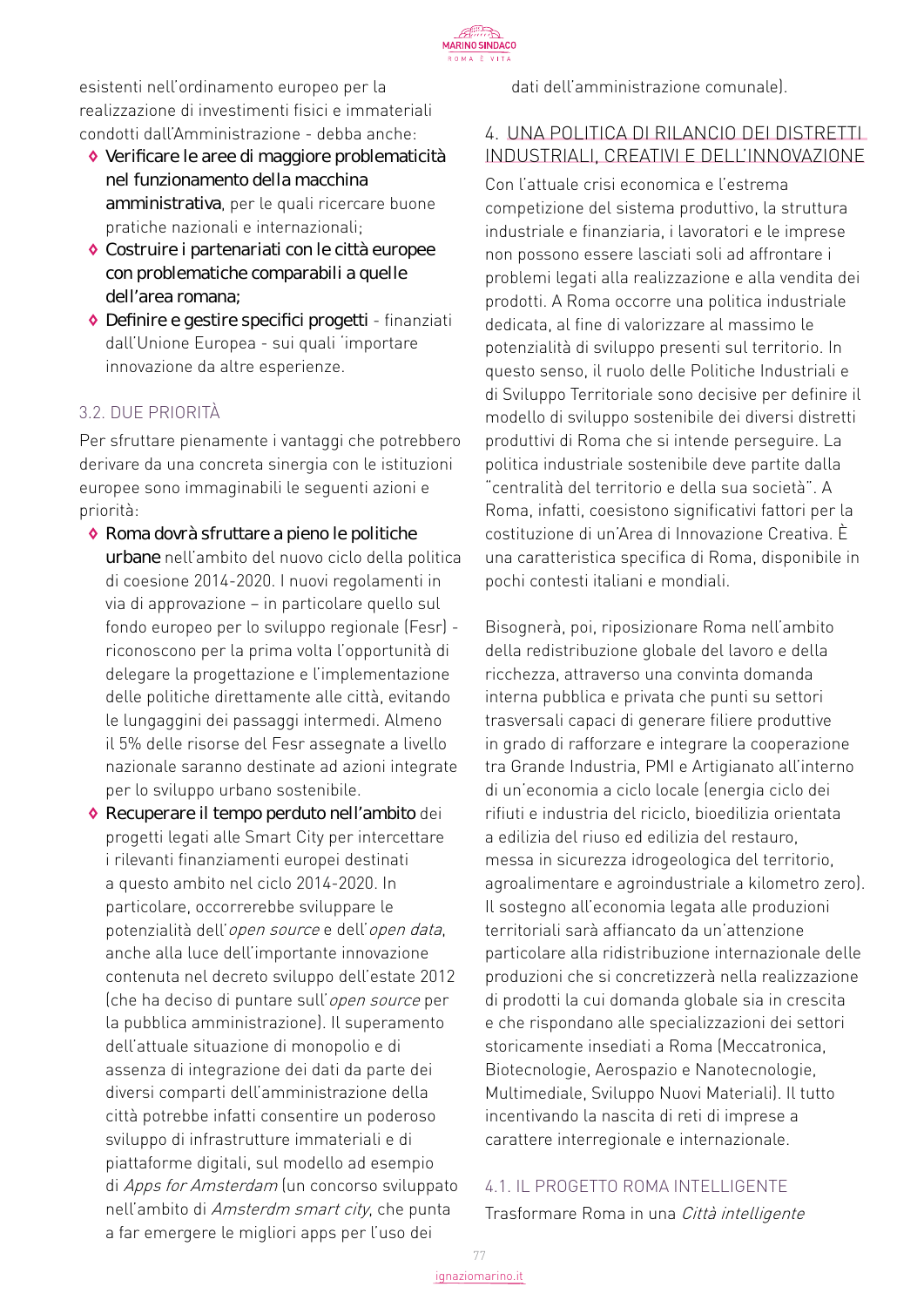

significa varare un programma di investimenti in ICT, ridare spazio produttivo alla filiera lunga delle aziende ICT e TLC del territorio con importanti ricadute anche nel settore dell'audiovisivo. La nuova amministrazione comunale dovrà lanciare, sin dalla prima fase post insediamento progetti a breve, medio, lungo termine, proposte e soluzioni per le implementazioni di Roma intelligente. Le potenzialità legate all'information tecnology, se sfruttate correttamente, produrranno conseguenze positive su diverse aree quali: l'infomobilità e il trasporto multimodale (gestione traffico, parco veicoli, parcheggi, semaforica); il monitoraggio sulla produzione, sul consumo e sulla qualità dell'offerta energetica; i servizi di comunicazione (interoperabilità dei servizi multimediali, architetture di telecomunicazione terrestre e spaziale); la gestione intelligente dei rifiuti urbani; la sicurezza (interoperabilità delle telecamere, sistemi di scansione, biosensoristica, tracciabilità dei prodotti e altro); la gestione dei contatti con i cittadini; la gestione e comprensione delle dinamiche sociali; l'automazione degli edifici. Progetti innovativi che potranno essere realizzati sfruttando in modo efficiente le risorse europee disponibili dal programma Horizon 2020.

### 4.2. DISTRETTI DELL'INNOVAZIONE, DELLO SVILUPPO E DELLA CONOSCENZA

Un aspetto di particolare rilevanza per lo sviluppo è dato dal fenomeno delle convergenze tecnologiche, cioè dall'accentuata complementarietà tra conoscenze, esperienze e competenze originati da settori scientifici diversi. Dalla microelettronica (microsistemi e sensori; tecnologie per componenti optoelettronici e fotonici; tecnologie per la bioelettronica e biosensoristica), al farmaceutico, ai materiali avanzati (tecnologie per i materiali compositi, per i nanomateriali). In tutti si assiste a una progressiva integrazione tra tecnologie diverse che possono realisticamente essere messe in sinergia tra loro, valorizzando le risorse interne disponibili. Compito dell'Amministrazione sarà quello di sostenere le imprese nella realizzazione di progetti di intersettorialità che permetteranno il consolidamento dei poli di eccellenza presenti sul territorio e la creazione di sviluppo e nuova occupazione:

**◊**  ICT. Il settore della Comunicazione s'intreccia con lo sviluppo dell'economia digitale, nei

suoi vari aspetti: fornitori d'apparecchiature, delle reti e dei servizi di telecomunicazione e informatici, ma anche i fornitori dei contenuti che modificano la gerarchia dei valori civili e sociali e dei consumi. La città di Roma si colloca in uno snodo decisivo dell'industria dell'ICT e dell'audiovisivo. Sul suo territorio sono localizzate alcune tra le più importanti società italiane di telecomunicazioni, informatica, Internet, televisione, radio, cinema, editoria.

- ◆ Aerospazio ed elettronica professionale. Con circa 5 miliardi di fatturato e 250 aziende, l'areospazio è il settore più rilevante sul territorio: accanto a Telespazio, Thales Alenia Space e Selex ES (difesa, gestione del traffico aereo, ICT), a Roma ci sono una filiale di Avio (lanciatori spaziali) e Vitrociset. Un settore che più di altri in questo periodo ha sofferto a causa della contrazione della domanda, prodotta dalla crisi economica e da scelte imprenditoriali sbagliate, dovute a specifiche "carenze manageriali". In tal senso l'Amministrazione deve sostenere il rilancio del settore attraverso progetti connessi al rinnovo delle grandi infrastrutture e dando piena operatività al Distretto Tecnologico Aerospaziale anche per accedere a fondi per l'innovazione nazionali/UE.
- **◊**  Il distretto dell'audiovisivo. L'Audiovisivo a Roma è un settore trainante, con il 69% delle imprese nazionali del Cine audiovisivo presenti nella regione. Nell'area del distretto sono attive 2.407 imprese che impiegano 48.910 addetti. pari al e vi lavora il 27% degli occupati a livello nazionale. Purtroppo, l'accentuata parcellizzazione del ciclo produttivo e delle dimensioni aziendali impedisce, al momento, la crescita degli investimenti, che si rendono ancor più necessari a causa dall'evoluzione del settore e della progressiva convergenza tra attività audiovisive e attività informatiche, e tra attività tipicamente industriali e attività di servizio.
- **◊**  La Bioedilizia. Una nuova filiera dell'abitare è realizzabile intensificando i rapporti produttivi con le industrie biotecnologiche di Roma e con la nascente industria biochimica. Attraverso la bioedilizia si può coinvolgere, in un processo innovativo, tutta la filiera dell'abitare a partire dai singoli edifici. Questo vorrebbe dire: riuso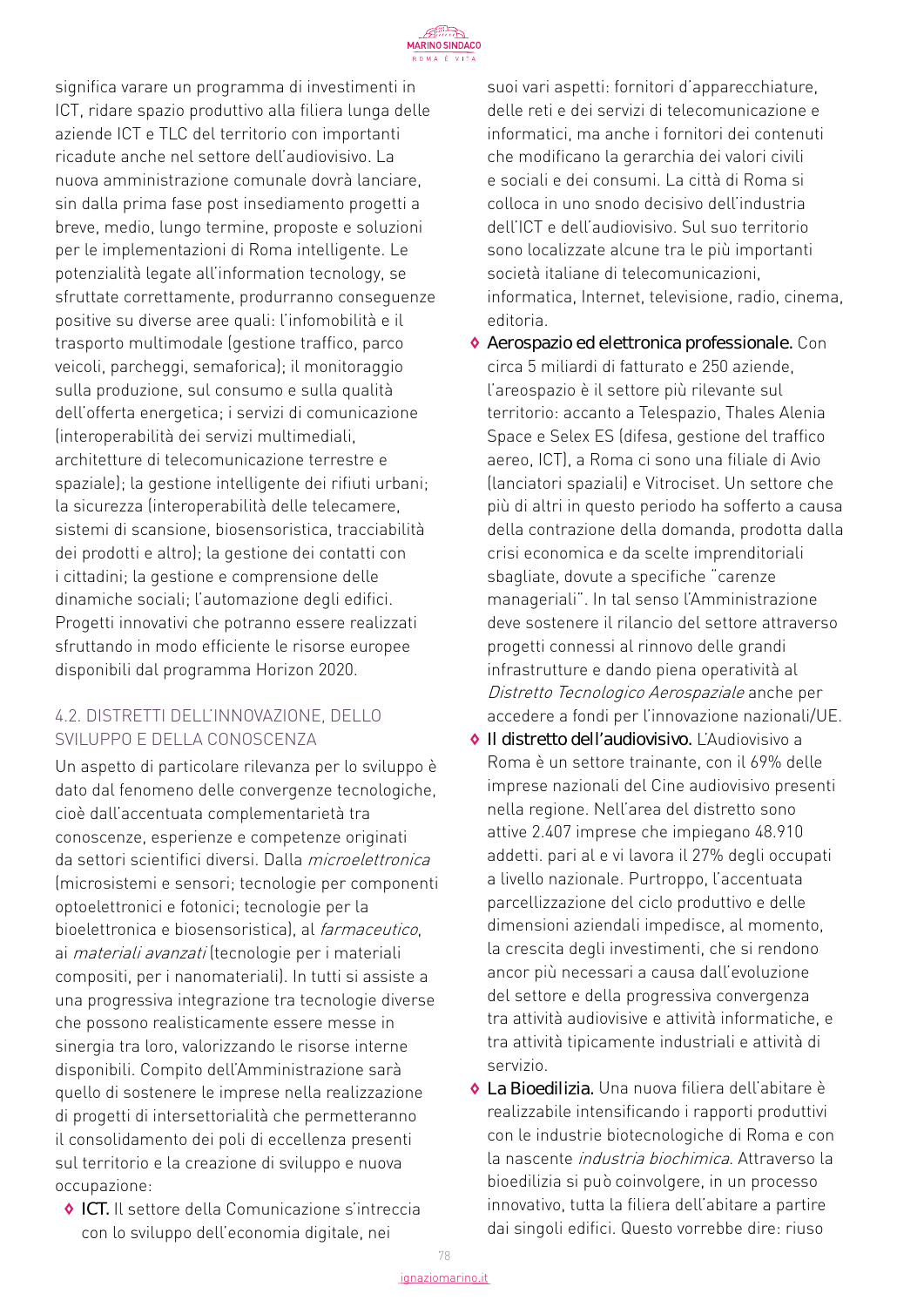

del patrimonio immobiliare residenziale abitato e industriale abbandonato; restauro del centro storico; utilizzo di fonti energetiche rinnovabili; applicazione dell'ICT per edifici intelligenti, la domotica, la telemedicina.

- **◊**  L'industria farmaceutica. Nell'industria farmaceutica il Lazio è la prima Regione italiana sia per incidenza sul totale dell'export manifatturiero (30,1% del totale) sia per valore dell'export (31% del totale). La "nuova" strategia adottata dalle grandi multinazionali farmaceutiche sulla ricerca e lo sviluppo è quella di tagliare i costi della ricerca per potere concentrare lo sforzo finanziario nelle fasi di sviluppo successive ai test clinici. Questo ha comportato, nell'ultimo periodo, il taglio di personale altamente specializzato e, in alcuni casi, la chiusura e il forte ridimensionamento di centri di ricerca di eccellenza. Proprio in relazione alla forte presenza sul territorio, dell'industria farmaceutica e alla crisi che tale comparto ha sofferto, per evitare il rischio di fuga dal Lazio delle aziende multinazionali, c'è bisogno di una seria politica di incentivi che tuteli in particolare la ricerca e la sperimentazione.
- **◊** Biotech e Nanotecnologia. Le più importanti specializzazioni nel biotech e nelle nanotecnologie riguardano le scienze della vita, l'agricoltura e zootecnia e la produzione di enzimi finalizzati allo smaltimento dei rifiuti, alla depurazione delle acque e all'identificazione nell'ambiente di sostanze chimiche. Le seconde orientate verso nanoelettronica e micro macchine; nanoparticelle; sistemi medicali e fotonica. A Roma c'è un grande bacino di tali competenze che necessitano però di un sostegno e di essere ricondotte a sistema per produrre un concreto sviluppo.

### 4.3. VALORIZZARE IL POLO MANUFATTURIERO DELLA MODA

Roma ormai da troppo tempo non è più una città della Moda. Nel 2000 la Capitale era la quarta città italiana per indotto del tessile e manifatturiero. Oggi è scivolata al nono posto. Sono circa 1.950 le imprese che si occupano di abbigliamento, per 70.000 occupati, in un settore interessato dal 2009 da un calo del 21,8%. La culla del Made in

Italy, per molti anni palcoscenico insuperabile dei più grandi stilisti del mondo, sembra aver perso un'opportunità, ma non i suoi talenti. A Roma ci sono 8 scuole di design, il numero più alto in Italia, per 1.100 diplomati l'anno che lasciano la capitale per cercare occupazione soprattutto all'estero (Londra, Berlino, Parigi).

Cambiamo tutto a partire da:

- **◊**  Investire nella creatività e sostenere i giovani talenti presenti sul territorio.
- ◆ Puntare sui nuovi mercati attraverso l'export.
- **◊**  Incrementare i corsi di specializzazione gratuiti e creare nuove opportunità professionali nel settore della manodopera e dell'artigianato in questo settore.

#### 4.4. LA DOMANDA PUBBLICA QUALIFICATA

Nelle scelte di programmazione del territorio e nella capacità di orientare lo sviluppo produttivo e l'insediamento territoriale sarà fondamentale la capacità di fare investimenti pubblici efficienti ed efficaci. In tal senso il Comune dovrà tornare a investire nel pubblico e in particolare nelle infrastrutture, nel welfare e nell'ambiente. Il Comune dovrà inoltra concepire, insieme alla Regione Lazio, un piano di sviluppo credibile che sostenga l'aggregazione delle imprese.

Cambiamo tutto a partire da:

- **◊**  Strumenti finanziari (prestito partecipativo);
- **◊**  Strumenti fiscali (defiscalizzazione dell'Irap al crescere delle dimensioni e della stabilità dei rapporti di lavoro e per programmi di investimento in Ricerca Sviluppo e Innovazione, per l'assunzione di alte professionalità in R&S espulse dai processi produttivi);
- **◊**  Incentivi (bandi di accesso ai fondi con soglia di dimensione minima).

A tali strumenti dovranno affiancarsi misure relative alla tenuta e all'attrazione per le grandi imprese multinazionali, all'infrastrutturazione mirata, e all'adozione del contratto di apprendistato come strumento di ingresso nel mondo del lavoro.

#### 4.5. ROMA, L'AMBIENTE IDEALE PER LE START UP

Le economie che riescono ad affrontare meglio la grande crisi esplosa nel 2008 sono quelle trainate da un sistema di start up. Tuttavia solo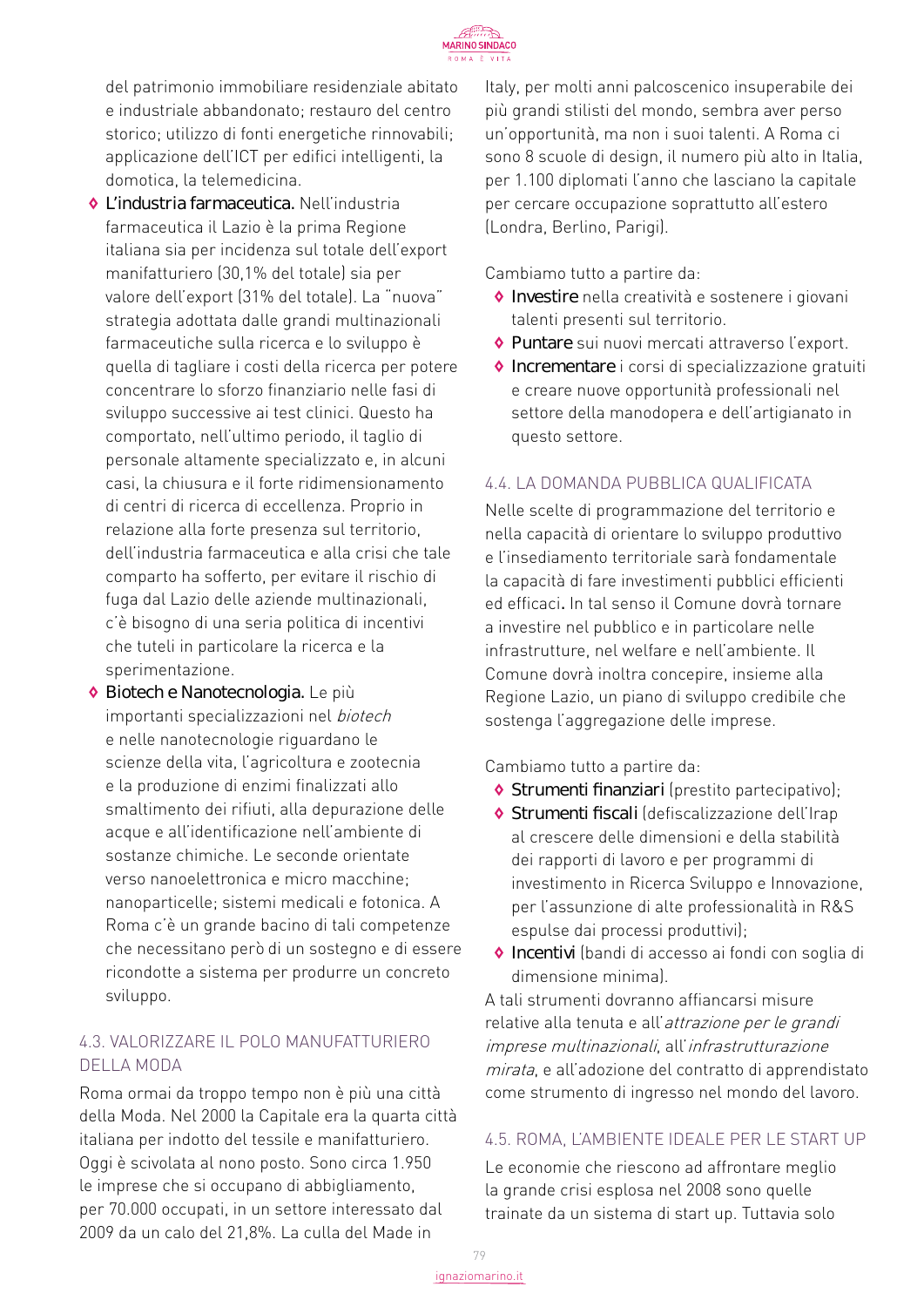

un ambiente istituzionale attento, favorevole e incentivante al diffondersi delle start up può consentire una loro moltiplicazione, tale da diventare driver di sviluppo. Purtroppo l'ultimo Startup Ecosystem Report, il rapporto internazionale sullo stato delle start up nel mondo, non registra alcuna città italiana ai primi posti. Anche nel raffronto con le altre grandi capitali europee, Roma esce molto ridimensionata nella sua capacità di puntare sull'innovazione.

Eppure Roma presenta da tempo sul proprio territorio di stretti tecnologici importanti, che avrebbero una naturale predisposizione a innescare la scintilla delle start up, dall'aerospazio all'audiovisivo, dai beni culturali alle bioscienze. E a questa vocazione verso l'innovazione, Roma può sommare il più alto numero di università e popolazione universitaria d'Italia, elemento essenziale al fiorire delle start up. Non bastasse, va ricordato che il decreto Sviluppo-Bis del governo Monti ha approntato una serie di incentivi fiscali e procedure di semplificazione amministrativa a sostegno della nascita di start up. Quello che è mancato sinora è l'impegno del Campidoglio a credere in questa vocazione verso l'innovazione, propria della nostra capitale. Negli ultimi anni, mentre città come Milano e Torino provavano a recuperare il ritardo con le altre metropoli europee, nulla è stato.

Quanto accade oltre confine dimostra che è cruciale, per costruire un tessuto di start up, costruire un grande centro di riferimento per l'incubazione d'impresa che raccolga il grosso dello sforzo verso l'innovazione e raccordi tutte le realtà distribuite sul territorio metropolitano. Ed è compito del Comune individuare, nel suo immenso patrimonio immobiliare, lo spazio più congeniale a diventare lo Start Up Village di Roma.

Lo Start Up Village potrà accogliere anche esperienze di incubazione di impresa sociale innovativa, occasioni di incontro tra il mondo del no profit e quello delle for profit. Associazioni e imprese a Roma si parlano e cooperano da molto tempo. Se il Campidoglio riuscisse ad offrire regia istituzionale, sarebbe per loro più semplice creare servizi sociali innovativi per migliorare la vita delle persone più in difficoltà e di coloro che vivono

situazioni di disagio.

# 5. CAMBIAMO LE POLITICHE CULTURALI E TURISTICHE

Roma è un "organismo" culturale e ogni scelta che coinvolge la sua vita culturale è una scelta politica e amministrativa. In tutto il mondo esistono esempi di città che crescono e si sviluppano grazie ad una visione che mette al centro le politiche culturali. Berlino, Birmingham o Barcellona sono solo alcuni esempi.

Gli anni dell'amministrazione di centrodestra hanno eliminato ogni progettualità culturale della città. Le amministrazioni di centrosinistra avevano promosso la nascita di nuove istituzioni e realtà culturali, superato la contrapposizione artificiosa tra effimero e permanente, ridato vivacità alla scena artistica. La nascita dell'Auditorium-Parco della Musica, del Museo dell'Ara Pacis, dell'Istituzione delle Biblioteche Comunali, del nuovo Teatro India, il Globe di Villa Borghese, delle Case della Storia e delle Memoria, del Cinema, del Jazz, dei Teatri, il Macro, la ristrutturazione del Palaexpo, l'ampliamento dei Capitolini, della rete dei Musei Civici, dei Teatri di Cintura, appartengono a una stagione di pieno rilancio della cultura e del suo ruolo trainante per la città. Contemporaneamente la cultura dei luoghi della città ha visto la nascita di nuovi contenuti e manifestazioni collegate idealmente alla stagione

delle Estate Romana di Renato Nicolini: Enzimi, il Festival delle Letterature, della Matematica, della Storia, della Fotografia; la Festa Internazionale Cinema e, infine, la Notte Bianca che riassumeva in una notte le esperienze artistiche e culturali della città. Istituzioni e manifestazioni che hanno contribuito in maniera rilevantissima allo sviluppo economico di Roma e alla sua coesione sociale.

La destra al governo della Capitale ha soppresso molti di quegli eventi senza sostituirli con altre idee e iniziative; in altri casi ha operato stravolgimenti che le hanno rese sopportate e marginali. Ora si tratta di voltare pagina e di ridare centralità alle politiche culturali nello sviluppo della città.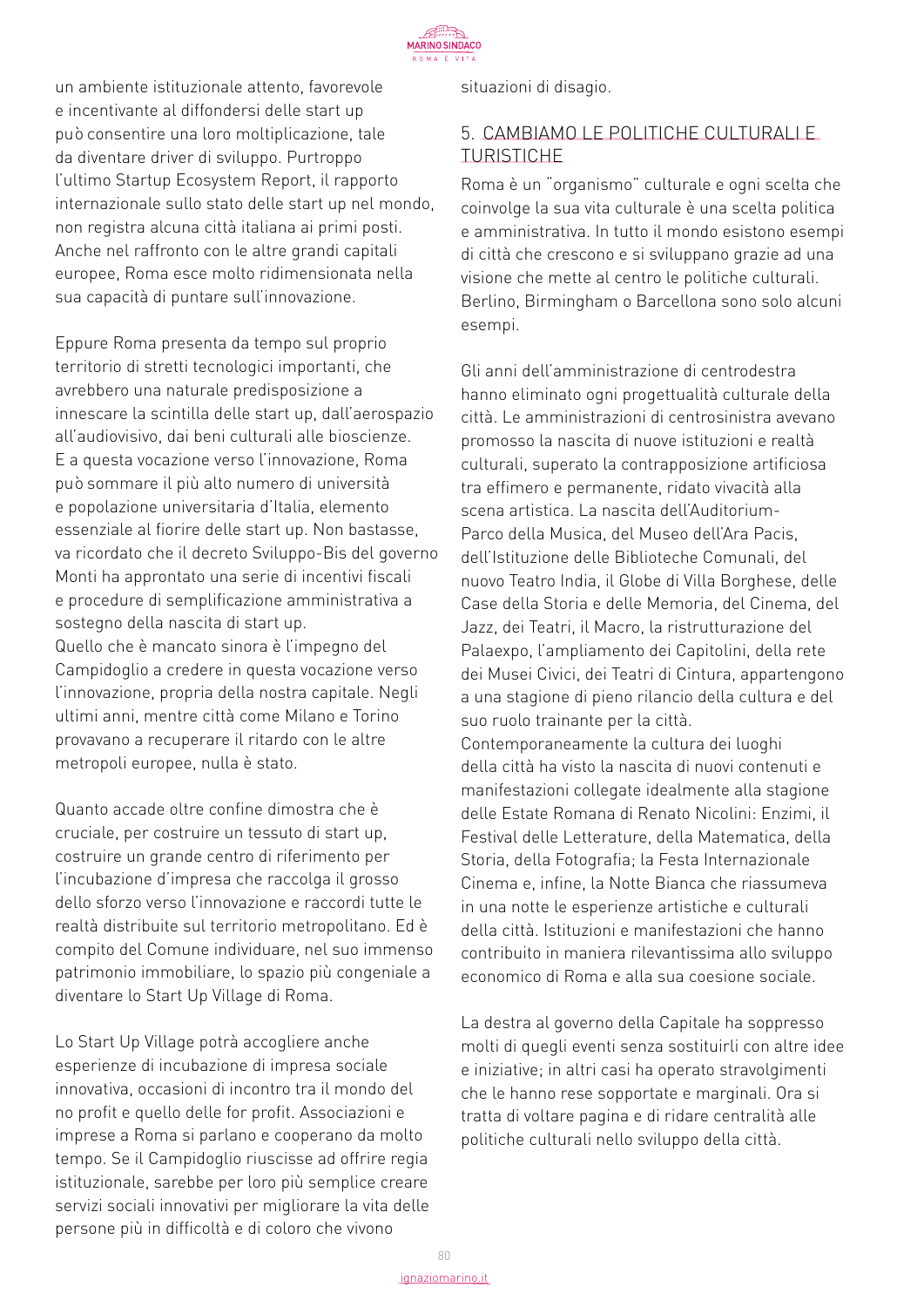

# 5.1. CULTURA E SOCIALITÀ DIFFUSA PER UNA CITTÀ PIÙ VIVA E CONVIVIALE

La cultura diffusa è il primo ingrediente per comunità coese, attive, vivaci. Il nostro intento è quello di riportare la cultura in tutti i quartieri della città, Le città e i quartieri sono più belli e più sicuri se c'è vita, se ci sono relazioni, convivialità, se le persone si incontrano e incontrandosi si riconoscono come cittadini di una comunità. Dobbiamo riportare la cultura in tutti i quartieri della città, decentrando e sostenendo le iniziative esistenti, a cominciare dalle piccole compagnie di quartiere, dalle sale prove, nelle scuole di pomeriggio o in altri locali idonei, riattivando quel circuito di feste di quartiere. Piccoli avvenimenti, piccole iniziative rispetto alle quali l'amministrazione deve semplicemente facilitare la vita dei cittadini, attraverso iter semplificati. La crisi economica di questi anni, l'insicurezza e l'assenza, da parte dell'attuale Amministrazione, di una chiara politica di attenzione alla qualità della vita nei quartieri della città, hanno finito per ridurre, anche a Roma, le occasioni di socialità e divertimento.

Cambiamo tutto a partire da:

- **◊**  Spazi per la socialità e la produzione culturale in ogni quartiere. Occorre definire una "dotazione standard" di questi spazi. Ove presenti, potranno essere ospitati in superfici pubbliche già esistenti.
- **◊**  Apertura oltre l'orario di lezione degli edifici scolastici. Nulla può contribuire di più alla percezione di sicurezza in un quartiere di periferia che una scuola attiva, aperta ed illuminata, fosse anche utilizzata solo come palestra per i giovani.
- **◊**  Far vivere i "Teatri di Cintura" della Capitale. Aiutare i teatri di Cintura esistenti – Morante, Tor Bella Monaca, del Lido e Quarticciolo ecc. – nel difficile lavoro che intraprendono con le realtà culturali dei propri quartieri attraverso laboratori comuni, accoglienza e commissioni dove poter proporre rassegne, iniziative, momenti di confronto. Lo stesso discorso vale per i centri culturali di quartiere, spazi esistenti che vanno riempiti di contenuti pensati e voluti dalla cittadinanza.
- **◊**  Laboratori urbani per i giovani. Pensiamo che gli spazi confiscati alla criminalità organizzata,

in linea con le ultime disposizioni di legge, ovvero gli edifici inutilizzati e abbandonati dentro la città, soprattutto nelle aree meno centrali, debbano essere, insieme ai municipi, affidati ad imprese e associazioni per essere trasformati in Laboratori urbani per i giovani. Imprese e cooperative fatte dagli stessi giovani, utilizzando anche le nuove forme di facilitazione introdotte per la costituzione di imprese composte da under 35. Luoghi dove sperimentare nuove tecnologie, fare formazione, collocare funzioni turistiche, luoghi per lo spettacolo, per l'arte contemporanea, la creatività, sale prove, corsi di teatro, scuole di musica e danza, teatro-off: una rete di spazi al servizio dei giovani e delle politiche a loro dedicate.

- **◊**  Recupero dei cinema abbandonati. A Roma ci sono 30 sale cinematografiche abbandonate da anni che vanno restituite alla città. Il nostro slogan è chiaro: meno sale slot machine al posto delle sale cinematografiche, un fenomeno in costante aumento, che spesso mette a rischio la sicurezza economica delle famiglie e sottrae spazi alla cultura. Intendiamo, in questo senso, anche regolamentare l'apertura delle sale da gioco nella città. Il Comune favorirà la trasformazione dei cinema in strutture multi-uso, sull'arco delle 24 ore, vietando la trasformazione in sale bingo ma affiancando all'attività cinematografica librerie, caffetterie, convegni, presentazioni.
- **◊**  Accesso gratuito ai musei civici meno visitati per i cittadini residenti a Roma, gli studenti fuorisede, ali Erasmus. Per favorirne la fruizione e per promuovere la conoscenza del loro patrimonio culturale e storico anche attraverso la creazione e/o l'estensione e l'ulteriore cura delle sezioni didattiche e dei laboratori creativi nei musei stessi.
- **◊**  Chiusure domenicali del traffico fuori dalle Mura. I romani sono da tempo abituati alla pedonalizzazione domenicale di importanti zone del centro storico, ma la possibilità di apprezzare la piacevolezza di vivere la città senza auto non viene quasi mai data fuori dalle mura Aureliane e della stessa "area verde": per questo vogliamo sperimentare la chiusura domenicale al traffico di alcuni assi viari principali per tornare a valorizzare le vie del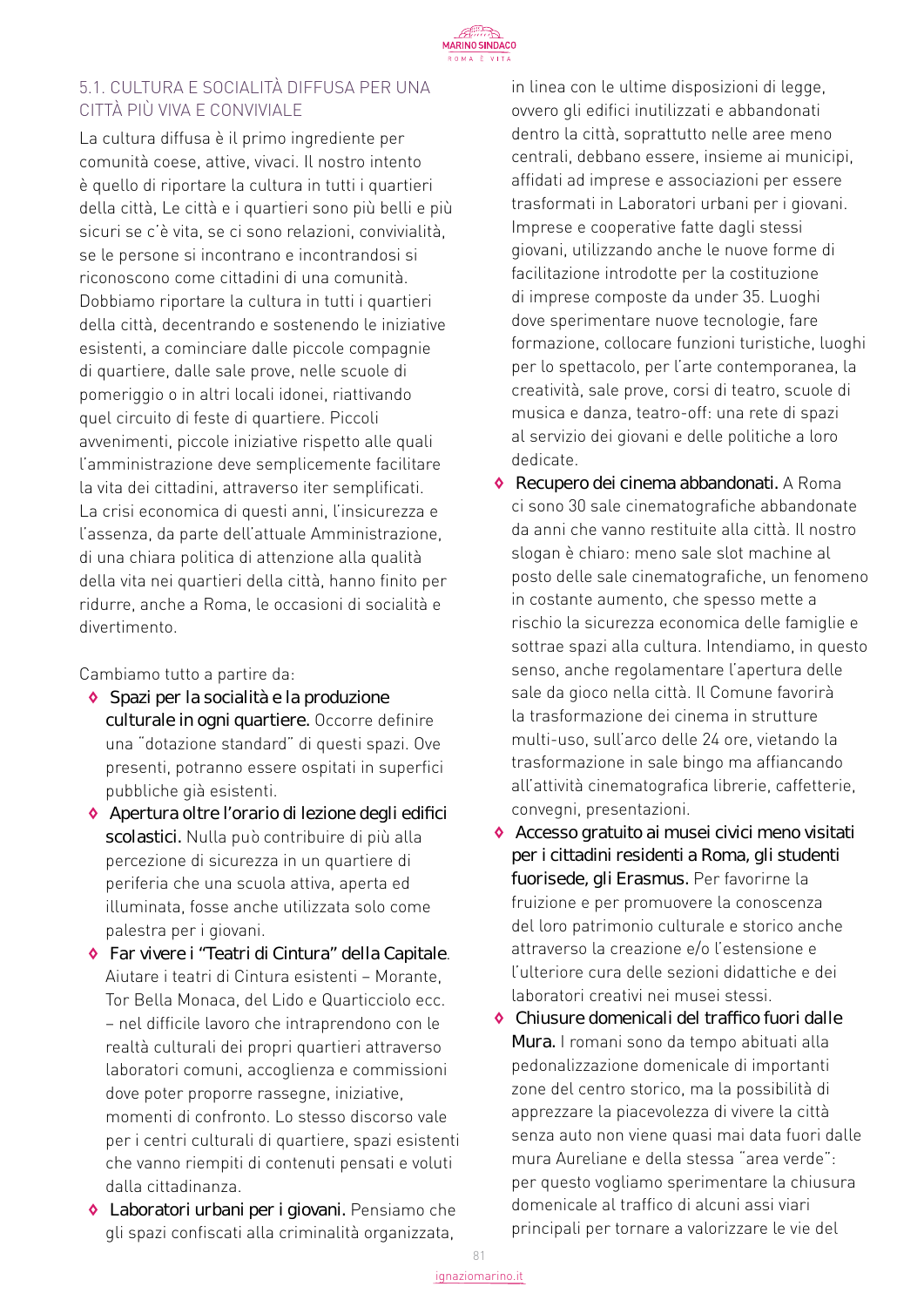

commercio anche fuori dalle Mura Aureliane.

- **◊**  Riorganizzazione dell'Estate Romana. L'estate Romana è stata oltre trent'anni fa un'autentica invenzione della nostra città, un'invenzione che l'ha fatta conoscere nel mondo. La convivialità, la possibilità di sperimentare attraverso di essa nuovi linguaggi e nuove tendenze si è accompagnata alla scoperta di luoghi della città attraverso la contaminazione culturale e la partecipazione dei cittadini. Dal primo cinema a Massenzio fino al festival delle Letterature, i luoghi della città, dal Tevere alle ville storiche, dal centro alla periferia, hanno permesso la riscoperta dei luoghi della città rendendo protagonisti il cinema, il teatro, la danza contemporanea, i reading letterari, la musica colta e quella popolare. Una formula resa possibile da un ricchissimo tessuto associativo fatto di cineclub, gruppi teatrali, scuole di musica, laboratori culturali, autentico *genius loci* della città. L'Estate Romana deve tornare ad essere quel luogo di sperimentazione e innovazione, strappandola al destino grigio e provinciale di questi ultimi anni. Il Bando dell'Estate Romana deve contenere obiettivi culturali precisi e vedere l'Assessorato competente tornare protagonista della sua definizione. Ci proponiamo, infine, di far rinascere la Notte Bianca, quale momento di rappresentazione di tutte le realtà culturali della città e occasione di partecipazione positiva per tanti cittadini, non solo di Roma.
- ◆ Un patrimonio culturale diffuso. A Roma ci sono circa 250 siti tra pubblici e privati, civici e statali, che necessitano sempre più di un progetto integrato di gestione e fruizione. Sarebbe opportuno introdurre un biglietto unico, destinato in particolare ai romani, anche mediante la creazione di una Card integrata destinata soprattutto ai più giovani che possa avere una durata annuale, che coinvolga almeno i luoghi ed i musei pubblici e, al contempo, stabilire la gratuità per i siti meno visitati ad esempio per la gran parte della Rete dei Musei Civici e sconti per alcune categorie negli altri siti espositivi e museali.
- **◊**  Le Biblioteche di Roma. Va ridata forza e vitalità al sistema romano delle biblioteche che ha rappresentato, per anni, un vero e proprio fiore all'occhiello per la città. I cittadini devono

entrare sempre di più nelle biblioteche, che devono diventare luoghi vissuti e aperti a un ampio ventaglio di iniziative sociali e culturali. Inoltre l'attività delle Biblioteche deve entrare in relazione con la caratteristica di Roma quale città sede della piccola e media editoria e con le altre istituzioni culturali a partire dalla Casa delle Letterature e sviluppare una maggiore interazione con l'omonimo Festival.

- **◊**  Spazi espositivi per una capitale internazionale e contemporanea. La ristrutturazione del Palaexpo, la nascita del Macro, sia nella sede di Testaccio, dedicata ai giovani artisti e alla sperimentazione, sia nella sede di via Nizza, progettata da Odile Decq e completata dall'inaugurazione, ad opera del MIBAC, del MAXXI di Zaha Hadid, costituiscono per Roma l'occasione di entrare a far parte delle grandi capitali europee dell'arte contemporanea. Naturalmente la nascita di grandi spazi espositivi è solo la premessa che pone diversi nodi da sciogliere, che l'attuale amministrazione ha evitato accuratamente di affrontare. L'arte contemporanea vive di produzione artistica e di confronto globale. I Musei debbono costituire un punto di riferimento per invitare artisti internazionali e per valorizzare le esperienze locali. Molti artisti hanno abbandonato la scena romana per la penuria di atelier e luoghi di produzione e per la ristrettezza di un sistema di gallerie che va, invece, incoraggiato e sostenuto. Anche i tentativi di ospitare mostre mercato dedicate al contemporaneo hanno finora registrato risultati deludenti. Si tratta di un settore vitale per l'immagine internazionale di una capitale europea e che richiede attenzione costante e certo non occasionale. Per questo è necessario istituire un tavolo di coordinamento e programmazione che eviti sovrapposizioni di calendari e progetti e per uscire da un calendario di mostre confuso, episodico e in alcuni casi "provinciale".
- **◊**  È Cinema. La nostra intenzione è quella di avvicinare i bambini e gli adolescenti di Roma al cinema, per questo ci faremo promotori di progetti didattici nelle scuole. Il cinema costituisce uno strumento dinamico e interdisciplinare per "studiare", per comprendere i fatti della storia, per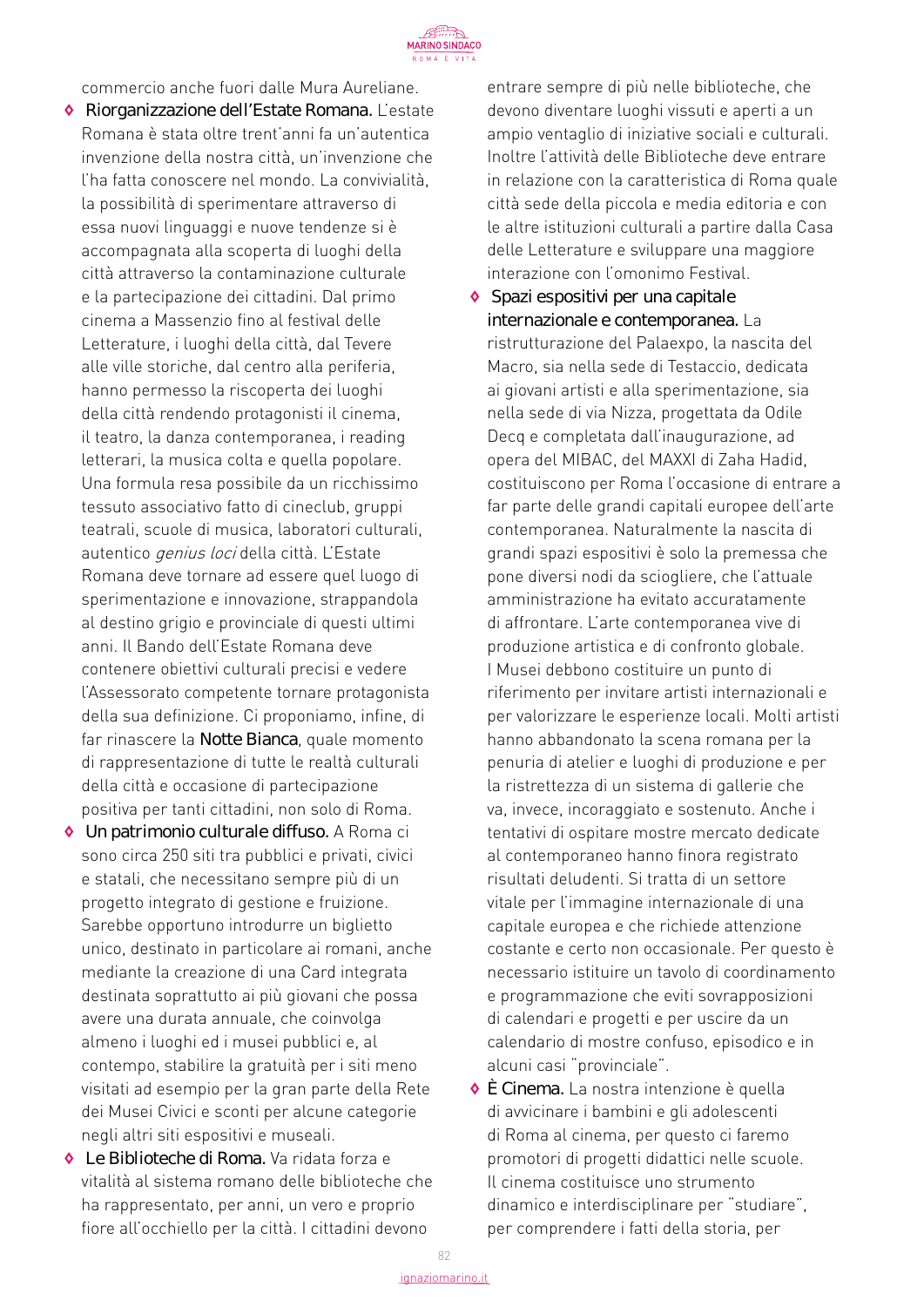

emozionarsi, intrecciando comunicazione, arti visive, storia, filosofia, sociologia, letteratura. Avvieremo un progetto educativo che si chiamerà "a scuola di cinema" che si prefigge l'obiettivo di portare i film nelle scuole di ogni quartiere facendoli vedere e discutere con gli alunni, le insegnanti e i genitori, guardando sia alle grandi opere del passato che alle ultime uscite, se possibile andando a creare sinergie anche con gli archivi pubblici, a partire dall'Archivio Luce. Riporteremo il cinema nei quartieri. Sempre riguardo al settore cinematografico, è in atto un'importante opera di digitalizzazione degli schermi per rendere le sale maggiormente fruibili e competitive. A tal riguardo, l'amministrazione dovrà impegnarsi a:

- **◊** Reperire le risorse necessarie affinché i cinema siano davvero fruibili per tutti e nel più ampio numero di quartieri della città.
- **◊**  Promuovere progetti specifici per valorizzare i nostri talenti, essendo presente a Roma la realtà di Cinecittà con il Centro sperimentale di cinematografia, l'Archivio Luce, che costituisce il più importante "polo" del mondo in questo settore.

# 5.2. SOSTENERE IL SETTORE DELLO SPETTACOLO: CULTURA PER TUTTI, IN TUTTA LA **CITTÀ**

L'Amministrazione di Roma Capitale avrà nei prossimi anni il ruolo fondamentale di riorganizzare, tutelare, sostenere e incentivare gli investimenti per le imprese del settore dello Spettacolo - esercizi cinematografici, esercizi teatrali, compagnie di prosa, musica e danza, istituzioni musicali, spettacoli viaggianti e parchi di intrattenimento - che da poco hanno pienamente acquisito il riconoscimento di PMI (Piccole e Medie Imprese) con agevolazioni e opportunità connesse. In particolare, nell'attuale periodo di grave crisi economica si dovrà attentamente valutare la possibilità di:

**◊**  Avviare politiche di sostegno e di sgravio dell'imposizione fiscale per gli esercenti dei settori. L'alleggerimento sarà pensato a tutela del ruolo di presidio culturale che cinema, teatri e luoghi di spettacolo svolgono nell'ambito del centro storico e dei quartieri periferici.

- **◊**  Consolidare e rafforzare le iniziative e i progetti promossi e gestiti da Roma per la diffusione della cultura dello Spettacolo dal Vivo e del Cinema sul territorio.
- **◊**  Aumentare le iniziative rivolte al pubblico con meno risorse economiche e il consolidamento e l'ampliamento di strategie destinate a studenti e giovani, con progetti di educazione all'immagine e il pieno coinvolgimento di alcune fasce d'età nel consumo di teatro e di cinema in sala.
- **◊** Ristabilire da parte dell'Amministrazione una tempistica corretta dei pagamenti di progetti finanziati dal Comune, con l'erogazione del contributo entro 60 gg., come è avvenuto per gli eventi gestiti dalla Provincia di Roma, al fine di evitare ciò che si è verificato in questi anni: il ricorso al credito o il fallimento di numerose realtà.

# 5.3. TUTELARE LE ECCELLENZE DELLA CITTÀ

La capitale vanta alcune delle più antiche istituzioni culturali italiane. Il Teatro di Roma, l'Accademia di San Luca, La Filarmonica, l'Accademia d'Arte Drammatica Silvio D'Amico, l'Accademia delle Belle Arti, istituzioni d'eccellenza che, purtroppo, attraversano stagioni di serie difficoltà, nell'indifferenza che a loro è stata riservata in questi anni dall'amministrazione comunale. Nel contesto di crisi dei teatri lirici italiani, un'attenzione particolare meritano il Teatro dell'Opera e Santa Cecilia. Il Teatro dell'Opera, luogo simbolo della storia della musica del nostro paese, malgrado gli investimenti fatti, risente dell'assenza di una visione progettuale chiara sul suo ruolo, per la città e per l'Italia, e sulle forme del suo coerente inserimento in una strategia culturale degna della Capitale. L'opera lirica, il balletto, nel magnifico scenario di Caracalla come nella storica sala del teatro, possono e devono essere parte integrante e fondamentale dell'offerta turistica di Roma: la valorizzazione turistica può, infatti, anche consentire l'accesso a risorse aggiuntive senza penalizzare il resto del ricco panorama artistico della Capitale. Il tema di un'offerta adeguata e accessibile è per noi importantissimo: il teatro è un servizio, non una celebrazione o un privilegio. In una città dove operano centinaia di scuole di danza, la presenza di una delle poche compagnie di balletto italiane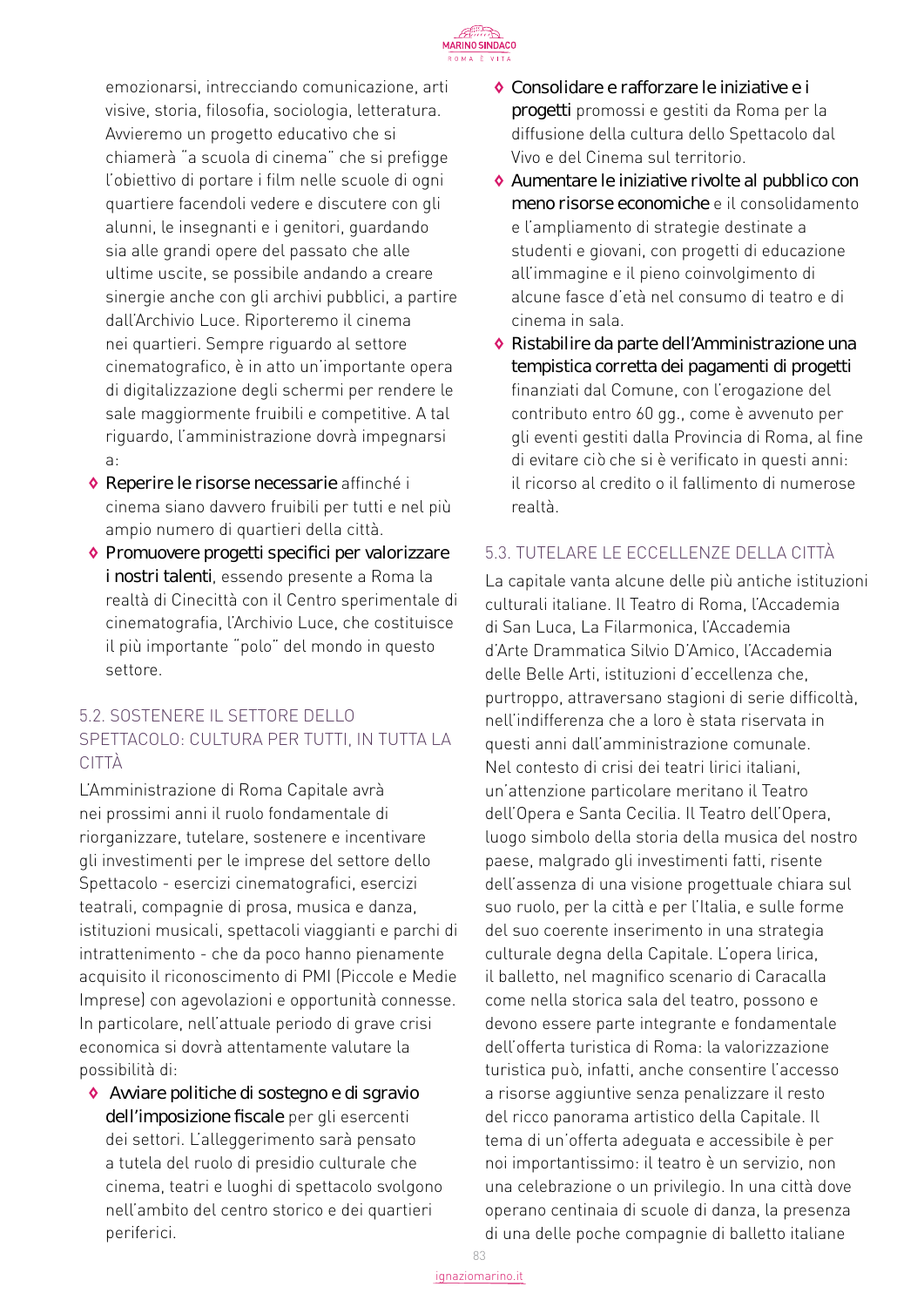

rappresenta una risorsa importante su cui si deve puntare per un rapporto sempre più stretto tra teatro, cittadini e giovani.

Tra le eccellenze occorre valorizzare la realtà dei preziosi e misconosciuti archivi della Capitale, che pochi conoscono, anche in città, e che pure richiamano studiosi e ricercatori da tutto il mondo.

- **◊**  Cinecittà. Cinecittà è un polo centrale su cui la città deve investire. In questo quadro è indispensabile sostenere il rilancio della vocazione produttiva propria degli stabilimenti e sia sostenuta anche dal valore simbolico ed economico del brand "Cinecittà". Nella nostra visione gli stabilimenti devono essere il luogo di produzione per le imprese e per i nuovi mestieri del cinema. Prioritario sarà tutelare le categorie e i lavoratori che oggi attraversano una crisi profonda. Dobbiamo sostenere il rilancio degli storici stabilimenti attraverso progetti che ne valorizzino le vocazioni e prevedano la realizzazione di nuovi servizi e strutture, riportando altresì a Roma le produzioni cinematografiche italiane e internazionali e di fiction. Gli stessi studi potrebbero essere utilizzati per ospitare iniziative connesse al "Roma Film Festival" (anche allo scopo di rendere tali iniziative permanenti, consentendo la promozione della cultura del Cinema e delle location romane), potranno accogliere nuovi Festival, come quello del cinema indipendente europeo, con le connesse attività di commercializzazione, che potranno essere utilizzati per la formazione per i giovani che vogliono apprendere i nuovi mestieri del cinema e dell'intrattenimento.
- **◊**  La Festa del Cinema. La festa del cinema di Roma deve tornare alla sua vocazione originaria di grande festa-laboratorio in grado di unire passione popolare e occasione di incontro per le produzioni cinematografiche, sperimentazione di nuovi linguaggi e attrattiva internazionale, coinvolgendo i protagonisti del cinema internazionale e la ricchissima rete romana fatta di associazioni, produzioni indipendenti, cineclub.
- ◆ **Il Teatro**. È necessario ripensare e razionalizzare il sistema di gestione dei teatri pubblici romani, onde evitare frammentazioni e sovrapposizioni di competenze: un sistema che coinvolga anche i teatri di cintura,

restituendoli all'uso e alla fruizione delle comunità dei territori. Allo stesso tempo si dovrà dare visibilità e sostegno all'attività dei teatri privati che partecipano e cooperano alla crescita culturale della città. Il sostegno alle attività teatrali non si concretizzerà soltanto attraverso le esperienze positive dei bandi dei teatri, ma anche rimuovendo ostacoli burocratici, promuovendo un'informazione mirata e incoraggiando la diffusione della cultura teatrale e la conquista di nuovo pubblico. Un discorso specifico riguarda la scena contemporanea che già oggi funziona come rete, e che non richiede soltanto risorse episodiche, ma piuttosto servizi, riconoscimento, spazi, occasioni. Si tratta di esperienze artistiche e culturali vitali che già oggi incontrano un pubblico giovane ed esigente, che sperimenta nuovi linguaggi e contenuti. È per questo che occorre sostenere un sistema di teatro pubblico aperto a queste realtà che possono rappresentare il pubblico del futuro.

- **◊**  Sostenere le piccole imprese. Roma Capitale deve, inoltre, avere un ruolo propulsivo e di supporto per la galassia delle piccole e medie imprese culturali e creative: dalla moda al design, dal restauro all'archeologia, dalle imprese di produzione, distribuzione ed esercizio (specie per quanto concerne le sale di prossimità) cine- audiovisiva, dall'arte contemporanea alla musica. La nascita di residenze e di luoghi di produzione e distribuzione nei tanti edifici non utilizzati di proprietà del Comune, può essere un modo per creare occupazione, ricchezza, innovazione, domanda.
- **◊** Decentrare l'offerta culturale. Roma ha vissuto negli ultimi anni una preoccupante disgregazione sociale e si è affievolito il senso di comunità. La città è divenuta metropoli, la popolazione si è spostata dal centro alle periferie più esterne, oltre il raccordo anulare. I rioni sono diventati quartieri (Garbatella. Alberone, Pigneto ecc.), i quartieri sono diventati le periferie (da Tiburtino a Tor Bella Monaca a Corviale), le periferie sono divenute nuovi insediamenti (Romanina, Ponte di Nona, Cinquina, Malafede, Val Cannuta). In questo contesto sono cambiati i romani, ma anche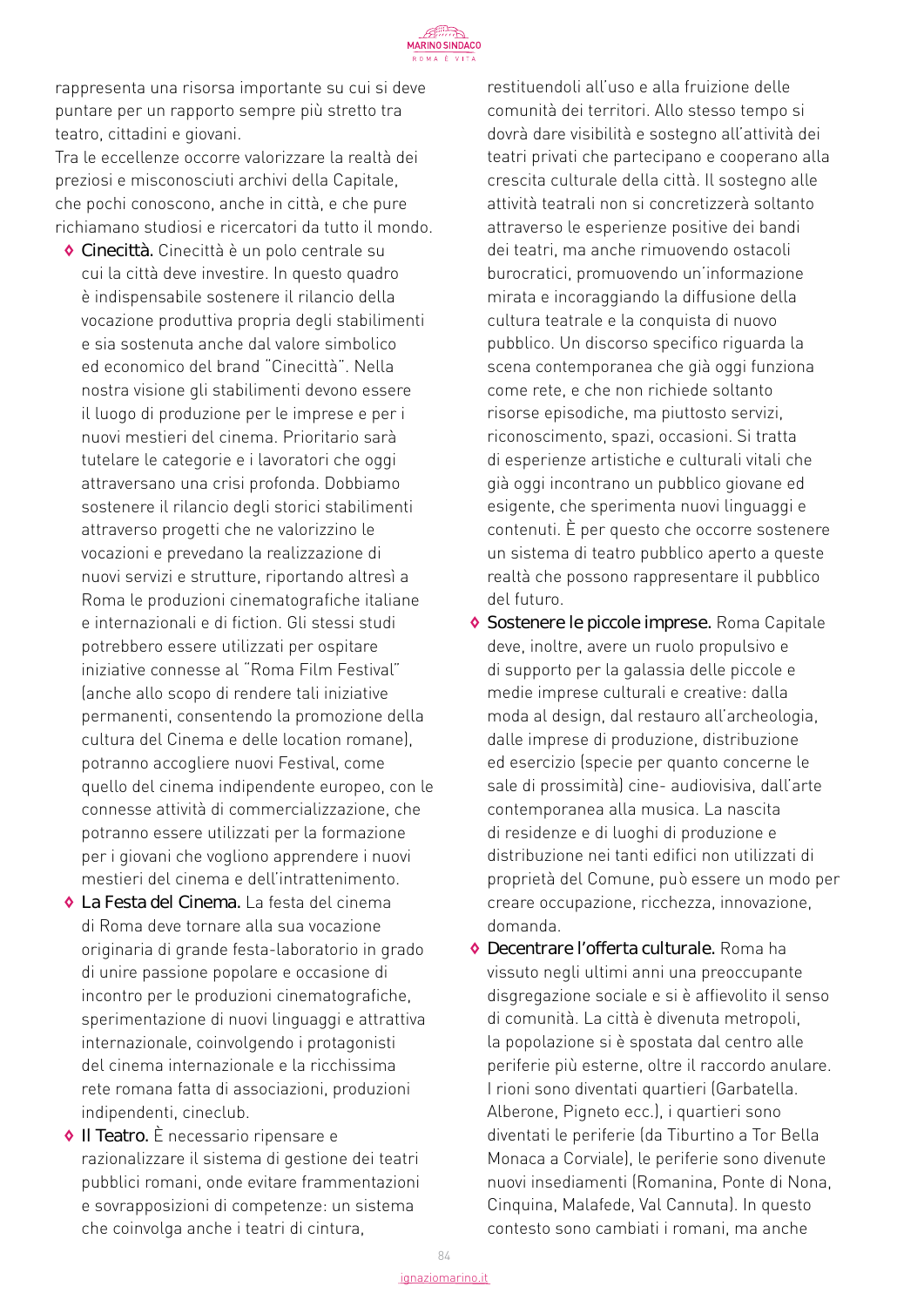

i visitatori di Roma, le modalità di fruizione, gli elementi di interpretazione. Una delle caratteristiche di questo processo riguarda la nascita, spontanea e diffusa di una rete di locali, piccoli spazi culturali, pub, piccoli teatri, scuole musicali, caffè-librerie, associazioni che richiamano, in tempi e offerte mutate, le orme dei cineclub e dei teatri off degli anni settanta. In questo caso il decentramento offre la possibilità di rendere la città più inclusiva nei confronti di queste realtà, e di riconoscerle come rete di creatività e di offerta culturale alternativa ai circuiti ufficiali.

#### 5.4. ROMA PATRIMONIO DELL'UMANITÀ

Il patrimonio culturale romano è il più importante del Mondo. Per tutelarlo e valorizzarlo serve uno sforzo straordinario. Uno sforzo su cui la città può chiamare a raccolta, attraverso operazioni strutturate di raccolta fondi (anche attraverso il crowd funding), i filantropi, gli enti e le fondazioni di tutto il Mondo. Uno sforzo a cui deve corrispondere una maggiore capacità di promozione e fruizione del patrimonio stesso: la città museo a cielo aperto, fruibile e percorribile in modo piacevole ed ecosostenibile.

Bisogna attivare immediatamente una cabina di regia che faccia capo all'Amministrazione Capitolina e riunisca intorno al tavolo tutti gli operatori interessati al patrimonio storico, artistico e culturale della città per dotarsi di un organico piano di valorizzazione di tale patrimonio. L'esperienza avviata dalla Roma Pass Card, un biglietto integrato per musei comunali e statali che oltre ad offrire all'utente il trasporto pubblico gratuito fornisce anche agevolazioni per servizi legati al tempo libero, va ampliata e posta al centro di questa politica di sviluppo ed integrazione

Bisogna fare rete e, tanto più a fronte della scarsità di risorse pubbliche, coinvolgere in modo consapevole anche i soggetti privati che dovranno condividere con l'amministrazione la missione pubblica di valorizzazione dei beni monumentali e culturali.

.

Non a caso l'Amministrazione di Roma Capitale contempla al suo interno, unica in Italia, una struttura di Sovrintendenza, erede di quella

pontificia, per la gestione e la valorizzazione del proprio patrimonio storico artistico. Un insieme molto vasto ed eterogeneo di aree, monumenti ed edifici che comprende Musei (un esempio su tutti i Musei Capitolini), siti archeologici di enorme importanza (il parco Archeologico più grande del mondo, dai Fori Imperiali all'Appia Antica), ville e giardini storici (tra cui Villa Borghese, Villa Pamphilj e Villa Torlonia), centinaia di Fontane monumentali (tra le altre Fontana di Trevi, le Fontane di piazza Navona), migliaia di arredi storici diffusi nel territorio.

A fronte di questo grande impegno e opportunità, negli ultimi anni le risorse destinate alla manutenzione e valorizzazione di questo inestimabile patrimonio si sono progressivamente ridotte. A questo si aggiungano i conflitti di competenze intervenuti tra Stato, Regioni ed Enti Locali, quando proprio in un periodo di crisi come questo sarebbe stato necessario unire le forze, fare sistema e sfruttare al meglio le poche risorse disponibili, senza divisioni di appartenenza.

Cambiamo tutto a partire da:

- **◊**  Attivare sinergie nei rapporti tra Stato, Regione e Amministrazione Capitolina per promuovere la messa a sistema del patrimonio con l'obiettivo di ampliarne la fruizione ed accrescerne l'attrattività anche rispetto a musei e siti minori;
- **◊**  Sviluppare il rapporto con soggetti privati (sponsor, mecenati, ecc.) e con le Fondazioni partecipate nella chiarezza degli obiettivi da perseguire e nella trasparenza delle regole da rispettare;
- **◊**  Programmare ed incrementare, con adeguate risorse, gli interventi di manutenzione ordinaria e straordinaria al fine di evitare fenomeni di ulteriore degrado e costi di rispristino maggiori;

#### 5.5. MUSEI CIVICI

I Musei Civici di proprietà di Roma Capitale sono complessivamente 21 fra cui quelli di maggior richiamo e affluenza come i Musei Capitolini e l'Ara Pacis. I piccoli musei risentono di una scarsa visibilità e dell'affollamento complessivo dell'offerta culturale cittadina. Per invertire tale tendenza e valorizzare maggiormente anche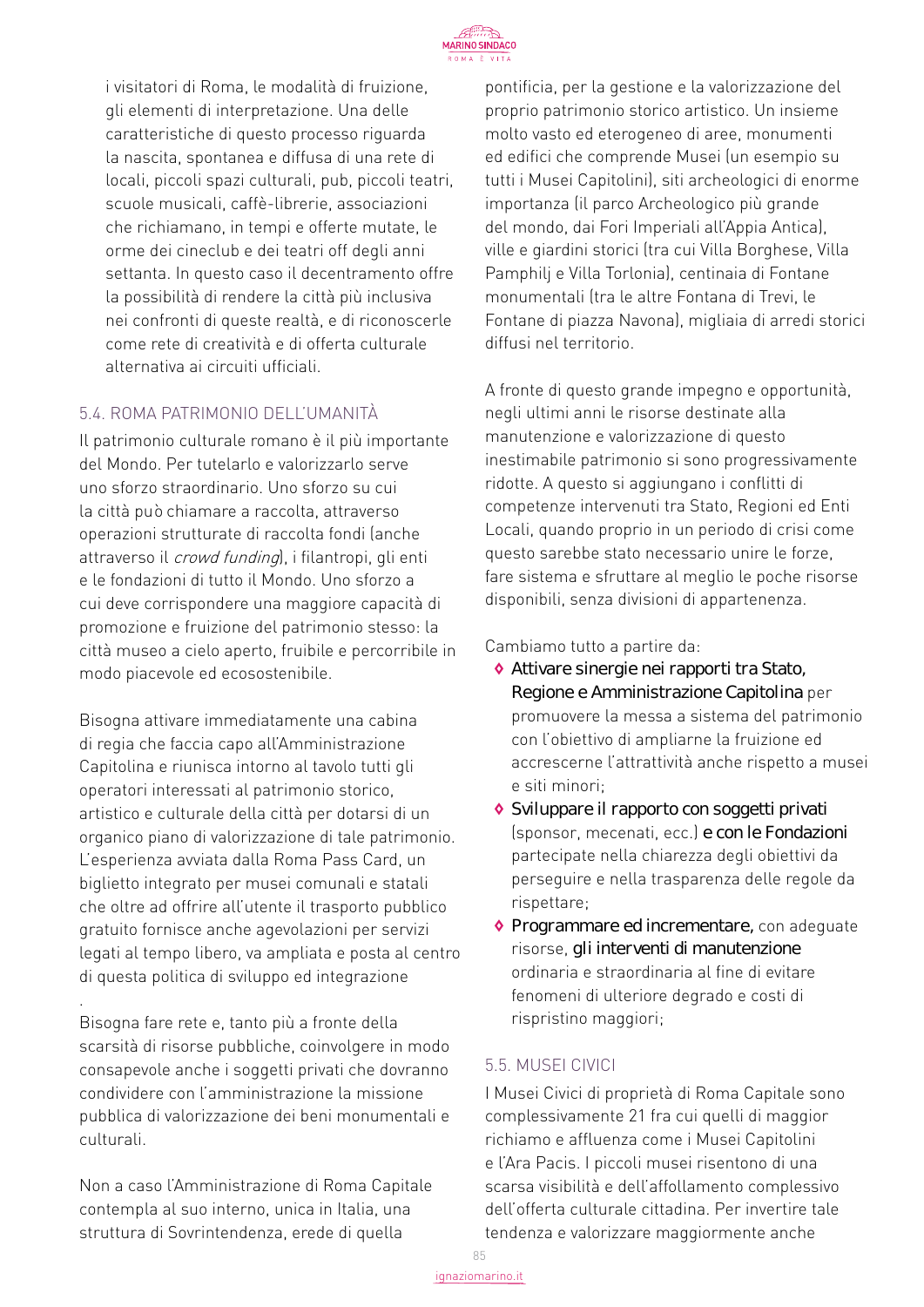

questi siti meno visitati è necessario ripensare una politica dei prezzi, delle modalità di accesso e dell'uso degli spazi.

In modo particolare dovranno essere incentivate aperture straordinarie diurne e serali, gratuite, prevalentemente rivolte ad un pubblico giovanile e collegate a specifici eventi di intrattenimento musicale ed artistico. Inoltre si potranno sperimentare modalità di gestione alternative e innovative che prevedano l'accesso gratuito e/o visite guidate con orario cadenzato, con lo scopo di conseguire significativi risparmi nei costi di gestione delle strutture ed un più razionale utilizzo del personale addetto alla accoglienza dei visitatori. L'obiettivo è quello di ampliare l'offerta, estendere la gratuità, ottimizzare i servizi di accoglienza elevandone la qualità, rendere maggiormente godibile la visita. Anche per i grandi Musei è necessario prevedere iniziative e strategie volte a differenziare l'offerta e conquistare nuovo pubblico: aperture serali e fidelizzazione degli utenti attraverso forme associative che attribuiscano vantaggi particolari sono solo alcuni esempi di quanto si potrà fare.

#### 5.6. VILLE STORICHE

Il patrimonio delle Ville e dei giardini storici cittadini è vastissimo e comprende ben 42 complessi, densi di valore ambientale e di edifici di grande rilievo storico-artistico. Per gestire e valorizzare al meglio queste preziose risorse è indispensabile mettere a regime le diverse competenze, amministrative ed operative presenti. In particolare occorre ripensare la gestione delle Ville prevedendo una cabina di regia che coordini le diverse competenze (la Sovrintendenza capitolina, il Servizio Giardini, il municipio di pertinenza, l'Acea, l'Ama, il Dipartimento Capitolino Lavori Pubblici, il Dipartimento Patrimonio e la Polizia Municipale) anche attraverso modalità innovative di gestione integrata, che possa prevedere l'individuazione, per ogni villa grande o gruppi di ville minori, di un coordinatore con compiti di raccordo fra i diversi uffici.

Per rispondere adeguatamente alle tante emergenze quotidiane di manutenzione questo processo di gestione integrata potrà anche avvalersi dell'utilizzo di manodopera proveniente da

accordi sociali promossi nel territorio o promossi con le principali associazioni ambientaliste no-profit, dando occupazione, sotto forma di volontariato civile, a giovani e anziani associati a questo scopo affiancati da personale specializzato.

Infine, è necessario rivedere la disciplina delle autorizzazioni commerciali esistenti, evitando abusi che sviliscono l'integrità e la godibilità delle ville, dando luogo ad una specifica e attenta pianificazione e regolamentazione delle diverse attività, con riferimento preciso agli usi consentiti di viali e spazi all'interno delle ville.

### 5.7. LA CITTÀ STORICA

La "città storica", il cuore di Roma Capitale, merita di più. È indispensabile puntare su quei progetti che possano realizzarsi con un impegno economico relativamente circoscritto o comunque già parzialmente finanziato, e fra questi è opportuno dare priorità a quelli in grado di essere completati o quelli programmati da tempo ma rimasti sulla carta.

La riqualificazione e la valorizzazione degli ambiti archeologici e di pregio sono azioni fondamentali: si tratta di trasformazioni che oltre ad avere una valenza urbanistica e di tutela ambientale hanno anche l'obiettivo di incrementare l'offerta culturale e turistica.

**◊**  Piazza Augusto Imperatore. L'intervento, programmato a seguito del concorso internazionale bandito ed espletato nel 2006, dopo un lungo iter procedurale che ha coinvolto le diverse Soprintendenze, ha avuto le approvazioni definitive e si può dare corso alla sua realizzazione. Oltre ad una sistemazione a verde di parte della piazza l'intervento comprende la realizzazione di un'ampia scalinata che da piazza Augusto Imperatore si connette a via di Ripetta in prossimità dell'Ara Pacis, con la creazione, a metà del percorso, di una nuova vasta area di acceso al Mausoleo di Augusto. Il luogo, nonostante la sua centralità, attualmente versa in stato di totale degrado e abbandono, dovuto anche al permanere del cantiere di scavo archeologico propedeutico all'intervento di riqualificazione della piazza, terminato ma mai rimosso. Realizzare la nuova sistemazione della piazza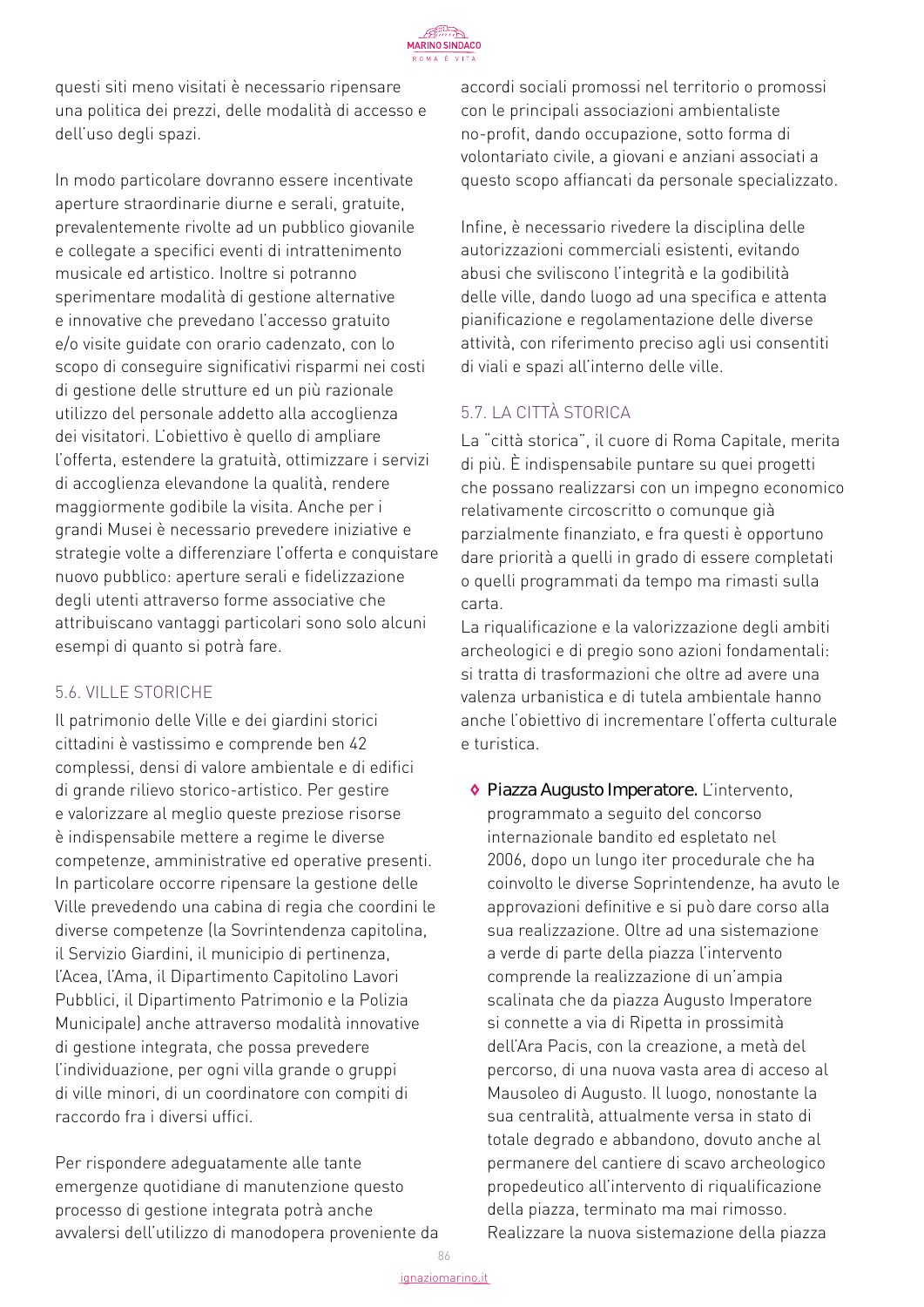

e il restauro e la riapertura al pubblico del Mausoleo, significherebbe aggiungere un tassello essenziale all'opera di riqualificazione e valorizzazione della città storica. Il progetto rappresenta un obiettivo strategico che in cinque anni può essere raggiunto e completato. Il collegamento organico che si verrebbe così a determinare tra la piazza ed il complesso dell'Ara Pacis metterebbe a disposizione di turisti e romani una opportunità di visita di straordinaria valenza ed attrazione.

- **◊**  Circo Massimo e la pedonalizzazione di via dei Cerchi. L'area del Circo Massimo da tempo è oggetto di un'importante opera di riqualificazione ambientale e valorizzazione archeologica. In particolare è in atto un intervento che oltre ad aver dotato il complesso di una nuova recinzione, maggiormente consona al contesto monumentale in cui si colloca, mira a salvaguardare, valorizzare e rendere comprensibili e visitabili i resti archeologici della struttura, mai aperta fino ad oggi dagli anni 30 in cui fu riportata alla luce, che sarà fruibile da qui ad un anno. Il necessario e conseguente compendio dell'opera in corso è quello di completare la riqualificazione a verde della restante area del Circo, posta al di fuori della recinzione e di libero acceso, da sempre meta di svago e di riposo per romani e turisti, ma troppo spesso utilizzata con scopi incongrui quali eventi promozionali.
- **◊**  Completamento della riqualificazione del complesso dell'ex Mattatoio di Testaccio. Il complesso dell'ex Mattatoio di Testaccio è dal 2004 al centro di una consistente opera di riqualificazione, governata da un accordo di programma, che ha stabilito obbiettivi e finalità del suo recupero con il nome di "Città delle arti". L'articolazione dei soggetti utilizzatori vede fra i protagonisti la Facoltà di Architettura dell'Università di Roma III, l'Accademia di Belle Arti e l'Amministrazione Capitolina attraverso le proprie strutture che presiedono alla cultura e al commercio "equo e solidale". Ad oggi molti dei padiglioni sono già stati riqualificati. In particolare, l'Amministrazione comunale vi ha collocato una delle sedi del MACRO, la struttura polifunzionale della Pelanda e la

"Città dell'Altra Economia", l'Università di Roma Tre vi ha collocato, invece, aule e dipartimenti della facoltà di Architettura e l'Accademia di Belle Arti un primo nucleo di laboratori all'interno del Campo Boario. Inoltre sono finanziati ed in fase di appalto tre interventi integrati che riguardano la riqualificazione delle aree aperte all'interno del complesso e del suo perimetro esterno verso il Monte dei Cocci, la sistemazione di due padiglioni centrali destinati alla ristorazione e alla mensa universitaria e la realizzazione del nuovo Museo della Fotografia di Roma. Rimane da completare il recupero di altri padiglioni, anch'essi destinati all'Università e all'Accademia di Belle Arti, oltre all'importante sistemazione delle aree esterne prospicienti il Lungotevere. L'insieme di tali interventi, prefigura la nascita di un nuovo polo urbano strategico sia sotto il profilo culturale che su quello produttivo e turistico-ricettivo.

I cinque anni della prossima consiliatura possono essere decisivi per completare tale disegno, a patto che l'Amministrazione si faccia carico della regia e del traino delle iniziative in atto, stabilendo anche regole certe ed efficaci per garantire il funzionamento e la corretta gestione della nuova struttura.

### 6. DAL RILANCIO DEL TURISMO NUOVA OCCUPAZIONE E SVILUPPO PER TUTTA LA CITTÀ

L'incremento del fatturato del settore turistico deve rappresentare un obiettivo strategico per Roma Capitale. Questo richiede di lavorare tanto sull'aumento degli arrivi e delle presenze quanto sul tipo di turismo che sceglie Roma: non solo quantità e nemmeno solo fatturato, quindi, in quanto la qualità dello sviluppo turistico è l'unica garanzia della sua durevolezza.

Nonostante tante criticità Roma è oggi l'unica città italiana con il segno positivo e un incremento costante dei flussi di *incoming*. La capitale è anche la città, tra quelle italiane, dove gli stranieri spendono più volentieri, nel 2011 circa 5.228 milioni di euro. Per questo è giusto riconoscere a Roma il ruolo di leadership nelle decisioni sul turismo nazionale ed internazionale, in tema di finanziamenti, ma anche e soprattutto di politiche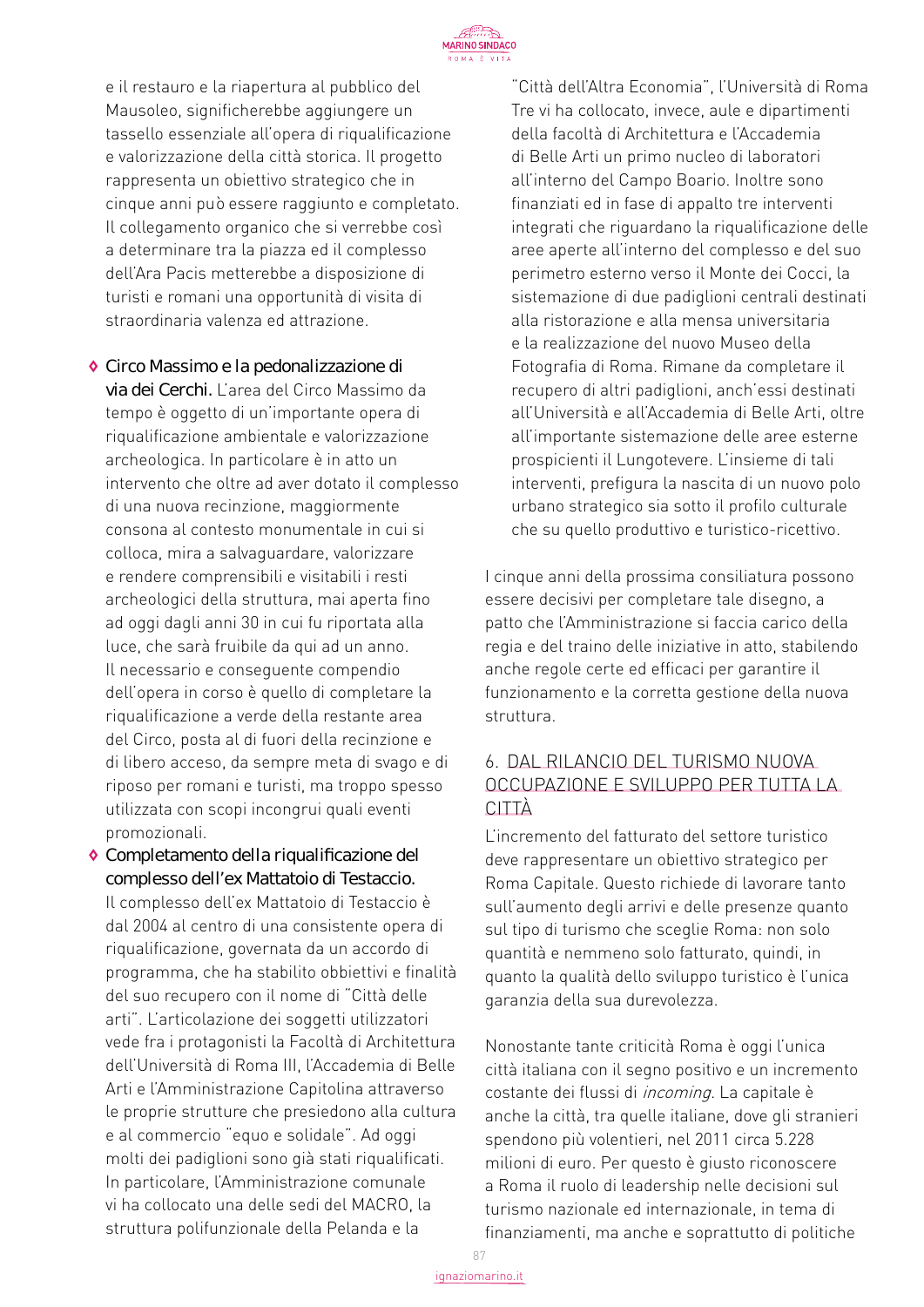

promozionali. Un ruolo che fino ad ora le è sempre stato precluso, ma che ora, con l'avvento di Roma Capitale, bisogna rivendicare.

Roma è l'emblema della marca nazionale, il punto di forza di tutto il nostro sistema di rappresentazione e comunicazione nel Mondo ma che, purtroppo, soffre ancora di una mancata progettualità delle politiche legate al turismo. Che ci sia ancora molta strada da fare per sviluppare fino in fondo questa storica vocazione della città lo dimostrano emblematicamente i numeri dei visitatori ai Musei vaticani, 4,4 milioni nel 2011, circa la metà di quelli che nello stesso anno hanno visitato il Louvre.

#### Cambiamo tutto a partire da:

- **◊** Dare una piena rappresentanza istituzionale e politica al settore del Turismo nella prossima Giunta, rafforzando al contempo la struttura dipartimentale preposta ai servizi amministrativi dedicati alle imprese turistiche. Questo per rispondere alle richieste di semplificazione dei procedimenti autorizzativi (autorizzazione e classificazione potrebbero essere unificati in un unico procedimento presso lo Sportello Unico) e per mettere in atto maggiori controlli, necessari a fermare le forme sempre più dilaganti di abusivismo che mettono a rischio la qualità e l'immagine complessiva del settore della ricettività romana.
- **◊**  Confermare il 5% del contributo di soggiorno già previsto dalla delibera istitutiva a favore del settore turismo, ma precisare che tale contributo deve essere destinato a garantire servizi di qualità e di manutenzione urbana nella aree a forte pressione turistica (ad esempio: pulizia più frequente nelle zone come Fontana di Trevi o Piazza di Spagna), investire in nuovi servizi a favore del turismo (ad esempio segnaletica turistica, segnaletica alberghiera), prevedere attività di promozione di Roma nei paesi Esteri particolarmente interessati a flussi di outgoing verso Roma oppure investire in campagne di comunicazione in accordo con altri soggetti privati (ad esempio con vettori che scelgono di usare Roma come hub di riferimento per voli diretti verso l'Italia).

#### 6.1. TUTTE LE STRADE DEVONO PORTARE A ROMA. UNA CITTÀ RAGGIUNGIBILE E SOSTENIBILE

Bisogna definire un nuovo quadro di accordi con i gestori delle principali infrastrutture e dei principali vettori di trasporto per rendere sempre di più Roma una meta turistica raggiungibile in modo sostenibile.

Cambiamo tutto a partire da:

- **◊**  Chiedere alle Ferrovie dello Stato Italiane il rispetto degli impegni presi - nell'ambito del protocollo "Nodo di Roma 2006" - per ristrutturare e riqualificare le ferrovie regionali, a partire da quelle che collegano l'Aeroporto di Fiumicino con le diverse stazioni della città.
- **◊**  Promuovere l'introduzione di servizi diretti di collegamento tra l'aeroporto di Fiumicino e quello di Ciampino, e continuare a potenziare le stazioni di Tiburtina e Termini.
- **◊**  Consolidare il ruolo di Fiumicino, che è già il primo hub del Mediterraneo. L'aeroporto non è solo la porta di Roma sull'Italia, ma la piazza d'Italia nel Mediterraneo, rivolta al mondo intero. Solo in termini di lavoro, Fiumicino impiega, in modo diretto e indiretto, un numero rilevante di persone. I problemi legati ai ritardi e all'assenza di programmazione potranno essere superati grazie all'accordo tra Aereoporto e Governo che, come per altri scali italiani, autorizza un incremento delle tariffe alle compagnie in cambio di un piano di sviluppo la cui prima fase (2,6 mld) comporta l'ammodernamento dello scalo e la realizzazione del Molo C entro il 2015. Solo con interventi di questo tipo Roma potrá contare su un aumento dei voli internazionali (a oggi fermi ad un terzo rispetto a Londra) e su un numero di voli diretti adeguati a dare risposta ai nuovi flussi provenienti dai paesi emergenti. Il rilancio di Fiumicino non potrà che passare attraverso la risoluzione della crisi Alitalia. L'amministrazione comunale non ha strumenti diretti per intervenire, ma il Sindaco sarà sempre presente accanto ai lavoratori e alle lavoratrici dell'azienda e spenderà tutte le proprie risorse affinché Alitalia possa finalmente ripartire ad iniziare dal potenziamento di Fiumicino.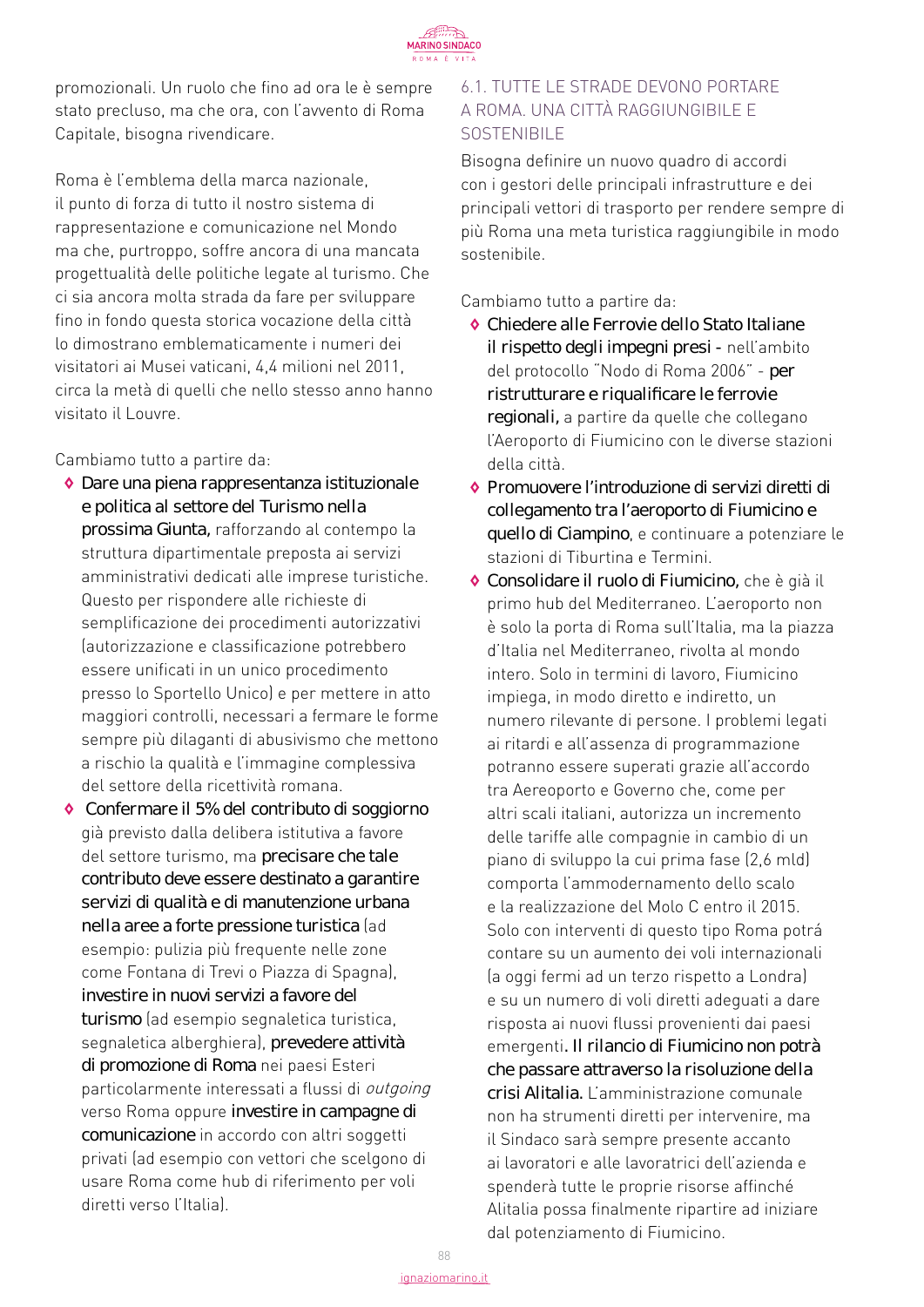

### 6.2. ROMA4ALL

Una città che voglia realizzare a pieno la sua vocazione turistica deve potenziare i suoi servizi per essere accessibile a tutti e in particolare alle persone che hanno disabilità e bisogni speciali. Si tratta di abbattere le barriere architettoniche, ma soprattutto quelle culturali. Molti sono i progetti già presenti e realizzati ed è nostro interesse continuarli poiché l'accessibilità per tutti è, prima che un obiettivo turistico, una battaglia di civiltà. Rappresenta un fondamento dell'ospitalità e una pietra angolare della qualità turistica.

# 6.3. LA CITTÀ FACILE E CONNESSA. PER UN'OFFERTA TURISTICA SMART

Roma deve diventare una città friendly anche per i turisti, che utilizzando la rete Wi-Fi gratuita dovranno poter accedere facilmente a servizi informativi, effettuare prenotazioni, acquistare biglietti. Non è solo un optional, è sempre più una condizione di successo.

Cambiamo tutto a partire da:

- **◊**  Valorizzare e potenziare il sistema "Roma Pass" (di cui nel 2012 sono state vendute 520.000 carte) come sistema integrato trasporti/cultura per una fruizione piu facile della città.
- **◊**  Favorire l'introduzione di applicazioni, scaricabili on line, per la visita della città.
- **◊**  Incentivare l'acquisto di biglietti tematici che valorizzino le preferenze dei consumatori, per scoprire le diverse anime di Roma: quella contemporanea, quella antica, quella enogastronomica, ecc. Oggi infatti non basta più informare, bisogna anche saper proporre e vendere, suggerendo itinerari, attività e luoghi da visitare, costruendo percorsi interdisciplinari tematici, che contengano tanto aspetti storicoculturali quanto aspetti turistico-culturali, dal cibo all'artigianato all'antiquariato, dallo sport all'intrattenimento.

#### 6.4. ROMA SOCIAL

I social media stanno determinando profondi cambiamenti anche nell'industria del turismo e nelle scelte dei consumatori.

Cambia il modo di fare marketing turistico: meno

dépliant, più web relazionale, meno euro, più neuroni. Cambia il mercato della prenotazione dei viaggi e quindi quello dell'intermediazione. Cambia l'orientamento dei turisti nello scegliere alberghi o destinazioni: minor peso alla classificazione alberghiera, maggiore peso ai giudizi dei consumatori sul web.

Questa intensa trasformazione deve trovare l'Amministrazione comunale pronta a valorizzare e promuovere, anche attraverso i social media, la città di Roma e le sue strutture turistiche e ricettive nel Mondo. Dobbiamo accompagnare questa "rivoluzione".

# 6.5. ROMA LABORATORIO PER NUOVE IMPRESE TURISTICHE

Vogliamo che Roma diventi la Capitale dei giovani, e sappiamo che c'è parecchio da fare, a partire da una ricettività coerente. Fino a ora l'offerta turistica si è concentrata prevalentemente sulle strutture alberghiere, ma mancano ancora servizi in grado di mettere a sistema tutta la filiera del turismo di Roma che oltre le strutture ricettive comprende piazze, case, musei, Chiese, negozi e ristoranti. Bisogna quindi immaginare servizi innovativi che adesso mancano, come card multiuso, app informative, e strumenti che permettano pagamenti telematici o con il cellulare. Guardiamo per esempio, a Parigi che ha creato un incubatore di "turismo urbano" dedicato alle startup nel turismo (Paris Incubateurs). O all'Australia, che ha attirato l'attenzione del Mondo lanciando un concorso di idee per le candidature ai lavori nel suo turismo.

È importante accelerare la realizzazione della scuola di alta formazione nel settore turistico-alberghiero già prevista e affidata con Bando regionale. Una scuola alberghiera rappresenta il presupposto , per una città come Roma ospitale per eccellenza, con le sue 1.300 imprese alberghiere, per preparare personale qualificato e motivato ad iniziare la propria vita professionale in questo vasto ed estremamente vario settore dell'economia.

# 6.6. LA CITTÀ DEI CENTO TURISMI. AUMENTARE E DIVERSIFICARE L'OFFERTA TURISTICA

Siamo convinti che occorra sostenere un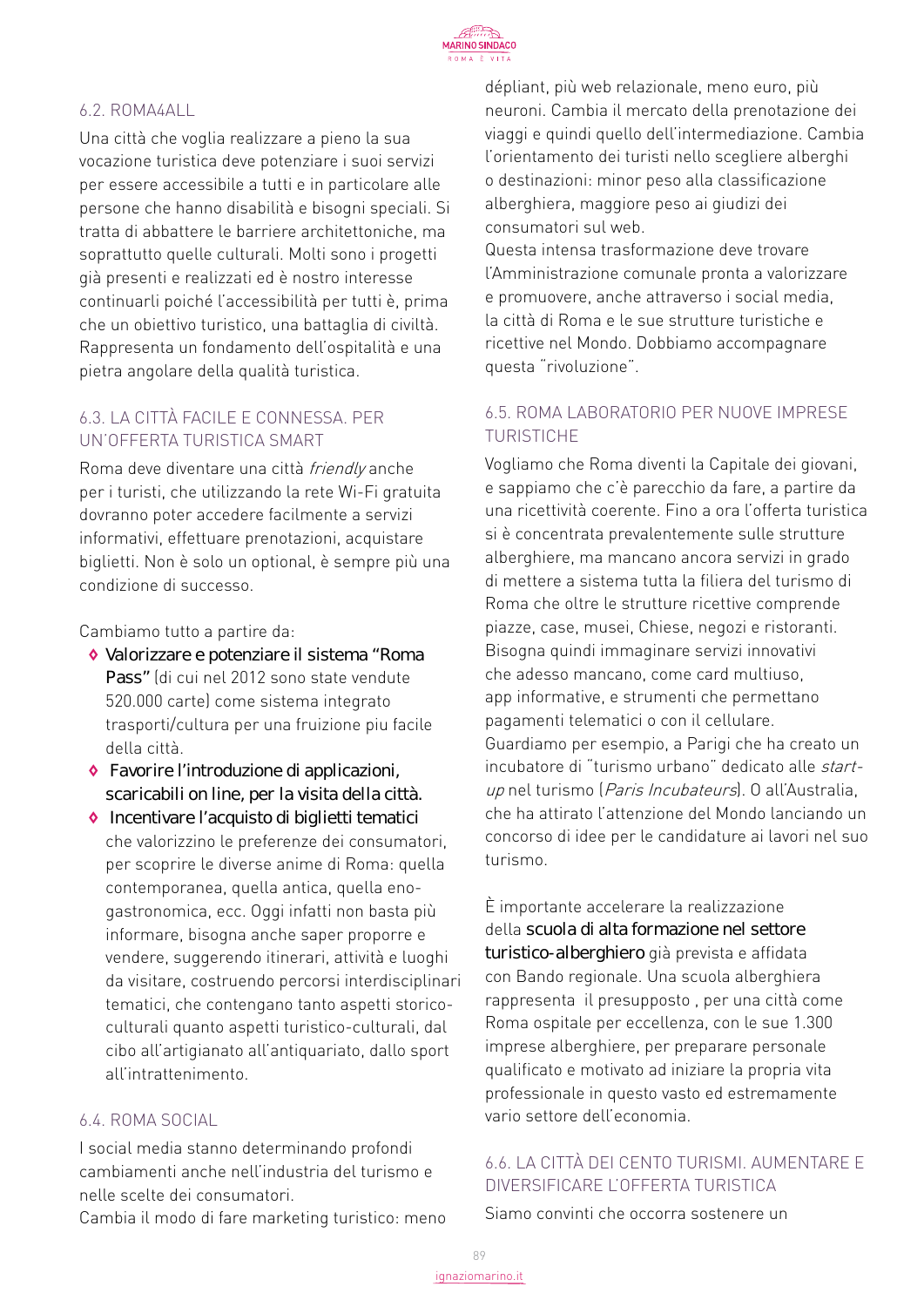

ampliamento e una maggiore diversificazione del modello d'offerta turistica romana. I segmenti e i turismi possibili sono oltre cento, e gli esempi sono molto chiari: per i giovani, le famiglie, per motivi di studio, religioso, rurale, agricolo, storicoarcheologico, marittimo, balneare, diportistico e crocieristico, sportivo.

Cambiamo tutto a partire da:

- **◊**  Avviare dei confronti con le principali società di crociera affinché Roma sia parte integrante della vacanza in nave e quindi siano reali le ricadute positive per la città. Si tratta di una grande opportunità di sviluppo turistico qualificato anche per Roma, in concorrenza in questo settore con la città di Barcellona, una concorrenza di qualità, di sostenibilità e di valore, e non solo numerica.
- **◊**  Favorire la filiera dei servizi per l'offerta di "esperienze turistiche", che esulino dall'ordinario, e l'offerta di pacchetti che insieme al pernottamento consentano la fruizione, anche in forma personalizzata, di eventi e/o di istituzioni culturali.
- **◊**  Attivare specifiche politiche di promozione per conquistare nuovi mercati turistici, con particolare riferimento a quelli già in forte affermazione (come quello cinese e brasiliano), ma anche quelli in prossima rapidissima ascesa (indonesiano, messicano, sudafricano, ecc). Mercati con esigenze nuove a cui è necessario dare risposta. A cominciare dal settore ricettivo che deve essere pronto a questa nuova sfida. L'amministrazione si deve impegnare a sostenere l'industria turistica in particolare favorendo la formazione del personale e la diffusione di una più adeguata cultura dell'accoglienza. E le università romane potranno essere in questo senso partner importanti e qualificati.

#### 6.7. LA TUA ROMA DI QUALITÀ

Riguardo la ricettività alberghiera nei prossimi anni sarà necessario diversificare molto rispetto agli standard qualitativi richiesti dalla diversificazione dei flussi turistici, trovando le opportune sinergie tra pubblico e privato per aprirsi a nuovi mercati. Noi dobbiamo garantire qualità ad ogni livello a partire dai più bassi, fino al ricettivo extra alberghiero e a tutta la filiera dei servizi. Alcuni

segmenti del mercato devono trovare più spazio anche "fisico". I giovani, ad esempio, hanno bisogno di un'offerta che ne soddisfi le esigenze in termini di valore, e cioè rapporto tra qualità e prezzo.

Cambiamo tutto a partire da:

- **◊**  Realizzare Ostelli e campeggi (oggi sono solo 10 in tutta l'area metropolitana).
- **◊**  Sfruttare le potenzialità del territorio metropolitano, anche organizzando eventi degni di questo nome. Non si può pensare ai giovani senza considerare che per loro la musica, e soprattutto un certo tipo di musica, è una motivazione di viaggio importante.
- **◊**  Promuovere il mese del turismo under 30 per attrarre più giovani da altri città italiane e da altre parti del mondo, con l'introduzione di un evento a loro dedicato "Rome Young Pride". Un mese intero di programmazioni artistiche, musicali, incontri formativi e conoscitivi nel campo delle tecnologie e dell'innovazione tra tutti i giovani del mondo da localizzare in più punti della città, coinvolgendo le università romane, gli hub, gli incubatori e il Lido di Ostia, affinché sia pienamente valorizzato il suo lungomare e le imprese del settore balneare.

#### 6.8. ROMA GREEN

Roma è una città che ha immense risorse verdi, parchi urbani, giardini e vivai. Di tutto questo Roma può davvero fare una bandiera, a partire da una politica di sviluppo che metta a sistema le aree verdi della città con quelle regionali. L'integrazione con un sistema di offerta che esuli dai confini del comune rappresenta un rafforzamento per Roma anche su altri filoni, oltre a quello di Parchi e Giardini: i territori etruschi da Cerveteri a Tarquinia, Tivoli, i Castelli sono già di fatto scelti dai turisti proprio in relazione a Roma. Senza dimenticare la grande Riserva naturale di Ostia, un motivo in più per fare del litorale lo spazio ideale per i giovani: un territorio capace di rispondere al bisogno di natura, di divertimento, di costi più contenuti per tutto il mondo giovanile.

### 6.9. CIAO ROMA: LO SANNO DIRE IN OGNI ANGOLO DEL MONDO

La notorietà di Roma, comprovata da tutte le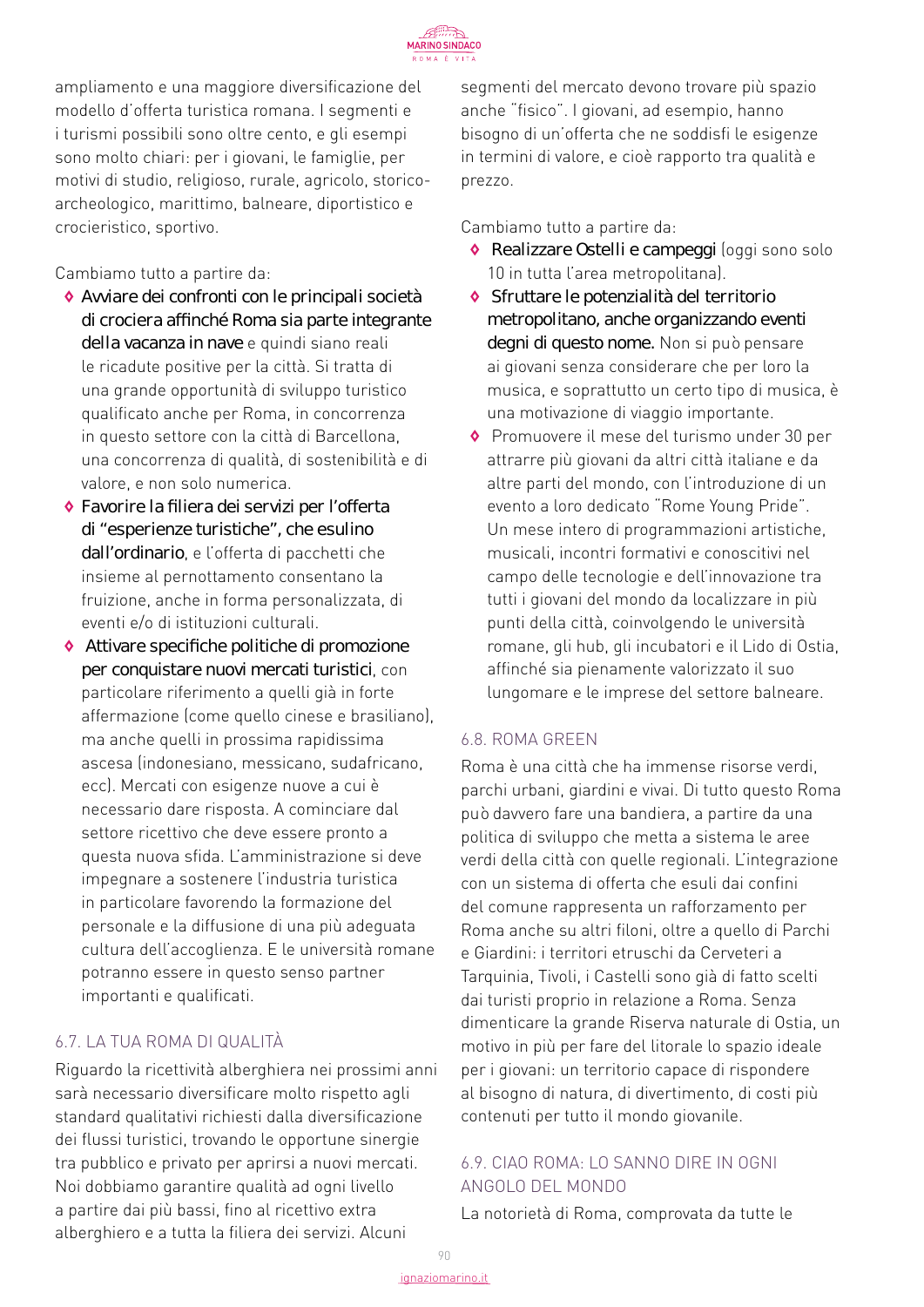

indagini più affidabili, è una ricchezza che deve essere sfruttata pienamente. Ma la notorietà di Roma, i fattori positivi della sua identità, sono ancora tutti da capitalizzare. Per questo bisognerà attivare una politica di attrazione di investimenti e marketing territoriale come avvenuto a Londra, dove sono riusciti a far progettare al "nostro" Renzo Piano l'avveniristico Shard, con dentro negozi, appartamenti e un albergo 5 stelle grazie ai finanziamenti Dell'Emiro del Qatar. Un investimento che ha ampliato l'offerta turistica e commerciale e al tempo stesso ha permesso di riqualificare un'area strategicamente rilevante.

#### 6.10. ROMA CAPITALE DI FIERE E CONGRESSI

Il turismo congressuale, come hanno già scoperto altre capitali europee, è il turismo economicamente più interessante e che determina il maggior numero di "ritorni". Su questo settore Roma può oggi puntare, valorizzando la Fiera e il nuovo Centro Congressi dell'Eur (nato come Palazzo dei Congressi d'Italia), così come i tanti spazi pubblici e privati attrezzati ad accogliere eventi e convegni medio grandi.

Per promuovere efficacemente sul mercato internazionale la città pensiamo che queste strutture debbano essere integrate e la loro gestione debba essere affidata ad imprenditori privati, a seguito di gara ad evidenza pubblica. In un mercato fortemente competitivo quale quello fieristico-congressuale, il coinvolgimento di soggetti privati rappresenta una condizione indispensabile per la piena valorizzazione degli asset della città e per aprire nuove opportunità di lavoro e di impresa.

#### 6.11. ROMA PER EXPO 2015

L'Expo 2015 sarà una grande opportunità non solo per Milano e la Lombardia, ma per l'Italia intera: 21 milioni di visitatori attesi, secondo Assolombarda. Roma, grazie a Fiumicino e all'Alta Velocità è oggi a due passi da Milano. Il tema di Expo 2015, "Nutrire il pianeta. Energia per la vita", può consentire a Roma di attrarre visitatori costruendo un'offerta turistica coerente. Per questo chiederemo al Sindaco di Milano, Giuliano Pisapia, di siglare un accordo di promozione bilaterale delle due città.

Ostia - il mare di Roma - merita quello che aspetta da tempo: un'adeguata promozione del litorale come meta turistica. Il litorale deve diventare un nuovo polo di attrazione per le famiglie e i giovani, in grado di valorizzare la sua vocazione secolare di luogo del divertimento, di natura e di sport. Per raggiungere questo obiettivo è necessario innanzitutto tornare ad investire sulla manutenzione del territorio, favorire lo sviluppo di una nuova ricettività ad oggi quasi del tutto inesistente, riqualificare il grande patrimonio naturalistico ed archeologico. Ma innanzitutto è necessario che gli stabilimenti balneari tornino ad investire in strutture di qualità per il turismo. La direttiva europea Bolkestein, che impone l'asta per le concessioni balneari, ha attualmente bloccato ogni investimento da parte dei gestori degli stabilimenti balneari. Servono nuove certezze: i cinque anni di proroga ottenuti con la legge di Stabilità non sono sufficienti a risolvere il problema. L'amministrazione deve cercare di garantire investimenti privati e pubblici per l'occupazione nel settore balneare.

### 7. CAMBIAMO IL PRESENTE DELLE GIOVANI GENERAZIONI

Precari ricattabili e senza diritti, studenti senza borsa di studio e calo delle immatricolazioni, partite Iva senza continuità di reddito, disoccupati in cerca di un lavoro che non arriva mai: sono queste le caratteristiche di una generazione che non riesce a immaginarsi un futuro, che vede strozzato il proprio talento e prepara le valigie per andare all'estero. Una generazione che, a differenza del resto d'Europa, rompe i confini dell'età e comprende i ventenni quanto i trentenni. La crisi economica, scelte politiche sbagliate, un mercato del lavoro atomizzato, servizi inadeguati rendono le persone incapaci di pensare ad un progetto di vita, ad una famiglia, a godersi serenamente un rapporto di coppia. In un tempo in cui l'autonomia, la creatività, la vitalità giovanile potrebbero dare risposte e soluzioni, attraverso nuove forme di imprenditorialità e professionalità, le giovani generazioni sono ingabbiate in una precarietà esistenziale che frena il talento e porta, spesso, all'alienazione.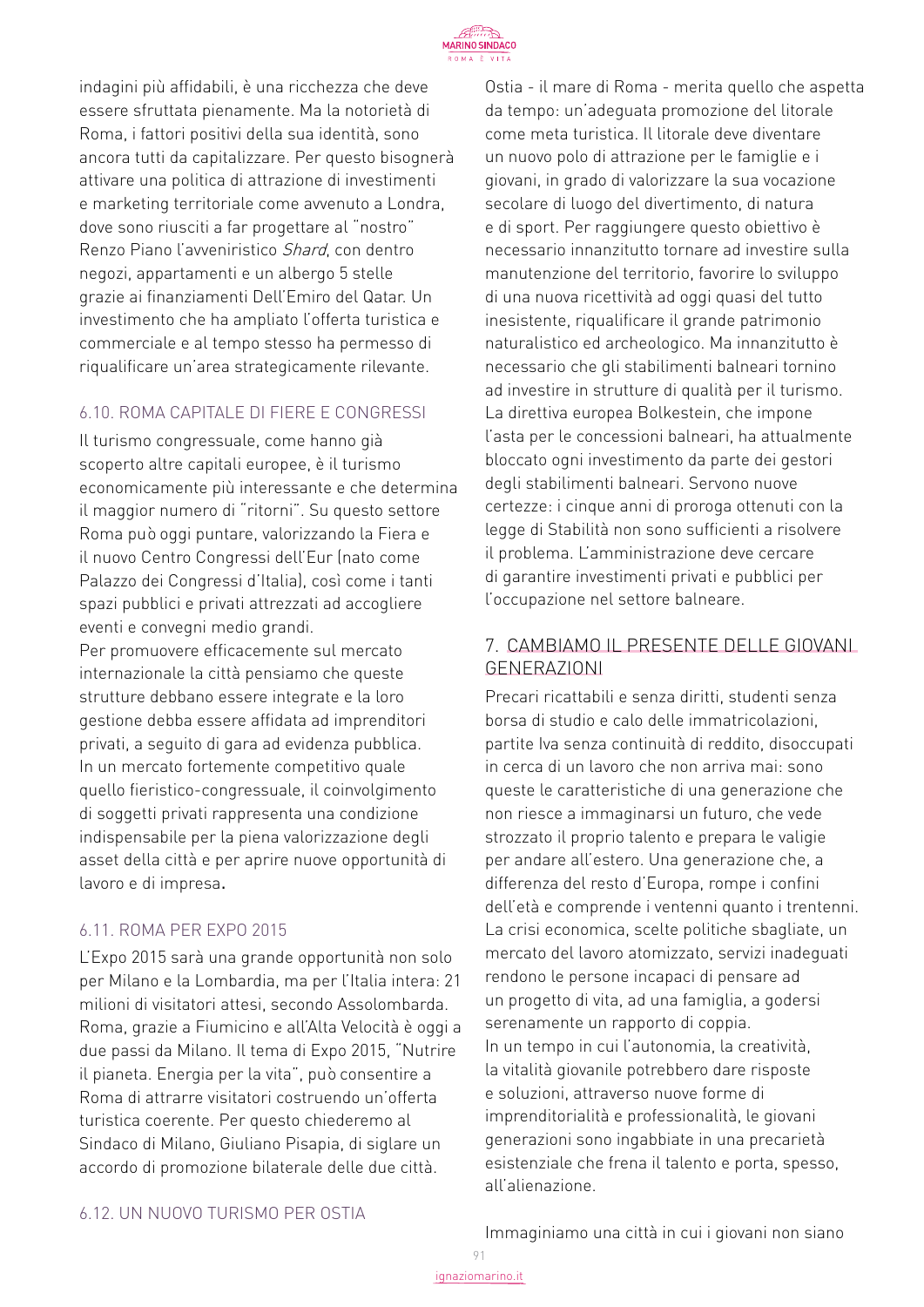

una categoria cui concedere premi di consolazione, ma siano il motore di una città che rinasce, un grande investimento per affrontare la crisi con coraggio. L'obiettivo sarà mettere nelle condizioni, giovani e non, di avere l'opportunità di sviluppare il proprio talento e, soprattutto, di creare nuovi posti di lavoro, di socialità, di cooperazione, crescita economica e beneficio alla città. Per questo proponiamo una serie di misure che rendano possibile e concreta la realizzazione di un mercato del lavoro dinamico, di luoghi di connessione, di socialità e comunità. In poche parole, di una città che dia spazio e opportunità alle giovani generazioni.

# 7.1. UN COMUNE AL SERVIZIO DI CHI CERCA LAVORO

Investire sulla qualità del capitale umano vuol dire investire sulle potenzialità di crescita della città. Dobbiamo dotarci di un sistema integrato di servizi per il lavoro e per l'impiego. Nel solo territorio romano sono presenti 18 Centri di orientamento al lavoro (COL), 8 Centri per l'impiego (CPI), e il servizio Porta Futuro. Se a tali servizi si aggiungono anche i centri presenti nei comuni della provincia si arriva ad un sistema di 67 presidi territoriali per il lavoro. Una rete di grande importanza che oggi agisce in forma scoordinata e con parecchie duplicazioni.

Cambiamo tutto a partire da:

- **◊**  Valorizzare l'esperienza di Porta Futuro, a cui attribuire funzioni di coordinamento e regia dell'intero sistema, e favorire la capillarità dei servizi utilizzando gli strumenti dell'ITC, con punti di accesso nei municipi romani, nelle Case del welfare e nei comuni che faranno parte del territorio metropolitano.
- **◊**  Completare i progetti già intrapresi da Porta Futuro con riguardo all'individuazione delle tendenze di sviluppo dei comparti lavorativi a Roma e all'analisi continua della corrispondenza tra l'offerta di formazione pubblico/privata e le opportunità concrete di lavoro del territorio all'orientamento attitudinale.
- **◊**  Coinvolgere le associazioni di categoria, in particolare nelle loro articolazioni giovanili, per promuovere progetti formativi sulla cultura d'impresa. Un giovane artigiano, piuttosto che

un giovane cooperatore può trasmettere ad un ragazzo delle scuole superiori maggiore entusiasmo nell'idea di avviare una propria attività. Attraverso la c.d. educazione tra pari, Roma Capitale, insieme alla Camera di Commercio, ai sindacati e alle organizzazioni datoriali dovrà avviare un progetto sperimentale per la diffusione della cultura del lavoro e della cultura d'impresa. Dobbiamo aiutare le nuove generazioni a prendere rapidamente confidenza con le opportunità, evitando che il clima di malessere diffuso faccia perdere la speranza a chi, per ragioni d'età, deve vivere con il massimo entusiasmo l'ingresso nel mondo del lavoro.

**◊**  Porre in essere una stretta collaborazione tra mondo della scuola, sistema universitario e mondo del lavoro e delle imprese per rilanciare lo sviluppo economico, di qualità, nella nostra città e l'amministrazione comunale deve mettersi a disposizione svolgendo un fondamentale ruolo di ausilio operativo.

# 7.2. COWORKING. NON UNO SLOGAN, MA LO SVILUPPO DI PROFESSIONALITÀ E DI UN ALTRO MODO DI FARE IMPRESA

Parlando di attività rivolte ai giovani, molto spesso, ci si limita a promuovere attività ricreative o destinate al tempo libero. Ma la grave crisi occupazionale in atto, come dimostrano molti indicatori, richiede interventi per favorire la creazione di nuova e buona occupazione, agevolando, laddove possibile, la nascita di nuove forme di impresa.

Uno strumento efficace per raggiungere questo importante obiettivo potrebbe essere rappresentato dal coworking. Si tratta di una pratica molto diffusa in Europa ed è uno stile lavorativo che prevede la condivisione di un ambiente di lavoro, spesso un ufficio, mantenendo un'attività indipendente. Un modo per condividere le proprie idee in uno spazio, con l'ausilio di figure che possano aiutare a trasformare i propri progetti in realtà. In un contesto di precariato diffuso, ciò che più manca nella città è la presenza di spazi a disposizione di tutte quelle professionalità diffuse che non hanno un luogo di lavoro stabile. E si tratta prevalentemente di giovani che non trovano luoghi per realizzare sinergie e mettere le loro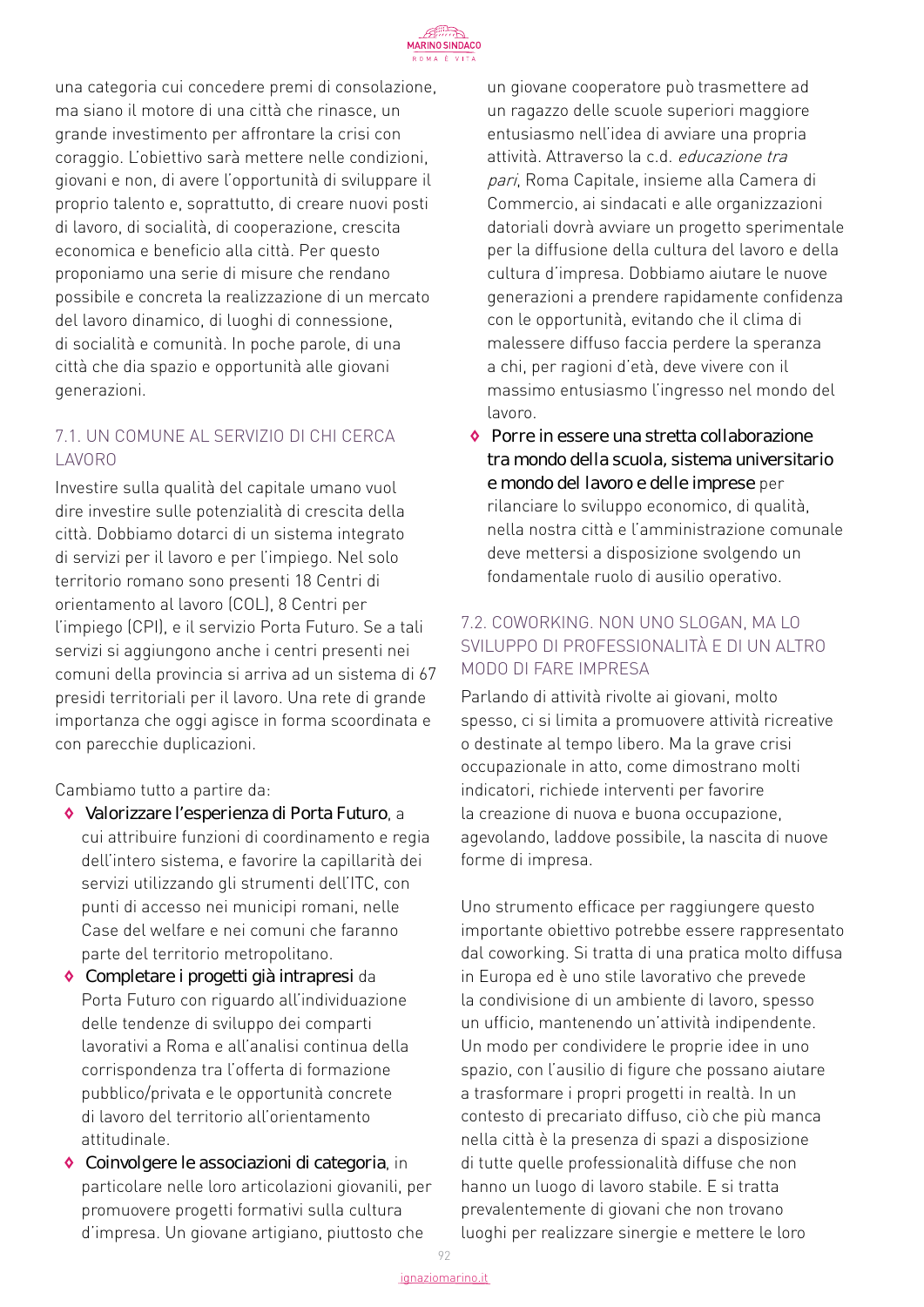

competenze in connessione con altre. Il Comune di Roma promuoverà la realizzazione di spazi condivisi, in particolare open space, con postazioni e rete a disposizioni di tutti: una rete di officine delle professionalità.

# 7.3. SPAZIO A UNA GENERAZIONE. BANDI PER LA CONCESSIONE D'USO DI IMMOBILI DI PROPRIETÀ COMUNALE

Nella nostra città sono infiniti gli immobili dismessi e gli spazi pubblici, ma pochi di questi sono realmente accessibili alla collettività. Spazi che invece potrebbero essere utilizzati per sviluppare nuove idee o liberare nuove energie. Per questo effettueremo un censimento di tutti gli immobili, gli edifici e gli spazi pubblici che possano essere destinati in concessione, come sperimentato con successo dal Comune di Milano. L'obiettivo sarà rilanciare la qualità del vivere urbano, la creazione di officine creative, il riuso del patrimonio edilizio esistente non utilizzato e delle aree in trasformazione come forma di politica urbana, capace di attivare processi virtuosi di sviluppo culturale, sociale ed economico della città.

Cambiamo tutto a partire da:

**◊** Riuso dei grandi spazi non utilizzati e in stato di degrado. L'obiettivo è promuovere la creazione di luoghi per favorire l'interazione tra la creatività, l'innovazione, la formazione e la produzione culturale in tutte le sue forme. Per questo assegneremo nella forma della concessione in comodato d'uso gratuito per un periodo lungo (fino a 30 anni) a soggetti pubblici e privati, ad associazioni e gruppi informali, sulla base di progetti di sviluppo culturale, sociale ed economico (congiuntamente a un progetto di recupero dell'immobile e a un piano economico-finanziario). Le proposte potranno riguardare progetti che prevedano il riutilizzo dell'immobile per la realizzazione in forma esclusiva o mista di spazi multiuso destinati all'incubazione di nuove imprese o già costituite a carattere culturale e sociale, al coworking, alla messa in rete di professionalità, a laboratori per artisti, a studi di registrazione, ad aree di show room ed esposizione/vendita produttori di arte e prodotti culturali, ad aree espositive ed eventi.

- **◊**  Nuovi spazi per le associazioni*.* Gli spazi potranno essere concessi alle associazioni senza scopo di lucro anche con modalità differenti dalla locazione (ad esempio in uso gratuito per un periodo di 3 anni a fronte della presentazione di un piano di attività di pari durata). Le spese di conduzione e le spese di manutenzione ordinaria e straordinaria saranno a carico degli assegnatari. Potranno chiedere l'assegnazione anche le associazioni non ancora costituite formalmente.
- **◊**  Creare piccoli spazi commerciali*.* La città è piena di lavoratori autonomi e piccoli produttori indipendenti (cooperative, microimprese, p. iva, imprese artigiane, studi associati) che non trovano sbocchi a causa della mancanza di spazi. Per questo assegneremo piccoli spazi commerciali dei quartieri periferici, ad esempio a soggettività giuridiche neocostituite, con canone annuo abbattuto del 90% per primi 5 anni. Alla procedura di evidenza pubblica potranno partecipare anche persone fisiche che si impegnino a costituire un'impresa composta almeno da due persone, entro tre mesi dalla comunicazione di assegnazione.

# 7.4. UNA CASA DELLA MOBILITÀ GIOVANILE, DELL'INTERCULTURA E DEL WELFARE

Nella città serve uno spazio nuovo che riunisca in un solo luogo tutti i servizi sociali e di assistenza ai cittadini al momento divisi, sia per ragioni logistiche che di competenza, fra luoghi diversi e spesso lontani e mal collegati. I diritti e le opportunità devono essere identificati dai cittadini con un luogo. Le case del welfare possono rappresentare finalmente per Roma la dimensione fisica e spaziale dei diritti e delle opportunità. Con la realizzazione di Porta Futuro è stato messo a disposizione dei cittadini un luogo di incontro tra la domanda e l'offerta di lavoro e si potrebbe pensare a uno spazio, magari collegato alla stessa Porta Futuro, che sia un luogo di integrazione delle politiche del welfare; un luogo di incontro tra "la domanda e l'offerta" di tutti i servizi sociali e di assistenza e di tutte le opportunità che sono garantite ai cittadini con riferimento complessivo a tutte le fasi della sua vita.

7.5. IL COMUNE CON CHI INNOVA. LO SMART PROCUREMENT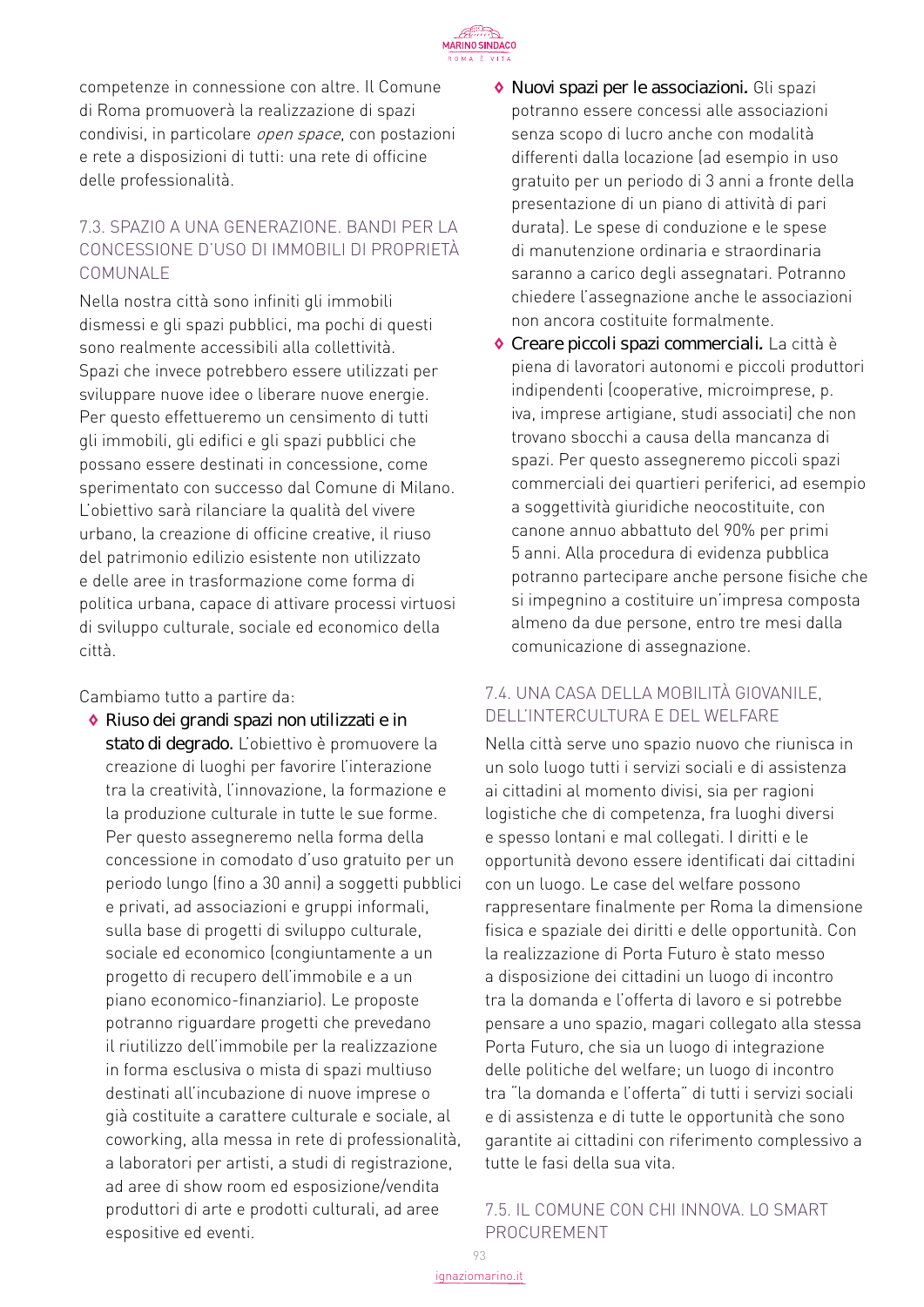

L'Amministrazione comunale sosterrà le piccole e nuove imprese, in particolare quelle nate nel campo dell'innovazione, con operazioni di smart procurement, acquistando per le proprie necessità prodotti e tecnologie realizzati da start up. Ad esempio, è il caso dei servizi intelligenti di gestione delle file che la Provincia di Roma ha acquistato per i centri per l'impiego e intendiamo estendere e applicare a molti dei servizi comunali.

### 7.6. UN FONDO PER AGEVOLARE L'AUTONOMIA ABITATIVA

Roma è la città in cui ogni ragazza o ragazzo desidera studiare, lavorare, vivere. Un desiderio che spesso rimane tale a causa degli affitti esosi, della speculazione, dell'incapacità finanziaria che mina la voglia di autonomia e di uscire dalla propria casa di origine. Per questo proporremo un Patto Fiduciario per finanziare coloro intendano lasciare la casa di origine e affrontare un percorso di autonomia abitativa e che non sono nella condizione di farlo. L'azione principale del progetto, già approvato dal Comune di Torino nel 2010, sarà l'istituzione di un Fondo Rotativo, destinato all'erogazione di un sostegno economico con la formula del prestito d'onore, a coloro che abbiano stipulato un contratto di affitto, convenzionato o libero, regolarmente registrato, o siano in trattativa con un proprietario per l'affitto di un alloggio. Il prestito verrà restituito all'amministrazione nell'arco di tre anni, a interessi zero e con quote mensili a partire dal terzo mese successivo alla sua erogazione. La restituzione consentirà la ricostituzione del Fondo Rotativo permettendo, così, ad altri giovani di ottenere il beneficio economico in futuro.

# 7.7. UNIVERSITÀ, ENTI DI RICERCA, STUDENTI, DOTTORANDI. UN UNIVERSO DI COMPETENZE DA VALORIZZARE

Roma è il più grande campus d'Europa: quattro università pubbliche, laboratori di ricerca, parchi scientifici, grandi atenei privati, accademie. Più di 200 mila studenti immatricolati, quasi 40mila laureati ogni anno, una città nella città. Spesso queste attività sono sconnesse tra loro, senza sinergie, o addirittura vissute come estranee alla città. Per questo ci daremo come obiettivo di integrare pienamente le attività degli Atenei con il corpo vivo della città. Vogliamo favorire

sinergie più strette tra la rete romana degli atenei e la base produttiva locale. L'obiettivo è favorire l'osmosi tra enti e atenei, creando un sistema della ricerca italiano più competitivo, meno frammentato e capace di misurarsi in Europa. Lo faremo attraverso la costituzione di un Centro Ricerca Città, un aggregatore di risorse scientifiche e tecniche al servizio di Roma, dei cittadini e dell'Amministrazione capitolina. Il sapere dei grandi atenei romani, dagli architetti agli ingegneri, dai sociologi ai medici, passando per la comunicazione e la giurisprudenza, potrà convogliarsi in speciali unità di ricerca che potranno collaborare con l'Amministrazione locale e i cittadini. Un "cervello" che aiuti il governo della città a pensare, con l'obiettivo di aggredire i problemi, vecchi e nuovi, della nostra area metropolitana: dalla mobilità al turismo sostenibile, dalla cura del territorio ai servizi di welfare. Particolare attenzione verrà data, in tal senso, al restauro e all'archeologia: Roma, per queste discipline, deve diventare la meta per gli studenti di tutto il mondo, in particolare per quei paesi emergenti che, con il benessere, scoprono un interesse maggiore nell'investire nella cura del proprio patrimonio culturale ed archeologico. Lo faremo prendendoci cura di professionisti, tecnici, lavoratori spesso bistrattati e sottoinquadrati rispetto al prezioso lavoro e contributo che possono portare alla città.

# 7.8. ROMA CAPITALE DELLE GIOVANI GENERAZIONI

Il premio Capitale Europea dei Giovani (EYC) è il riconoscimento assegnato ad una città Europea per il periodo di un anno e che proporremo venga assegnato alla città di Roma nel 2017. Vogliamo promuovere la nostra Città come un luogo di eccellenze nelle politiche giovanili, in cui i giovani sono una risorsa, un talento, energia pura e serbatoio di idee innovative. L'evento coinvolgerà, per la durata di un anno, protagonisti di tutt'Europa: associazioni, imprese, Istituzioni Pubbliche, Enti di ricerca e Università, che potranno confrontarsi sui temi dell'integrazione, dello sviluppo, dell'imprenditoria giovanile, delle politiche sociali e dell'associazionismo in una serie di eventi organizzati nella città di Roma. Mostre, esibizioni, conferenze, manifestazioni, workshop, azioni che vedono i giovani come motore per far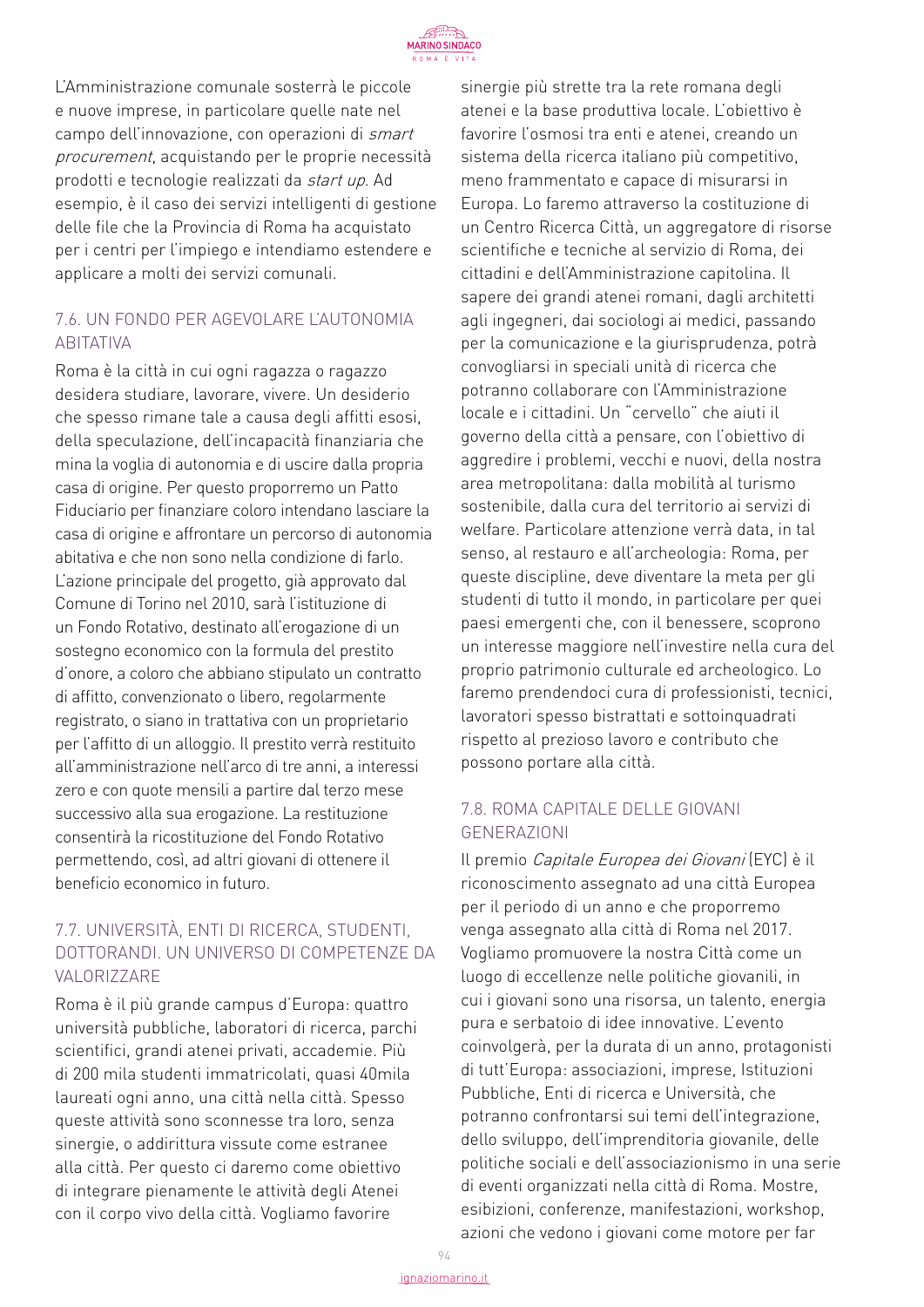

ripartire Roma, l'Italia, l'Europa all'insegna della creatività, dell'innovazione e della partecipazione.

### 7.9. ERASMUS. NON SOLO STUDENTI

Roma è luogo di partenza e meta di una generazione Erasmus da valorizzare. Un bacino enorme di potenziali "ambasciatori" di Roma. Per questo ripristineremo la settimana dedicata agli studenti Erasmus che vengono a Roma e predisporremo un kit promozionale per diffondere nei loro Paesi d'origine il "marchio" Roma. Agevoleremo inoltre questo patto con un carnet di ingressi gratuiti nei musei comunali e sconti sull'abbonamento del trasporto pubblico locale. Al contempo, il medesimo kit sarà consegnato agli studenti romani in partenza verso l'estero affinché nel periodo di soggiorno fuori dalla Capitale si facciano promotori della città. Sempre nel quadro di integrazione tra il sistema della conoscenza e l'amministrazione comunale, sarà opportuno avviare un lavoro di stretto raccordo anche con le scuole superiori, in particolare con gli istituti tecnici e professionali da mettere sempre più in contatto con il sistema produttivo romano, molto spesso alla ricerca di personale altamente specializzato da inserire nel mondo del lavoro al termine del ciclo di studi. L'integrazione con il sistema d'istruzione superiore sarà tanto più necessaria dal momento in cui, costituitasi la città metropolitana, vi sarà un soggetto unico che di fatto dovrà curare il percorso formativo per l'intero ciclo scolastico, dalla scuola dell'infanzia fino alla scuola superiore.

# 7.10. VIAGGIARE, NON EMIGRARE

Roma dovrà essere riconosciuta nel mondo come una città giovane, dinamica e competitiva. In adesione alle politiche europee e agli obiettivi propri della Strategia di Lisbona, è fondamentale stimolare la partecipazione dei giovani ad iniziative e progetti di livello transnazionale dedicando una specifica azione di intervento alla promozione di esperienze di studio, di formazione, di tirocinio e di scambi culturali all'estero rivolte ai giovani. Promuoveremo, con appositi programmi, la mobilità, gli scambi, la creazione di network di cooperazione transnazionale sulle tematiche di interesse giovanile. Un insieme articolato di iniziative volte a favorire la nascita

e la realizzazione di opportunità di mobilità giovanile transnazionale, basate su processi di apprendimento formale e non formale, che possano accompagnare la crescita individuale di ciascun beneficiario.

# 7.11. UNA CITTÀ OSPITALE. OSTELLO DELLA GIOVENTÙ E RETI DI ACCOGLIENZA

La mancanza di un Ostello della Gioventù di Roma, dopo la "forzata" chiusura della storica struttura AIG (Associazione Italiana Alberghi per la Gioventù) del Foro Italico, è ormai un deficit cronico che di fatto lascia la Capitale d'Italia priva di un riferimento concreto e affidabile per la politica dell'accoglienza giovanile, sociale e low cost. Una grave carenza per la Città eterna e per l'intero sistema turistico nazionale e internazionale. Fino a quando era attivo l'Ostello AIG del Foro Italico si registravano oltre 100.000 presenze all'anno. Intendiamo ripristinare una struttura centrale e attivare una rete di accoglienza per giovani stranieri attraverso la costituzione di un network tra strutture alberghiere, b&b, associazioni, alloggi privati, che preveda agevolazioni mirate.

# 7.12. LA SCUOLA IN PIAZZA. LE SCUOLE COME LUOGHI DI SOCIALITÀ, CREATIVITÀ E COMUNITÀ

La scuola deve essere vissuta non solo come il naturale luogo di apprendimento ma anche come spazio in cui accrescere lo spirito sociale della comunità di Roma. Per questo intendiamo rendere gli edifici scolastici, anche e soprattutto fuori dalle attività didattiche, luoghi di aggregazione, di integrazione, di proposta culturale, di sport, di occupazione, di educazione non formale, di animazione dei quartieri. Favoriremo quest'utilizzo non solo attraverso atti formali e amministrativi, ma promuovendo una rete di esperienze e di scambio e rendendo la scuola uno spazio utilizzabile a gruppi informali, associazioni, famiglie, genitori e bimbi. Il rapporto che i cittadini devono sviluppare con le scuole è nella logica della sussidiarietà. In questo senso, l'esperienza della Scuola "Di Donato" all'Esquilino è stata in questi anni un laboratorio di sussidiarietà che può fare da guida.

# 7.13. MUOVERSI IN LIBERTÀ

Roma dispone di sole 24 linee di bus notturni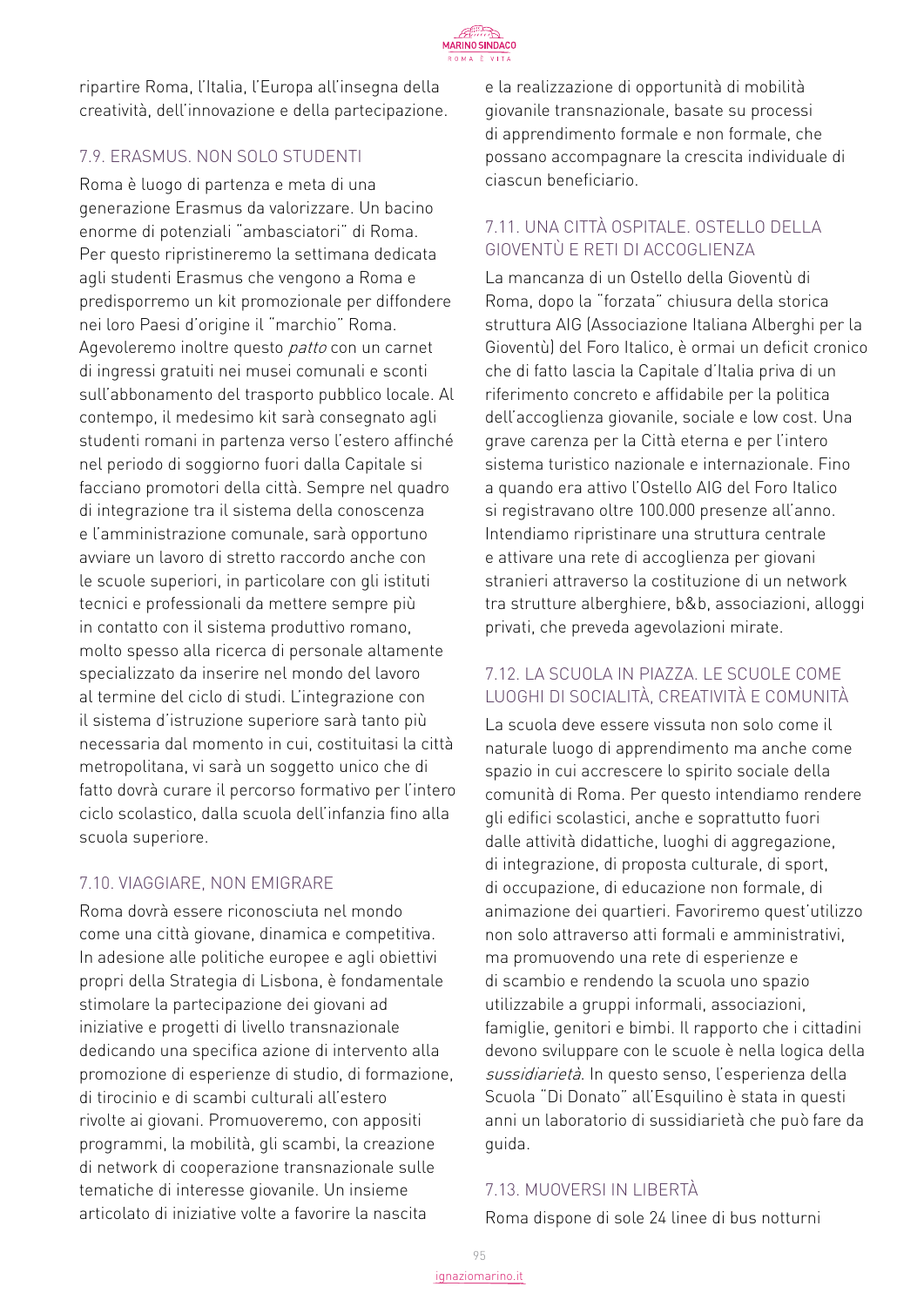

su una superficie territoriale di oltre 1290 km2, rispetto alle 38 linee attive a Madrid, che invece conta un'estensione pari alla metà della superficie di Roma. Muoversi a Roma è sinonimo di attesa, disagio, insicurezza. Inoltre, differentemente dalle altre capitali europee, Roma ha organizzato l'intero sistema dei trasporti esclusivamente sugli orari d'ufficio, tralasciando la fascia notturna. Incrementeremo almeno del 50% le corse notturne dei bus e li doteremo di una rete wi-fi gratuita e facilmente accessibile. La metropolitana rimarrà in funzione almeno fino all'una di notte durante la settimana e svolgerà un servizio ininterrotto durante il week end.

### 7.14. UNA CARTA PER UNDER30 PER MUOVERSI IN CITTÀ

A Roma ci sono troppe auto e le giovani generazioni sembrano le più penalizzate dalla mancanza di agevolazioni per il trasporto pubblico. Così predisporremo per i giovani under 30 una carta unica dei servizi che preveda agevolazioni congiunte per il trasporto pubblico, i servizi di bike e car sharing, car pooling, taxi e nuovi servizi. Predisporremo navette notturne per i luoghi di ritrovo e intrattenimento giovanile, nuove postazioni di bike e car sharing in tutta la città (e non solo al centro) che colleghino gli atenei, le stazioni della metro, le scuole e i capolinea dei bus. Collegheremo la carta a opportunità culturali e artistiche, un circuito sostenibile di cura della persona e della città.

# 7.15. PASSEGGIARE E PRENDERSI CURA DELLA CITTÀ. ANCHE IN RETE

Per poter valorizzare al massimo l'immenso potenziale culturale, storico e turistico del centro di Roma serve un patto comune fra residenti, commercianti e istituzioni che possa restituire agli occhi del mondo l'esatta misura del valore di ogni strada, ogni piazza, ogni vicolo di Roma. L'idea è quella di rendere visitabile la città attraverso un geoblog che porti il nome di Roma e che sia costantemente aggiornato grazie all'opera di tutti coloro i quali vogliono raccontare la storia e la bellezza di ogni metro del nostro centro storico. In questo modo sarebbe possibile favorire anche un turismo diverso che, abbracciando l'intero territorio, favorisca un'economia complessiva del

centro di Roma e limiti gli squilibri oggi esistenti fra i luoghi dove la presenza dei turisti è più marcata e il resto della città. Allo stesso tempo la realizzazione del portale può essere un modo per mettere al lavoro, fianco a fianco, le associazioni di residenti e commercianti nella realizzazione di un unico grande progetto di riqualificazione e di valorizzazione del centro storico.

# 8. LA CITTÀ PLURALE CHE CRESCE E ACCOGLIE I NUOVI CITTADINI STRANIERI

Roma è cambiata. La città che attrae, aperta e accogliente che già nella sua storia è stata un crocevia di migrazioni interne è oggi luogo privilegiato di residenza di 294.571 cittadini stranieri, circa il 12 per cento della popolazione residente (Istat 2011).

Questa realtà rende necessario elaborare nuove risposte tese a promuovere l'inclusione, l'integrazione e a rafforzare la coesione sociale, costruire un'idea di convivenza che ricrei alleanze sociali e il senso di appartenenza alla comunità. Roma deve essere una città che rende protagonisti le esperienze, i talenti e le intelligenze del suo volto plurale, deve riconquistare un ruolo di primo piano tra le metropoli europee e mondiali riscoprendo e valorizzando, la sua ricchezza pluriculturale e plurietnica.

# 8.1. PROMUOVERE I DIRITTI E LA PARTECIPAZIONE ALLA VITA DELLA COMUNITÀ

Perché l'integrazione e la buona convivenza si compiano è anche necessario ridisegnare lo spazio urbano. Bisogna "confondere le differenze" nei quartieri della città scegliendo politiche abitative che rendano disponibili case e alloggi non solo nelle aree urbane, spesso escludenti, ai confini della città.

#### Cambiamo tutto a partire da:

**◊** Rimuovere gli ostacoli che generano disuguaglianze e non permettono un completo godimento dei diritti di cittadinanza e lo sviluppo di un pieno senso di appartenenza all'interno della comunità. A cominciare dai tanti nuovi romani di seconda generazione, figli di cittadini stranieri nati a Roma. In attesa che il Parlamento riconosca lo ius soli, grazie al quale finalmente tutti i bimbi nati in